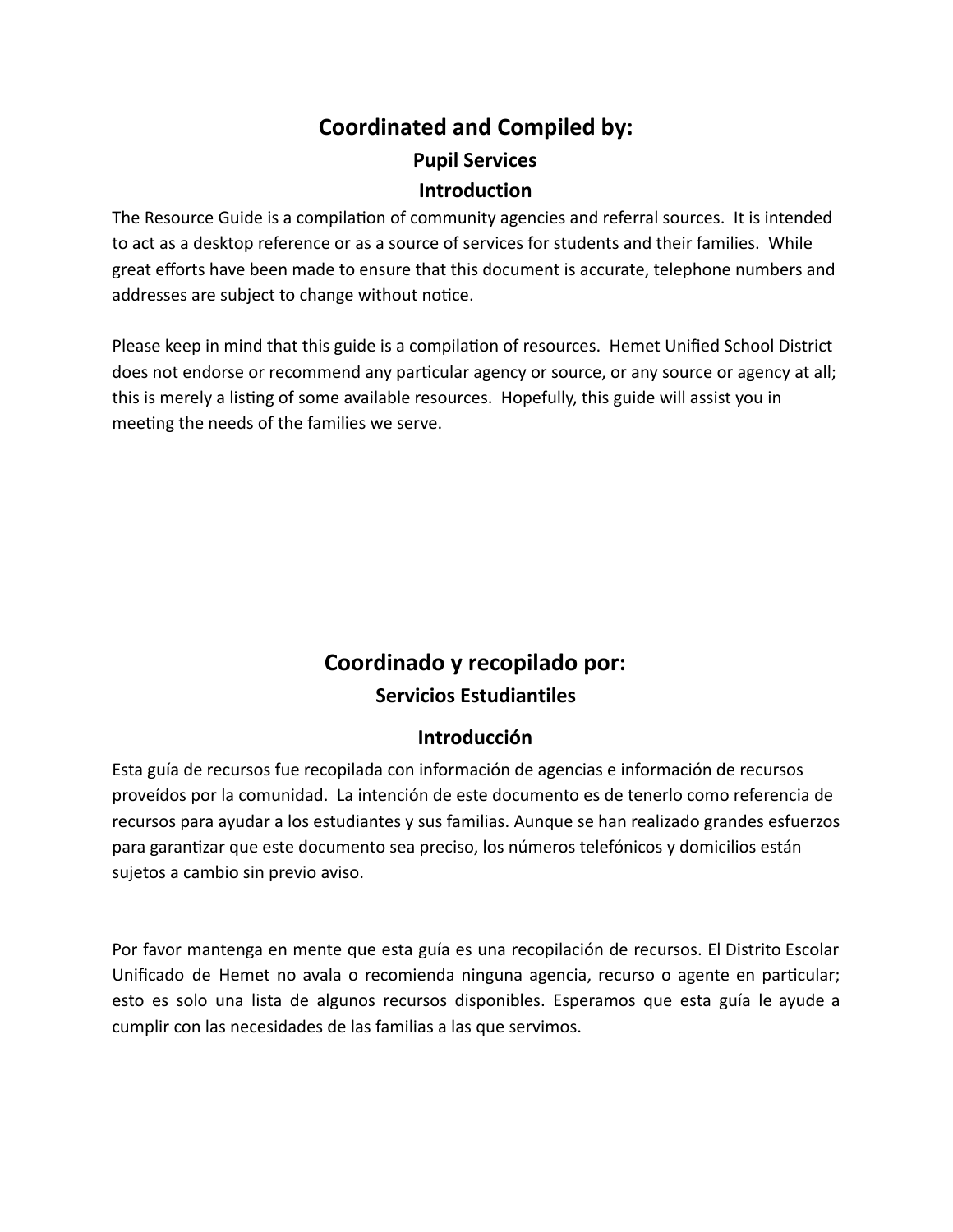#### **The Purpose and Benefits of this Booklet:**

The purpose of this booklet is to provide Hemet USD schools, district personnel, and parents with current information on where to refer students and families needing additional resources.

#### **Target Area:**

#### **Hemet, Riverside County, and surrounding areas**

Some services may be available to a select area and some are available to the entire county.

Providing information and referrals for:

- ¨ Food Assistance
- ¨ Shelter and Housing Services
- ¨ Employment Opportunies
- ¨ Health and Dental Care
- ¨ Legal Assistance
- ¨ Advocacy
- ¨ Counseling
- " Child Care and Parenting Resources
- ¨ Support Groups
- ¨ Youth and Senior Services
- ¨ Disability Services

**Homeless Resource. If you or someone you know is "actively" experiencing homelessness in Riverside County and would like assistance – contact: Riverside County HomeConnect – CES (Coordinated Entry System) Hotline#: (800) 498-8847 – M-F 8:00am-5:00pm. This is not a crisis response phone number. Call 211 for after hours or weekend available assistance.**

> **Help Starts Here! Dial 2-1-1 http://www.connectriverside.org/ An operator is available 24 hours a day/7 days a week. (All calls are confidential)**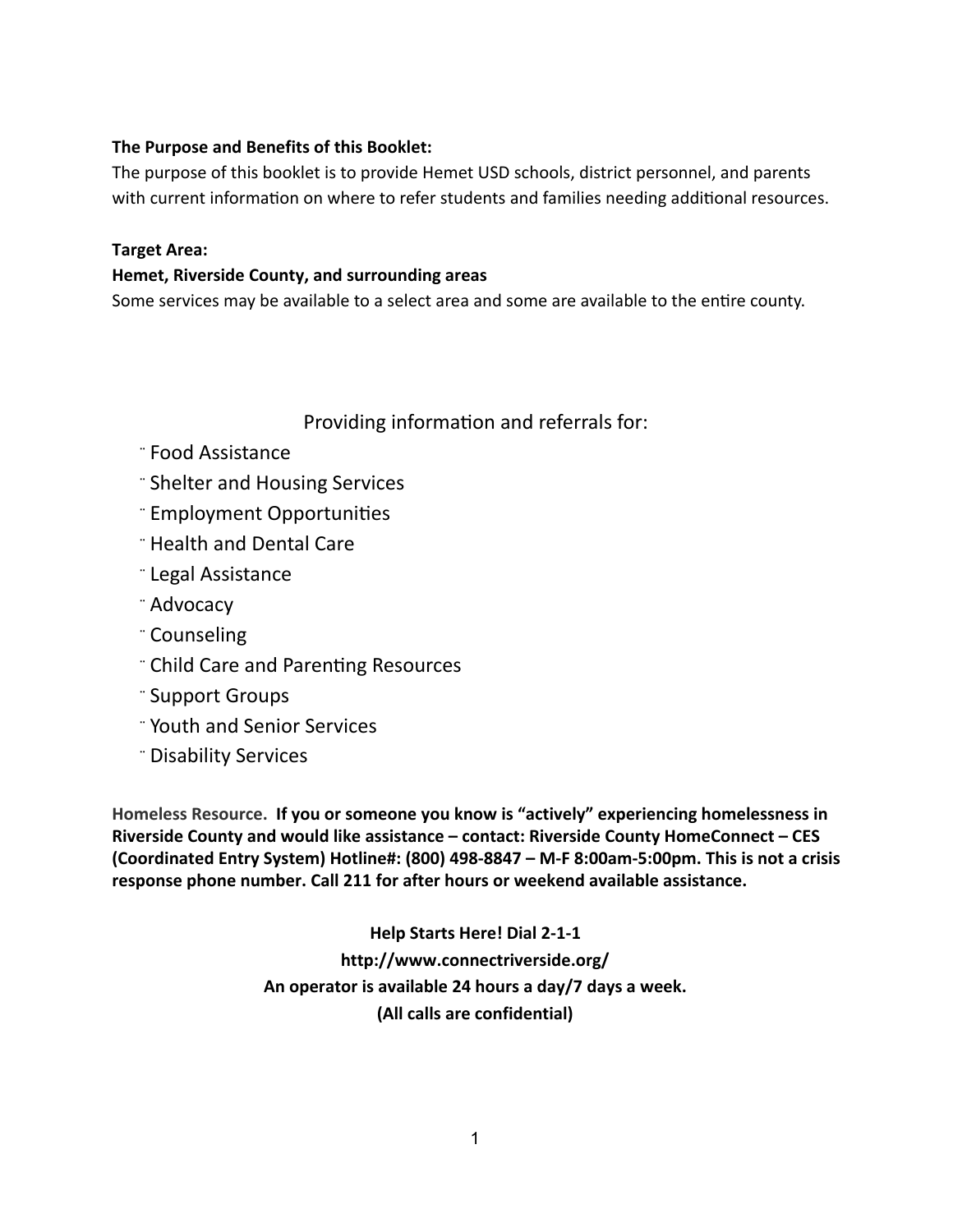#### **El propósito y beneficios de este libro:**

El propósito de este libro es de proveer a las escuelas del Distrito Escolar Unificado de Hemet, al personal del distrito, a padres y tutores con información actual sobre dónde referir a los estudiantes y a sus familias que necesitan recursos adicionales.

#### **Área de interés:**

#### **Hemet, Condado de Riverside , y áreas circundantes**

Algunos servicios están disponibles solo para algunas áreas y otros para todo el condado.

#### Proveer información y recursos para:

- ¨Asistencia de Comida
- ¨ Albergues y Servicios de Vivienda
- ¨ Oportunidades de Empleo
- ¨Cuidados de Salud y Dental
- ¨ Asistencia Legal
- ¨Abogacía
- ¨ Consejería
- ¨ Cuidado de niños y recursos para los padres
- ¨ Grupos de apoyos
- ¨ Servicios para adolescentes y adultos mayores de 55 años
- ¨ Servicios para discapacitados

**Recurso sin hogar. Si usted o alguien que usted conoce está "activamente" sin hogar en el Condado de Riverside y desea asistencia, comuníquese con: Riverside County HomeConnect - CES (Sistema de entrada coordinada) Hotline #: (800) 498-8847 - MF 8:00 a.m.-5:00 p.m. . Este no es un número de teléfono de respuesta a crisis. Llame al 211 para asistencia fuera del horario de atención o el fin de semana.**

> **¡La Ayuda Empieza Aquí! Marque 2-1-1 <http://www.connectriverside.org/> Un operador está disponible las 24 horas del día, 7 días de la semana. (Todas las llamadas son confidenciales)**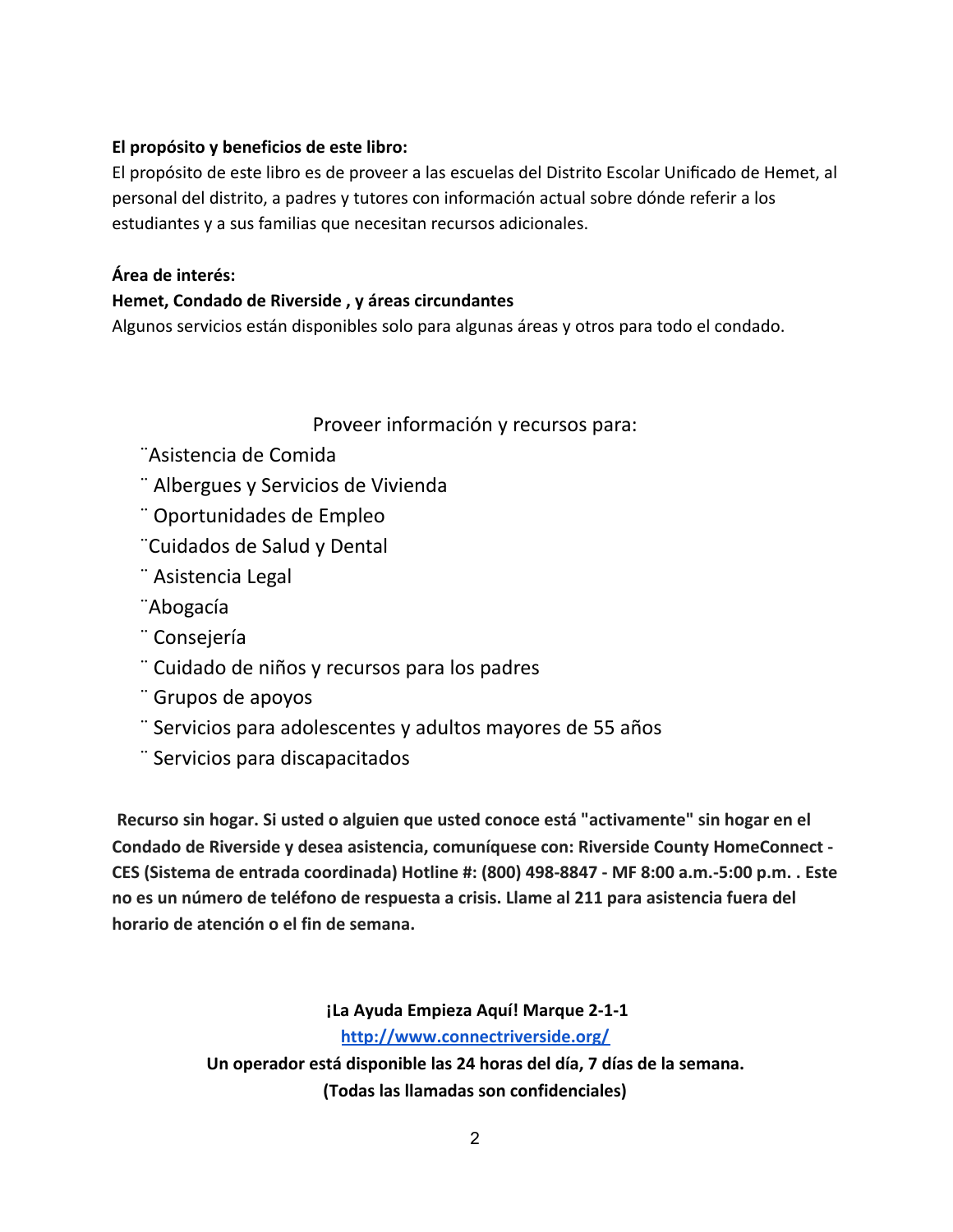# TABLE OF CONTENTS

| 24 HOUR/HOTLINE/HELPLINE                        |  |
|-------------------------------------------------|--|
|                                                 |  |
| <b>COMMUNITY RESOURCES</b>                      |  |
|                                                 |  |
|                                                 |  |
|                                                 |  |
|                                                 |  |
|                                                 |  |
|                                                 |  |
|                                                 |  |
| <b>COUNSELING SERVICES</b>                      |  |
|                                                 |  |
|                                                 |  |
|                                                 |  |
|                                                 |  |
|                                                 |  |
| <b>HEALTH</b>                                   |  |
|                                                 |  |
|                                                 |  |
|                                                 |  |
|                                                 |  |
|                                                 |  |
| <b>FAMILY SUPPORT</b>                           |  |
| AFTER SCHOOL PROGRAMS/HOMEWORK HELP/TUTORING 81 |  |
|                                                 |  |
|                                                 |  |
|                                                 |  |
|                                                 |  |
|                                                 |  |
|                                                 |  |
|                                                 |  |
|                                                 |  |
|                                                 |  |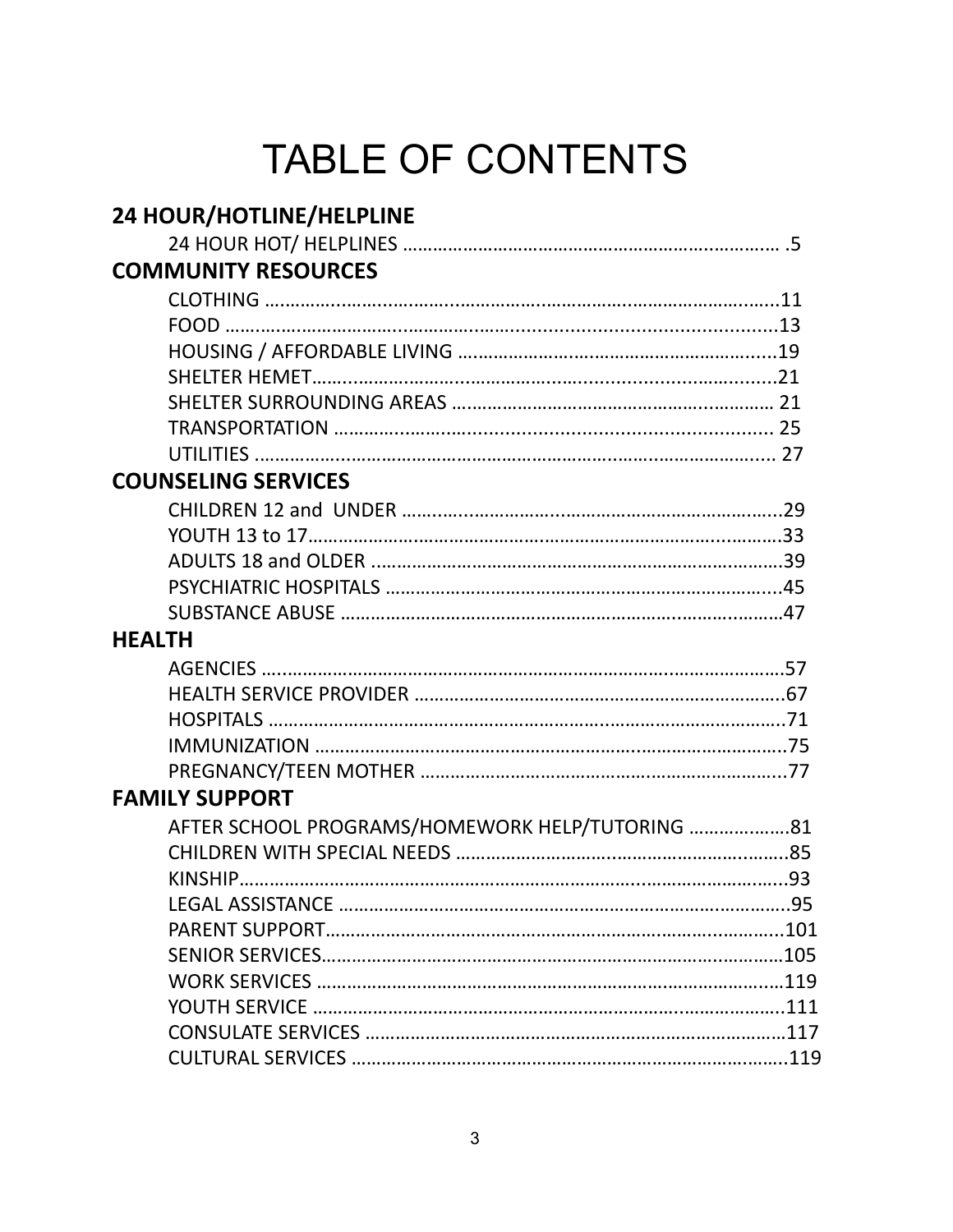# TABLA DE CONTENIDO

| LÍNEAS DE AYUDA Y ASISTENCIA LAS 24 HORAS            |  |
|------------------------------------------------------|--|
|                                                      |  |
| <b>RECURSOS COMUNITARIOS</b>                         |  |
|                                                      |  |
|                                                      |  |
|                                                      |  |
|                                                      |  |
|                                                      |  |
|                                                      |  |
|                                                      |  |
| <b>SERVICIOS DE CONSEJERÍA</b>                       |  |
|                                                      |  |
|                                                      |  |
|                                                      |  |
|                                                      |  |
|                                                      |  |
| <b>SALUD</b>                                         |  |
| AGENCIAS ……………………………………………………………………………………………58       |  |
|                                                      |  |
|                                                      |  |
|                                                      |  |
|                                                      |  |
| <b>AYUDA PARA LAS FAMILIAS</b>                       |  |
| PROGRAMAS DESPUÉS DEL HORARIO ESCOLAR/ AYUDA CON LAS |  |
|                                                      |  |
|                                                      |  |
|                                                      |  |
|                                                      |  |
|                                                      |  |
|                                                      |  |
|                                                      |  |
|                                                      |  |
|                                                      |  |
|                                                      |  |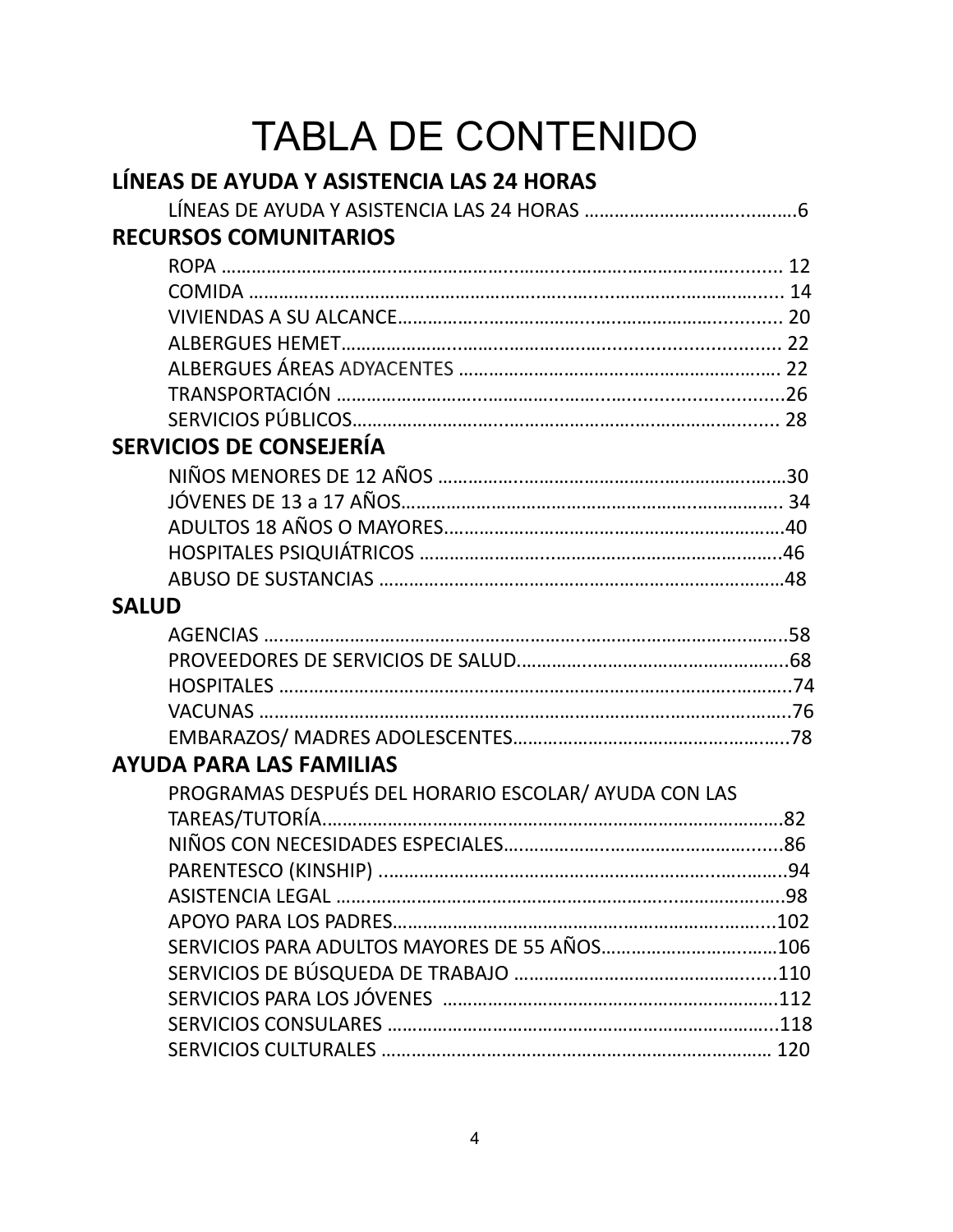# **24 HOUR/HELPLINE/HOTLINE**

**Alternatives to Domestic Violence 1 800 799-SAFE / 1 800 799-7233** www.domesticshelters.org 24 hour toll free crisis line (TDD Accessible)

#### **Girls & Boys Town National Hotline 1 800 448-3000 TDD line 1800448-1833** [www.boystown.org](http://www.boystown.org/)

24 hours a day, 7 days a week, 365 days a year Specially trained counselors, Accredited by (AAS) American Association of Suicidology

### **California Council/Problem Gambler 1 800 GAMBLER/1 800 426-2537**

 **Text "support" to 53342 <https://calpg.org/>** Speak to a live professional Counselor 24 hours a day, 7 days a week, 365 days a year, confidential, free assistance.

#### **California Youth Crisis Line**

#### **1 800 843-5200** [www.youthcrisisline.org](http://www.youthcrisisline.org/)

24 hours a day, 7 days a week Confidential Hotline, Prevention for 12-24 year old in: Crisis, Suicide Attempt, Runaway, or In danger of Harming Others.

# **Child Abuse Hotline/Childhelp USA/National 1 800 4-A-Child / 1 800 422-4453**

#### **<https://www.childhelp.org/hotline/>**

24 hours a day, 7 days a week. Professional Crisis Counselors Assistance in over 200 languages, Mandated Reporter Resource, Crisis Intervention/Information/Literature Referrals to Emergency Social Service

# **Crisis Intervention and Suicide Prevention**

Riverside County [www.crisisclinic.org](http://www.crisisclinic.org/) **951 686-HELP/951 686-4357** Suicide Prevention/Crisis/Support **Crisis Clinic** 24 Hours Crisis Line **1 866 4 CRISIS / 1 866 427-4747** Teen Link **1 866 833-6446** 6pm-10pm Anonymous/confidential, 155 languages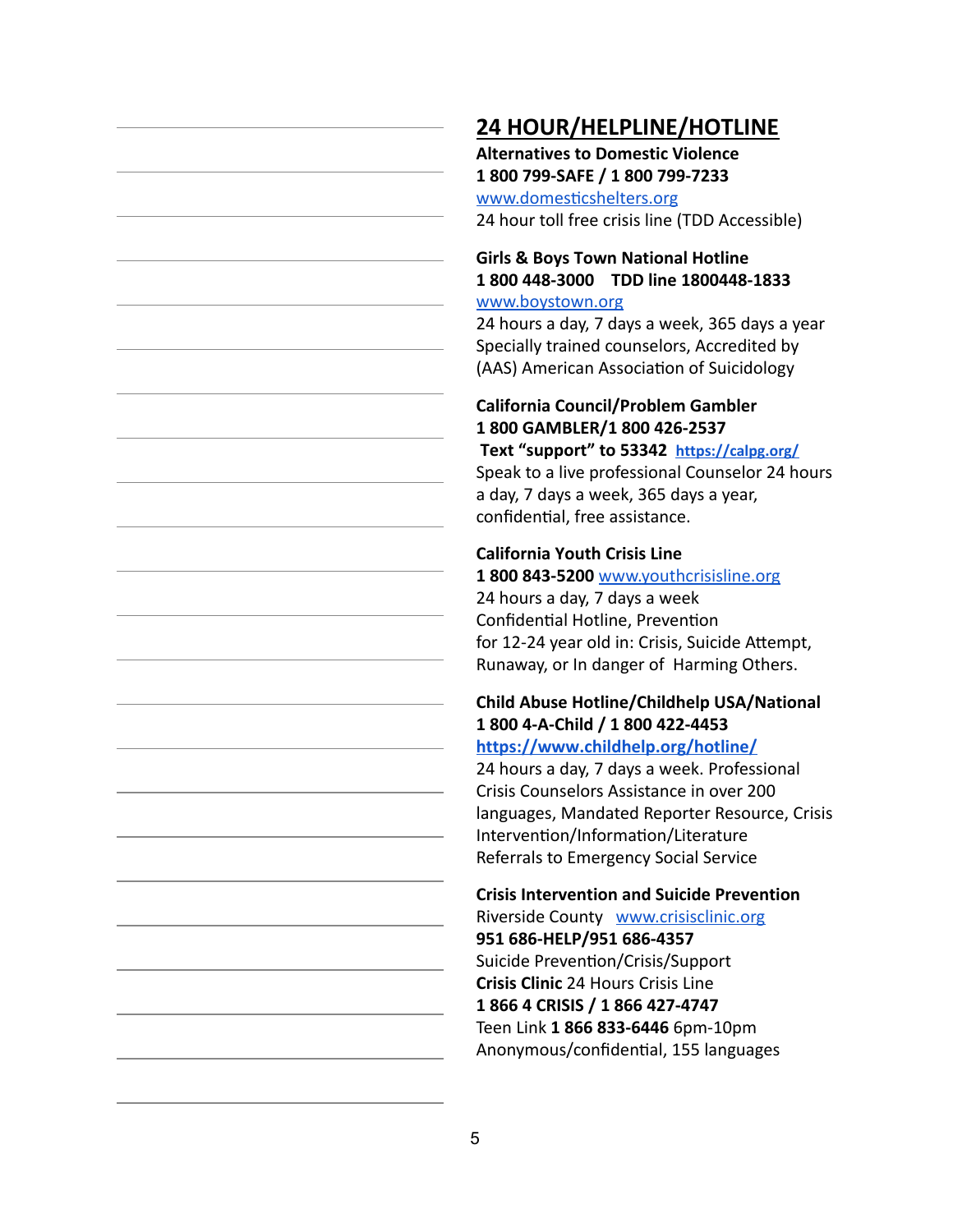### **LÍNEAS DE AYUDA Y ASISTENCIA LAS 24 HORAS**

#### **Alternativas para la violencia doméstica 1 800 799-SAFE / 1 800 799-7233**

www.domesticshelters.org

Línea de crisis 24 horas (TDD Accessible)

#### *Girls & Boys Town National Hotline* **1 800 448-3000**

**TDD line 1800448-1833** [www.boystown.org](http://www.boystown.org/) 24 horas al día, 7 días a la semana, 365 días al año. Consejeros especialmente capacitados. Acreditado por (AAS) Asociación Americana de Suicidología

#### *California Council* **/Adictos al juego 1 800 GAMBLER/1 800 426-2537**

Haga Texto **"apoyó" al 53342 <https://calpg.org/>** Hable con un consejero profesional 24 horas al día, 7 días a la semana, 365 días al año, confidencial, asistencia gratuita.

#### *California Youth Crisis Line*

#### **1 800 843-5200** [www.youthcrisisline.org](http://www.youthcrisisline.org/)

24 horas al día, 7 días a la semana Línea de ayuda confidencial, prevención para jóvenes de 12-24 años de edad en: Crisis, intento de suicidio, huir del hogar o en peligro de dañar a los demás.

#### **Línea directa de abuso** *Childhelp USA* **Nacional de Niños 1 800 4-A-Child / 1 800 422-4453**

#### **<https://www.childhelp.org/hotline/>**

24 horas al día, 7 días a la semana. Asesores profesionales de crisis. Asistencia en más de 200 idiomas. Recurso de informante obligatorio, intervención en caso de crisis, información y literatura. Referencias al servicio social de emergencia

#### *Crisis Intervention and Suicide Prevention* **Condado de Riverside 951 686-HELP/**

**951 686-4357** [www.crisisclinic.org](http://www.crisisclinic.org/) **Clínica de Crisis 866 4 CRISIS/ 1 866 427-4747** Línea para jóvenes **866 833-6446** 6pm - 10pm, Anónimo, confidencial, 155 idiomas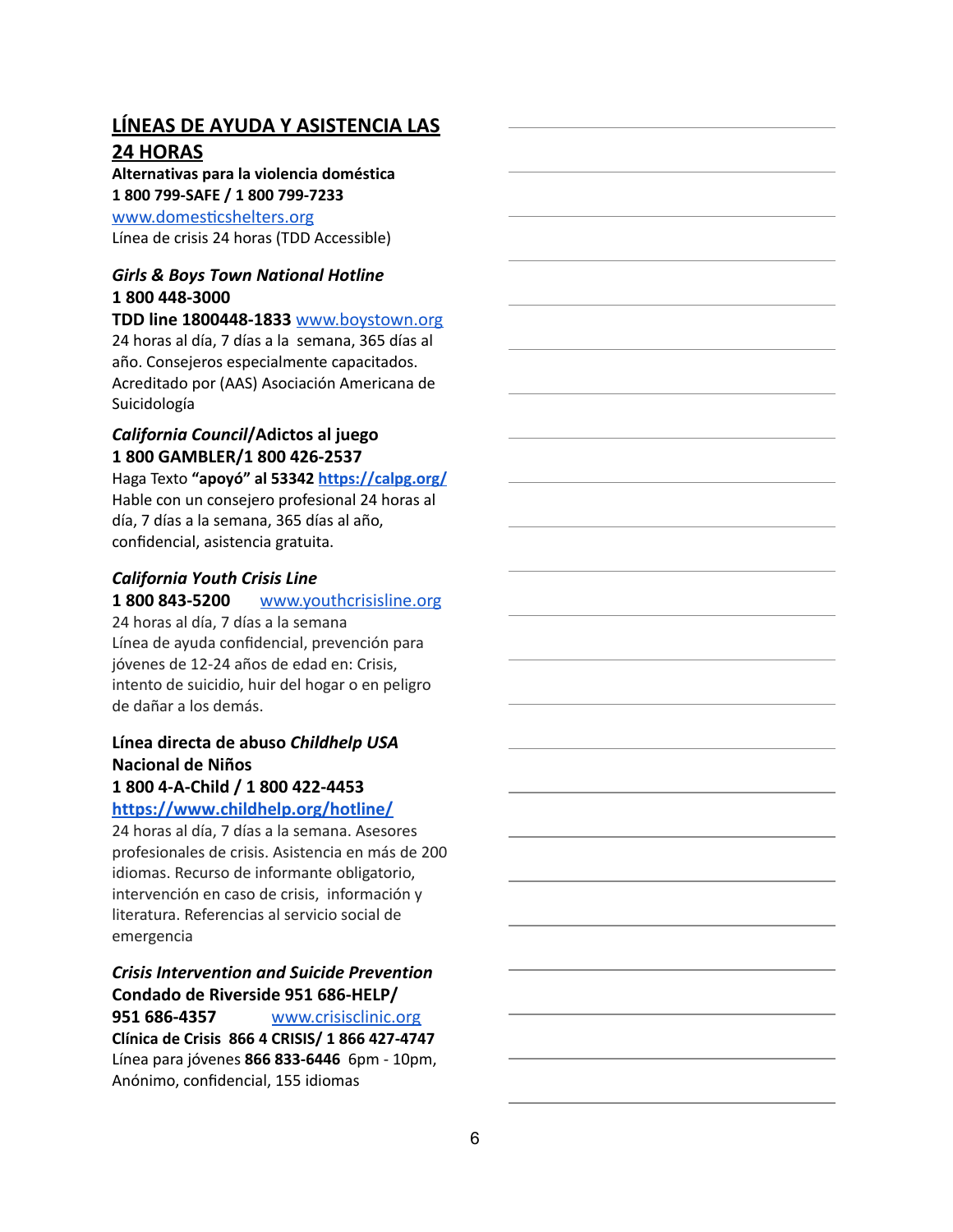# **24 HOUR/HELPLINE/HOTLINE**

**Narcotics Anonymous 1 800 477-HELP/1 800 477-6291 [https://www.recovery-world.com/National-Hotli](https://www.recovery-world.com/National-Hotline-Phone-Numbers.html) [ne-Phone-Numbers.html](https://www.recovery-world.com/National-Hotline-Phone-Numbers.html)** Referral Routing to nearest meeting.

**National Dating Abuse Hotline Resources for Teens 1 866 331-9474 TTY 1 866 331-8453 [www.thehotline.org › Home › Blog › Dating](http://www.thehotline.org/) [Abuse Resources for Teens](http://www.thehotline.org/)** Crisis Intervention Support

**National Runaway Safeline 1 800 RUNAWAY/1 800 786-2929** https://www.1800runaway.org/ Crisis Intervention Support

**National Suicide Prevention Lifeline 1 800 273-TALK/1 800 273-8255 National Youth Crisis Hotline 800 442-HOPE (4673)**

**<https://suicidepreventionlifeline.org/>** Crisis Intervention Support

#### **Riverside Area Rape Crisis Center 24-hour hotline 951 686-RAPE/951 686-7273 1 800 686-RAPE/1 800 686-7273 <https://rarcc.org/>**

Counseling Service, Healing after a Sexual Assault

**Teen Survivors:** All young people, of all genders and sexual identities, ages 12 and older, free confidential. Counseling, medical accompaniment, RARCC's goal is to help you regain; control of your life and feel empowered to make decisions about what you want to do.

#### **SAMHSA's National Helpline Substance Abuse and Mental Health Services Administration 1 800 662-HELP/1 800 662-4357**

**<https://www.samhsa.gov/find-help>**

For individuals and family members facing mental health and/or substance abuse disorders.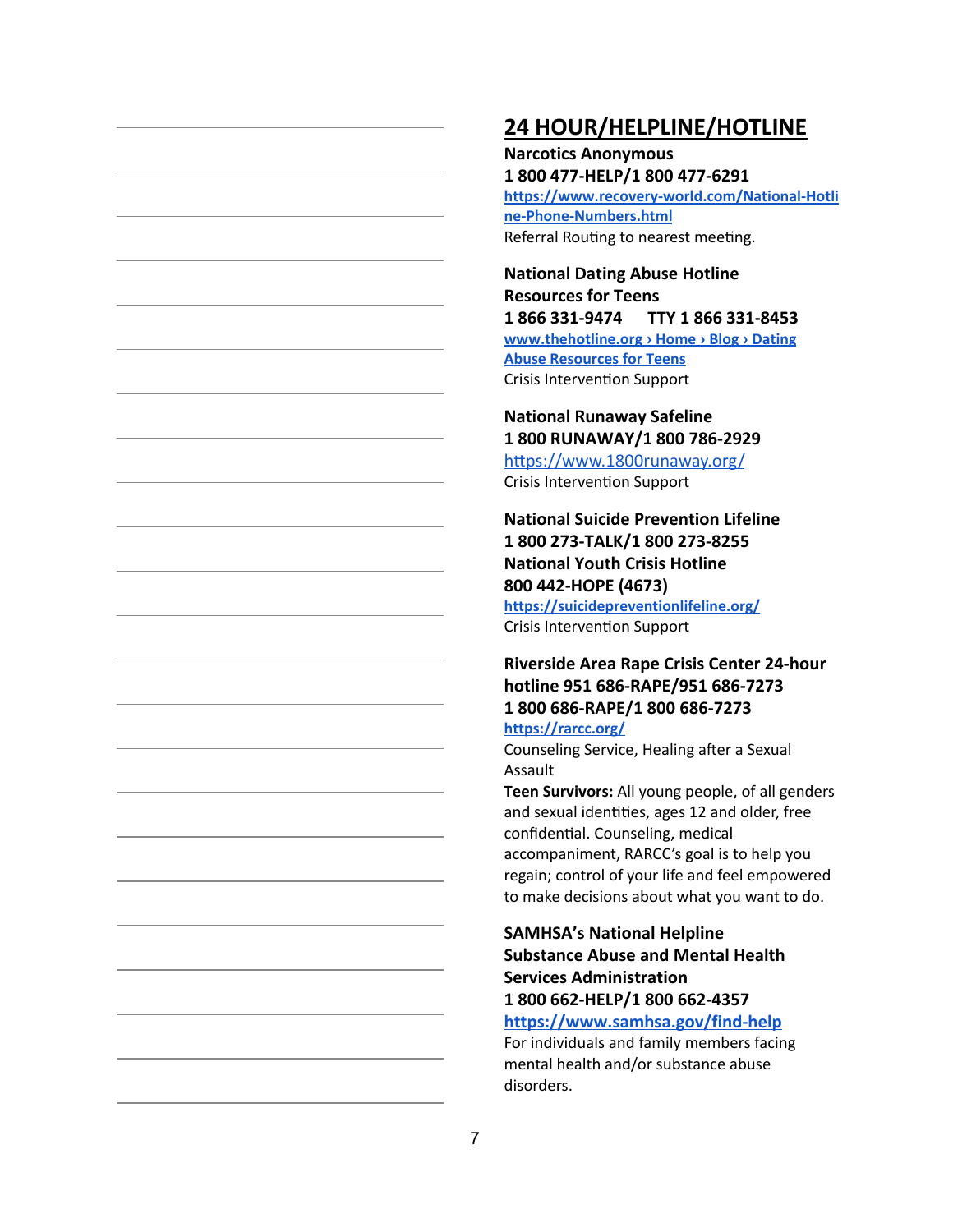# **LÍNEAS DE AYUDA LAS 24 HORAS**

**Narcóticos Anónimos 1 800 477-HELP/1 800 477-6291 [https://www.recovery-world.com/National-Hotli](https://www.recovery-world.com/National-Hotline-Phone-Numbers.html) [ne-Phone-Numbers.html](https://www.recovery-world.com/National-Hotline-Phone-Numbers.html)** Referencias a la oficina más cercana.

*National Dating Abuse Hotline* **Recursos para adolescentes 1 866 331-9474 TTY 1 866 331-8453** Intervención de crisis y apoyo

# *National Runaway Safeline*

**1 800 RUNAWAY/1 800 786-2929 [www.thehotline.org › Home › Blog › Dating](http://www.thehotline.org/) [Abuse Resources for Teens](http://www.thehotline.org/)** Apoyo e intervención de crisis

#### *National Suicide Prevention Lifeline* **1 800 273-TALK/1 800 273-8255** *National Youth Crisis Hotline* **800 442-HOPE (4673)**

**<https://suicidepreventionlifeline.org/>** Apoyo e intervención de crisis

#### *Riverside Area Rape Crisis Center* **Línea directa las 24 horas 951 686-RAPE/951 686-7273 1 800 686-RAPE/1 800 686-7273**

#### **<https://rarcc.org/>**

Servicio de consejería, sanación después de una agresión sexual

**Sobrevivientes adolescentes:** Todos los jóvenes, de todos los géneros e identidades sexuales, de 12 años de edad y mayores, consejería confidencial y gratuita, acompañamiento médico, el objetivo de RARCC es ayudar a recuperar el control de su vida y sentirse empoderado para tomar decisiones sobre lo que quiere hacer.

*SAMHSA's National Helpline* **Abuso de sustancias y salud mental Servicios administrativos 1 800 662-HELP/1 800 662-4357**

#### **<https://www.samhsa.gov/find-help>**

Para individuos y miembros de la familia que enfrentan trastornos de salud mental y/o abuso de sustancias.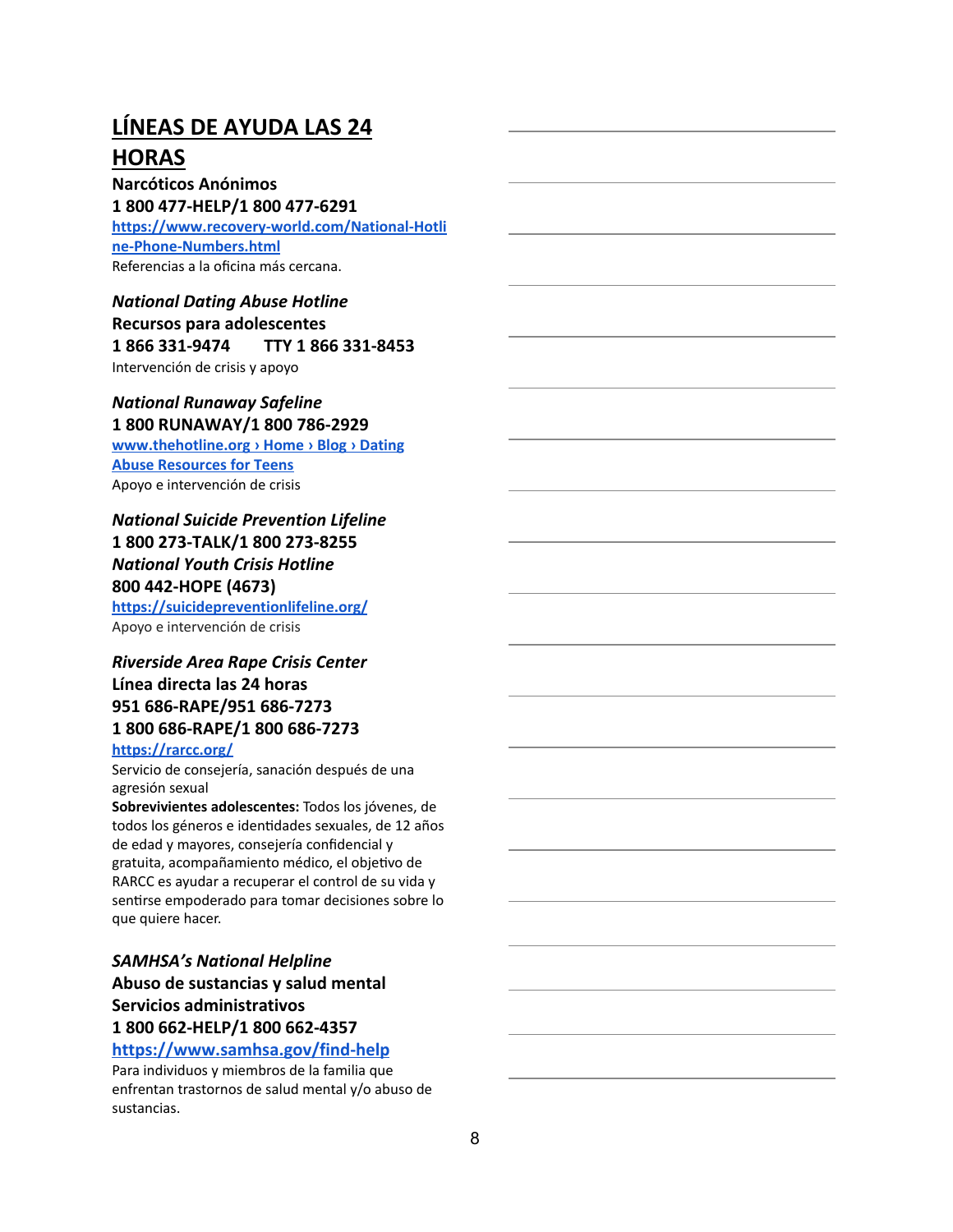# **24 HOUR/HELPLINE/HOTLINE**

**The Trevor Project Helpline Crisis Intervention and Suicide Prevention for LGBTQ Youth 1-866-488-7386 Lifeline 1-202-304-1200 Text**

**<https://www.thetrevorproject.org/>**

Provide Lifeline, Chat, Text and Social Networking for LGBTQ youth under the age of 25.

**Veterans Crisis Line 1 800 273-8255 press 1 <https://suicidepreventionlifeline.org/>**

Crisis feels different for everybody and can arise from a wide range of situations before, during, or after military service.

#### **What's Up SAFEHouse App Text 7-844-204-0880**

**[safehouseofthedesert.com/whatsup-app/](http://safehouseofthedesert.com/whatsup-app/)** Anonymous Text Communication 24/7 with a licensed Mental Health Professional from SafeHouse.

### **Youth Crisis Hotline 1 800 843-5200**

**<https://calyouth.org/ca-youth-crisis-line/>** California Coalition for youth offers support, encouragement and referrals to youths needing assistance.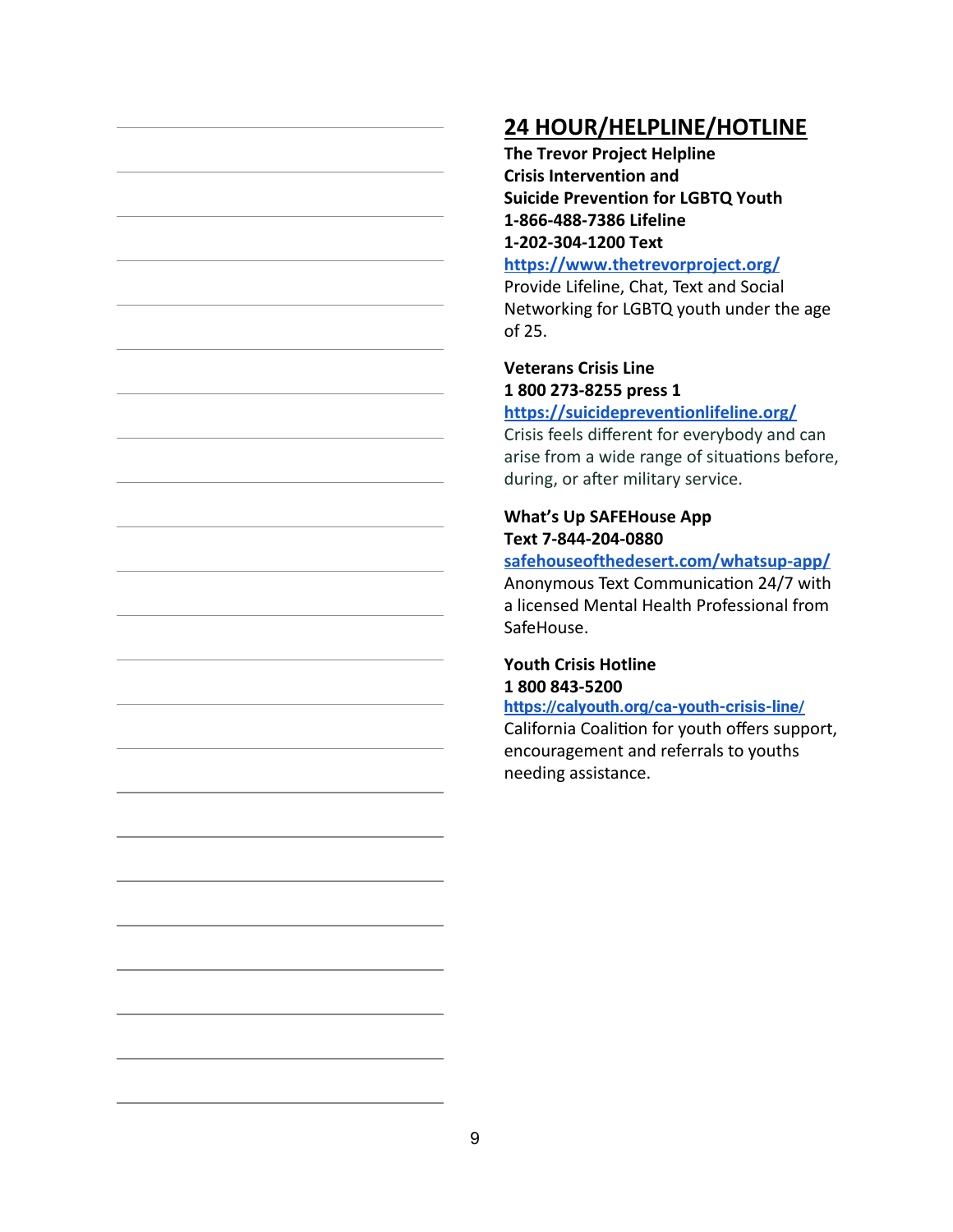# **LÍNEAS DE AYUDA LAS 24 HORAS**

*The Trevor Project Helpline* **Intervención de crisis y prevención del suicidio para jóvenes LGBTQ 1-866-488-7386 Línea de vida 1-202-304-1200 Texto**

#### **<https://www.thetrevorproject.org/>**

Provee una línea de vida, chateo o texto y medios sociales para jóvenes LGBTQ menores de 25 años de edad.

#### **Línea de veteranos en crisis 1 800 273-8255 press 1**

#### **<https://suicidepreventionlifeline.org/>**

Las crisis son diferentes para todos y pueden presentarse por una amplia variedad de situaciones antes, durante o después del servicio militar.

#### *What's Up SAFEHouse App* **Text 7-844-204-0880**

#### **[safehouseofthedesert.com/whatsup-app/](http://safehouseofthedesert.com/whatsup-app/)**

Servicio de texto anónimo las 24 horas 7 días a la semana, con un profesional de salud mental del programa Safe House.

#### **Línea de ayuda para jóvenes en crisis 1 800 843-5200**

#### **<https://calyouth.org/ca-youth-crisis-line/>**

La Coalición de California para jóvenes ofrece apoyo, aliento y referencias a jóvenes que necesitan ayuda.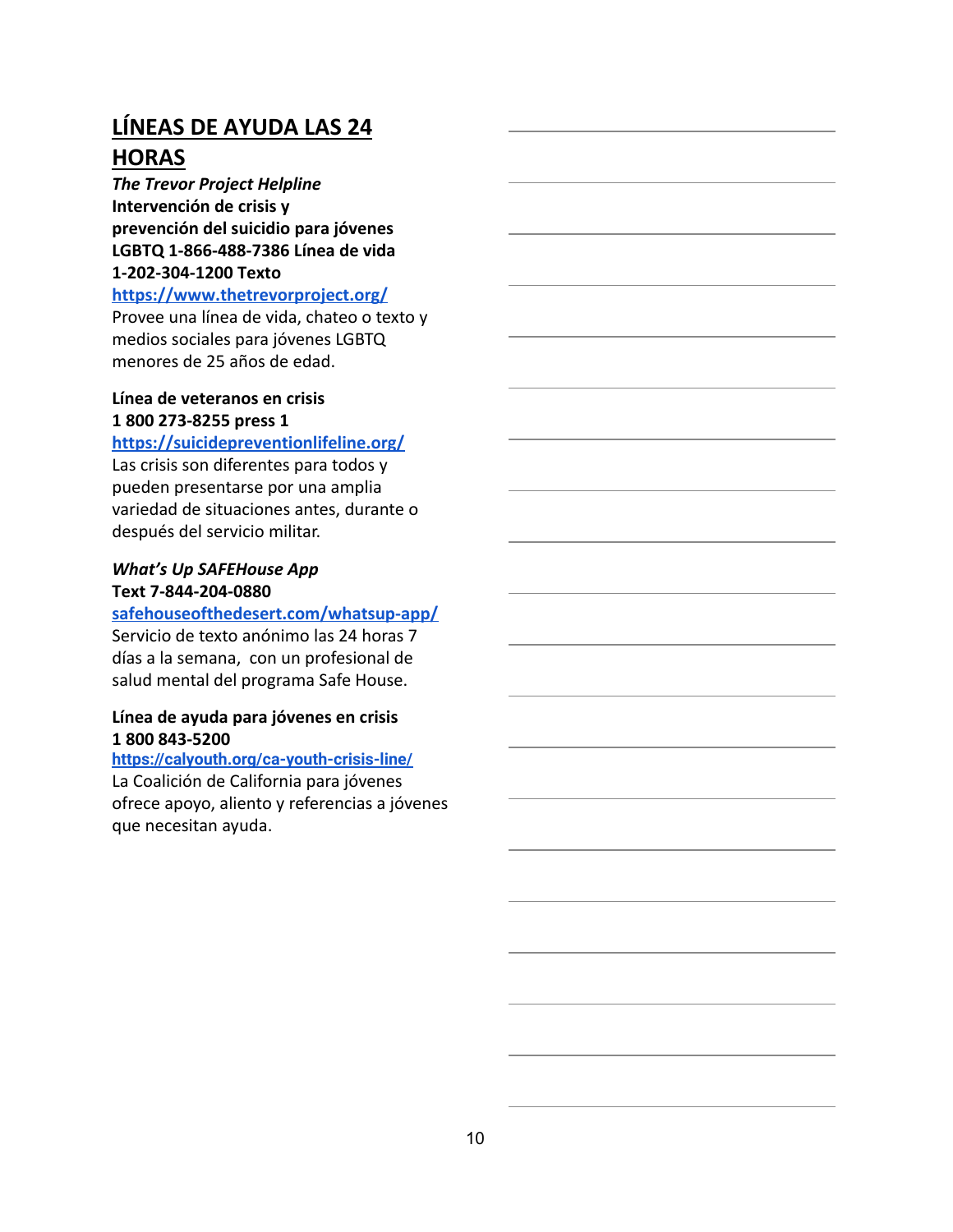# **COMMUNITY RESOURCES**

#### **CLOTHING**

**Calvary Presbyterian Church 951 686-0761**

#### **[calvarypresch.org/](http://calvarypresch.org/)**

**4495 Magnolia Ave., Riverside CA, 92501** Low income and homeless can access a clothing closet as well as free hot meal, every Sun at 5:30pm

#### **Hemet Unified School District "District Closet" 951 765-5100 <https://www.hemetusd.org/>**

Hemet Unified School District has come together with the community to provide new and gently used clothing for students in need. Please contact school for assistance.

#### **Hemet Seventh Day Adventist 951 929-2632**

#### **[www.hemetadventist.org/contact-us](http://www.hemetadventist.org/contact-us)**

**27025 Girard St., Hemet, CA 92544** Clothing, including uniforms and items for work

#### **Dwelling Place City Church 951 658-0714**

**<http://www.dpcitychurch.com/>**

**27100 Girard St., Hemet, CA 92544** Every 3rd Sat Hemet/San Jacinto residents Need ID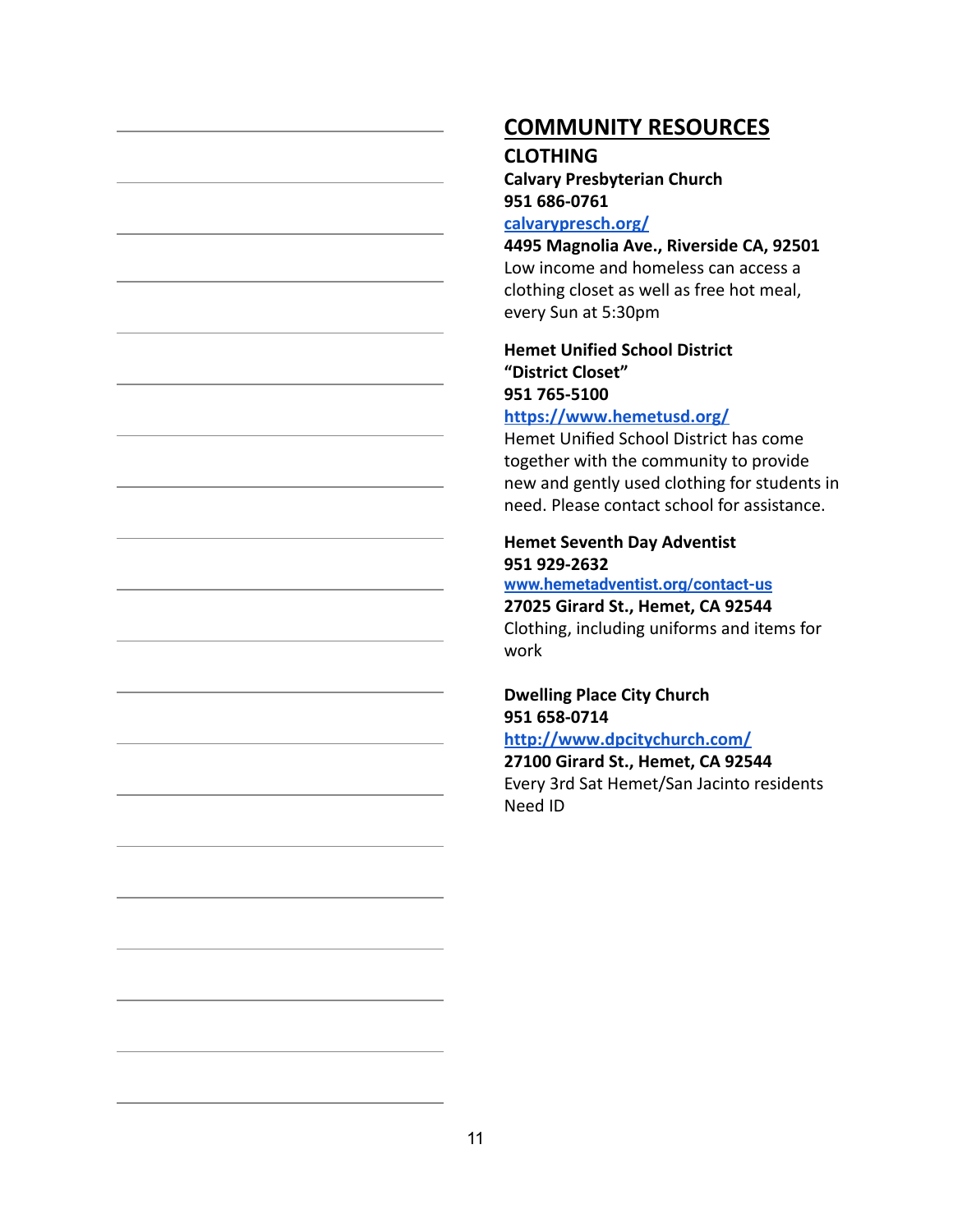#### **ROPA**

# *Calvary Presbyterian Church* **951 686-0761**

#### **[calvarypresch.org/](http://calvarypresch.org/)**

**4495 Magnolia Ave., Riverside CA, 92501** Ofrece una comida caliente y ropa para personas de bajos ingresos o sin hogar, todos los domingos a las 5:30 pm

#### **Distrito Escolar Unificado de Hemet** *District Closet* **951 765-5100**

#### **<https://www.hemetusd.org/>**

El Distrito Escolar Unificado de Hemet se ha unido a la comunidad para proveer ropa nueva y seminueva para estudiantes con necesidad. Favor de hablar a la escuela de su hijo/a para más información.

#### *Hemet Seventh Day Adventist* **951 929-2632**

# **[www.hemetadventist.org/contact-us](http://www.hemetadventist.org/contact-us)**

#### **27025 Girard St., Hemet, CA 92544**

Ropa, incluyendo uniformes y articulos para el trabajo

#### *Dwelling Place City Church* **951 658-0714**

#### **<http://www.dpcitychurch.com/>**

#### **27100 Girard St., Hemet, CA 92544**

Solo para residentes de Hemet y San Jacinto, cada 3er sábado del mes. Necesitará su idenficación.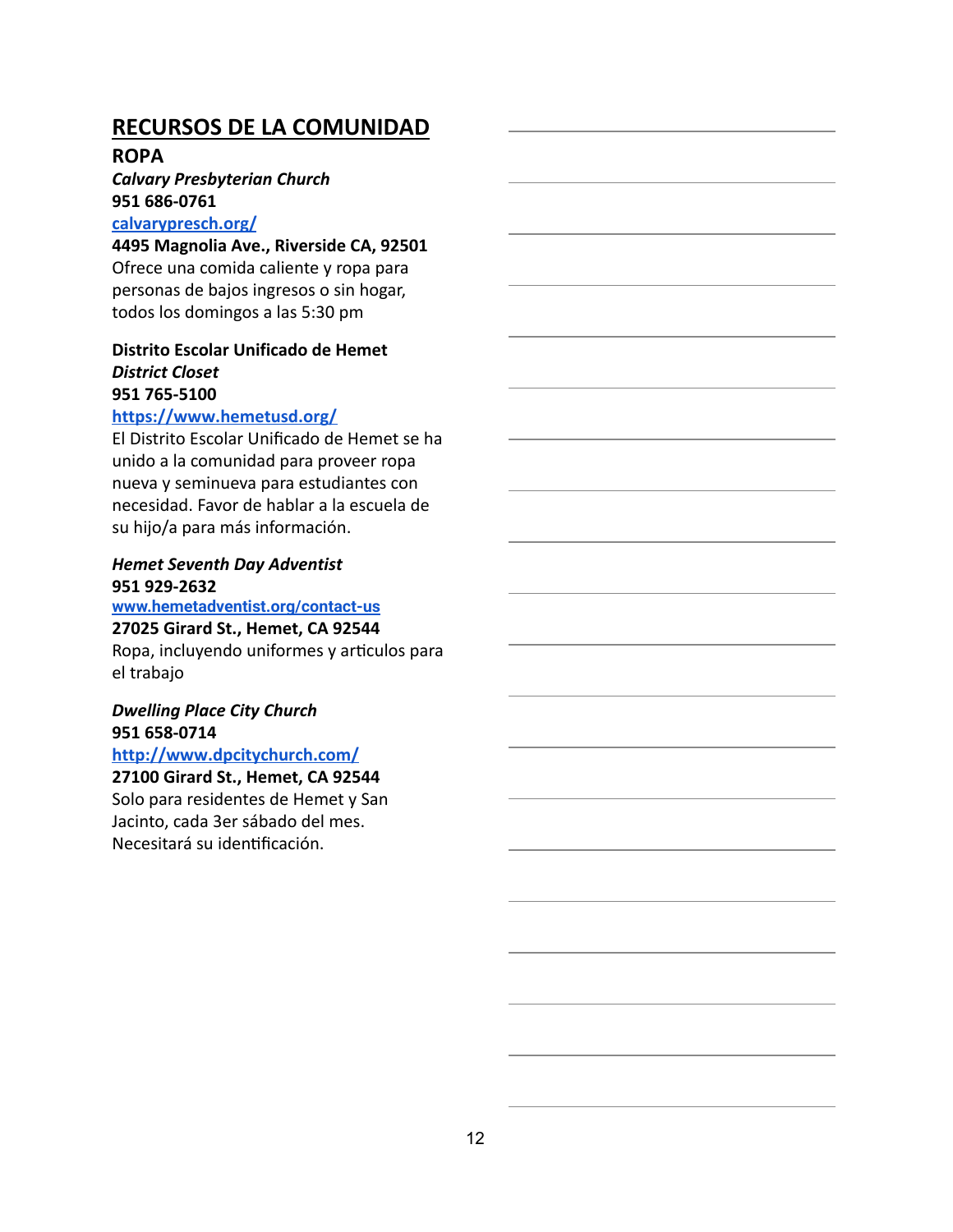# **COMMUNITY RESOURCES**

#### **FOOD**

**Bread Basket Food Bank 951 658-5098 <https://www.breadbaskethemet.com/> 2385 S. San Jacinto, CA 92583**

Mon & Fri 8am - 11am

**Carol's Kitchen (3 locations)**

**951 849-6077 [carolskitcheninc.org](https://www.carolskitcheninc.org/)** This charity can provide a hot meal and a bag produce.

**Saint Kateri Tekakwitha Catholic Church** Mon and Thu 11:30am to 1pm **1234 Palm Ave, Beaumont, CA 92223 James A Venable Community Center** Mon and Thu 11:30am to 1pm **50390 Carmen Ave., Cabazon, CA 92230 The Church of the Nazarene** Tue and Fri 11:30am to 1pm **500 N. 8th Street, Banning, CA 92220**

**Community Pantry 951 929-1101 [hemetcommunitypantry.org/contact/](http://hemetcommunitypantry.org/)**

**191 So Columbia Street, Hemet CA 92544**

Emergency Food, Utility, Rental Assistance There is an "INTAKE" process. Must come in to the office for an application and meet requirements. M-Thu 9am -11:30am \*Must Show ID, SS#

#### **Community Settlement Association 951 686-6266**

**<https://www.fns.usda.gov/nhc/86579>**

**4366 Bermuda Ave., Riverside, CA 92507** Food Assistance, M-W-F 8am to 11amMust Show ID

**Calworks/SNAP program 951 791-3000**

dpss.co.riverside.ca.us/office-location/hemet-02 **541 N. San Jacinto St., Hemet, CA 92544** Riverside County Department of Public Social Services, Food, Assistance, for low income families and individuals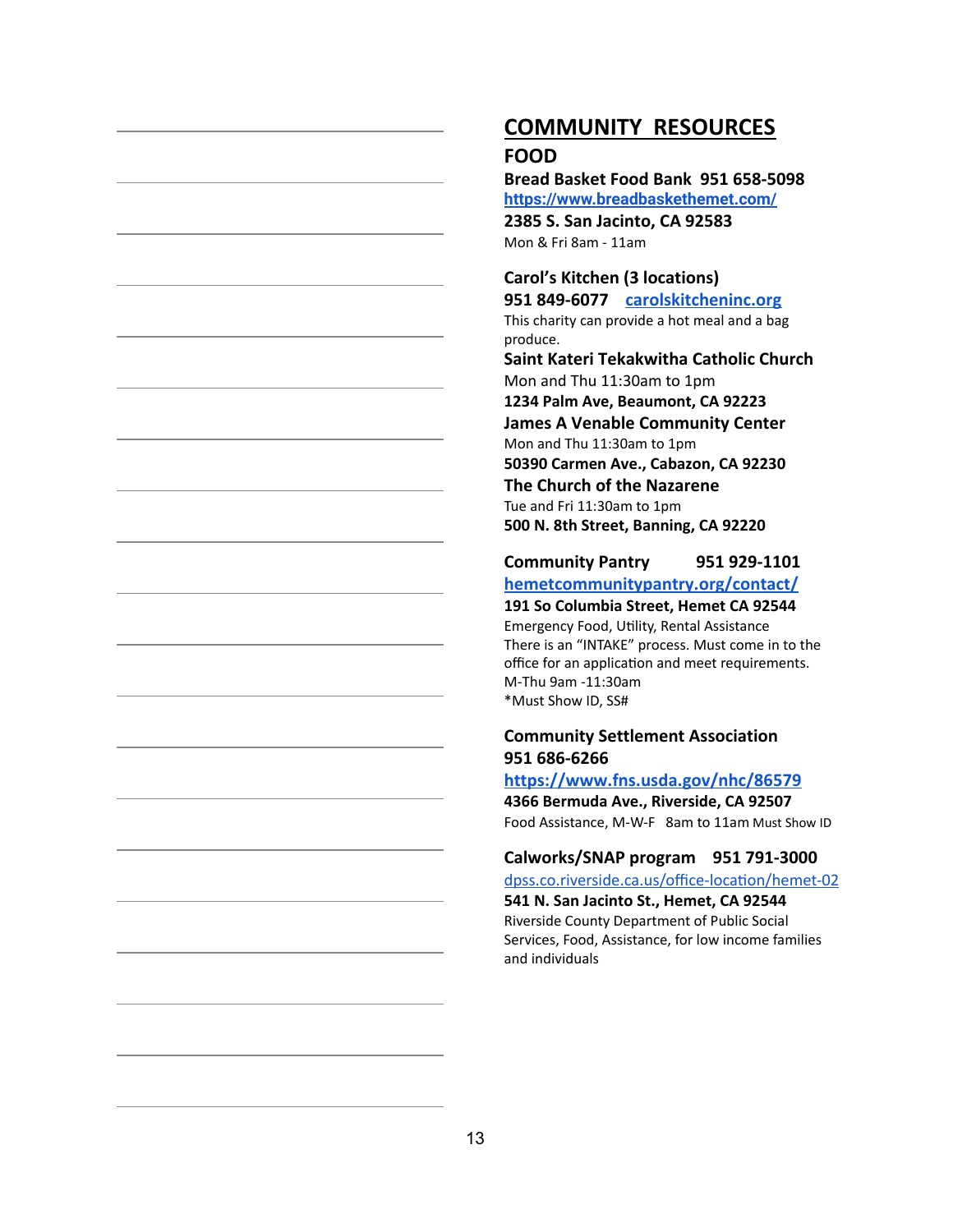#### **COMIDA**

*Bread Basket Food Bank* **951 658-5098 <https://www.breadbaskethemet.com/> 2385 S. San Jacinto, CA 92583** Lunes y viernes 8am - 11am

#### *Carol's Kitchen* **(3 ubicaciones )**

**951 849-6077 [carolskitcheninc.org](https://www.carolskitcheninc.org/)** Esta caridad puede proveer comida caliente y una bolsa de provisiones.

*Saint Kateri Tekakwitha Catholic Church* **1234 Palm Ave, Beaumont, CA 92223** Lunes y jueves 11:30am - 1pm **James A Venable Community Center 50390 Carmen Ave., Cabazon, CA 92230** Lunes y jueves 11:30am - 1pm *The Church of the Nazarene* Martes y viernes 11:30am - 1pm **500 N. 8th Street, Banning, CA 92220**

#### *Community Pantry* **951 929-1101 [hemetcommunitypantry.org/contact/](http://hemetcommunitypantry.org/)**

#### **191 So Columbia Street, Hemet CA 92544**

Comida de emergencia, ayuda para pagar los servicios públicos, asistencia para pagar la renta. Hay un proceso de admisión. Debe entrar a la oficina por una solicitud y cumplir con los requisitos. Lunes a jueves 9am -11:30am \*Debe mostrar idenficación y la tarjeta del número del seguro social

#### *Community Settlement Association* **951 686-6266**

#### **<https://www.fns.usda.gov/nhc/86579>**

#### **4366 Bermuda Ave., Riverside, CA 92507**

Asistencia de comida, Lunes, miércoles, viernes. de 8am a 11am. Debe mostrar su idenficación

#### *Calworks/SNAP program* **951 791-3000 541 N. San Jacinto St., Hemet, CA 92544**

#### **[www.dpss.co.riverside.ca.us](http://www.dpss.co.riverside.ca.us/)**

Servicios sociales del Condado de Riverside, asistencia para individuos o familias de bajos ingresos.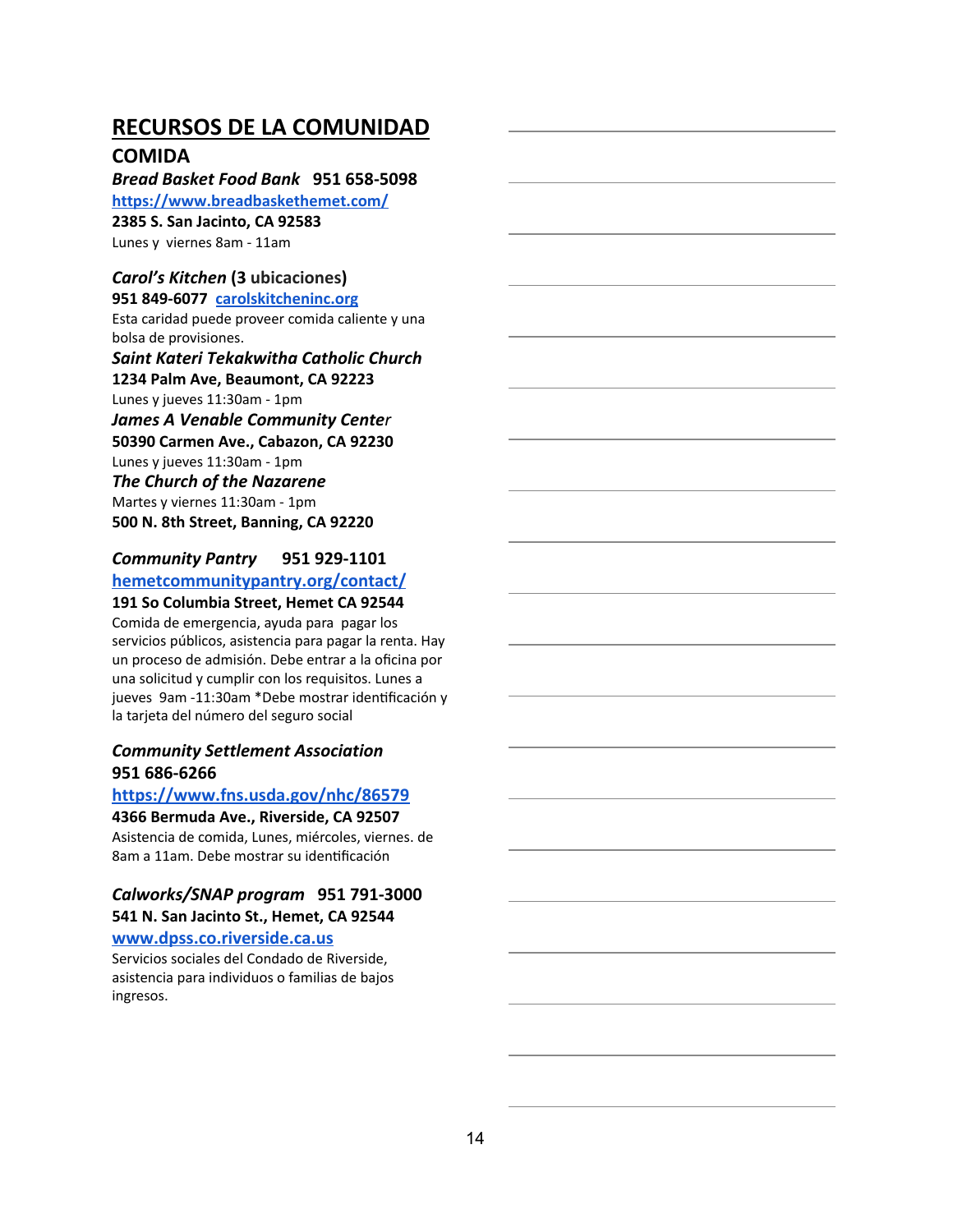### **COMMUNITY RESOURCES FOOD**

**Dwelling Place City Church 951 658-0714 <http://www.dpcitychurch.com/>**

**27100 Girard St., Hemet, CA 92544** Food distribution every 3rd Sat of the month. Hemet and San Jacinto residents only, ID

#### **Hemet Community Pantry**

**951 929-1101 [hemetcommunitypantry.org/](http://hemetcommunitypantry.org/) 191 S Columbia St., Hemet, CA 92544** Mon, Tue, Wed 9am - 12pm Food, Utility/Rent assistance when funds available.

#### **Hemet Nutrition 951 652-3212 [www.riverside.networkofcare.org/](http://www.riverside.networkofcare.org/)**

**305 E Devonshire Ave., Hemet, CA 92543 San Jacinto Nutrition 951 654-2054 625 South Pico St., San Jacinto, CA 92583** The Senior Nutrition Program provides two separate services; "Group Meals" served at our Community Centers, and the Home Delivered Meals program.

#### **Hemet Seventh Day Adventist**

**951 929-2632 [www.hemetadventist.org/](http://www.hemetadventist.org/) 27025 S Girard St., Hemet, CA 92544** Food distribution: Tue 9am - 12pm

#### **Hope Food Bank**

**951 654-3850** [www.foodpantries.org](http://www.foodpantries.org/) **610 S. State St., San Jacinto, CA 92583** Tue/Wed/Thu/Fri/Sat 1 am - 5:30pm

#### **Saint Kateri Tekakwitha Catholic Church 951 849-2434**

**<http://www.stkateritekakwitha.org/>**

**157 W Nicolet St, Banning, CA 92220** Food Pantry Wed 9am -12noon

**San Jacinto Assembly of God 951 654-0886 [sjag.org/](http://sjag.org/) 300 W. First St., San Jacinto, CA** Wed 10am - 12pm; Sun 12pm - 1pm

**Valle Vista Assembly of God 951 927-6868 [vallevistaag.com/home/](http://vallevistaag.com/home/) 45252 E Florida Ave., Hemet, CA** Food Distribution every 4th Sat, residency ID/Util bill.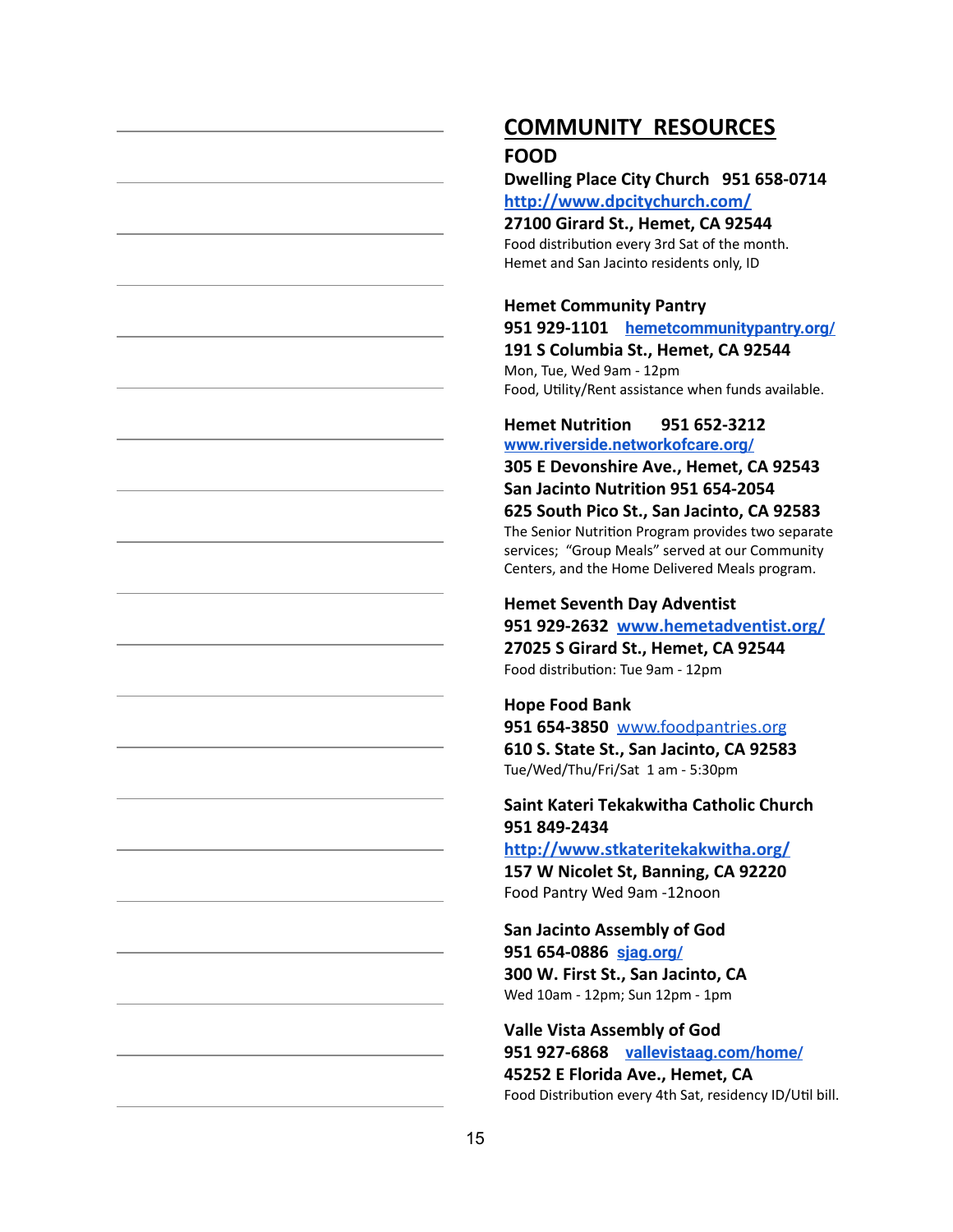#### **COMIDA**

*Dwelling Place City Church*

**951 658-0714 <http://www.dpcitychurch.com/>**

#### **27100 Girard St., Hemet, CA 92544**

Distribución de comida cada 3er sábado del mes. Solamente para los residentes de Hemet y San Jacinto, necesita su idenficación

#### *Hemet Community Pantry* **951 929-1101 [hemetcommunitypantry.org/](http://hemetcommunitypantry.org/)**

#### **191 S Columbia St., Hemet, CA 92544**

Lunes, martes, miércoles 9am - 12pm Comida, ayuda para pagar la renta/servicios públicos cuando hay fondos disponibles.

### *Hemet Nutrition* **951 652-3212 [www.riverside.networkofcare.org/](http://www.riverside.networkofcare.org/)**

**305 E Devonshire Ave., Hemet, CA 92543 San Jacinto Nutrition 951 654-2054 625 South Pico St., San Jacinto, CA 92583**

El programa de Nutrición para personas mayores de 55 años brinda dos servicios separados; "Alimentos para grupos" en nuestros centros comunitarios y el programa de alimentos a domicilio.

#### *Hemet Seventh Day Adventist* **951 929-2632 [www.hemetadventist.org/](http://www.hemetadventist.org/)**

**27025 S Girard St., Hemet, CA 92544** Distribución de comida: Martes de 9am - 12pm

#### *Hope Food Bank*

**951 654-3850** [www.foodpantries.org](http://www.foodpantries.org/) **610 S. State St., San Jacinto, CA 92583** Mar./miér./jue./vier./sáb. 10am - 5:30pm

#### *Saint Kateri Tekakwitha Catholic Church* **951 849-2434**

**<http://www.stkateritekakwitha.org/> 157 W Nicolet St, Banning, CA 92220** Despensa de alimentos miércoles 9 am - 12 mediodía

#### *San Jacinto Assembly of God* **951 654-0886 [sjag.org/](http://sjag.org/) 300 W. First St., San Jacinto, CA** Miércoles 10am - 12pm; domingos 12pm - 1pm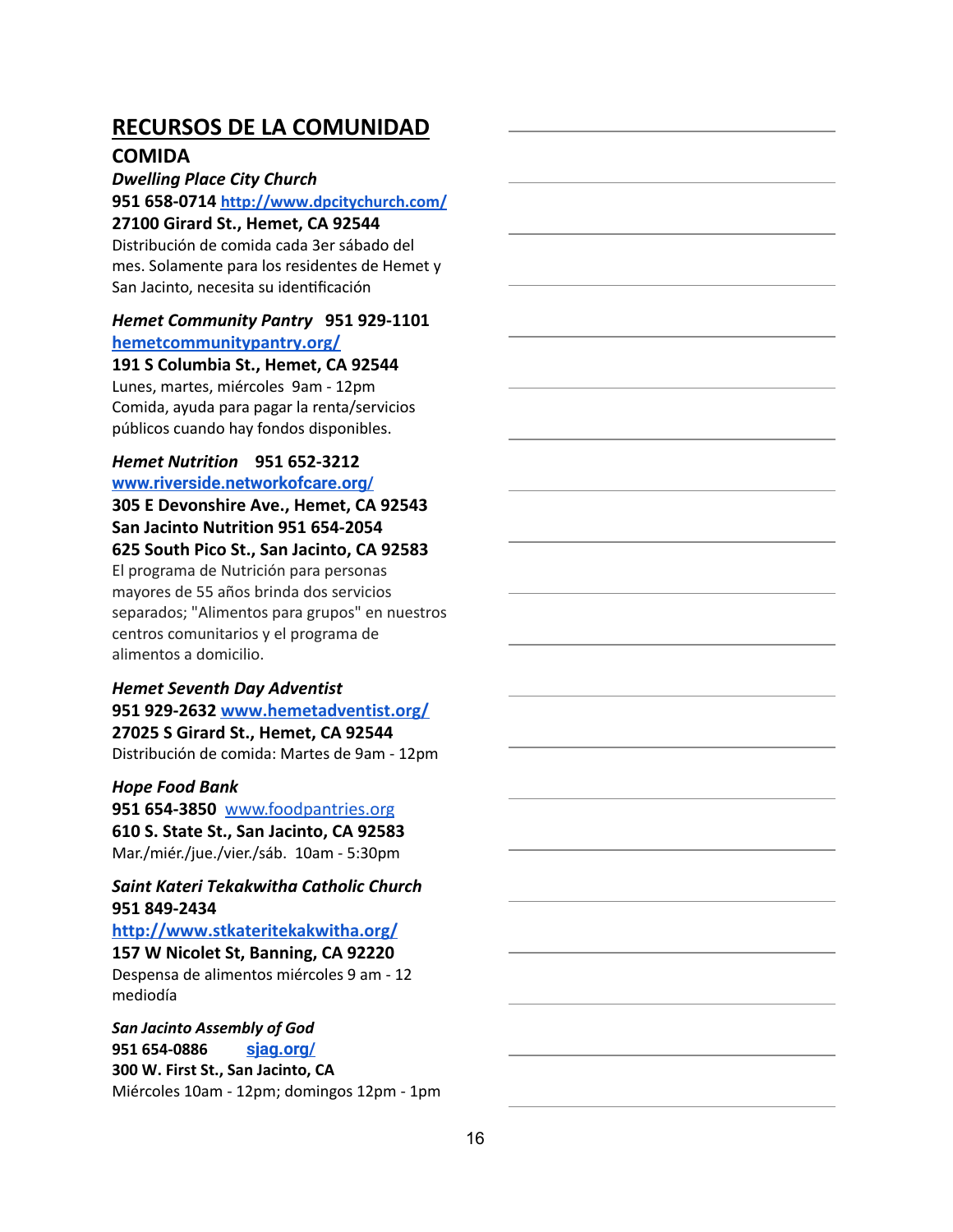# **COMMUNITY RESOURCES**

#### **FOOD**

**WIC (Women, Infant and Children)**

**1 800 455-4942 [www.wicprograms.org/ci/ca-hemet](http://www.wicprograms.org/ci/ca-hemet)**

**27100 Girard Street, Hemet, CA 92544**

Supplemental food program for pregnant women, new mothers and young children

#### **AFFORDABLE HOUSING**

**Acacia Villas 951 766-7089 1360 Acacia E Ave., Hemet, CA 92544** Low Income apartment for Disabled Adults and their family. Disabled person must be over age 18. Rent based on income. 1 and 2 bedroom apartments. Pract H11

**Greystone Apartments 951 392-3288 [https://www.apartments.com › California ›](https://www.apartments.com/) [Hemet](https://www.apartments.com/)**

**503 Mobley Lane, Hemet, CA 92543** Government funding, Section 8, VASH Voucher

**Hemet Estates 951 925-5222 [www.laspalmashousing.com/hemet-estates](http://www.laspalmashousing.com/hemet-estates-apartments/)[apartments/](http://www.laspalmashousing.com/hemet-estates-apartments/) 1101 E Menlo Ave., Hemet, CA 92543**

Low Income, Section 8 **Hemet Villas 951 658-4861**

**550 N. Santa Fe St., Hemet, CA** Low income housing for seniors 55+

**Hemet Vistas 951 929-7078 225 W. Fruitvale Ave., Hemet, CA 92543** Low income housing, Wheelchair Accessible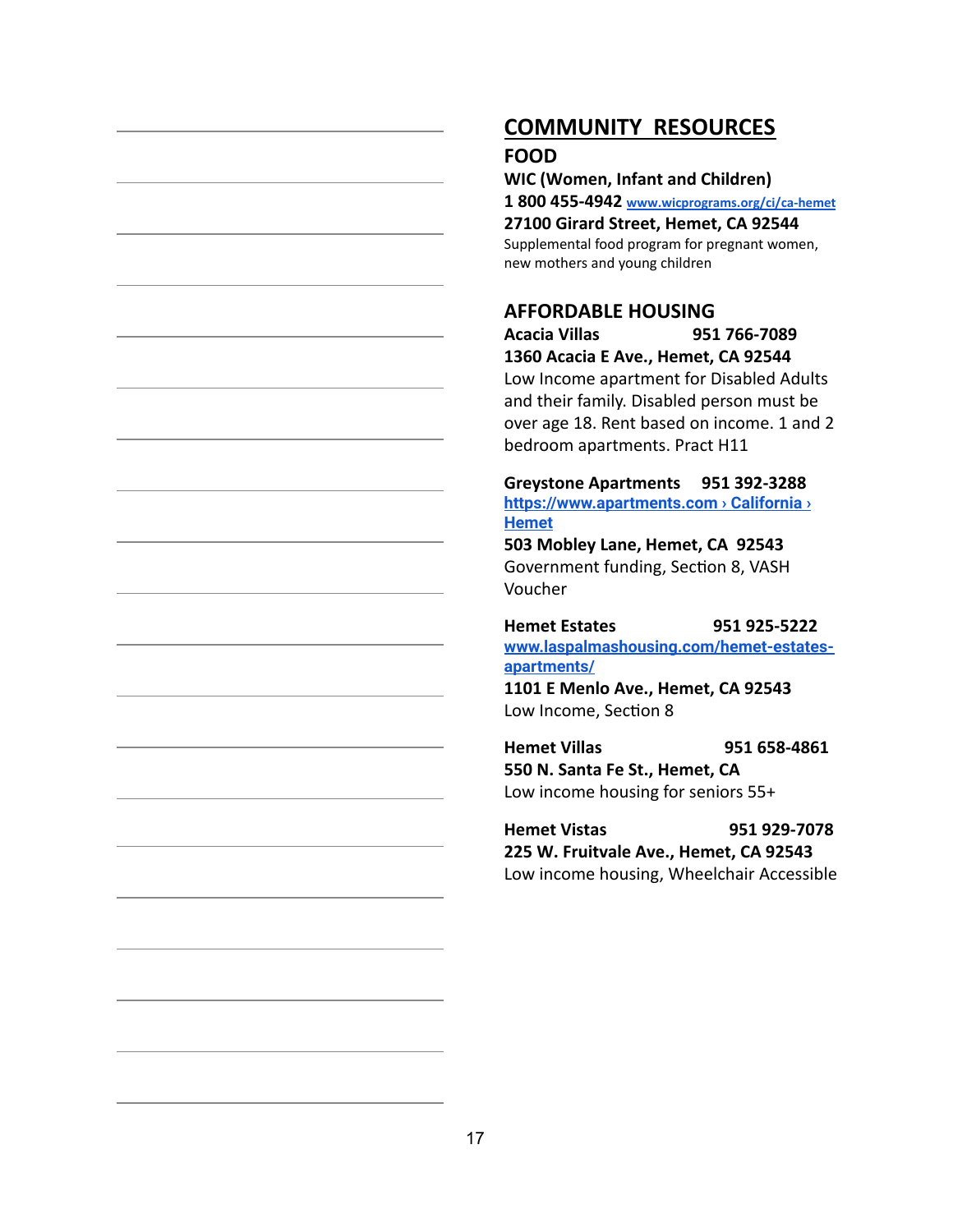#### **COMIDA**

### *Valle Vista Assembly of God* **951 927-6868**

#### **[vallevistaag.com/home/](http://vallevistaag.com/home/)**

**45252 E Florida Ave., Hemet, CA**

Distribución de comida cada 4to sábado, identificación de residente y comprobante de domicilio.

#### *WIC (Women, Infant and Children)* **1 800 455-4942**

**[www.wicprograms.org/ci/ca-hemet](http://www.wicprograms.org/ci/ca-hemet)**

#### **27100 Girard Street, Hemet, CA 92544**

Suplemento de comida para mujeres, mamás primerizas y bebés.

#### **VIVIENDA A SU ALCANCE**

#### *Acacia Villas* **951 766-7089 1360 Acacia E Ave., Hemet, CA 92544**

Apartamentos para adultos discapacitados y sus familias de bajos ingresos. La persona con la discapacidad debe ser mayor de 18 años de edad. Renta basada en los ingresos. Apartamentos de 1 y 2 recámaras. *Pract H11*

*Greystone Apartments* **951 392-3288 [https://www.apartments.com](https://www.apartments.com/) › California › Hemet 503 Mobley Lane, Hemet, CA 92543** Fondos del gobierno, sección 8, voucher VASH

*Hemet Estates* **951 925-5222 [www.laspalmashousing.com/hemet-estates-apartments/](http://www.laspalmashousing.com/hemet-estates-apartments/) 1101 E Menlo Ave., Hemet, CA 92543** Bajos ingresos, sección 8

*Hemet Villas* **951 658-4861 550 N. Santa Fe St., Hemet, CA** Vivienda para adultos mayores de 55 años de bajos ingresos

*Hemet Vistas* **951 929-7078 225 W. Fruitvale Ave., Hemet, CA 92543** Vivienda para personas de bajos ingresos, accesible para sillas de ruedas.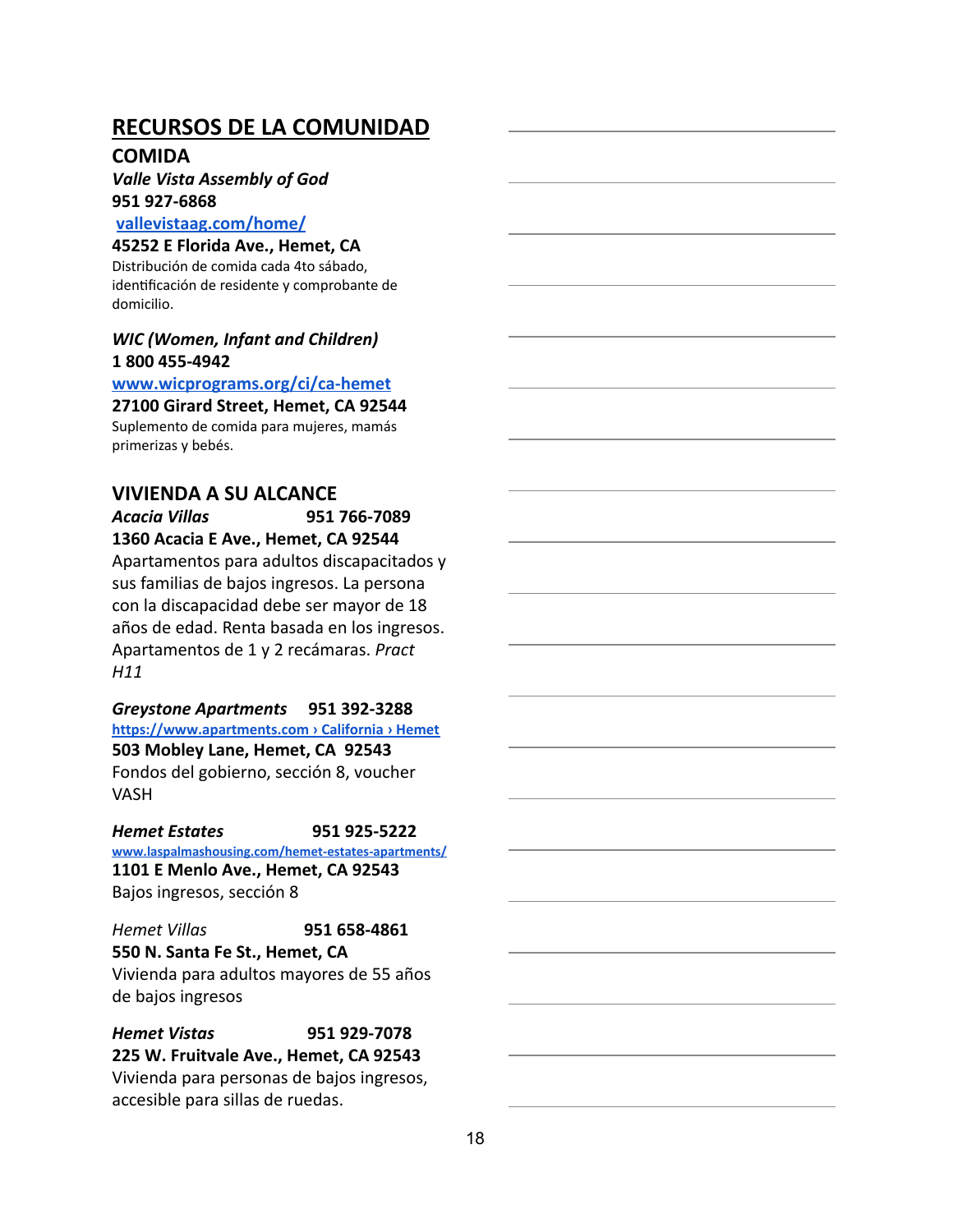# **COMMUNITY RESOURCES**

#### **AFFORDABLE HOUSING**

**Orange Blossom Apartments Riverside Housing Development Corporation 951 791-1055 [www.rhdcca.org › Rental Housing](http://www.rhdcca.org/)**

**41981 Orange Blossom Ln., Hemet, CA 92544** Government funding, Section 8, VASH Voucher

**Oasis Senior Villa 951 658-3700 1015 Oakland Ave., Hemet, CA 92543** Senior housing, Section 202

**Park Columbia 951 652-2972** [sales@parkcolumbia.com](mailto:sales@parkcolumbia.com) **201 S Columbia St., Hemet, CA 92544**

**Sahara Senior Villa 1 323 231-1107 465 N. Palm Ave., Hemet, CA 92543** Low income housing for seniors

**San Jacinto Villas 951 487-6098 1692 Santa Fe Ave., San Jacinto, CA 92583** Low income

**San Jacinto Village 951 654-6882 700 Idyllwild Dr., San Jacinto, CA 92583** Low income housing, rental assistance

**Vista Gardens Apartments 951 305-4919 555 E Fruitvale Ave., Hemet Ca 92543**

**Village Meadows 951 929-5152** [vmeadows@dominiuminc.com](mailto:vmeadows@dominiuminc.com)

**700 S Arbor Pkwy., Hemet, CA 92545** Section 8, Government Subsidized Housing program.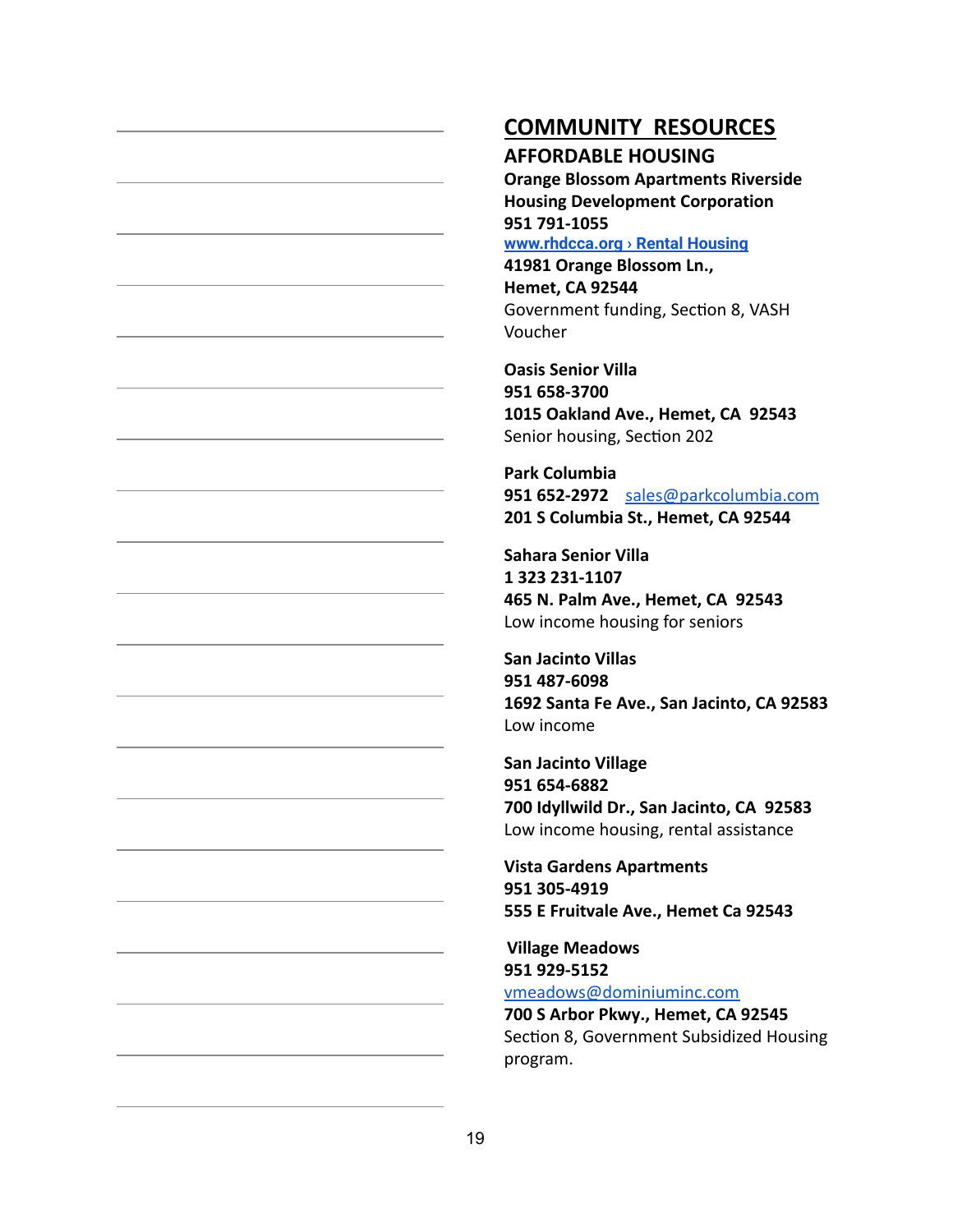#### **VIVIENDAS A SU ALCANCE**

*Orange Blossom Apartments Riverside* **Corporación de Desarrollo de Vivienda 951 791-1055 41981 Orange Blossom Ln.,**

**Hemet, CA 92544**

Fondos del gobierno, sección 8, voucher VASH

*Oasis Senior Villa* **951 658-3700 1015 Oakland Ave., Hemet, CA 92543** Vivienda para personas mayores de 55 años, sección 202 *Park Columbia* **951 652-2972** [sales@parkcolumbia.com](mailto:sales@parkcolumbia.com) **201 S Columbia St., Hemet, CA 92544**

#### *Sahara Senior Villa*

**1 323 231-1107 465 N. Palm Ave., Hemet, CA 92543** Vivienda para personas mayores de 55 años de bajos ingresos

*San Jacinto Villas* **951 487-6098 1692 Santa Fe Ave., San Jacinto, CA 92583** Bajos ingresos

*San Jacinto Village* **951 654-6882 700 Idyllwild Dr., San Jacinto, CA 92583** Vivienda para personas de bajos ingresos, ayuda para pagar el alquiler

*Vista Gardens Apartments* **951 305-4919 555 E Fruitvale Ave., Hemet Ca 92543**

#### *Village Meadows* **951 929-5152**

[vmeadows@dominiuminc.com](mailto:vmeadows@dominiuminc.com)

#### **700 S Arbor Pkwy., Hemet, CA 92545**

Sección 8, programa de vivienda subsidiada del gobierno.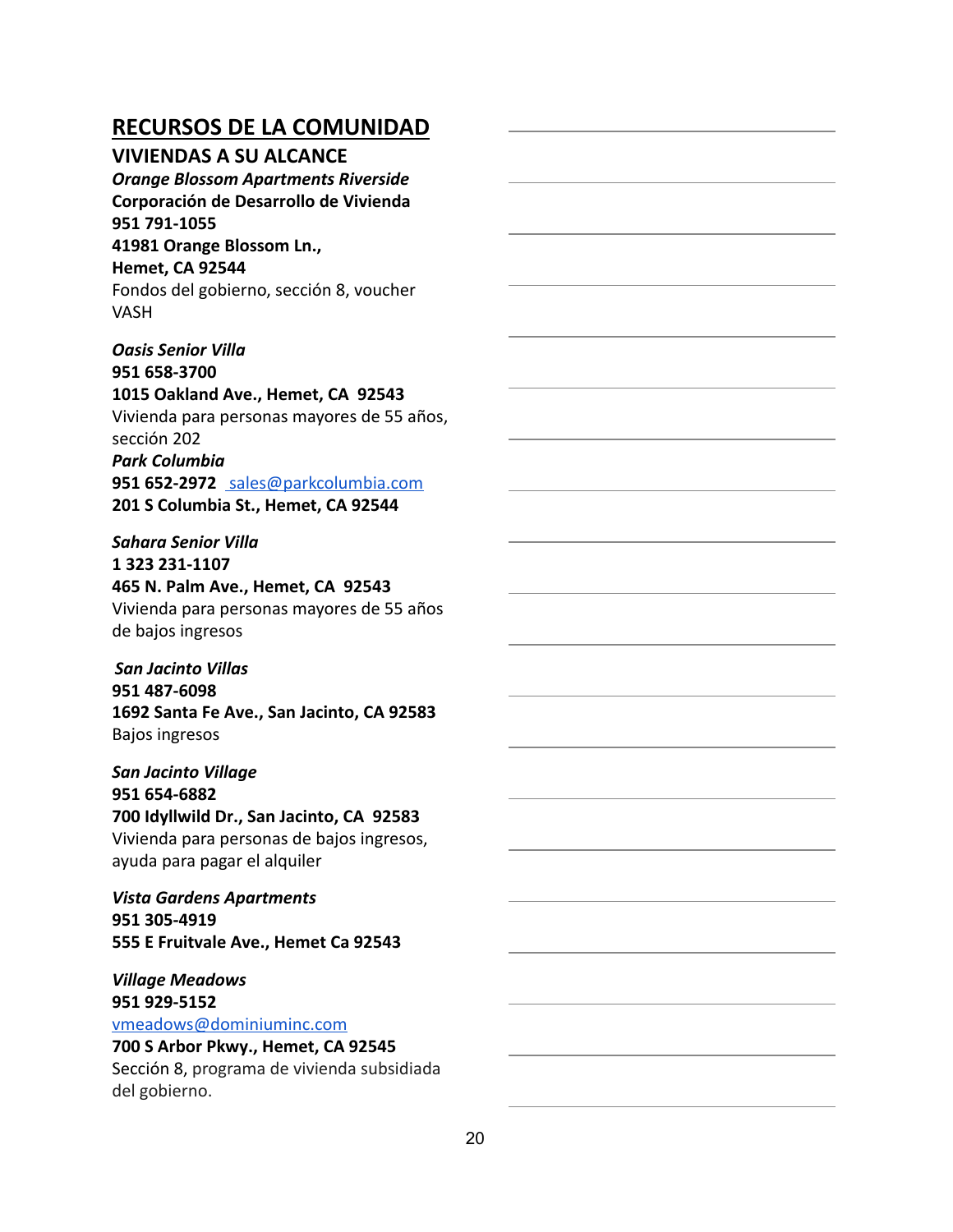# **COMMUNITY RESOURCES**

#### **AFFORDABLE HOUSING**

**Villa Hemet 951 390-2766 550 N. Santa FE St., Hemet, CA 92543** Low Income

#### **SHELTERS HEMET**

**Salvation Army Shelter 951 791-9495 [https://www.salvationarmyusa.org/usn/provi](https://www.salvationarmyusa.org/usn/provide-shelter/) [de-shelter/](https://www.salvationarmyusa.org/usn/provide-shelter/) 340 S Palm Ave., Hemet, CA 92545**

**Valley Restart 951 766-7476 [valleyrestart.info/](http://valleyrestart.info/) 200 E Menlo St., Hemet, CA 92543**

#### **SHELTERS SURROUNDING AREAS**

**Coachella Valley Rescue Mission 760 347-3512** [Info@cvrm.org](mailto:Info@cvrm.org)/ [Program@cvrm.org](mailto:Program@cvrm.org)

**47 - 470 Van Buren St., Indio, CA 92201** Emergency overnight, 150 + housed men/women/children. Showers, clothes, hygiene and breakfast and dinner.

#### **Martha's Village & Kitchen**

**760 347-4741 <https://marthasvillage.org/> 83-791 Date Ave., Indio, CA 92201** 24 hour residential, Day Center with job search, resources, phones, internet, public lunch.

#### **Operation Safe House**

**951 351-4418 [operationsafehouse.org/](http://www.operationsafe.org/) 9685 Hayes St., Riverside, CA 92503** Temporary shelter for at risk Children ages 12—17 RTA bus will take you to nearest house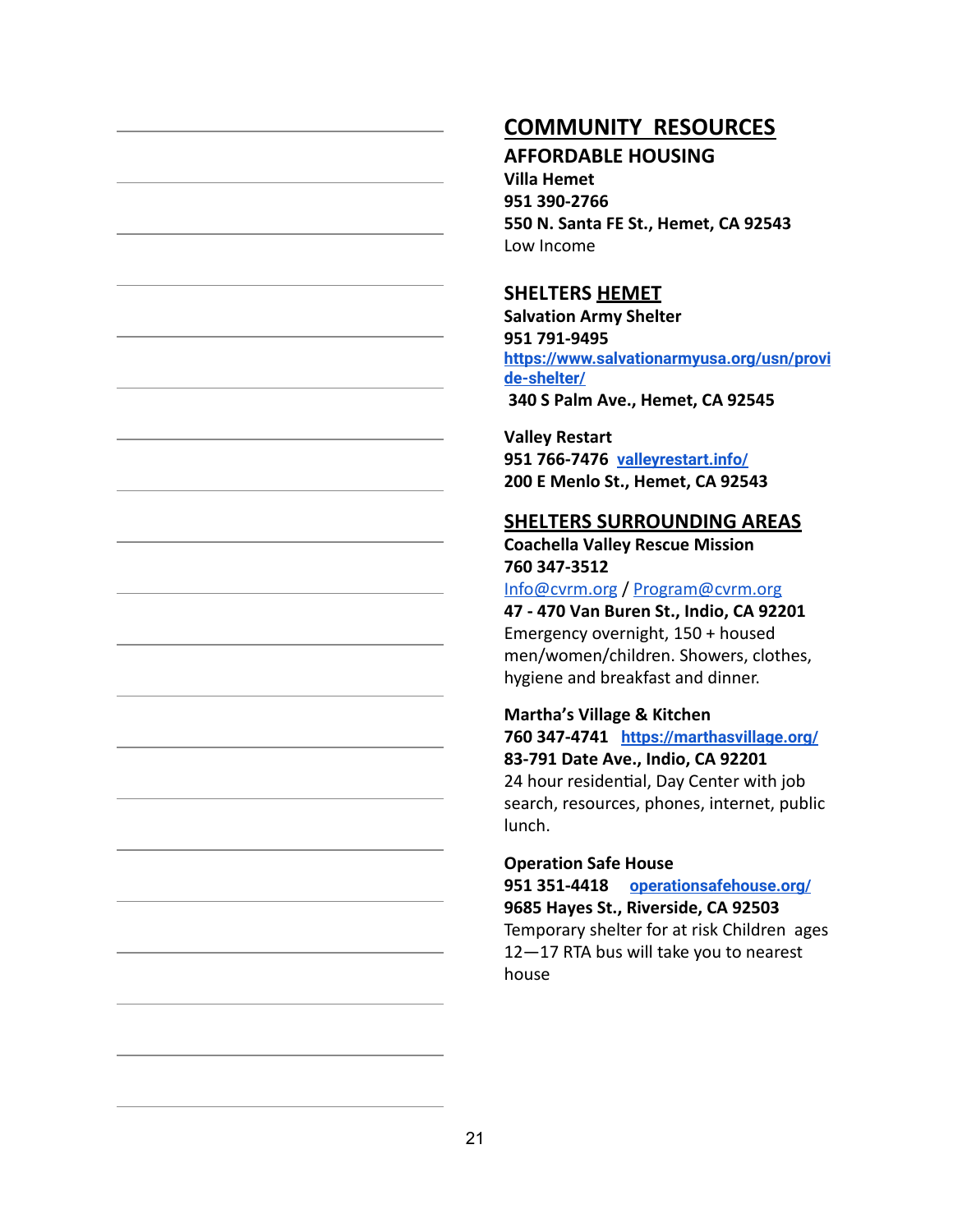#### **VIVIENDAS A SU ALCANCE**

*Villa Hemet* **951 390-2766 550 N. Santa Fe St., Hemet, CA 92543** Bajos ingresos

#### **ALBERGUES HEMET**

*Salvation Army Shelter* **951 791-9495 [https://www.salvationarmyusa.org/usn/provi](https://www.salvationarmyusa.org/usn/provide-shelter/) [de-shelter/](https://www.salvationarmyusa.org/usn/provide-shelter/) 340 S Palm Ave., Hemet, CA 92545**

*Valley Restart* **951 766-7476 [valleyrestart.info/](http://valleyrestart.info/) 200 E Menlo St., Hemet, CA 92543**

#### **ALBERGUES ÁREAS ADYACENTES**

*Coachella Valley Rescue Mission* **760 347-3512**

[Info@cvrm.org](mailto:Info@cvrm.org)/ [Program@cvrm.org](mailto:Program@cvrm.org)

#### **47 - 470 Van Buren St., Indio, CA 92201**

Estancia de emergencia, más de 150 camas para hombres/mujeres/niños. Baños, ropa, higiene, desayuno y cena.

#### *Martha's Village & Kitchen*

**760 347-4741 <https://marthasvillage.org/> 83-791 Date Ave., Indio, CA 92201** Residencia de 24 horas, cuidado de niños con búsqueda de trabajo, recursos,

teléfono, internet, almuerzo al público.

#### *Operation Safe House*

**951 351-4418 [operationsafehouse.org/](http://www.operationsafe.org/) 9685 Hayes St., Riverside, CA 92503** Albergue temporal para niños de 12—17 años de edad. El camión RTA transporta a la casa más cercana.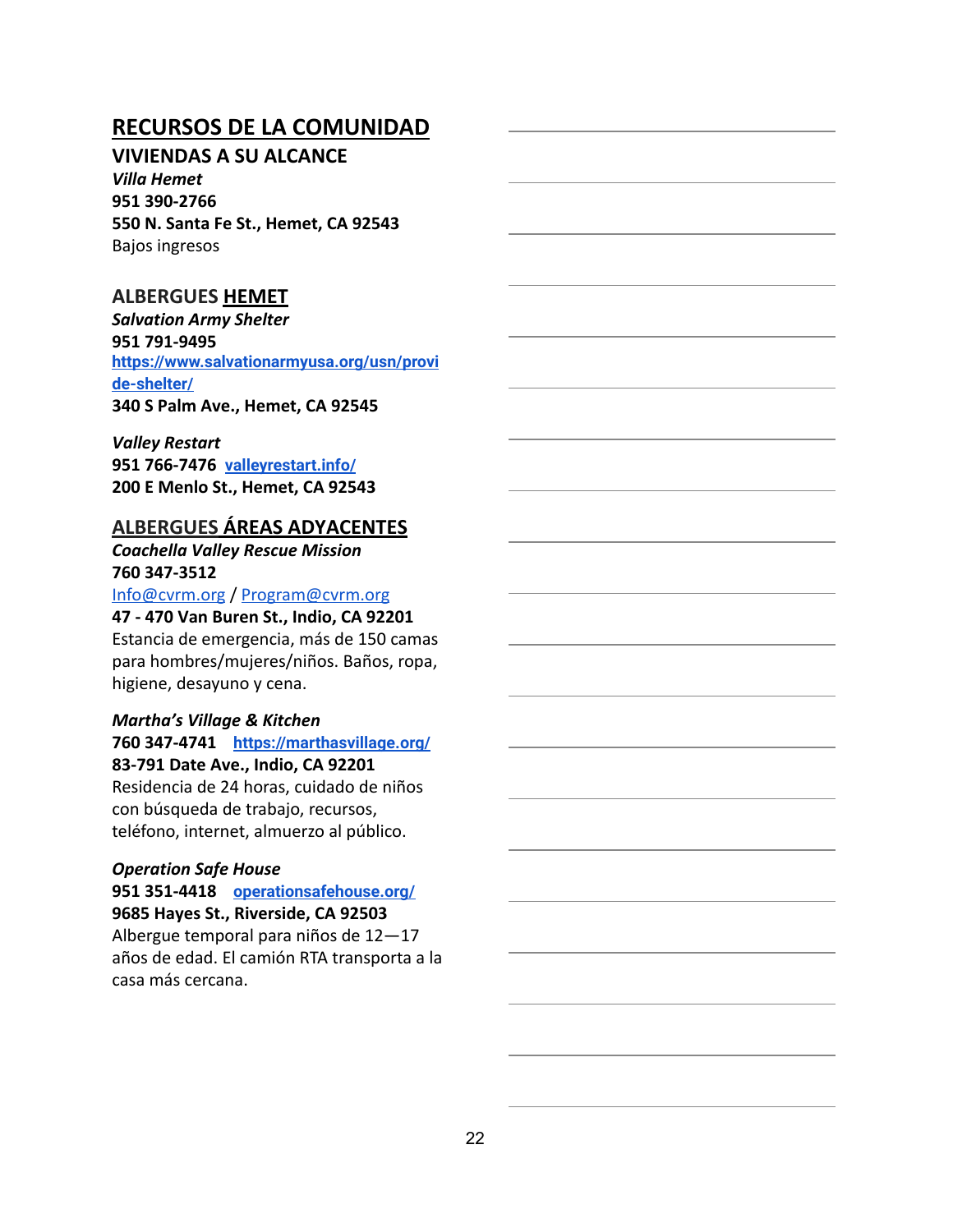# **COMMUNITY RESOURCES SHELTERS SURROUNDING AREAS**

**Our House Youth Shelter 909 335-2676 940 Stillman Ave. Redlands Ca 92374** Runaway and Homeless youth shelter for males and females between the ages 11-17. We offer emergency shelter.

**Path of Life Ministries (Main) 951 786-9048 [www.thepathoflife.com/](http://www.thepathoflife.com/) 8216 Brockton Ave. #211 Riverside, CA 92506**

**Path of Life Community Shelter (For Individuals) 951 462-9822 [www.thepathoflife.com/](http://www.thepathoflife.com/) 2840 Hulen Place, Riverside, CA 92507** Intake on Monday at 1pm

#### **Path of Life Family Shelter**

**951 462-9822 [www.thepathoflife.com/](http://www.thepathoflife.com/) 2530 Third St., Riverside CA 92507 Daily Intake After 4 PM**

Path of Life programs; Community shelter program, Family shelter program, cold weather shelter, rapid rehousing for families, Permanent Supportive Housing Outreach, Behavioral health program, child care program, rent assistance.

#### **Temecula Valley People Helping People Denny and Mary Ann Mighell 951 757-5212** [www.tvphp.org](http://www.tvphp.org/)

**27800 Sagebrush Rd, Menifee, CA 92585** "Permanent Housing Solutions" helping a homeless family find a home "Project Angel" working with over 60 organizations to find solutions to families in need.

**"The Place" Safehaven Program Phone: 951 779-3057 Fax: 951 275-0296 <https://www.rcdmh.org/Children-Services/Housing> 2800 Hulen Place, Riverside, CA 92507 Phone: (951) 779-3057 Fax: (951) 275-0296** Program for chronic homeless adults, who have rejected housing and resist support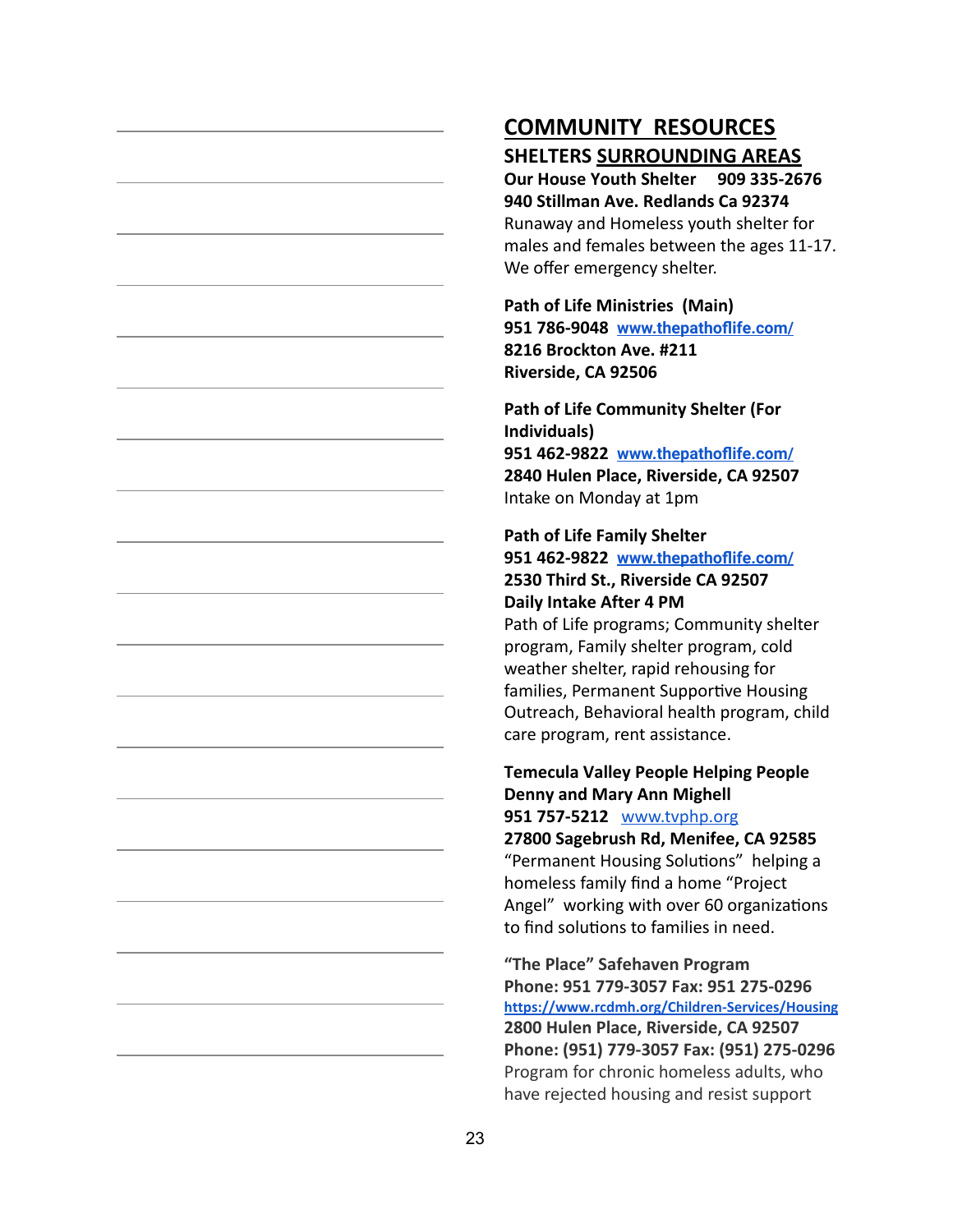**ALBERGUES ÁREAS ADYACENTES**

*Our House Youth Shelter* **909 335-2676 940 Stillman Ave. Redlands Ca 92374**

Albergue para jóvenes sin hogar o que han huido del hogar, para hombres y mujeres entre 11-17 años de edad. Ofrecemos albergue de emergencia.

#### *Path of Life Ministries* **(Principal)**

**951 786-9048 [www.thepathoflife.com/](http://www.thepathoflife.com/) 8216 Brockton Ave. #211 Riverside, CA 92506** *Path of Life Community Shelter* **(Para individuos) 951 462-9822 [www.thepathoflife.com/](http://www.thepathoflife.com/) 2840 Hulen Place, Riverside, CA 92507** Proceso de admisión los lunes a la 1pm

#### *Path of Life Family Shelter*

**951 462-9822 [www.thepathoflife.com/](http://www.thepathoflife.com/) 2530 Third St., Riverside CA 92507 Proceso de admisión todos los días después de las 4 PM**

Programa El Camino de la Vida; albergue comunitario, albergue para familias, albergue en temporada de frío, reubicación rápida para familias, vivienda permanente con apoyo, programa de salud conductual, cuidado de niños, asistencia de renta.

#### *Temecula Valley People Helping People Denny and Mary Ann Mighell* **951 757-5212** [www.tvphp.org](http://www.tvphp.org/)

**27800 Sagebrush Road, Menifee, CA 92585** "Soluciones de vivienda permanente," ayuda a familias sin hogar a encontrar un hogar.

*"The Place" Safehaven Program* **Phone: 951 779-3057 Fax: 951 275-0296 <https://www.rcdmh.org/Children-Services/Housing> 2800 Hulen Place, Riverside, CA 92507** Programa para adultos sin hogar regularmente, que han rechazado la vivienda y se resisten al apoyo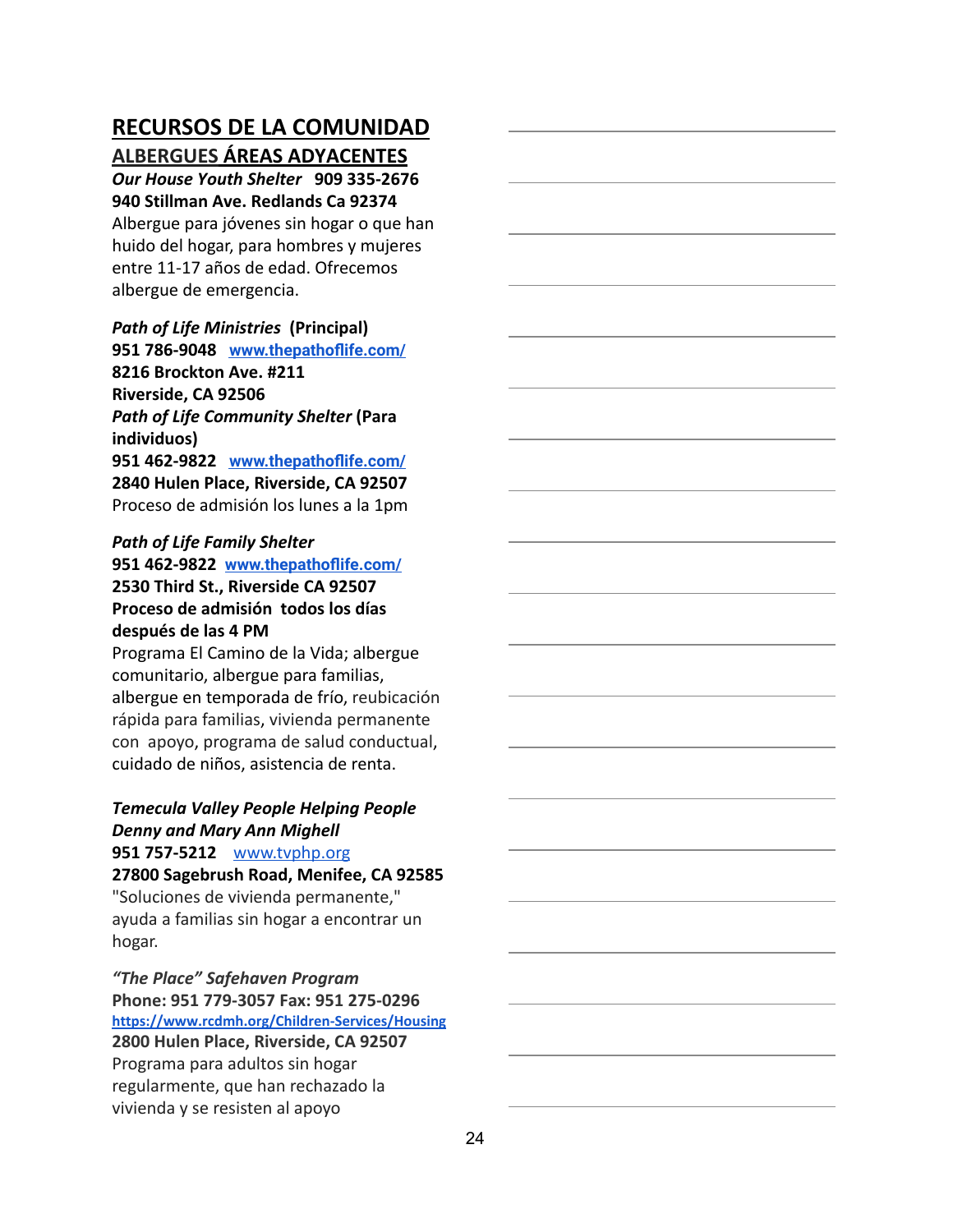## **COMMUNITY RESOURCES TRANSPORTATION**

**Care-A-Van Transit, Inc. 951 791-3572**

**[http://www.riverside.networkofcare.org/agin](http://www.riverside.networkofcare.org/aging/services/agency.aspx?pid=CAREAVANTRANSITSYSTEMHEMETPrimeofLifeInc_38_1_0) [g/services/agency.aspx?pid=CAREAVANTRANS](http://www.riverside.networkofcare.org/aging/services/agency.aspx?pid=CAREAVANTRANSITSYSTEMHEMETPrimeofLifeInc_38_1_0) [ITSYSTEMHEMETPrimeofLifeInc\\_38\\_1\\_0](http://www.riverside.networkofcare.org/aging/services/agency.aspx?pid=CAREAVANTRANSITSYSTEMHEMETPrimeofLifeInc_38_1_0)**

**749 N. State Street, Hemet, CA 92543** Transportation for seniors, disabled and low-income

# **Hemet Unified Transportation 951 765-5100**

**[https://www.hemetusd.org/apps/pages/index](https://www.hemetusd.org/apps/pages/index.jsp?uREC_ID=255491&type=d) [.jsp?uREC\\_ID=255491&type=d](https://www.hemetusd.org/apps/pages/index.jsp?uREC_ID=255491&type=d)**

**1791 W Acacia Ave., Hemet, CA 92545** Student must meet the requirements. Live more than 2.5 miles from school Elementary. 4.5 miles for Middle and High School.

#### **HopSkipDrive (Uber for kids) [hopskipdrive.com](https://www.hopskipdrive.com/)** Safe rides to and back to school or other

activities. 5yrs+ experienced caregivers.

**Riverside Transit Agency Customer Information Center: 951 565-5002 [www.RiversideTransit.com](http://www.riversidetransit.com/)**

**Uber [www.uber.com](http://www.uber.com/)**

**Yellow Cab 1 877 321-8294 [Yellowcabhemet.net](http://www.yellowcabhemet.com/Taxi-Service-Location-Contact-Hemet-CA.html)**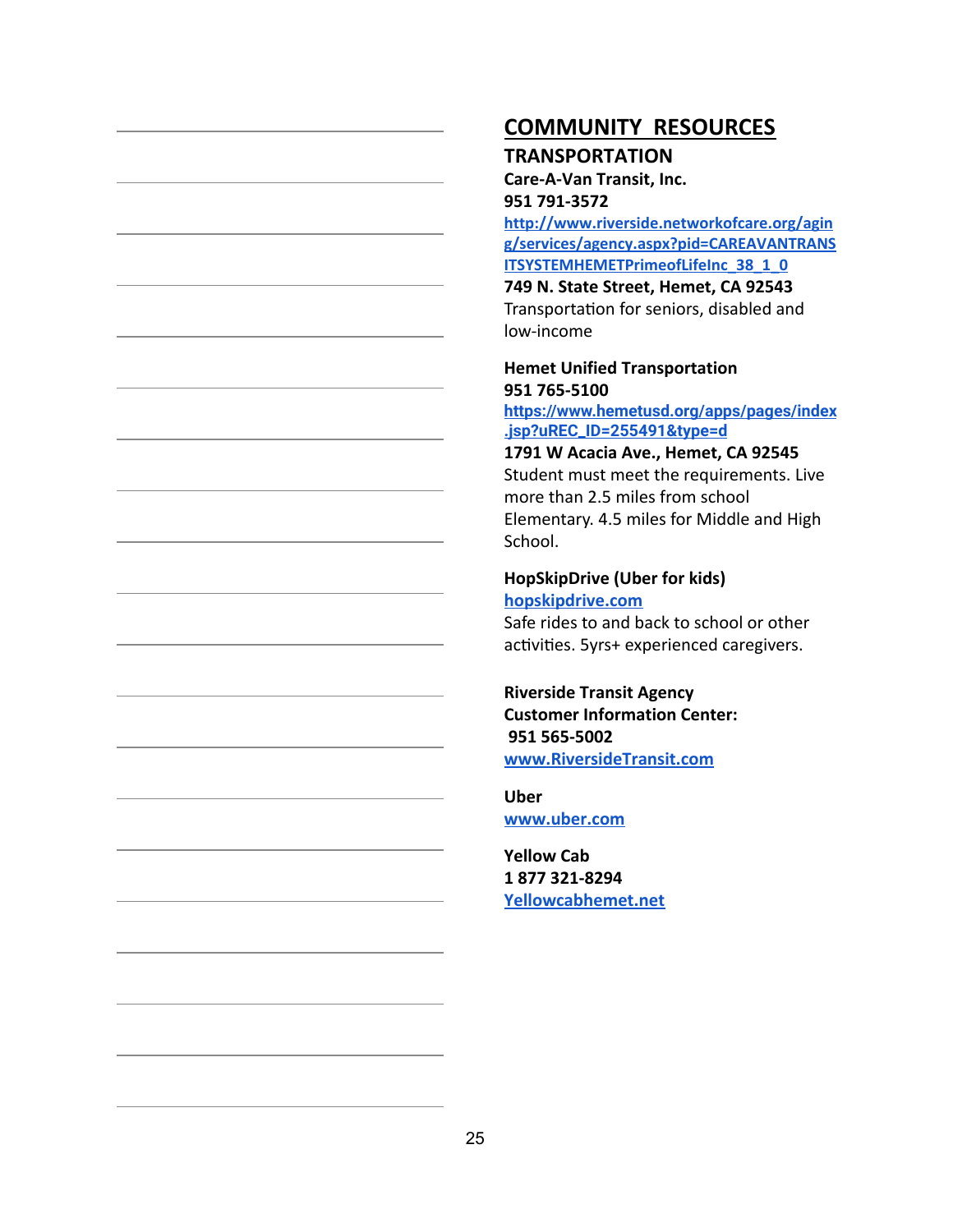#### **TRANSPORTACIÓN**

#### *Care-A-Van Transit, Inc.*

#### **951 791-3572**

**[http://www.riverside.networkofcare.org/agin](http://www.riverside.networkofcare.org/aging/services/agency.aspx?pid=CAREAVANTRANSITSYSTEMHEMETPrimeofLifeInc_38_1_0) [g/services/agency.aspx?pid=CAREAVANTRANS](http://www.riverside.networkofcare.org/aging/services/agency.aspx?pid=CAREAVANTRANSITSYSTEMHEMETPrimeofLifeInc_38_1_0) [ITSYSTEMHEMETPrimeofLifeInc\\_38\\_1\\_0](http://www.riverside.networkofcare.org/aging/services/agency.aspx?pid=CAREAVANTRANSITSYSTEMHEMETPrimeofLifeInc_38_1_0)**

#### **749 N. State Street, Hemet, CA 92543**

Transporte para personas mayores de 55 años de edad con discapacidades y bajos ingresos.

### **Transportación del Distrito Escolar Unificado de Hemet 951 765-5100**

**[https://www.hemetusd.org/apps/pages/index.js](https://www.hemetusd.org/apps/pages/index.jsp?uREC_ID=255491&type=d) [p?uREC\\_ID=255491&type=d](https://www.hemetusd.org/apps/pages/index.jsp?uREC_ID=255491&type=d)**

#### **1791 W Acacia Ave., Hemet, CA 92545** El estudiante debe cumplir con los requisitos. Vivir 2.5 millas o más de la

escuela primaria, 4.5 millas de la secundaria o preparatoria.

#### *HopSkipDrive* **(Para Niños)**

**[Hopskipdrive.com](https://www.hopskipdrive.com/)** 844-467-7547 Transportación segura para niños.

#### *Riverside Transit Agency*

*Riverside Transit Agency* **(Transporte Público) Centro del Servicio al Cliente: 951 565-5002 [www.RiversideTransit.com](http://www.riversidetransit.com/)**

*Uber* **- Servicio de Taxi [www.uber.com](http://www.uber.com/)**

*Yellow Cab* **- Servicio de Taxi 1 877 321-8294 [yellowcabhemet.net](http://www.yellowcabhemet.com/Taxi-Service-Location-Contact-Hemet-CA.html)**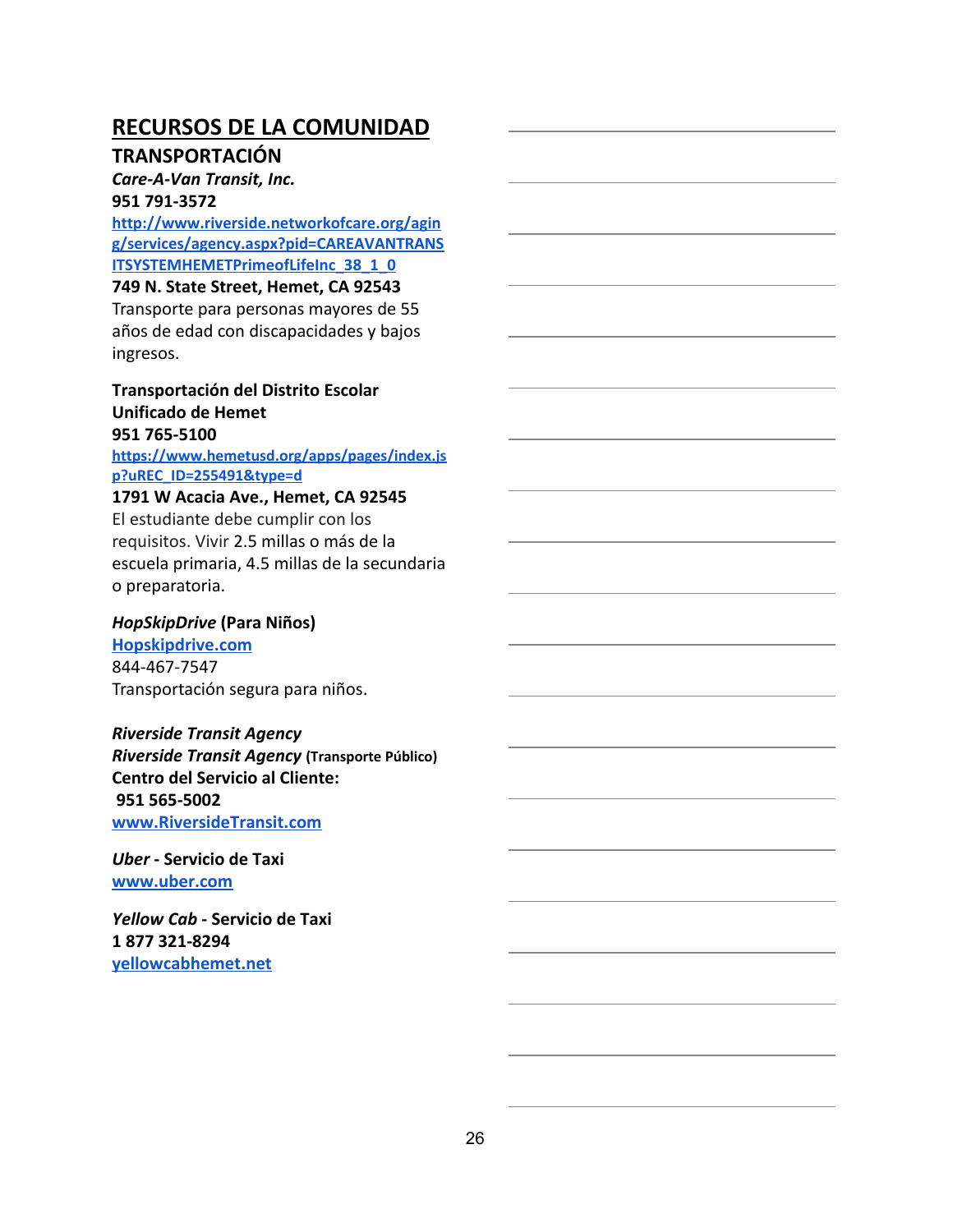# **COMMUNITY RESOURCES**

#### **Utilities**

**Community Action Partnership 951 955-4900**

**<https://www.capriverside.org/>**

**2038 Iowa Ave., Suite B-102, Riverside CA 92507** LIHEAP and SHARE-assistance with Gas or Utilities, if qualified

**Community Pantry 951 929-1101 [hemetcommunitypantry.org/](http://hemetcommunitypantry.org/) 521 N. San Jacinto, St., Hemet, CA 92543 [Info@hemetcommunitypantry.org](mailto:Info@hemetcommunitypantry.org)**

Emergency food, utility, rental assistance Mon-Thu 9am-11:30am \*Must Show ID & SS#

**Family Assistance Program (Catholic Charities) 951 924-9964 21250 Box Springs, Moreno Valley, CA Financial Help Provided:** Rental Assistance, Utility Assistance, Burial Assistance, Food Stamp Outreach, Prescription Assistance

#### **Salvation Army 951 791-9497 <https://hemet.salvationarmy.org/>**

**340 S. Palm Avenue, Hemet, CA 92543** Wherever there is a need in Hemet/San Jacinto/Idyllwild. you'll find the **Salvation Army**. Utilities, some rental/shelter assistance

#### **Southern California Edison CARE Program 1 800 655-4555**

[https://www.sce.com/wps/portal/home/resid](https://www.sce.com/wps/portal/home/residential/assistance/care-fera) [ential/assistance/care-fera](https://www.sce.com/wps/portal/home/residential/assistance/care-fera)

#### **Southern California Gas Company CARE Program**

**1 877 238-0092 1 800 342-4545 (Spanish) [https://www.socalgas.com/save...and...progr](https://www.socalgas.com/save...and...programs/california-alternate-rates-for-energy) [ams/california-alternate-rates-for-energy](https://www.socalgas.com/save...and...programs/california-alternate-rates-for-energy)**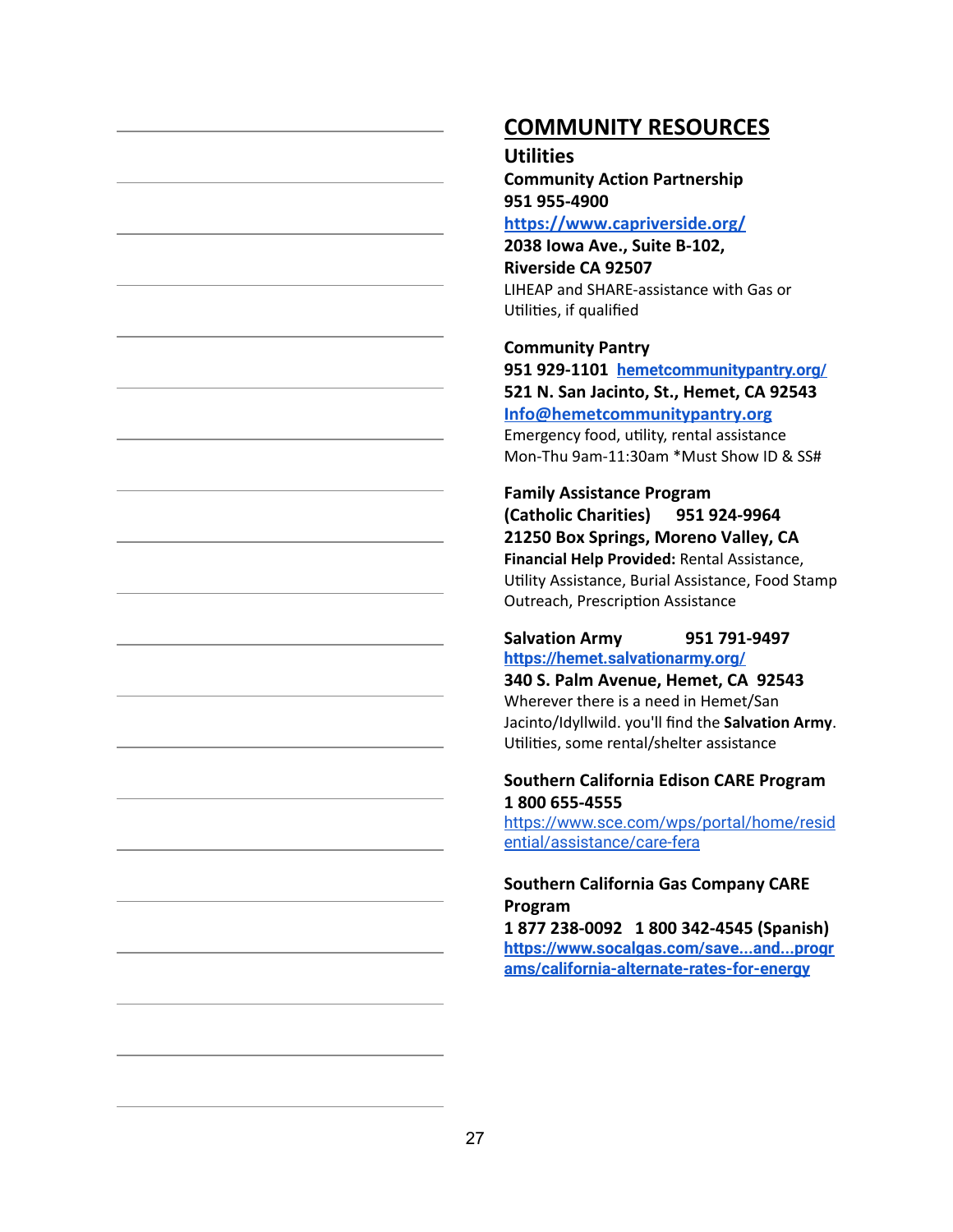#### **Servicios Públicos**

# *Community Action Partnership* **951 955-4900**

**<https://www.capriverside.org/>**

# **2038 Iowa Ave., Suite B-102,**

**Riverside CA 92507**

LIHEAP y SHARE-ayuda para pagar el gas y otros servicios públicos, si califica.

#### *Community Pantry*

**951 929-1101 [hemetcommunitypantry.org/](http://hemetcommunitypantry.org/) 521 N. San Jacinto, St., Hemet, CA 92543** [Info@hemetcommunitypantry.org](mailto:Info@hemetcommunitypantry.org)

Comida de emergencia, ayuda para pagar servicios públicos y renta. Lunes a jueves 9am - 11:30am Debe mostrar idenficación y número de Seguro Social

#### *Family Assistance Program* **(Caridades Católicas) 951 924-9964 21250 Box Springs, Moreno Valley, CA 92557**

Ayuda con pago de renta, servicios públicos, ayuda con entierro, cupones para alimentos, ayuda con medicamentos recetados

#### *Salvation Army* **951 791-9497 <https://hemet.salvationarmy.org/>**

**340 S. Palm Avenue, Hemet, CA 92543** Ayuda con algunas facturas de servicios públicos y renta.

#### *Southern California Edison CARE Program* **1 800 655-4555**

[https://www.sce.com/wps/portal/home/resid](https://www.sce.com/wps/portal/home/residential/assistance/care-fera) [ential/assistance/care-fera](https://www.sce.com/wps/portal/home/residential/assistance/care-fera) Descuento de factura

**Programa** *Southern California Gas Company CARE* **1 877 238-0092 1 800 342-4545 (español) [https://www.socalgas.com/save...and...progr](https://www.socalgas.com/save...and...programs/california-alternate-rates-for-energy) [ams/california-alternate-rates-for-energy](https://www.socalgas.com/save...and...programs/california-alternate-rates-for-energy)** Descuento de factura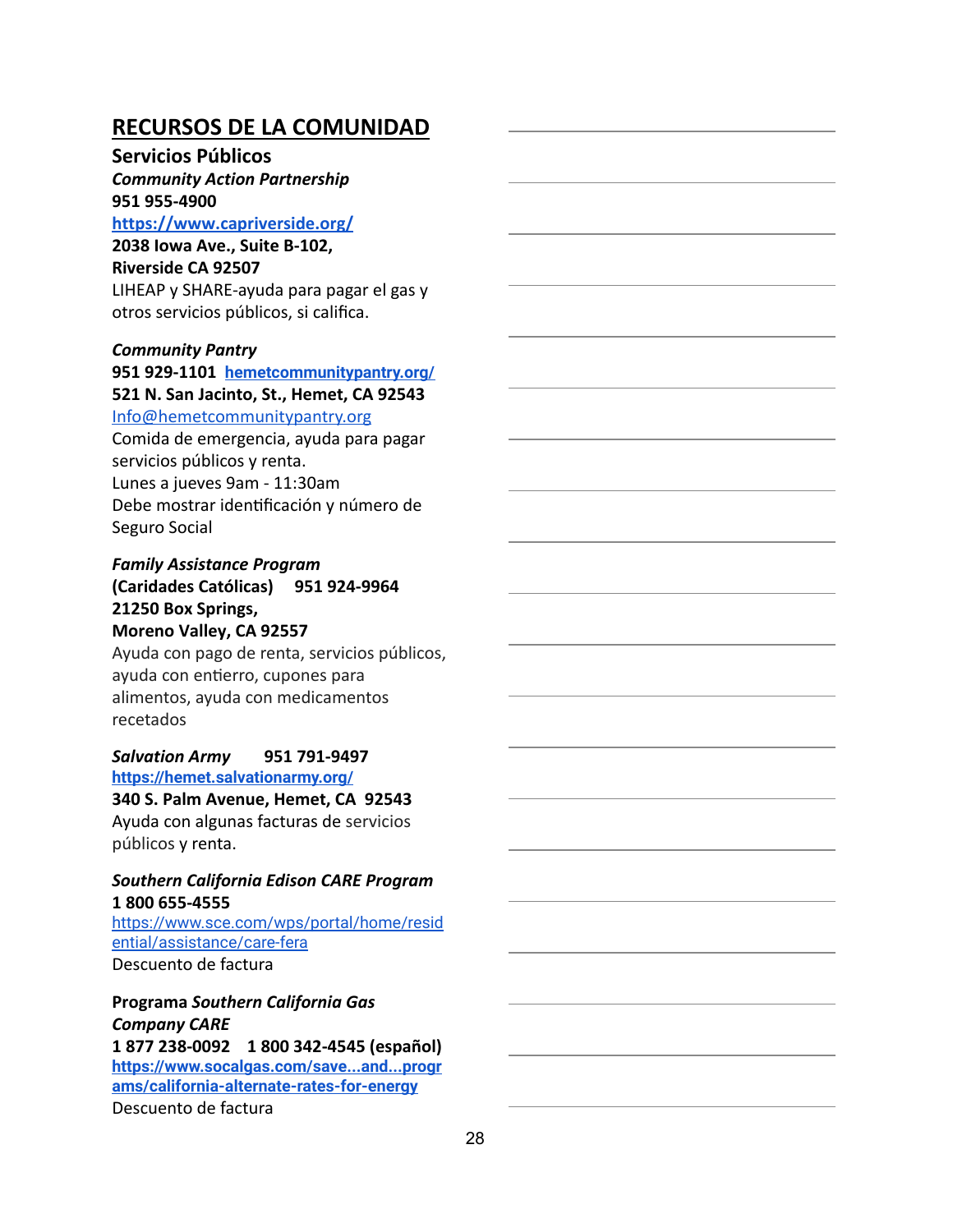# **COUNSELING**

# **CHILDREN 12 and UNDER Alternatives to Domestic Violence 1 800 399-SAFE / 1 800 399-7233**

#### **[www.alternativestodv.org](http://www.alternativestodv.org/)**

Help for Domestic Violence Victims offers: 24-hour toll free crisis line in (TDD Accessible), **children's counseling** court accompaniment for victims, teen violence prevention programs, anger management programs, anger management programs for abusers, legal, social and emergency medical personnel, a fee-based, full service counseling center.

#### **Arbor Hospice Home & Hemet Hospice 890 W. Stetson Ave., Hemet, CA 92543 951 766-9629**

#### **[www.hemethospice.org](http://www.hemethospice.org/) [www.thearborhospice.org](http://www.thearborhospice.org/)**

Working with HUSD as support for children in school groups. As a hospice support agency, Hemet Hospice Volunteers, Inc. has stayed true to their founding mission and continues to provide resources for hospice patients, families, and the bereaved with love and compassion.

#### **C.A.S.A. (Center Against Sexual Assault) Center for Restoring the Heart 951 652-8300 Crisis Hotline:1 866 373-8300 <https://swcasa.org/>**

C.A.S.A. offers free and confidential support with a professional counselor to all survivors of sexual violence. Individual counseling, peer to peer counseling, survivor support group, accompaniment services, advocacy services, prevention education.

#### **Family Services Association Mental Health 951 369-8036 <https://www.fsaca.org/>**

**21250 Box Springs Rd #106,**

**Moreno Valley, CA 92557**

**Mental Health Programs:** Child Abuse Prevention and Treatment, Mental Health for Children, Family Visitation Support Center, Kids 1st, Private Pay Counseling **Non-Mental Health** Programs: After School Program 8-12, Child Care 0-5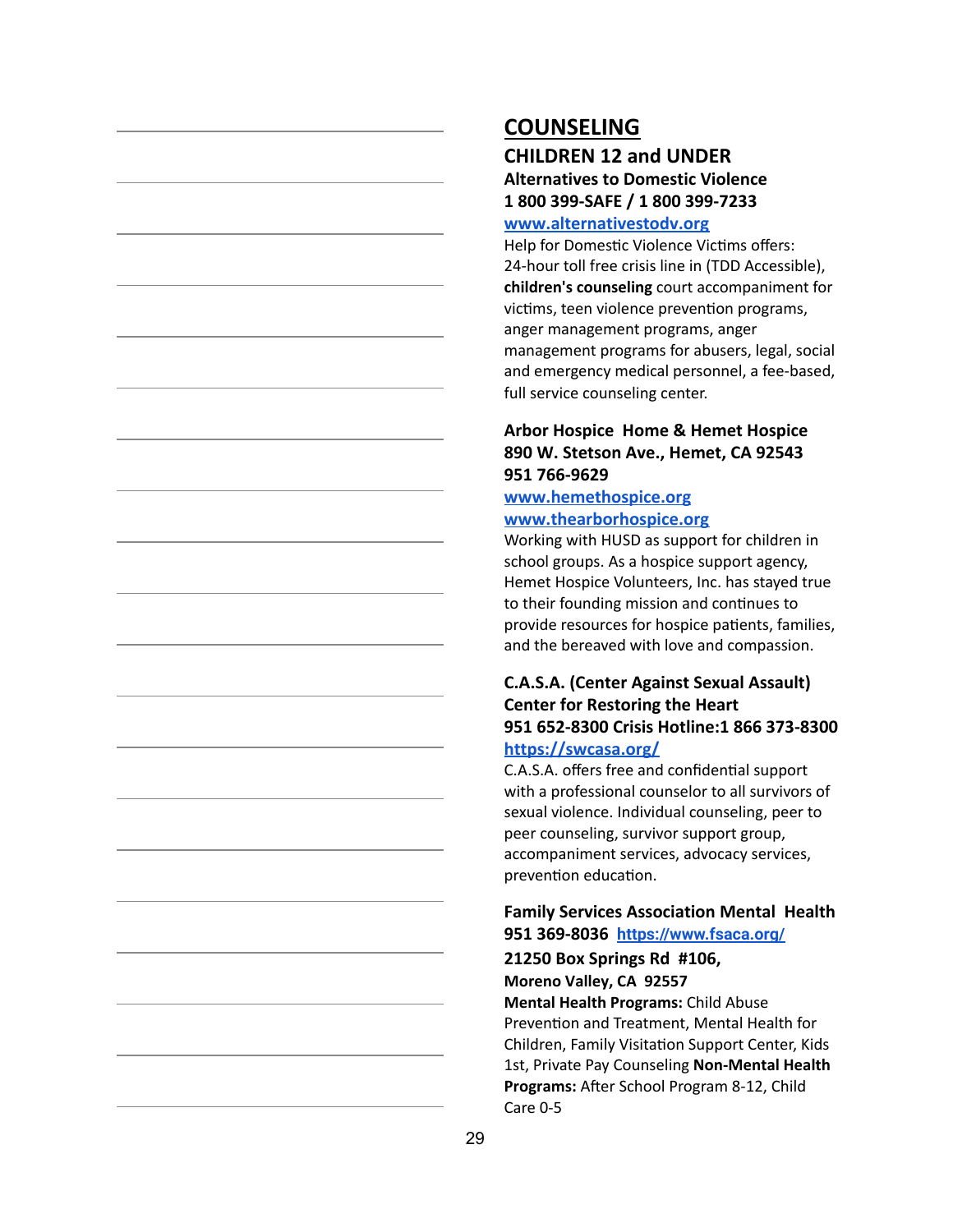# **CONSEJERÍA**

# **NIÑOS MENORES de 12 AÑOS Alternativas a la Violencia Doméstica 1 800 399-SAFE / 1 800 399-7233**

#### **[www.alternativestodv.org](http://www.alternativestodv.org/)**

Ayuda para víctimas de violencia doméstica. Ofrece: Número gratuito de 24-horas para crisis (Accesible TDD), **consejería para niños,** acompañamiento con víctimas a corte, prevención de violencia para jóvenes, programas de control de enojo, educación comunitaria, legal, social y de emergencias médicas, un centro de asesoramiento de servicio completo basado en los ingresos.

#### *Arbor Hospice Home y Hemet Hospice* **890 W. Stetson Ave., Hemet, CA 92543 951 766-9629**

#### **[www.hemethospice.org](http://www.hemethospice.org/) [www.thearborhospice.org](http://www.thearborhospice.org/)**

Trabaja con el Distrito Escolar Unificado de Hemet para apoyar a niños en grupo. Agencia de apoyo en la pérdida de un ser querido, con amor y compasión.

#### **C.A.S.A. (Centro en Contra de Asalto Sexual) Centro para restaurar el corazón 1 866 373-8300 / 951 652-8300 <https://swcasa.org/>**

C.A.S.A. Ofrece consejería profesional, confidencial y gratuita a todos los sobrevivientes de violencia sexual. Consejería individual, grupos de apoyo, servicios de acompañamiento, servicios de defensa, educación preventiva.

#### *Family Services Association Mental Health* **951 369-8036 <https://www.fsaca.org/> 21250 Box Springs Rd #106,**

# **Moreno Valley, CA 92557**

**Programas de salud mental**: Prevención y tratamiento de abuso infantil, salud mental para niños, centro de apoyo para visitas familiares, *Kids 1st*, consejería privada de paga. **Programa de salud no mental:** Programa después del horario escolar 8-12, cuidado infantil 0-5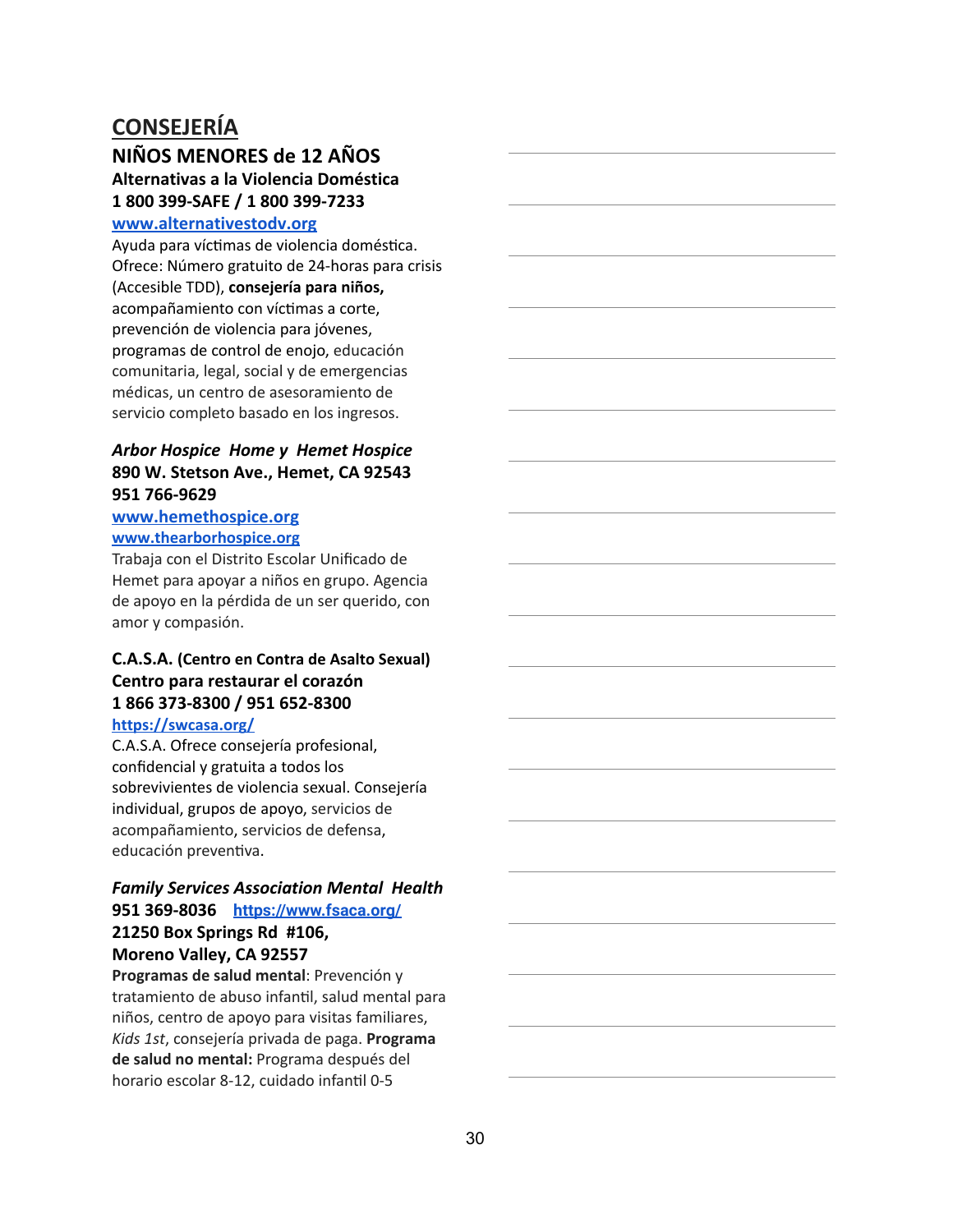### **COUNSELING**

**CHILDREN 12 and UNDER [Mt. San Jacinto Children's Mental Health](https://www.google.com/maps/place/950+N+Ramona+Blvd,+San+Jacinto,+CA+92582/@33.7953471,-116.9734538,17z/data=!3m1!4b1!4m2!3m1!1s0x80db68889e03b9cb:0xab45c27cb3e9637b) Phone: (951) 487-2674**

http://www.rcdmh.org/Children-Services

#### **950 Ramona Boulevard, Suite 1 & 2 San Jacinto, CA 92582**

Children's Mental Health Clinics provide services to children with severe emotional and behavioral problems. Services include psychiatric evaluations, medication services, individual and family therapy, and case management services.

#### **NAMI (National Alliance on Mental Illness) 951 765-1850**

#### **[www.namimtsanjacinto.org](http://www.namimtsanjacinto.org/)**

#### **P.O. Box 716, San Jacinto, CA 92581**

Support groups for families and persons living the mental health experience, literature and education on Mental Health

# **Riv County Department Mental Health Moreno Valley Interagency Program 951 413-5678 <https://www.rcdmh.org/>**

**23119 Cottonwood Ave., Bldg. A St.110, Moreno Valley, CA 92553** 8 am - 5 pm M-F Servings children, teens, and their families who may be experiencing significant emotional dysfunction and/or be at risk of hospitalization or out-of-home placement.

#### **Victor**

**951 439-2939 [www.Victor](http://www.victor/) 1105 E. Florida Ave., Hemet, CA 92543** Children's Mental Health Services

#### **Wylie Center 951 683-5193 [www.wyliecenter.org](http://www.wyliecenter.org/)** Early Intervention, Autism Intervention, Mental Health Treatment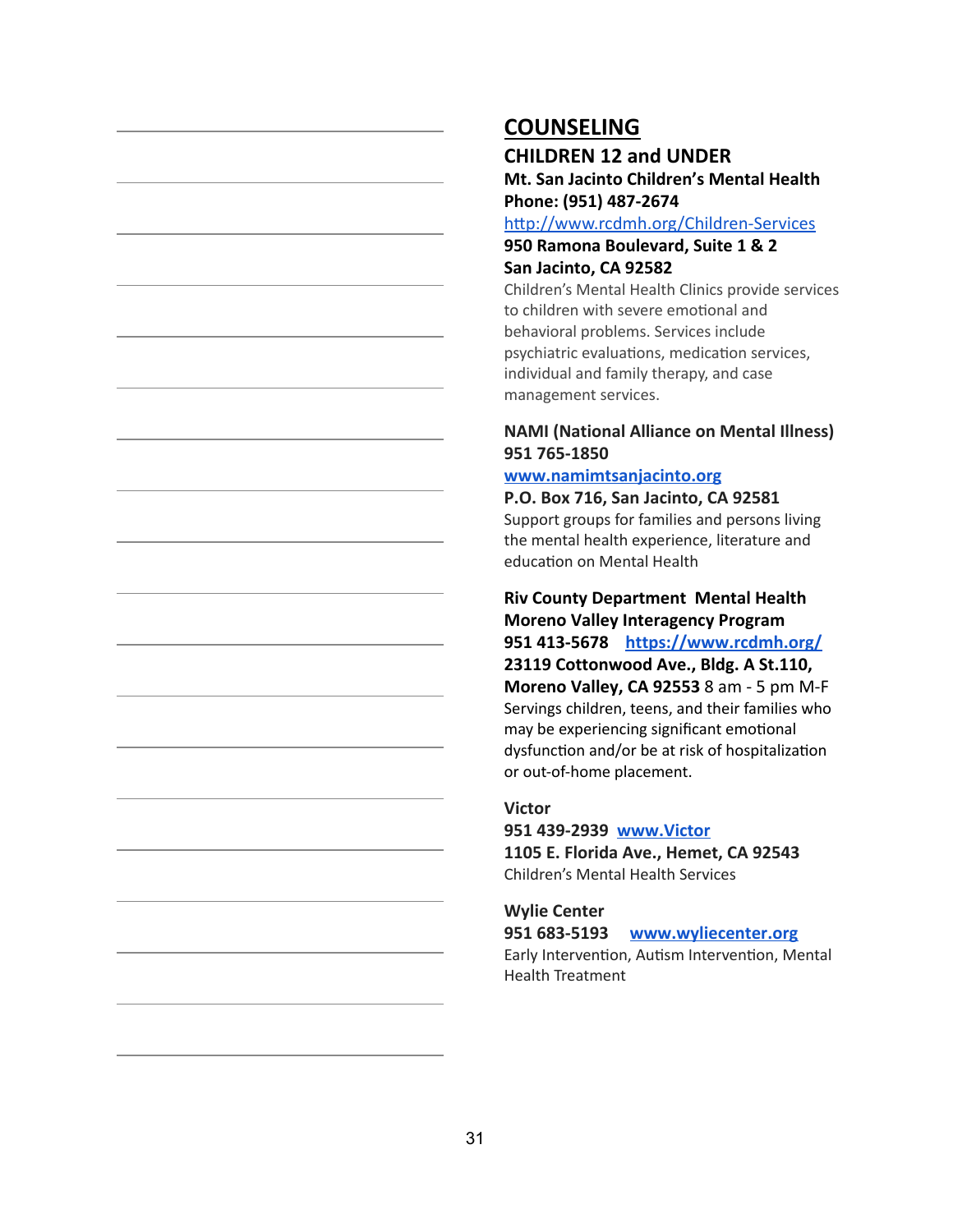# **CONSEJERÍA**

#### **NIÑOS MENORES de 12 AÑOS**

*[Mt. San Jacinto Children's Mental Health](https://www.google.com/maps/place/950+N+Ramona+Blvd,+San+Jacinto,+CA+92582/@33.7953471,-116.9734538,17z/data=!3m1!4b1!4m2!3m1!1s0x80db68889e03b9cb:0xab45c27cb3e9637b)* **Phone: (951) 487-267[4](https://www.google.com/maps/place/950+N+Ramona+Blvd,+San+Jacinto,+CA+92582/@33.7953471,-116.9734538,17z/data=!3m1!4b1!4m2!3m1!1s0x80db68889e03b9cb:0xab45c27cb3e9637b) 950 Ramona Boulevard, Suite 1 & 2 San Jacinto, CA 92582**

#### http://www.rcdmh.org/Children-Services

Las clínicas de salud mental para niños brindan servicios a niños con graves problemas emocionales y de conducta. Los servicios incluyen evaluaciones psiquiátricas, servicios de medicamentos, terapia individual y familiar, y servicios de administración de casos.

#### **NAMI (Alianza Nacional en Enfermedades Mentales)**

#### **951 765-1850 [www.namimtsanjacinto.org](http://www.namimtsanjacinto.org/) P.O. Box 716, San Jacinto, CA 92581**

Grupo de apoyo para familias e individuos viviendo una experiencia de salud mental, educación y publicaciones la salud mental

#### **Departamento de Salud Mental del Condado de Riverside**

*Moreno Valley Interagency Program* **951 413-5678 <https://www.rcdmh.org/> 23119 Cottonwood Ave., Bldg. A St.110,**

**Moreno Valley, CA 92553** 8 am - 5 pm lun-vie Sirve a niños, adolescentes y a sus familias que puedan estar experimentando una disfunción emocional significativa y / o estar en riesgo de hospitalización o de colocación fuera del hogar.

#### *Victor*

**951 439-2939 [www.Victor](http://www.victor/) 1105 E. Florida Ave., Hemet, CA 92543** Servicios de salud mental para niños

*Wylie Center* **951 683-5193 [www.wyliecenter.org](http://www.wyliecenter.org/)**

Prevención temprana, intervención de autismo, tratamientos de salud mental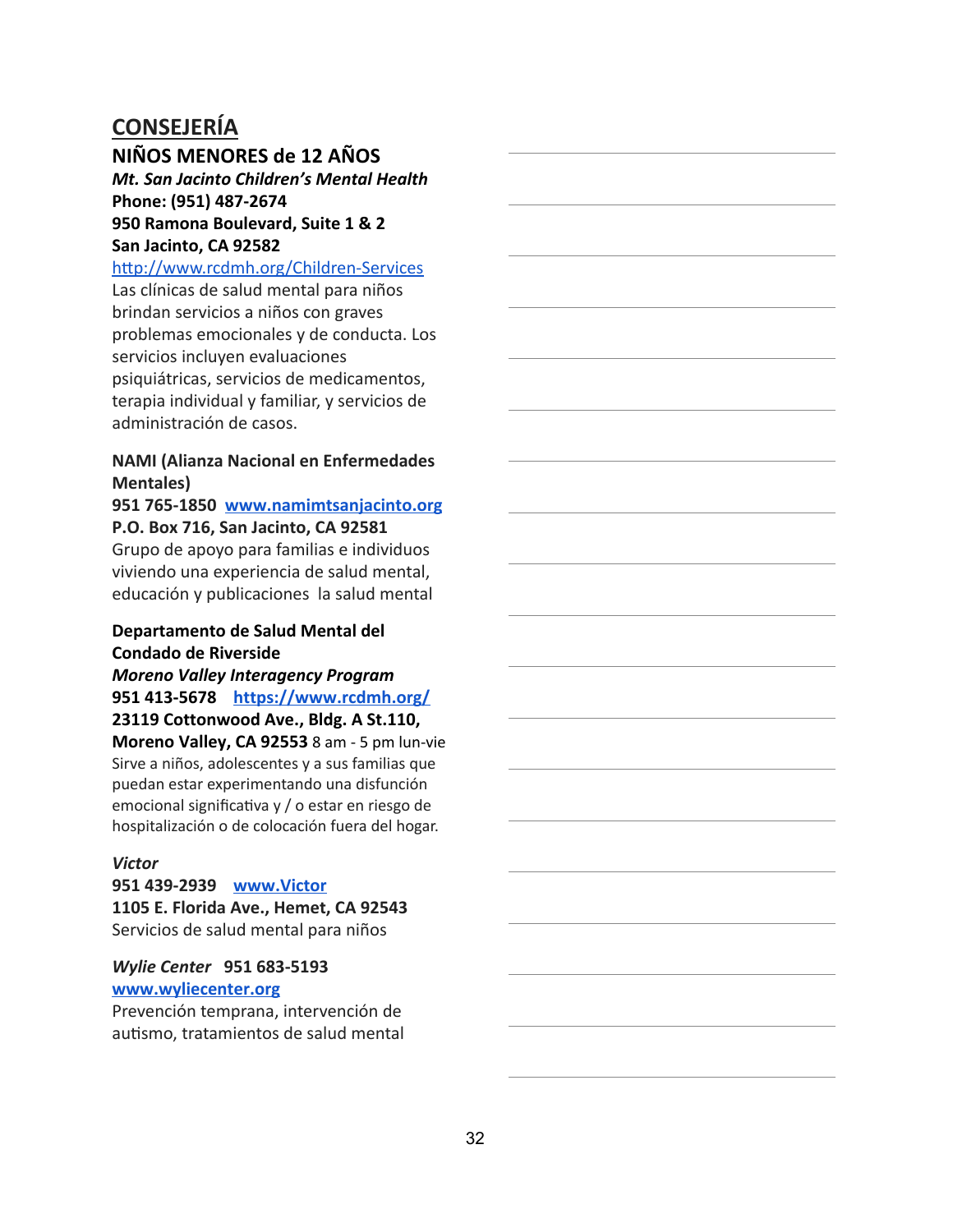# **COUNSELING**

## **YOUTH 13 to 17 Alternatives to Domestic Violence 1 800 399-SAFE / 1 800 399-7233**

#### **[www.alternativestodv.org](http://www.alternativestodv.org/)**

Help for Domestic Violence Victims offers: 24-hour toll free crisis line in (TDD Accessible), **children's** counseling court accompaniment for victims, teen violence prevention programs, anger management programs, anger management programs for abusers, community education, specialized training for law enforcement, legal, social and emergency medical personnel, a fee-based, full service counseling center.

#### **Arbor Hospice Home & Hemet Hospice 951 766-9629**

### **[www.hemethospice.org](http://www.hemethospice.org/)**

#### **[www.thearborhospice.org](http://www.thearborhospice.org/)**

#### **890 W. Stetson Ave., Hemet, CA 92543**

Working with HUSD as support for children in school groups. As a hospice support agency, Hemet Hospice Volunteers, Inc. has stayed true to their founding mission and continues to provide resources for hospice patients, families, and the bereaved with love and compassion.

#### **C.A.S.A. (Center Against Sexual Assault) Center for Restoring the Heart 951 652-8300 Crisis Hotline:1 866 373-8300 <https://swcasa.org/>**

C.A.S.A. offers free and confidential support with a professional counselor to all survivors of sexual violence. Individual counseling, peer to peer counseling, survivor support group, accompaniment services, advocacy services, prevention education.

#### **Family Services Association Mental Health 951 369-8036 <https://www.fsaca.org/> 21250 Box Springs Rd #106, Moreno Valley, 92557**

Mental health programs: Prevention and treatment of child abuse, Mental health for children, Family visits support center, Kids 1st, Private Pay Counseling, Non-Mental Program: after school daycare program for ages 8-12, child care 0-5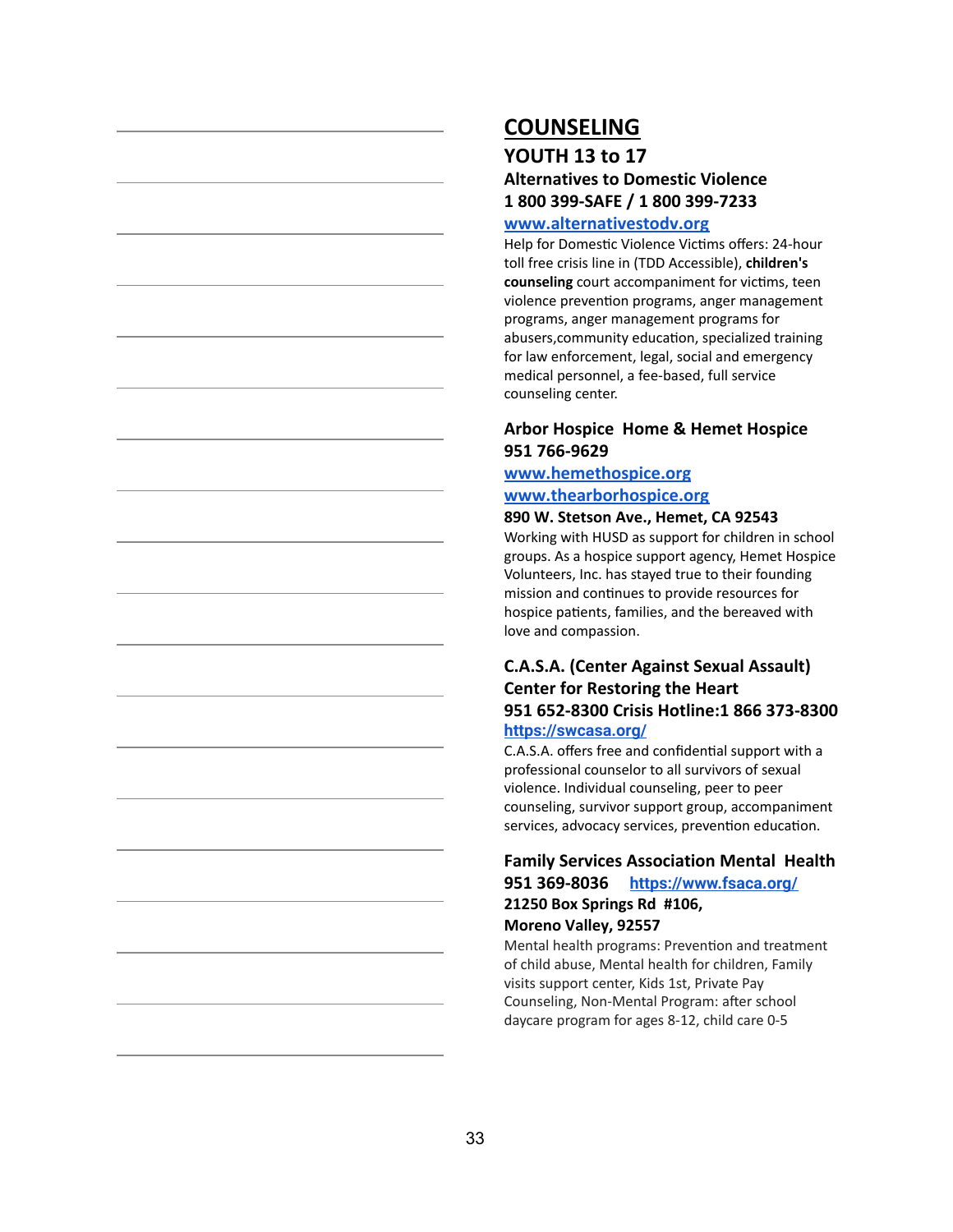# **CONSEJERÍA**

#### **JÓVENES 13 a 17 Alternativas a la Violencia Doméstica 1 800 399-SAFE / 1 800 399-7233**

#### **[www.alternativestodv.org](http://www.alternativestodv.org/)**

Ayuda para víctimas de violencia doméstica. Ofrece: Número gratuito de 24-horas para crisis (Accesible TDD), **consejería para niños,** acompañamiento con víctimas a corte, prevención de violencia para jóvenes, programas de control de enojo, educación comunitaria, capacitación especializada para el personal policial, legal, social y de emergencias médicas, un centro de asesoramiento de servicio completo basado en honorarios.

#### *Arbor Hospice Home* **y** *Hemet Hospice* **890 W. Stetson Ave., Hemet, CA 92543 951 766-9629**

# **[www.hemethospice.org](http://www.hemethospice.org/)**

#### **[www.thearborhospice.org](http://www.thearborhospice.org/)**

Trabajando junto con el Distrito Escolar Unificado de Hemet para apoyar a los niños en grupo. Agencia de apoyo en la pérdida de un ser querido, con amor y compasión.

# **C.A.S.A. (Centro en Contra de Asalto Sexual) Centro para restaurar el corazón 1 866 373-8300 / 951 652-8300**

#### **<https://swcasa.org/>**

C.A.S.A. Ofrece consejería profesional, confidencial y gratuita a todos los sobrevivientes de violencia sexual. Consejería individual, grupos de apoyo, servicios de acompañamiento, servicios de defensa, educación preventiva.

# *Family Services Association Mental Health* **951 369-8036 <https://www.fsaca.org/> 21250 Box Springs Rd #106,**

#### **Moreno Valley, 92557**

**Programas de salud mental**: Prevención y tratamiento del abuso infantil, salud mental para niños, centro de apoyo para visitas familiares, Kids 1st, consejería privada de paga. **Programa no de salud mental**: Programa después del horario escolar 8-12, cuidado infantil 0-5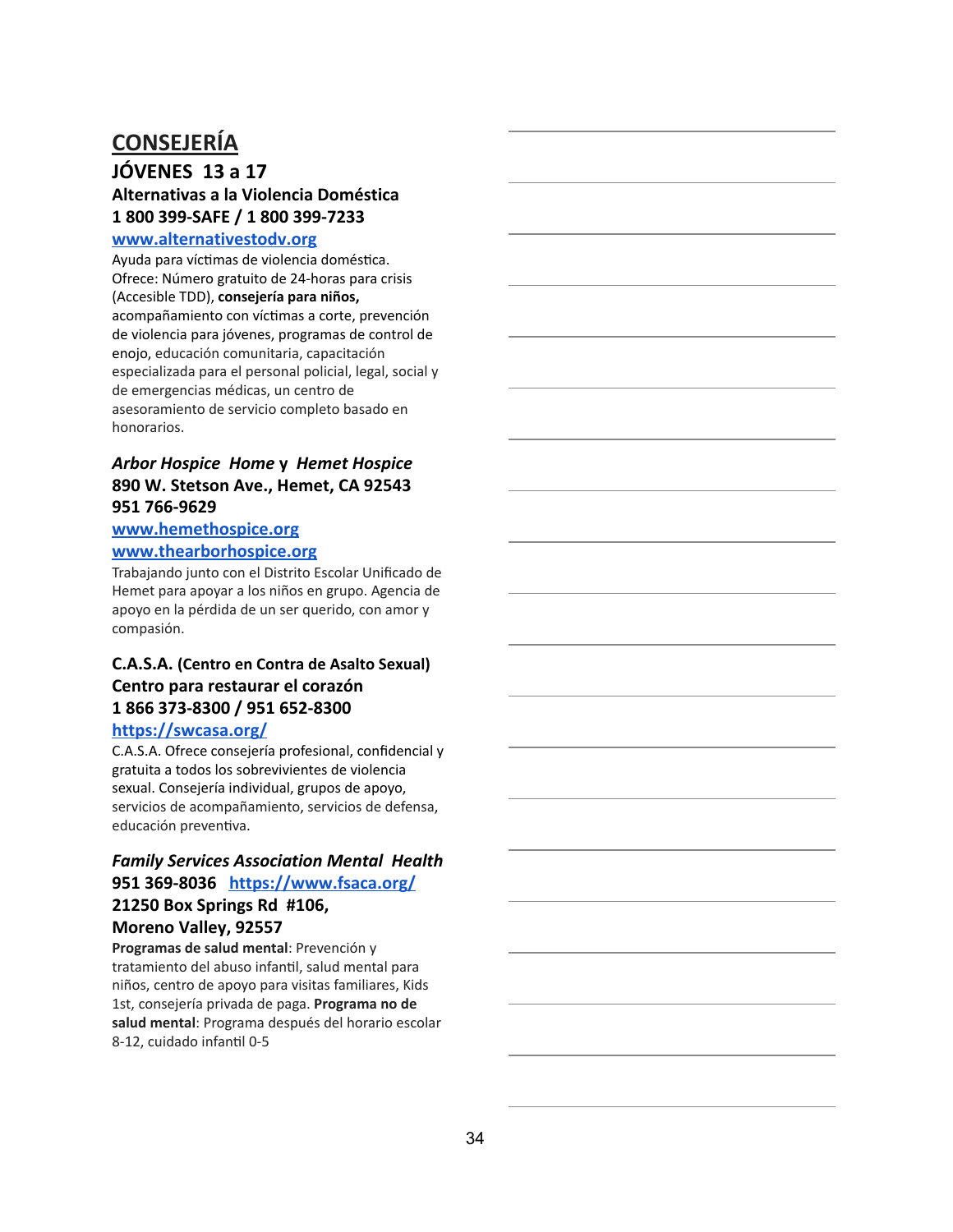# **COUNSELING**

### **YOUTH 13 to 17**

**MFI Recovery Valley Wide Outreach Services-Therapy / Anger Management 951 654-2026 [www.mfirecovery.com/](http://www.mfirecovery.com/) 1604 S. Santa Fe Ave., #403, San Jacinto, CA 92583** M - F 8am to 8pm Detox, residential, outpatient, counseling, parenting classes, after care

#### **[Mt. San Jacinto Children's Mental Health](https://www.google.com/maps/place/950+N+Ramona+Blvd,+San+Jacinto,+CA+92582/@33.7953471,-116.9734538,17z/data=!3m1!4b1!4m2!3m1!1s0x80db68889e03b9cb:0xab45c27cb3e9637b) Phone: (951) 487-267[4](https://www.google.com/maps/place/950+N+Ramona+Blvd,+San+Jacinto,+CA+92582/@33.7953471,-116.9734538,17z/data=!3m1!4b1!4m2!3m1!1s0x80db68889e03b9cb:0xab45c27cb3e9637b) 950 Ramona Boulevard, Suite 1 & 2 San Jacinto, CA 92582**

http://www.rcdmh.org/Children-Services Children's Mental Health Clinics provide services to children with severe emotional and behavioral problems. Services include psychiatric evaluations, medication services, individual and family therapy, and case management services.

# **NAMI (National Alliance on Mental Illness) 951 765-1850 [www.namimtsanjacinto.org](http://www.namimtsanjacinto.org/) P.O. Box 716, San Jacinto, CA 92581**

Support groups for families and persons living the mental health experience, literature and education on Mental Health

**Riv County Department Mental Health Moreno Valley Interagency Program 951 413-5678 <https://www.rcdmh.org/> 23119 Cottonwood Ave., Bldg. A St.110, Moreno Valley, CA 92553** 8am - 5pm M-F Servings children, teens, and their families who may be experiencing significant emotional dysfunction and/or be at risk of hospitalization or out-of-home placement.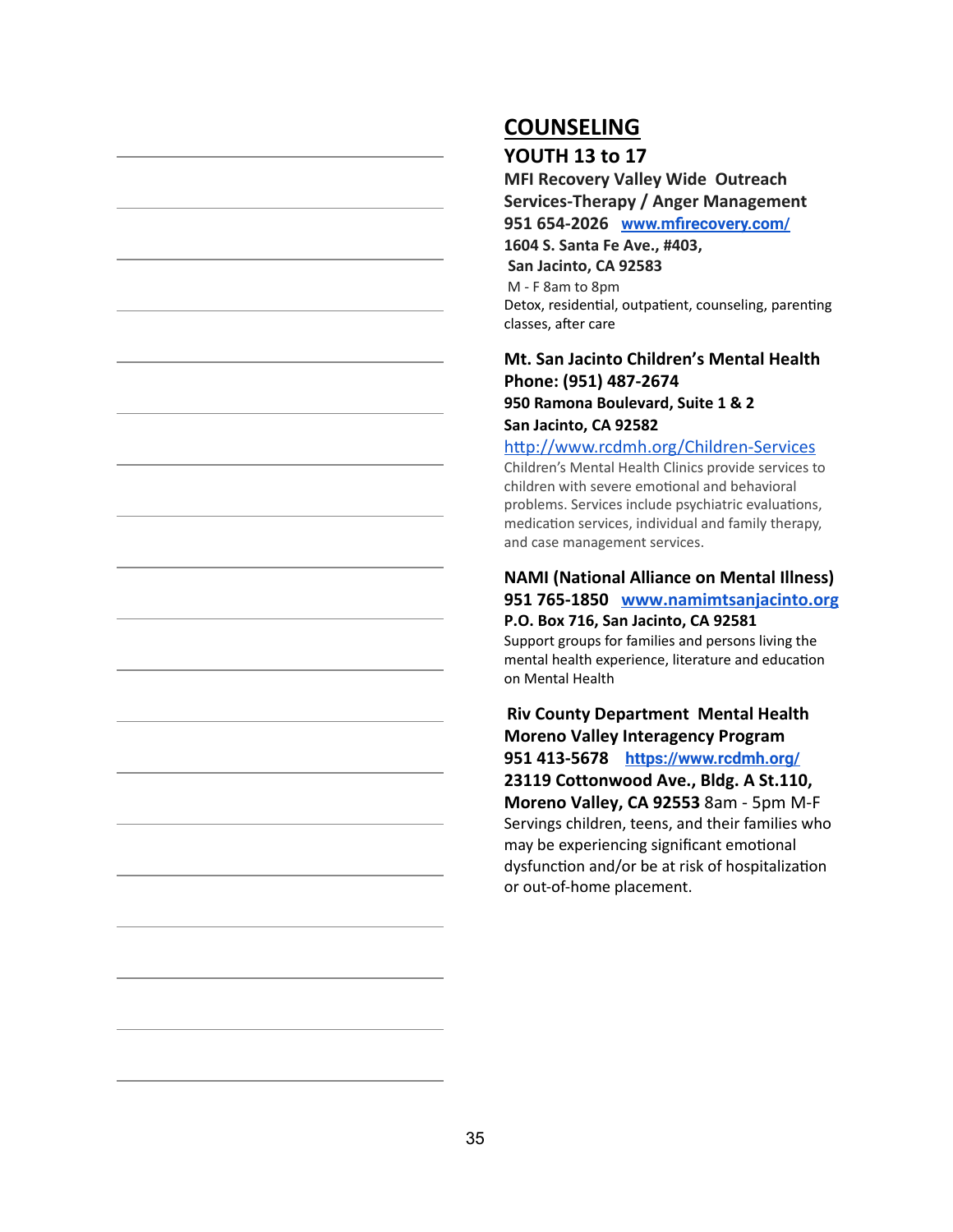### **JÓVENES 13 a 17**

*MFI Recovery Valley Wide Outreach* **Services-Therapy / Control de enojo 951 654-2026 [www.mfirecovery.com/](http://www.mfirecovery.com/) 1604 S. Santa Fe Avenue #403,**

#### **San Jacinto, CA 92583**

Programa de desintoxicación, pacientes residenciales en anexos, o pacientes externos, consejería, seguimiento, clases para padres.

#### *[Mt. San Jacinto Children's Mental Health](https://www.google.com/maps/place/950+N+Ramona+Blvd,+San+Jacinto,+CA+92582/@33.7953471,-116.9734538,17z/data=!3m1!4b1!4m2!3m1!1s0x80db68889e03b9cb:0xab45c27cb3e9637b)* **Phone: (951) 487-267[4](https://www.google.com/maps/place/950+N+Ramona+Blvd,+San+Jacinto,+CA+92582/@33.7953471,-116.9734538,17z/data=!3m1!4b1!4m2!3m1!1s0x80db68889e03b9cb:0xab45c27cb3e9637b)**

#### http://www.rcdmh.org/Children-Services

#### **950 Ramona Boulevard, Suite 1 & 2 San Jacinto, CA 92582**

Las clínicas de salud mental para niños brindan servicios a niños con graves problemas emocionales y de conducta. Los servicios incluyen evaluaciones psiquiátricas, servicios de medicamentos, terapia individual y familiar, y servicios de administración de casos.

### **NAMI ( Alianza Nacional en Enfermedades Mentales )**

### **951 765-1850**

### **[www.namimtsanjacinto.org](http://www.namimtsanjacinto.org/)**

**P.O. Box 716, San Jacinto, CA 92581**

Grupo de apoyo para familias e individuos viviendo una experiencia de salud mental, educación y publicaciones de salud mental

#### **Departamento de Salud Mental del Condado de Riverside**

#### *Moreno Valley Interagency Program* **951 413-5678 <https://www.rcdmh.org/>**

**23119 Cottonwood Ave., Bldg. A St.110,**

**Moreno Valley, CA 92553** 8 am - 5 pm lun-vie Servicios para niños, adolescentes y sus familias que puedan estar experimentando una disfunción emocional significativa y  $\prime$  o estar en riesgo de hospitalización o de colocación fuera del hogar.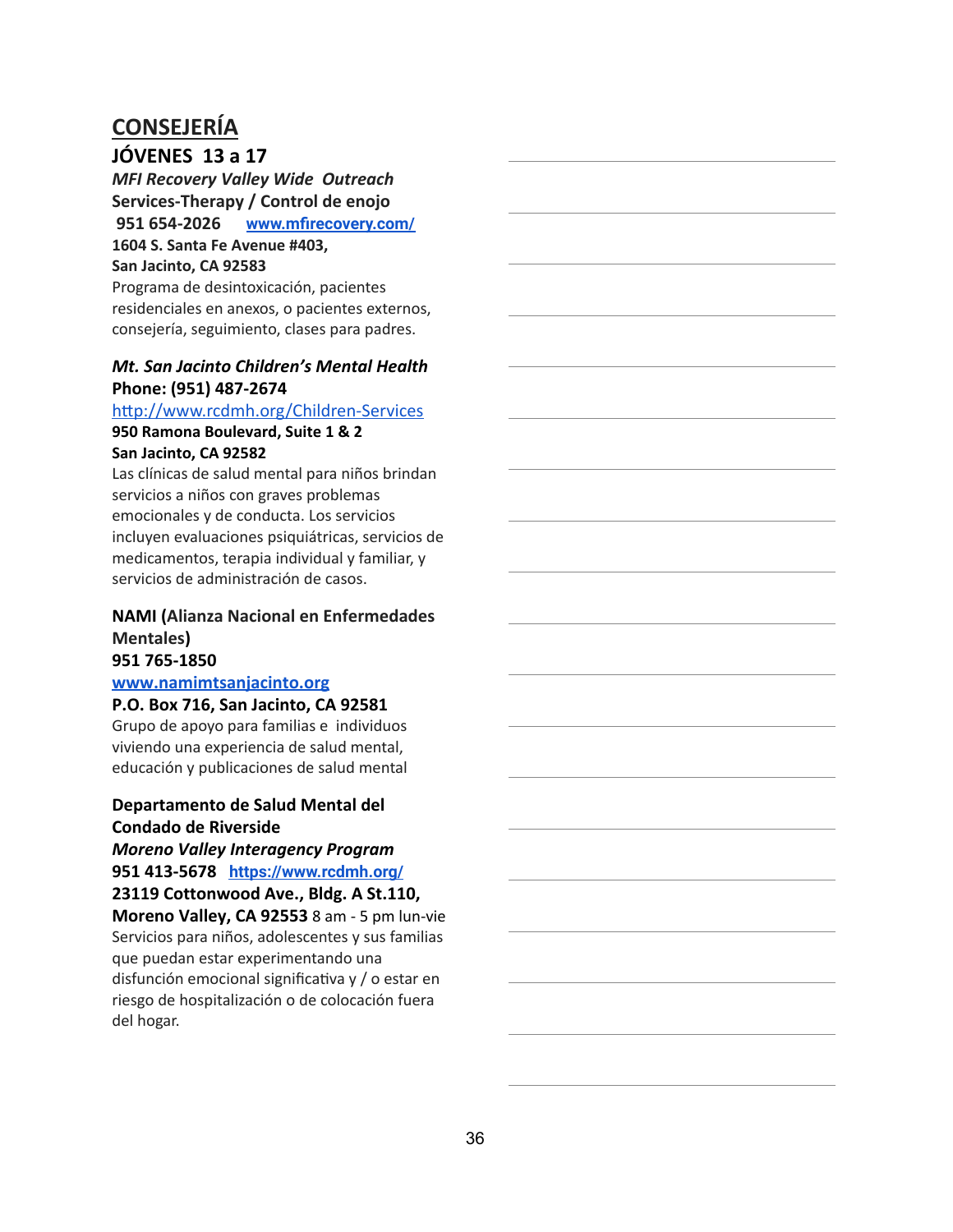#### **YOUTH 13 to 17**

**The Trevor Project Helpline Crisis Intervention and Suicide Prevention for LGBTQ Youth 1-866-488-7386 Lifeline 1-202-304-1200 Text <https://www.thetrevorproject.org/>**

Provide Lifeline, Chat, Text and Social Networking for LGBTQ youth under the ageof 25.

**Victor Community Support Services 951 439-2939**

**1105 E. Florida Ave., Hemet, CA 92543**

**[www.Victor.org](https://www.victor.org/victor-community-support-services)** Children's Mental Health Services

**What's Up SAFEHouse App Text 7-844-204-0 [operationsafehouse.org](http://safehouseofthedesert.com/whatsup-app/)**

Anonymous Text Communication 24/7 with a licensed Mental Health Professional from SafeHouse.

### **Wylie Center 951 683-5193**

**[www.wyliecenter.org](http://www.wyliecenter.org/)**

Autism Intervention, Mental Health Treatment, Outreach Services

### **Youth Crisis Hotline 1 800 843-5200**

**<https://suicidepreventionlifeline.org/>**

California Coalition for youth offers support, encouragement and referrals to youths needing assistance.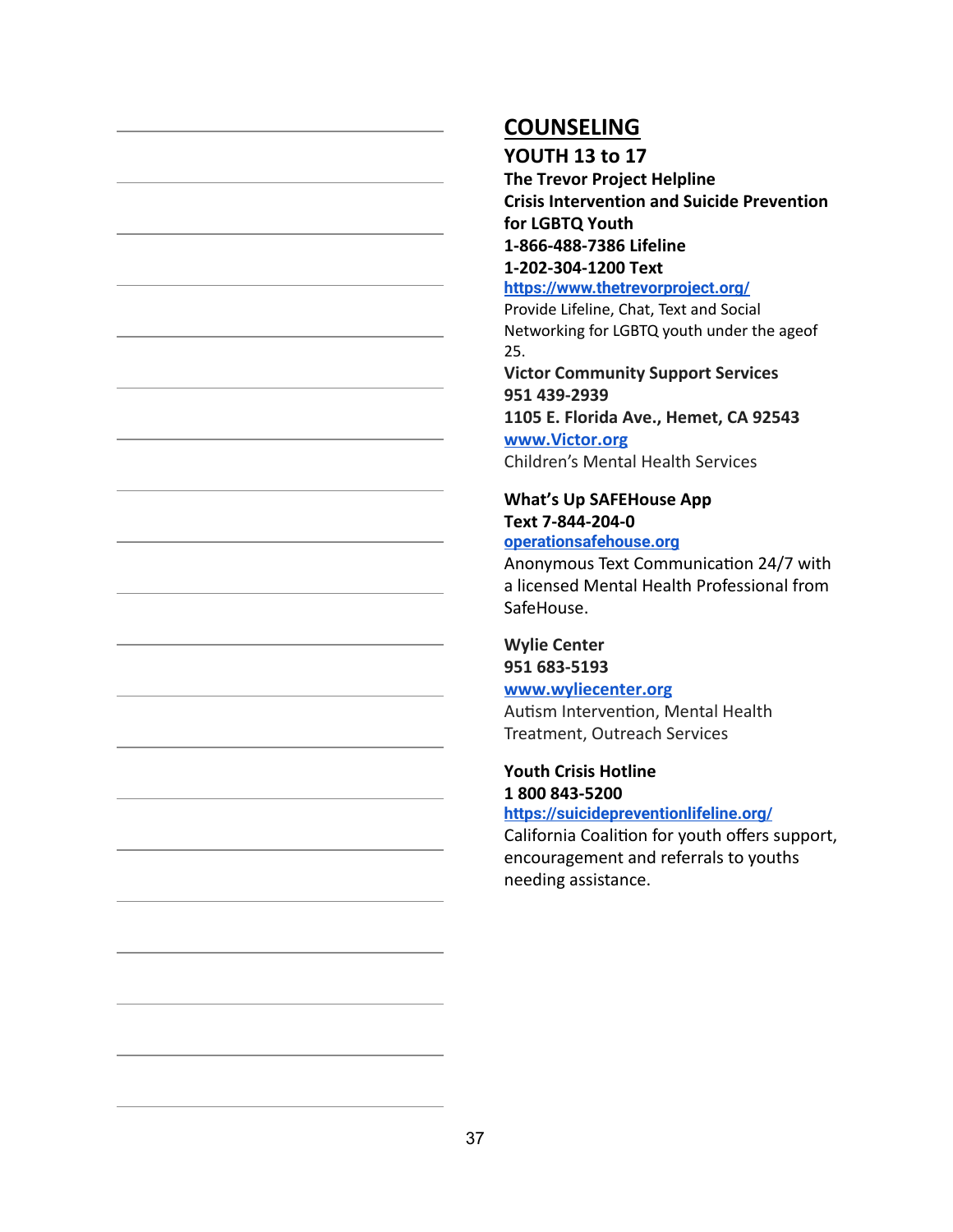### **JÓVENES 13 a 17**

**El Proyecto Trevor Intervención de Crisis y Prevención de Suicidio para jóvenes LGBTQ 1-866-488-7386 Línea de vida 1-202-304-1200 Texto**

#### **<https://www.thetrevorproject.org/>**

Provee una línea de vida, chateo o texto y medios sociales para jóvenes LGBTQ menores de 25 años.

#### *Victor*

**951 439-2939 1105 E. Florida Ave., Hemet, CA 92543 [www.Victor.org](https://www.victor.org/victor-community-support-services)** Servicios de salud mental para niños

### *What's Up SAFEHouse App* **Text 7-844-204-0880**

#### **[operationsafehouse.org/](http://www.operationsafe.org/)**

Servicio de texto anónimo las 24 horas, 7 días a la semana, con un profesional de salud mental del programa *Safe House*

#### *Wylie Center* **951 683-5193 [www.wyliecenter.org](http://www.wyliecenter.org/)**

Prevención temprana, intervención de autismo, tratamientos de salud mental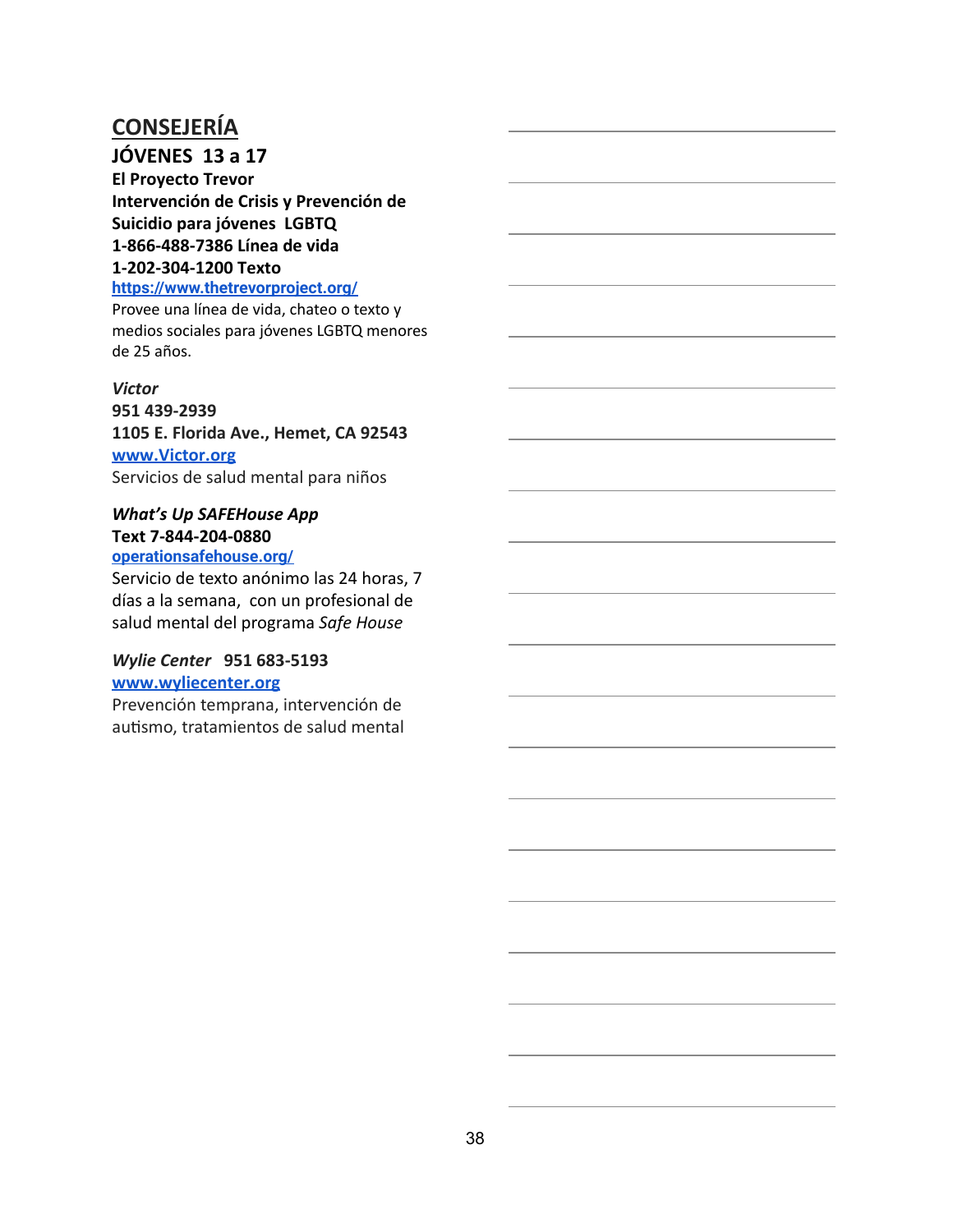#### **ADULTS 18 and OLDER**

**Alternatives to Domestic Violence 1 800 399-SAFE / 1 800 399-7233 Hemet 951 320-1970 M—Th 9am to 8pm 4351 Latham Street, Riverside, CA 92501**

#### **[www.alternativestodv.org](http://www.alternativestodv.org/)**

Help for Domestic Violence Victims offers: 24-hour toll free crisis line in (TDD Accessible), **children's counseling** court accompaniment for victims, teen violence prevention programs, anger management programs, anger management programs for abusers, community education, specialized training for law enforcement, legal, social and emergency medical personnel, a fee-based, full service counseling center.

#### **AMAC (Adult Molestation as Children) 951 358-7328**

#### **[www.amac.usclargo.com](http://www.amac.usclargo.com/)**

Free group meetings with Licensed Clinical Therapist

#### **Arbor Hospice Home & Hemet Hospice 890 W. Stetson Ave., Hemet, CA 92543 951 766-9629 [www.hemethospice.org](http://www.hemethospice.org/) [www.thearborhospice.org](http://www.thearborhospice.org/)**

Working with HUSD as support for children in school groups. As a hospice support agency, Hemet Hospice Volunteers, Inc. has stayed true to their founding mission and continues to provide resources for hospice patients, families, and the bereaved with love and compassion.

#### **C.A.S.A. (Center Against Sexual Assault) 951 652-8300 Crisis Hotline:1 866 373-8300 <https://swcasa.org/>**

C.A.S.A. offers free and confidential support with a professional counselor to all survivors of sexual violence. Individual counseling, peer to peer counseling, survivor support group, accompaniment services, advocacy services, prevention education.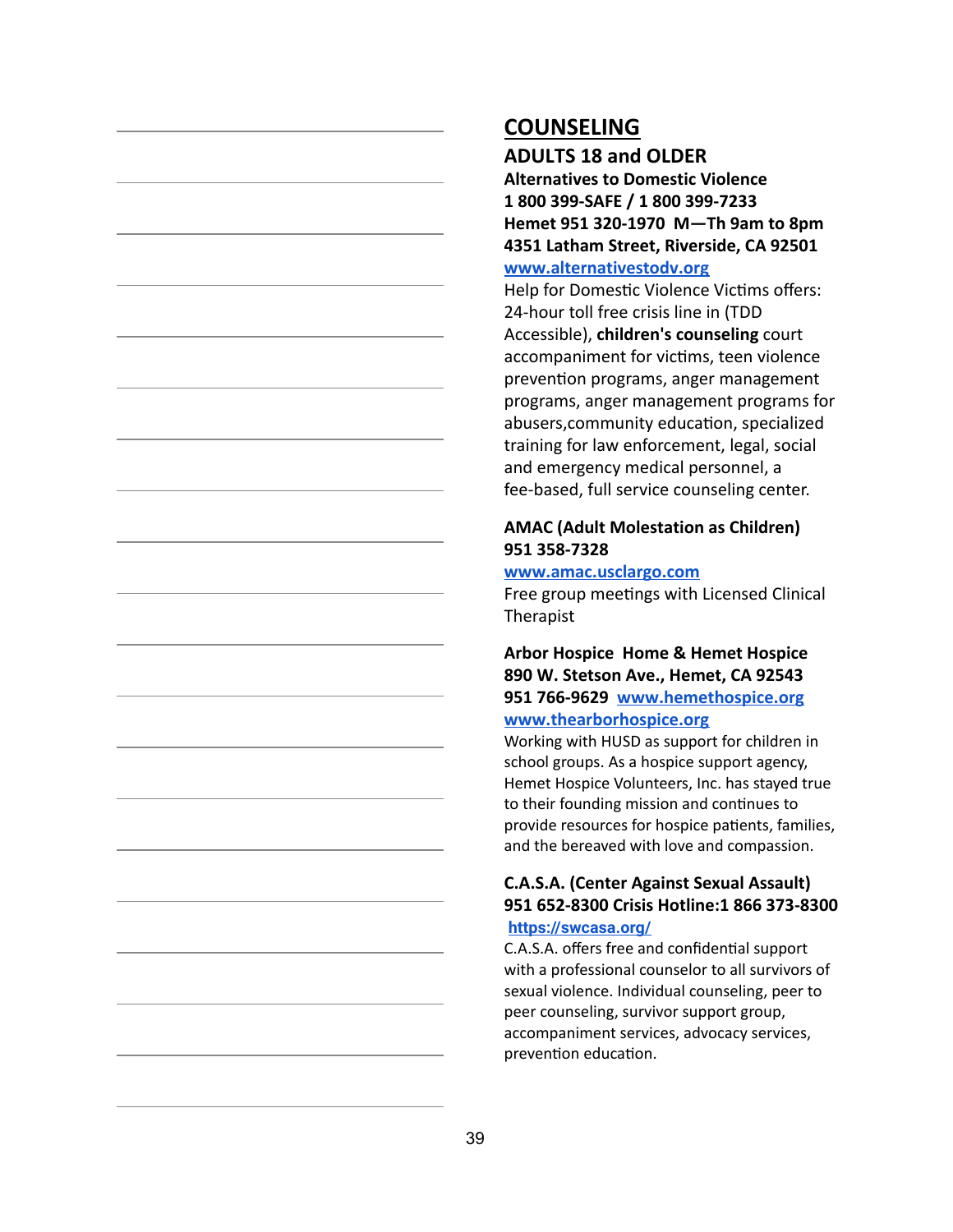#### **ADULTOS MAYORES de 18 AÑOS**

**Alternativas a Violencia Domestica 1 800 399-SAFE / 1 800 399-7233 Hemet 951 320-1970 Lun - Jue 9am to 8pm 4351 Latham Street, Riverside, CA 92501**

#### **[www.alternativestodv.org](http://www.alternativestodv.org/)**

Ayuda para víctimas de violencia doméstica Ofrece: Número gratuito de 24-horas para crisis (Accesible TDD), consejería para niños, acompañamiento con víctimas a corte, prevención de violencia para jóvenes, programas de control de enojo, educación comunitaria, capacitación especializada para el personal policial, legal, social y de emergencias médicas, un centro de asesoramiento de servicio completo basado en honorarios.

#### **AMAC**

#### **(Adultos que Fueron Abusados de Niños ) 951 358-7328 [www.amac.usclargo.com](http://www.amac.usclargo.com/)**

Reuniones en grupo gratuitas con un terapeuta clínico certificado

#### **Servicio de Consejeros Asociados 1 800 564-8007**

**[https://www.dexknows.com/pomona-ca/cou](https://www.dexknows.com/pomona-ca/counseling) [nseling](https://www.dexknows.com/pomona-ca/counseling)**

(Oficinas en Hemet, Redlands y Palm Springs)

#### *Arbor Hospice Home* **y** *Hemet Hospice* **890 W. Stetson Ave., Hemet, CA 92543 951 766-9629 [www.hemethospice.org](http://www.hemethospice.org/)**

#### **[www.thearborhospice.org](http://www.thearborhospice.org/)**

Trabajando junto con el Distrito Escolar Unificado de Hemet para apoyar a niño en grupo.

Agencia de apoyo en la pérdida de un ser querido, con amor y compasión.

### **C.A.S.A. (Centro en Contra Asalto Sexual) Centro para restaurar el corazón 1 866 373-8300 / 951 652-8300**

#### **<https://swcasa.org/>**

C.A.S.A. Ofrece consejería profesional, confidencial y gratuita a todos los sobrevivientes de violencia sexual. Consejería individual, grupos de apoyo , servicios de acompañamiento, servicios de defensa, educación preventiva.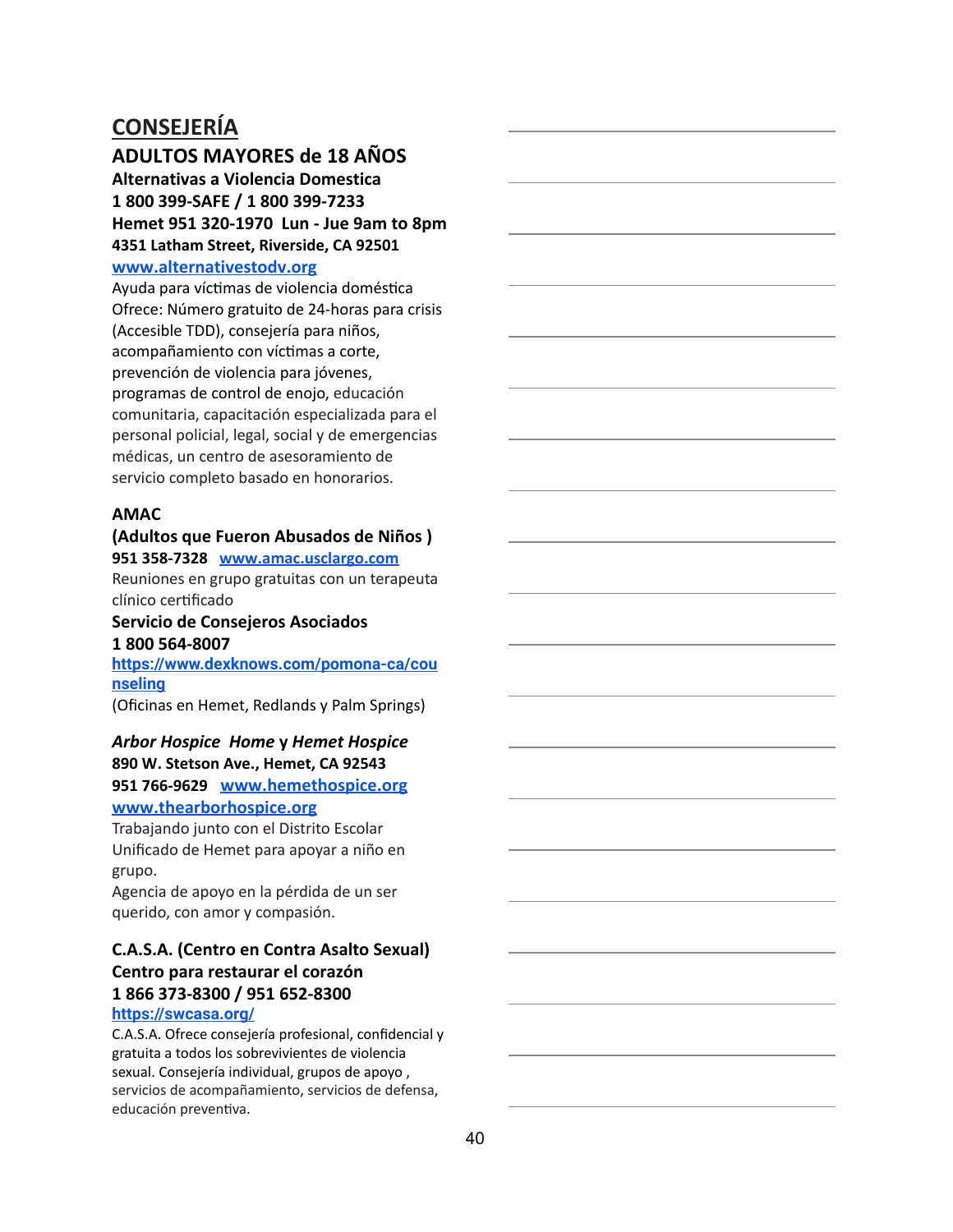#### **ADULTS 18 and OLDER**

**Family Services Association Mental Health 951 369-8036 <https://www.fsaca.org/>**

**21250 Box Springs Rd #106,**

**Moreno Valley, CA 92557**

**Mental Health Programs: Child Abuse Prevention** and Treatment, Family Visitation Support Center,t, Private Counseling

**Gamblers Anonymous 1 888 424-3577**

**[www.gamblersanonymous.org/mtg](http://www.gamblersanonymous.org/mtg)**

#### **780 S. State Street, Hemet, CA 92543**

Please refer to the GA website for days, times, and other details on Open Meetings

**MFI Recovery –Therapy/Anger Management 951 654-2026 [www.mfirecovery.com/](http://www.mfirecovery.com/) Mon - Fri 8am to 8pm**

**1604 S. Santa Fe Avenue #403, San Jacinto,** Detox, residential, outpatient, counseling, employee stabilization, parenting classes, after care

### **NAMI (National Alliance on Mental Illness) 951 765-1850 [www.namimtsanjacinto.org](http://www.namimtsanjacinto.org/)**

**P.O. Box 716, San Jacinto, CA 92581** Support groups for families and persons living the mental health experience, literature and education on Mental Health

#### **Perris Valley Recovery**

**951 657-2960 [www.pvrecoveryprogram.org/](http://www.pvrecoveryprogram.org/) 236 E. 3rd Street, Suit # B, Perris, CA 92570** Anger management, counseling, gambling, parenting classes, substance prevention/abuse

#### **RARCC (Riverside Area Rape Crisis Center) 1 888 686-7274 (24 hour / 7 days a week) 951 686-RAPE/ 951 686-7274 <https://rarcc.org/>**

#### **1845 Chicago Ave., Suite#A, Riv., CA 92507** 24 hour crisis line, rape prevention education, Senior and Latino outreach, in-person crisis counseling, self-defense classes for adults/women/children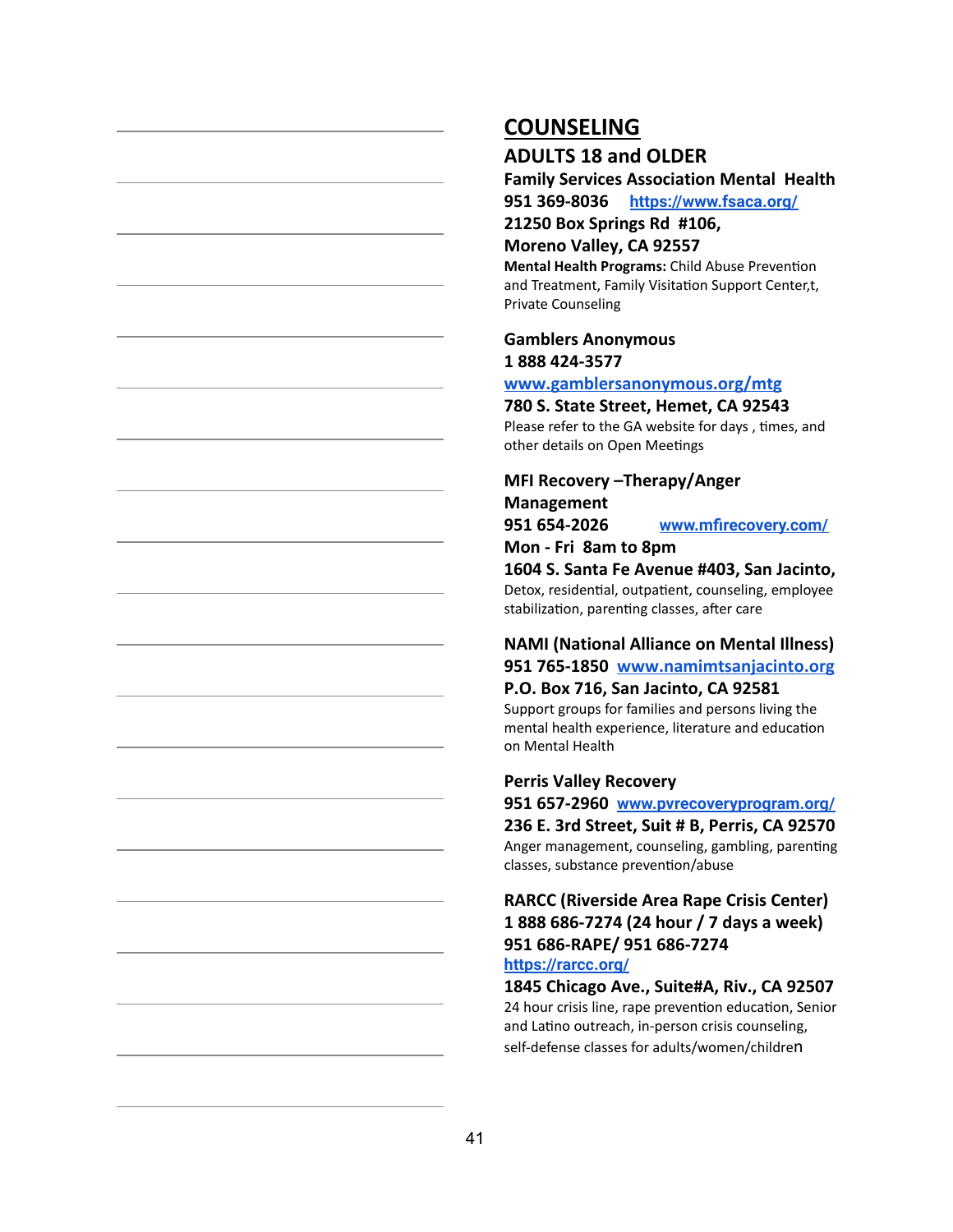#### **ADULTOS MAYORES de 18 AÑOS**

*Family Services Association Mental Health*

**951 369-8036 <https://www.fsaca.org/>**

# **21250 Box Springs Rd #106,**

### **Moreno Valley, CA 92557**

**Programas de salud mental**: Prevención y tratamiento de abuso infantil, salud mental para niños, visitas familiares supervisadas, consejería privada.

### *Gamblers Anonymous* **1 888 424-3577 780 S. State Street, Hemet, CA 92543**

### **[www.gamblersanonymous.org/mtg](http://www.gamblersanonymous.org/mtg)**

Consulte el sitio web de GA (jugadores anónimos) para obtener los días, horarios y otros detalles sobre las reuniones abiertas.

### *MFI Recovery Valley Wide Outreach* **Servicios de terapia /Control de enojo 1604 S. Santa Fe Avenue #403, San Jacinto, CA**

**951 654-2026 [www.mfirecovery.com/](http://www.mfirecovery.com/)** Programa de desintoxicación, pacientes residenciales en anexos, o pacientes externos, consejería, seguimiento, clases para padres.

#### **NAMI ( Alianza Nacional en Enfermedades Mentales ) 951 765-1850 [www.namimtsanjacinto.org](http://www.namimtsanjacinto.org/) P.O. Box 716, San Jacinto, CA 92581**

Grupo de apoyo para familias e individuos viviendo una experiencia de salud mental, educación y publicaciones de salud mental

#### *Perris Valley Recovery* **951 657-2960 [www.pvrecoveryprogram.org/](http://www.pvrecoveryprogram.org/)**

**236 E. 3rd Street, Suit # B, Perris, CA 92570** Control de enojo, consejería, juego/apuestas, clases de padres, abuso de substancias o prevención

#### **RARCC (Centro de Crisis para casos de Violación del Área de Riverside) 1 888 686-7274 (24 horas/7 días de la semana) 951 686-RAPE/ 951 686-7274 <https://rarcc.org/>**

**1845 Chicago Ave., Suite#A, Riv., CA 92507** Línea de crisis de 24 horas, educacion de prevención de abuso, latinos y mayores de 55 años, consejería en persona para crisis, clases de autodefensa para adultos, mujeres, niños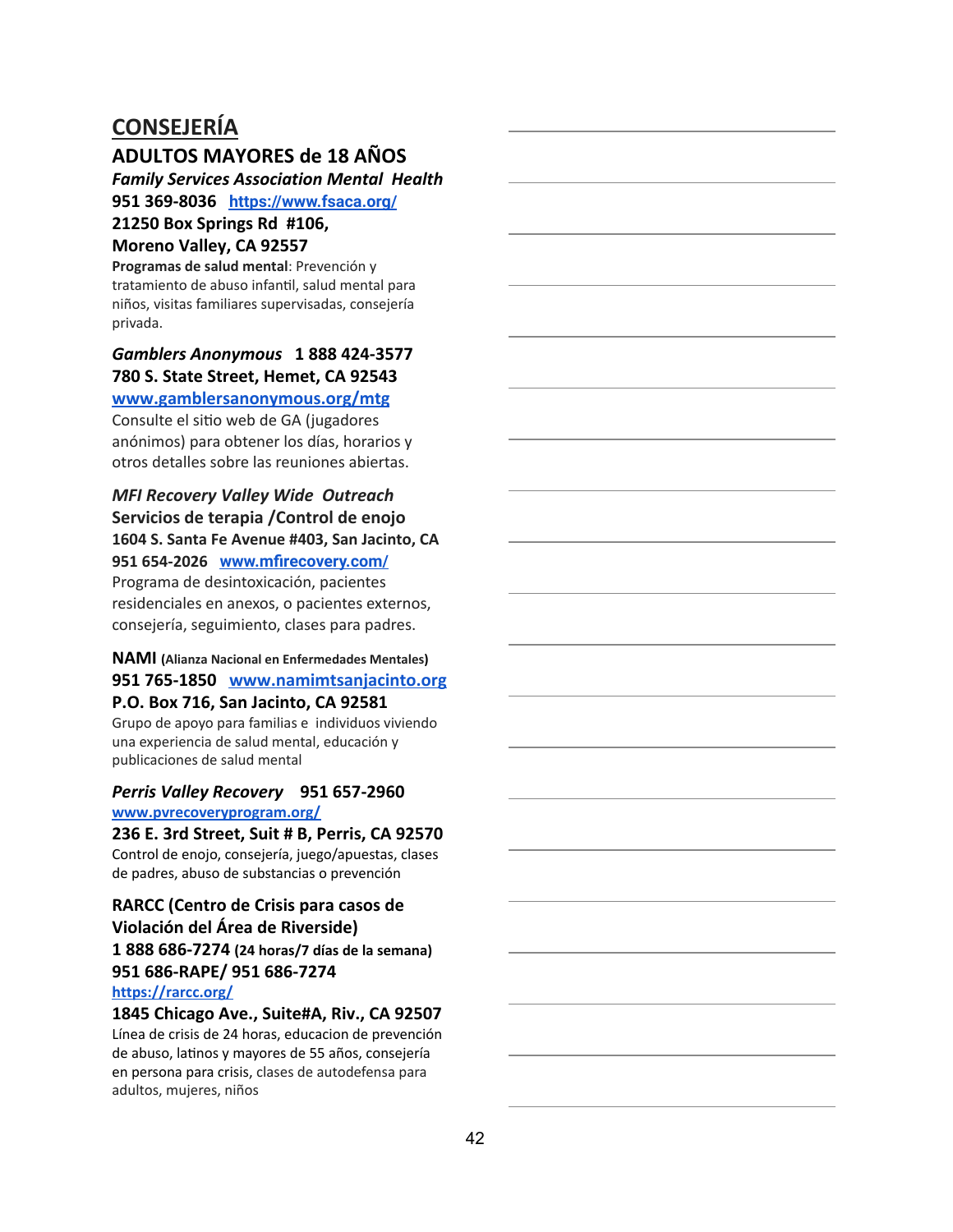**ADULTS 18 and OLDER**

**Riv County Department Mental Health Moreno Valley Interagency Program 951 413-5678 <https://www.rcdmh.org/> 23119 Cottonwood Ave., Bldg. A St.110, Moreno Valley, CA 92553** Mon - Fri 8am - 5pm Servings children, teens, and their families who may be

experiencing significant emotional dysfunction and/or be at risk of hospitalization or out-of-home placement

#### **Shelter from the Storm 24 hour crisis line 1 800 775-6055 760 328-SAFE/760 674-7233/ 760 674-0400 [www.shelterfromthestorm.com](http://www.shelterfromthestorm.com/)**

Emergency shelter, transitional housing, counseling centers, outreach centers, teen dating education

**S.A.F.E. Safe Alternatives for Everyone 951 587-3900 M-F 9:00 a.m. to 5:00 p.m. 28910 Pujol Street, Temecula, CA 92590** Safe Alternatives for EVERYONE is committed to providing services for children, youth and families who have experienced or are at risk of abuse and violence.

#### **Victim Witness Association Riverside County 951 304-5500**

**[www.rivcoda.org/opencms/victimwitness/](http://www.rivcoda.org/opencms/victimwitness/) 4075 Main Street, Riverside, CA 92501** Crisis & emergency services, court information & case status, Court Support, referral counseling, property return,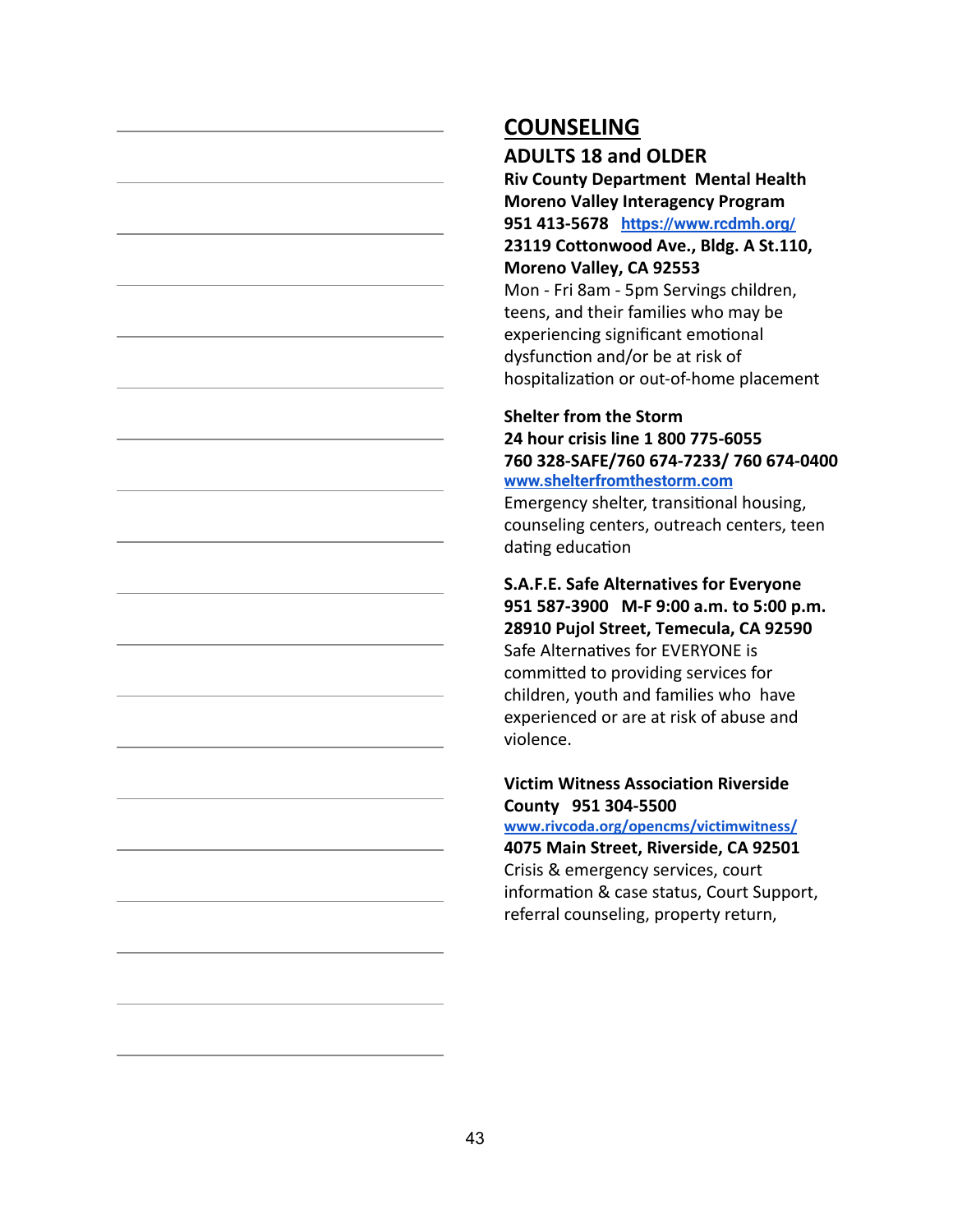**ADULTOS MAYORES de 18 AÑOS**

*Riv County Department Mental Health Moreno Valley Interagency Program* **951 413-5678 <https://www.rcdmh.org/> 23119 Cottonwood Ave., Bldg. A St. 110, Moreno Valley, CA 92553**

8 am - 5 pm lunes a viernes Servicios a niños, adolescentes y sus familias que puedan estar experimentando una disfunción emocional significativa  $y$ /o estar en riesgo de hospitalización o de colocación fuera del hogar.

#### *Shelter from the Storm* **Línea de Crisis 24 horas 1 800 775-6055 760 328-SAFE /760 674-7233/760 674-0400 [www.shelterfromthestorm.com](http://www.shelterfromthestorm.com/)**

Albergue de emergencia, vivienda de transición, centros de asesoramiento, centros de extensión, educación para una relación sana.

#### *S.A.F.E. Safe Alternatives for Everyone* **951 587-3900 Lun. - vier. 9:00 a.m. a 5:00 p.m. 28910 Pujol Street, Temecula, CA 92590** Alternativas seguras para TODOS está comprometida a proveer servicios para niños, jóvenes y familias que han experimentado o están en riesgo de abuso y violencia.

#### *Victim Witness Association Riverside County* **951 304-5500**

**[www.rivcoda.org/opencms/victimwitness/](http://www.rivcoda.org/opencms/victimwitness/) 4075 Main Street, Riverside, CA 92501** Servicios de emergencia y crisis,

información judicial y estado de casos, apoyo judicial, asesoramiento de derivación, devolución de propiedad.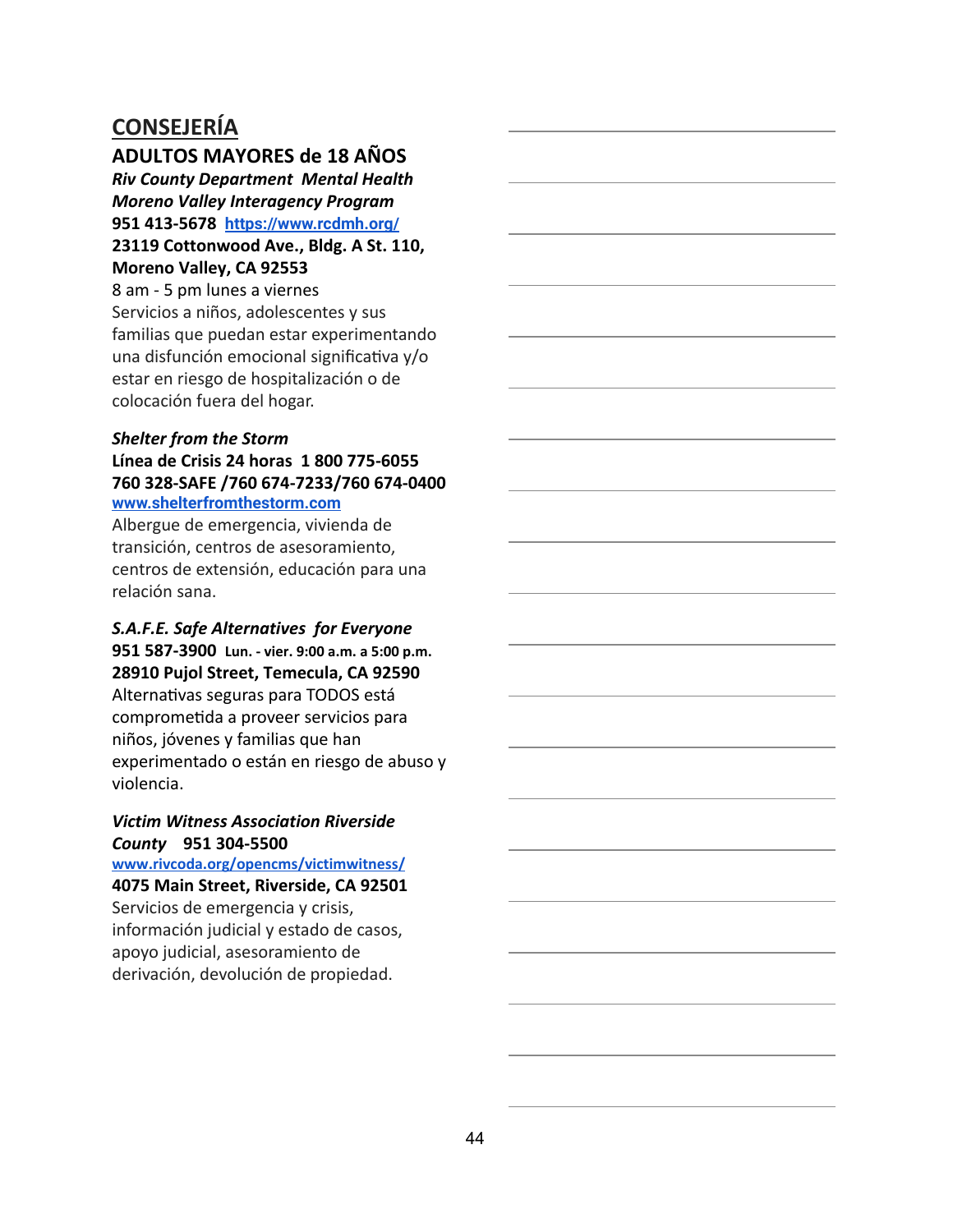**PSYCHIATRIC HOSPITALS Aurora Behavioral Care [www.aurorasandiego.com/](http://www.aurorasandiego.com/) 11878 Avenue of Industry, San Diego, CA 92128 (858) 487-3200**

**Aurora Charter Oak Hospital [www.charteroakhospital.com/](http://www.charteroakhospital.com/) 1161 E Covina Blvd, Covina, CA 91724 (626) 966-1632**

**Las Encinas Hospital [www.lasencinashospital.com/](http://www.lasencinashospital.com/) 2900 E Del Mar Blvd, Pasadena, CA 91107 (626) 795-9901**

**Canyon Ridge Mental Health Hospital Child, Adolescent and Teen Psychiatric Care (909) 590-3700 <https://canyonridgehospital.com/> 5353 G St, Chino, CA 91710**

**Loma Linda Behavioral Health (909) 558-9500 [https://lluh.org/.../loma-linda-university-behavi](https://lluh.org/.../loma-linda-university-behavioral-health-institute) [oral-health-institute](https://lluh.org/.../loma-linda-university-behavioral-health-institute) 1686 Barton Rd, Redlands, CA 92373**

**Riverside Regional Medical Center – Dept. of Psychiatry Emergency Treatment Services (951) 358-4700 [http://www.riverside.networkofcare.org/a](http://www.riverside.networkofcare.org/aging/services/agency.aspx?pid=MENTALHEALTHEMERGENCYTREATMENTSERVICEETS_38_1_0) [ging/services/agency.aspx?pid=MENTALHE](http://www.riverside.networkofcare.org/aging/services/agency.aspx?pid=MENTALHEALTHEMERGENCYTREATMENTSERVICEETS_38_1_0) [ALTHEMERGENCYTREATMENTSERVICEETS\\_](http://www.riverside.networkofcare.org/aging/services/agency.aspx?pid=MENTALHEALTHEMERGENCYTREATMENTSERVICEETS_38_1_0)**

#### **[38\\_1\\_0](http://www.riverside.networkofcare.org/aging/services/agency.aspx?pid=MENTALHEALTHEMERGENCYTREATMENTSERVICEETS_38_1_0)**

**9990 County Farm Road, Suite 4, Riverside, CA 92503** Emergency Treatment Services – 24 hours a day, 7 days a week

### **Sharp Mesa Vista Hospital 858-836-8434**

**[www.sharp.com/hospitals/mesa-vista/](http://www.sharp.com/hospitals/mesa-vista/)**

**7850 Vista Hill Ave. San Diego, CA 92123** Behavioral health services for adults, senior adults, children and adolescents.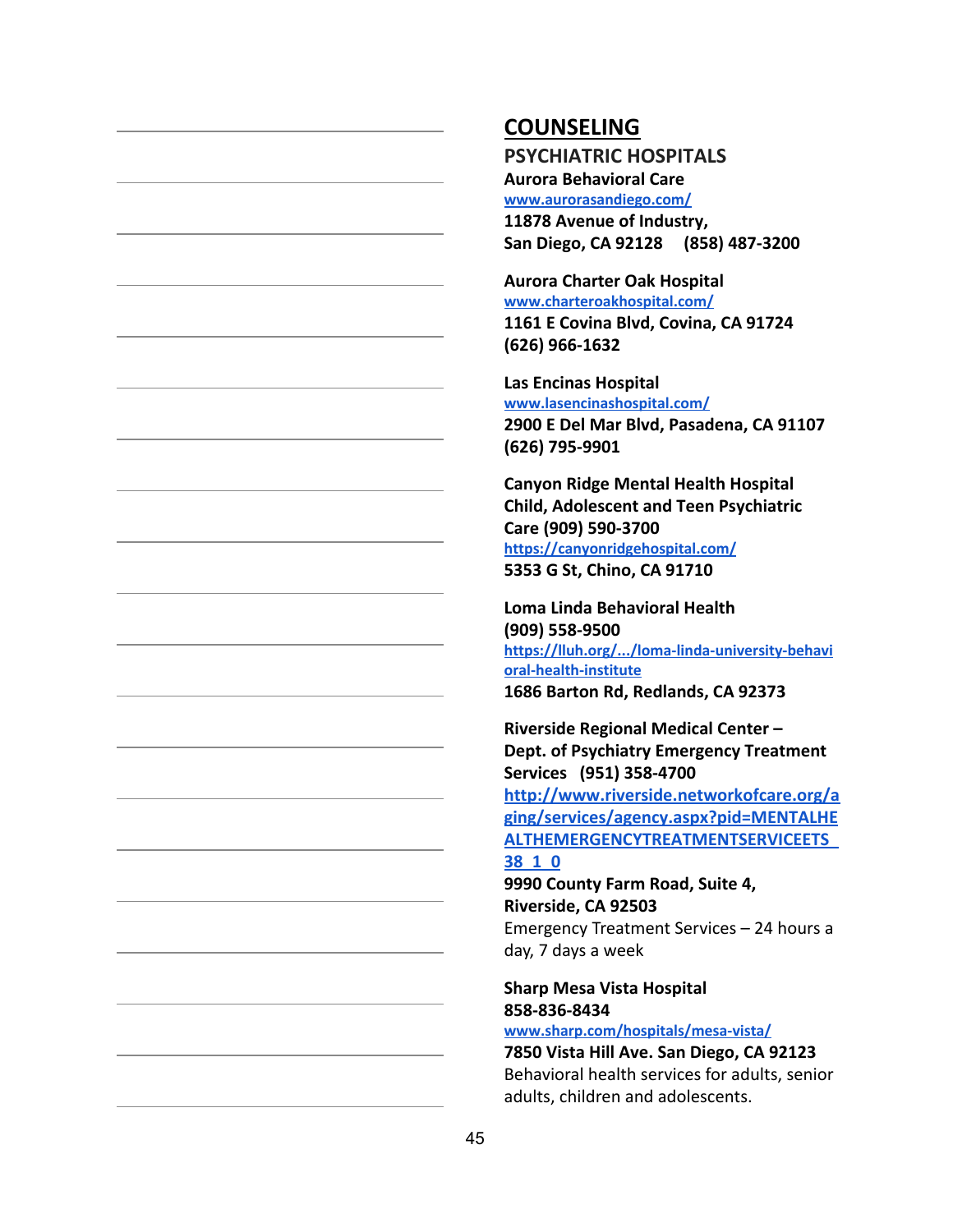**HOSPITALES PSIQUIÁTRICOS**

*Aurora Behavioral Care* **11878 Avenue of Industry, San Diego, CA 92128 (858) 487-3200**

*Aurora Charter Oak Hospital* **1161 E Covina Blvd, Covina, CA 91724 (626) 966-1632**

*Aurora Las Encinas Hospital* **2900 E Del Mar Blvd, Pasadena, CA 91107 (626) 795-9901**

*Canyon Ridge Mental Health Hospital* **Cuidado psiquiátrico para niños y adolescentes 5353 G St, Chino, CA 91710 (909) 590-3700**

*Loma Linda Behavioral Health* **1686 Barton Rd, Redlands, CA 92373 (909) 558-9500**

*Riverside Regional Medical Center –* **Departamento de Psiquiatría, Servicios de tratamiento de emergencia 9990 County Farm Road, Suite 4, Riverside, CA 92503 (951) 358-4700** Servicios de tratamientos de emergencia – 24 horas al día, 7 días a la semana

*Sharp Mesa Vista Hospital* **7850 Vista Hill Ave. San Diego, CA 92123 858-836-8434** Servicios de salud conductual para adultos, adultos mayores de 55 años, niños y adolescentes.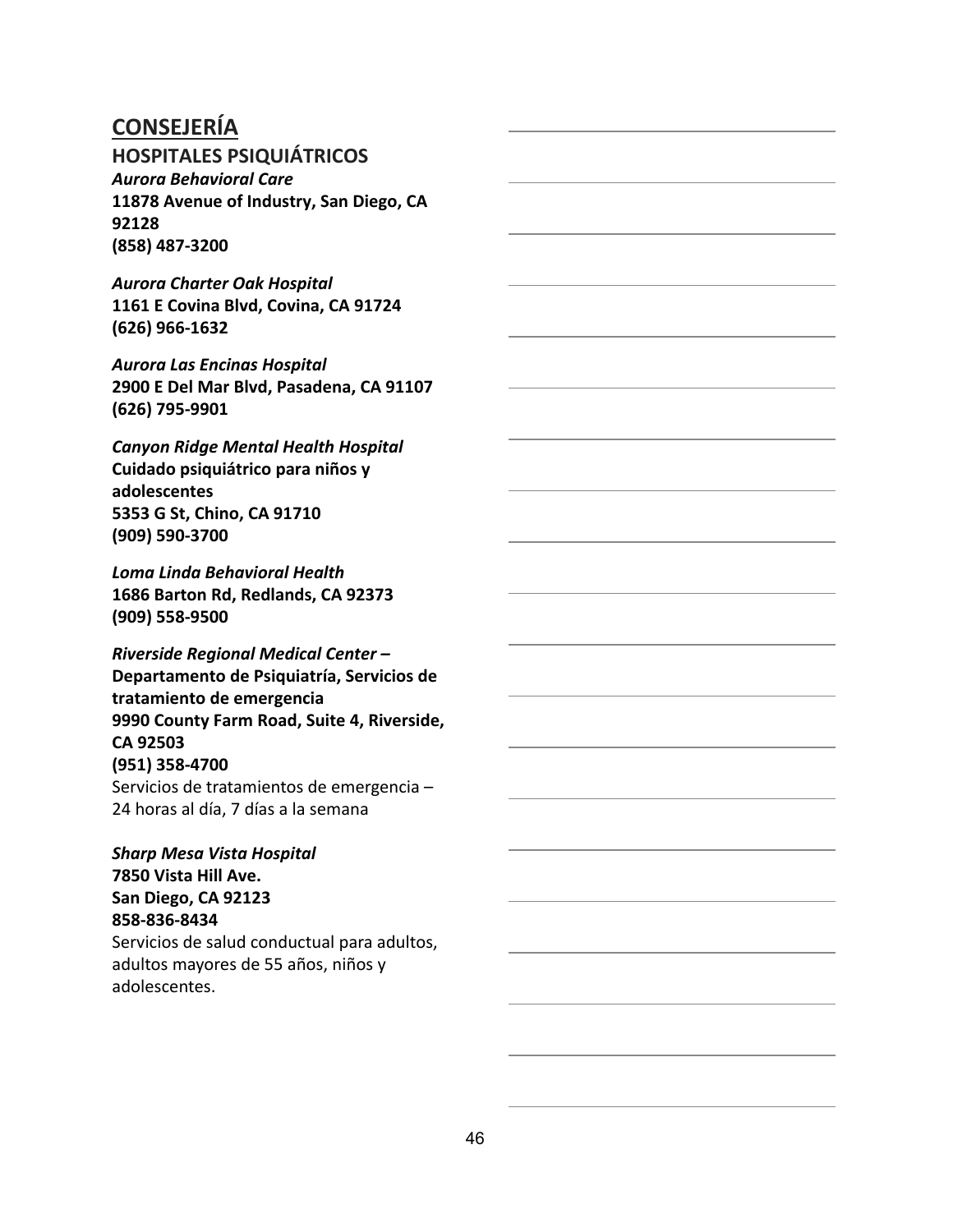**SUBSTANCE ABUSE DEPENDENCY/HELP /TESTING Al-Anon & Al-A teen District 40 951 848-0914 P.O. Box 339 Murrieta, CA 92564** Call for meetings and times. **Hemet (English)** Come As You Are Monday, 10:30am - 12pm Trinity Lutheran Church 191 S. Columbia GR Lori M 951 852-5042

How It Works Book Study AFG Wednesday, 1pm - 2pm Arrid Club 120 S Harvard St Contact: Charl B 310 567-0839

Hemet Wednesday Night AFG Wednesday , 6:30 pm - 8pm Valley Wide Rec Center East Hemet 43935 E Acacia Ave GR: Debra A 951 652-3233

Hemet Valley Beginners Meeting Thursday, 6pm - 7pm 371 N Weston Pl Contact: Paula T 951 282-9989

Hemet, AFG (Steps to Progress) Saturday, 10:30am - 12pm Trinity Lutheran Church 191 S Columbia, Room #8 Contact: Marty 951 652-3177

#### **Hemet (Spanish)**

Valor Para Cambiar GFA Monday, 6:30pm Arrid Club 299 N San Jacinto St. Contact: Norma 951 760-1929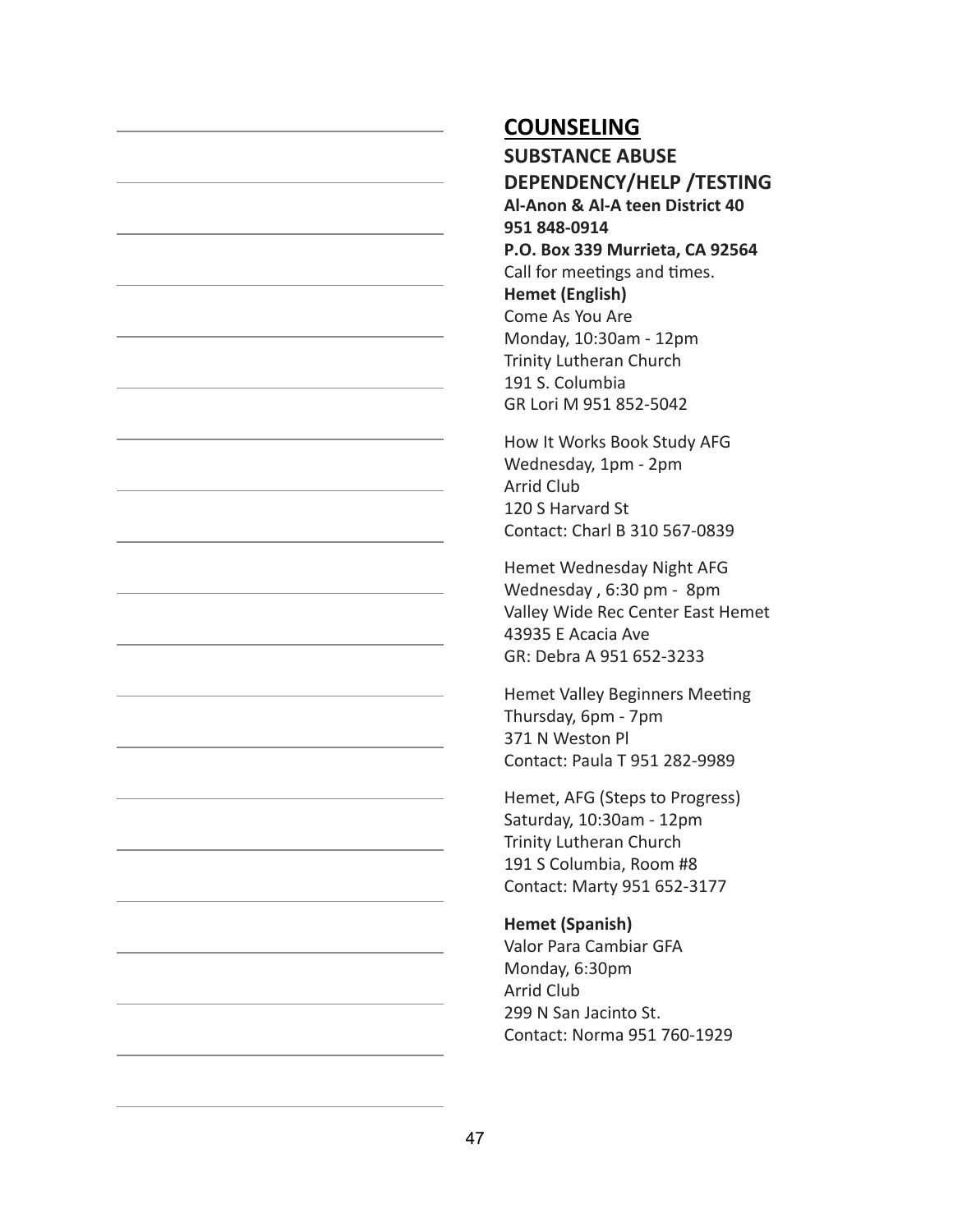**ABUSO DE SUSTANCIAS DEPENDENCIA/AYUDA/EVALUACIÓN** *Al-Anon & Al-A teen District 40* **951 848-0914 P.O. Box 339 Murrieta, CA 92564** Llame para los días y horarios de las juntas. **Hemet (inglés)** *Come As You Are* Lunes, 10:30am - 12pm *Trinity Lutheran Church* 191 S. Columbia GR Lori M 951 852-5042

*How It Works Book Study AFG* Miércoles, 1pm - 2pm *Arrid Club* 120 S Harvard St Contacto: Charl B 310 567-0839

*Hemet Wednesday Night AFG* Miércoles, 6:30 pm - 8pm *Valley Wide Rec Center East Hemet* 43935 E Acacia Ave GR: Debra A 951 652-3233

*Hemet Valley Beginners Meeting* Jueves, 6pm - 7pm 371 N Weston Pl Contacto: Paula T 951 282-9989

*Hemet, AFG (Steps to Progress)* Sábados, 10:30am - 12pm *Trinity Lutheran Church* 191 S Columbia, Room #8 Contacto: Marty 951 652-3177

#### **Hemet (español)**

Valor Para Cambiar GFA Lunes, 6:30pm *Arrid Club* 299 N San Jacinto St. Contacto: Norma 951-760-1929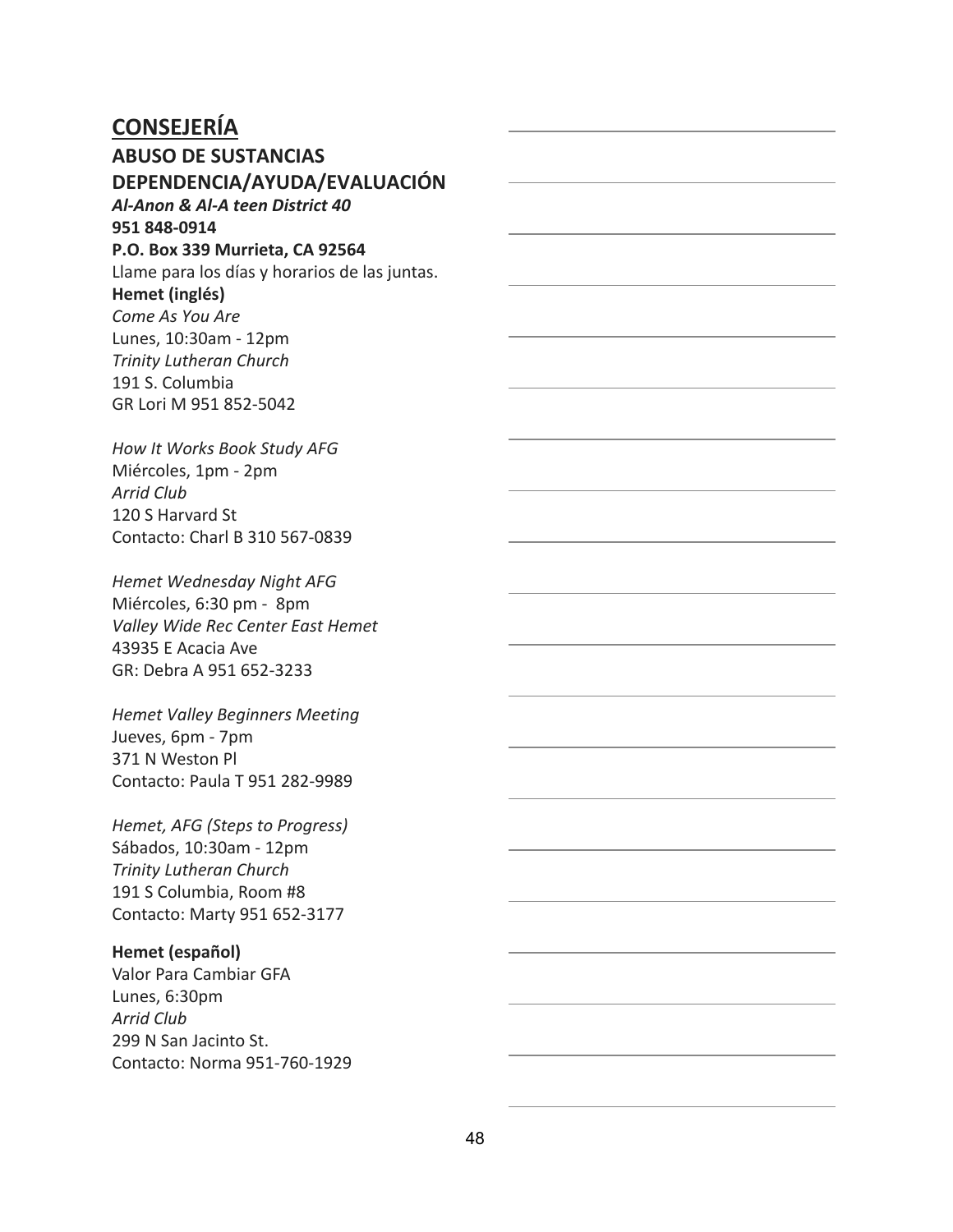**SUBSTANCE ABUSE DEPENDENCY/HELP /TESTING Alcoholic Anonymous Central Office 909 825-4700 <https://aainlandempire.org/> 1265 North Mt. Vernon, Colton, CA 92324** Support group for substance abusers, their families and friends; AA literature **Hemet (English)** Arrid Club Every day 6am, 7am, 5pm, 7pm 120 S Harvard St., Hemet, CA 92543

Mon/Thurs 7am, Sat 6pm 2700 W Johnston Ave., Hemet, CA 92545

Soboba Rez St. Joseph's Catholic Church Wed/Thur 7pm 23600 Soboba Rd., San Jacinto, CA 92583

#### **Young People**

Young People Unite Arrid Club Sat 8pm 2567 San Jacinto St., San Jacinto, CA 92583

Awakenings Club Tue 9pm 21516 Dracaea., Moreno Valley (at old 215)

The Original Young Gun Unity Hall Fri 9pm 27732 Encanto Dr. Sun City, CA 92586

Peculiar Mental Twist AA Pacific Grove Hospital Wed 7:30 pm 5900 Brockton Ave., Riverside

Unity Group Sun 7pm 1307 Brookside Ave., Redlands, CA 92373

#### **LGBTQ**

Live and Let Live (Annex Bldg.) Unitarian Church Mon 7pm 3657 Lemon St., Riverside, CA 92501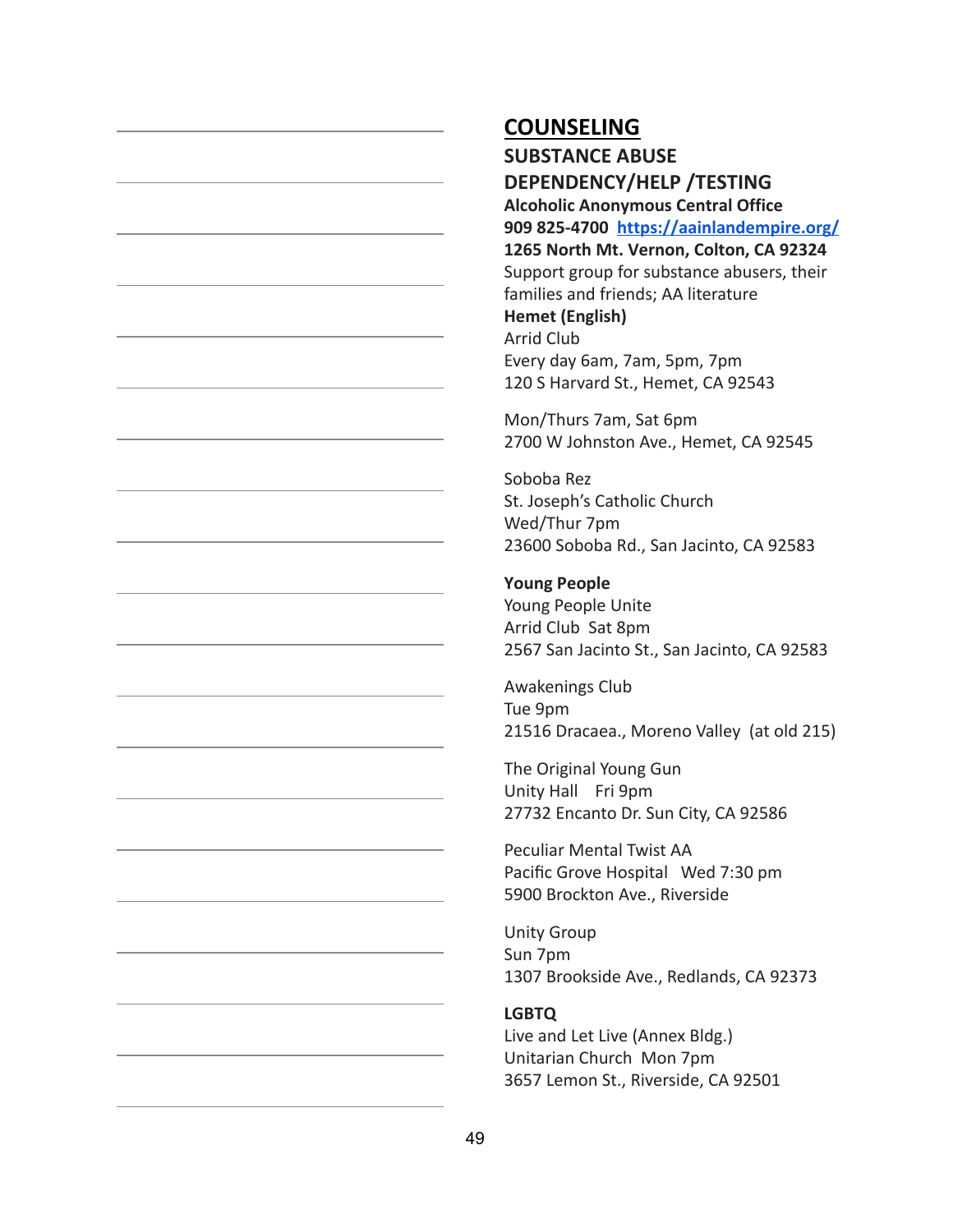**ABUSO DE SUSTANCIAS DEPENDENCIA/AYUDA/EVALUACIÓN**

**Oficina Central de Alcohólicos Anónimos 909 825-4700 <https://aainlandempire.org/> 1265 North Mt. Vernon, Colton, CA 92324** Grupo de apoyo para personas que abusan de sustancias, y apoyo para sus familias y amigos; publicaciones de AA

### **Hemet (inglés)**

*Arrid Club* Todos los días 6am, 7am, 5pm, 7pm 120 S Harvard St., Hemet, CA 92543

Lunes/jueves 7am, sábado 6pm 2700 W Johnston Ave., Hemet,92545

#### *Soboba Rez*

*St. Joseph's Catholic Church* Miércoles/jueves 7pm 23600 Soboba Rd., CA 92583

#### **Jóvenes**

*Young People Unite Arrid Club* sábados 8pm 2567 San Jacinto St., San Jacinto 92583

#### *Awakenings Club*

Martes 9pm

21516 Dracaea., Moreno Valley (en Old 215)

*The Original Young Gun Unity Hall* viernes 9pm 27732 Encanto Dr. Sun City, CA 92586

*Peculiar Mental Twist AA Pacific Grove Hospital* miércoles 7:30 pm 5900 Brockton Ave., Riverside

*Unity Group* Domingo 7pm 1307 Brookside Ave., Redlands

#### **LGBTQ**

Vive y Deja Vivir (Edificio Anexo) *Unitarian Church* lunes 7pm 3657 Lemon St., Riverside, CA 92501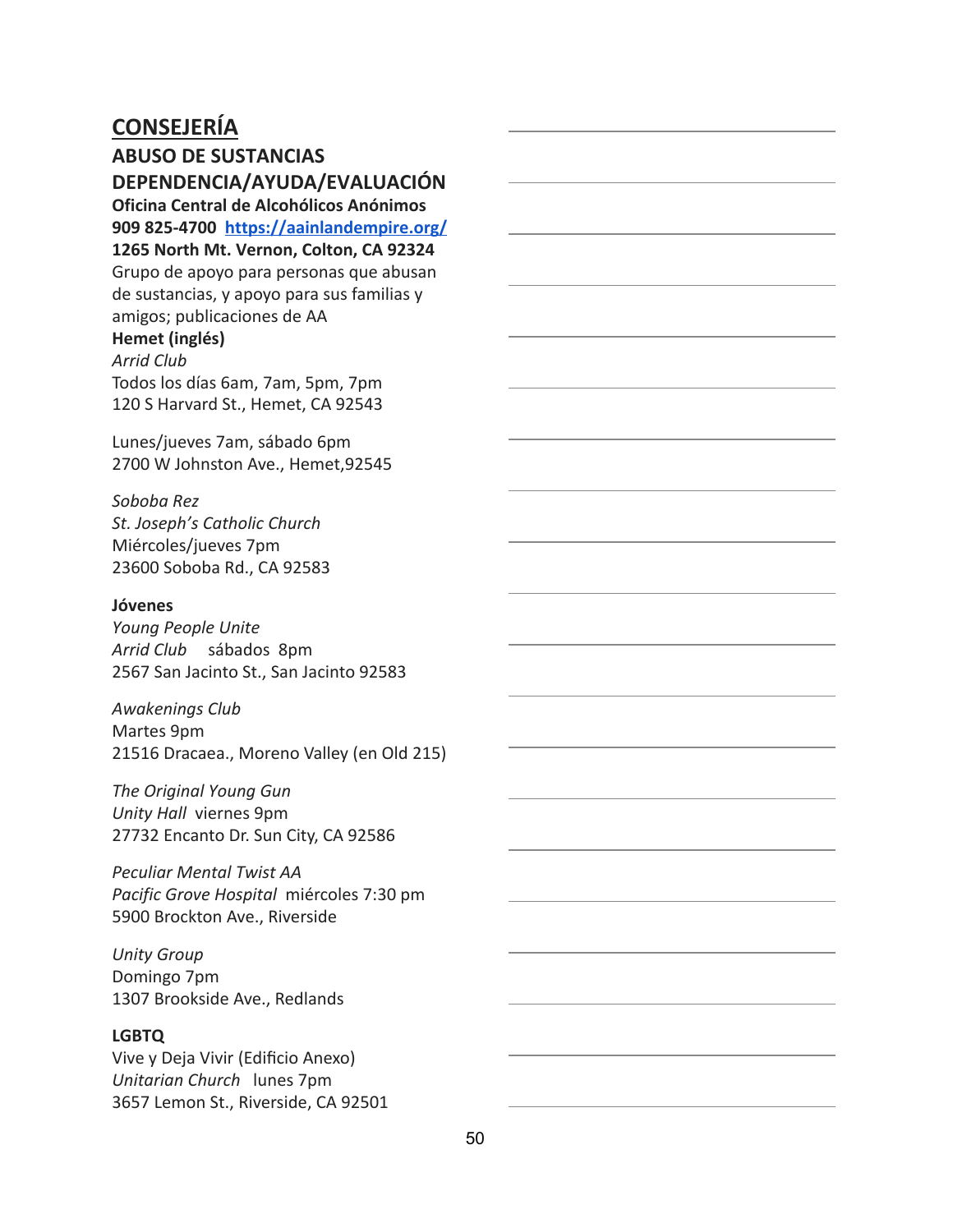### **SUBSTANCE ABUSE DEPENDENCY/HELP /TESTING Hemet (Spanish)**

Starting to Live Wed/Sat/Sun 12pm - 2pm Mon - Sun 7pm - 9pm 736 State St., Hemet, CA 92543

#### **Center for Substance Abuse Treatment 800 662-HELP / 800 662-4357**

### **Cocaine Anonymous 951 359-3895**

### **[http://www.inlandempireareaca.org](http://www.inlandempireareaca.org/)**

Support group for substance abusers, their families and friends; AA Literature Mon - Sun 6:30 am, 12 pm 24187 Postal Ave., Moreno Valley, CA 92553

### **Community Health Agency 1 800 766-2888**

Smoking Cessation program including by mail and phone service

### **Department of Mental Health Substance Abuse Program Outpatient Drug Free 951 955-2105 1827 Atlanta Ave, Suite D-1, Riverside, CA 92507** Testing, counseling, Inpatient, Outpatient MOM's Program: 16 weeks treatment program for pregnant/parenting woman

### **EBS Recovery 760 342-6616 44-359 Palm Street, Indio, CA 92201** Men 18+ Detox, Perinatal, Transitional, Housing

**Drug and Alcohol Treatment Referral** 1 800 252-6465 Crisis Intervention Support

#### **First Step House 951 658-4466** Men 24 hour **40329 Stetson Avenue, Hemet, CA 92544**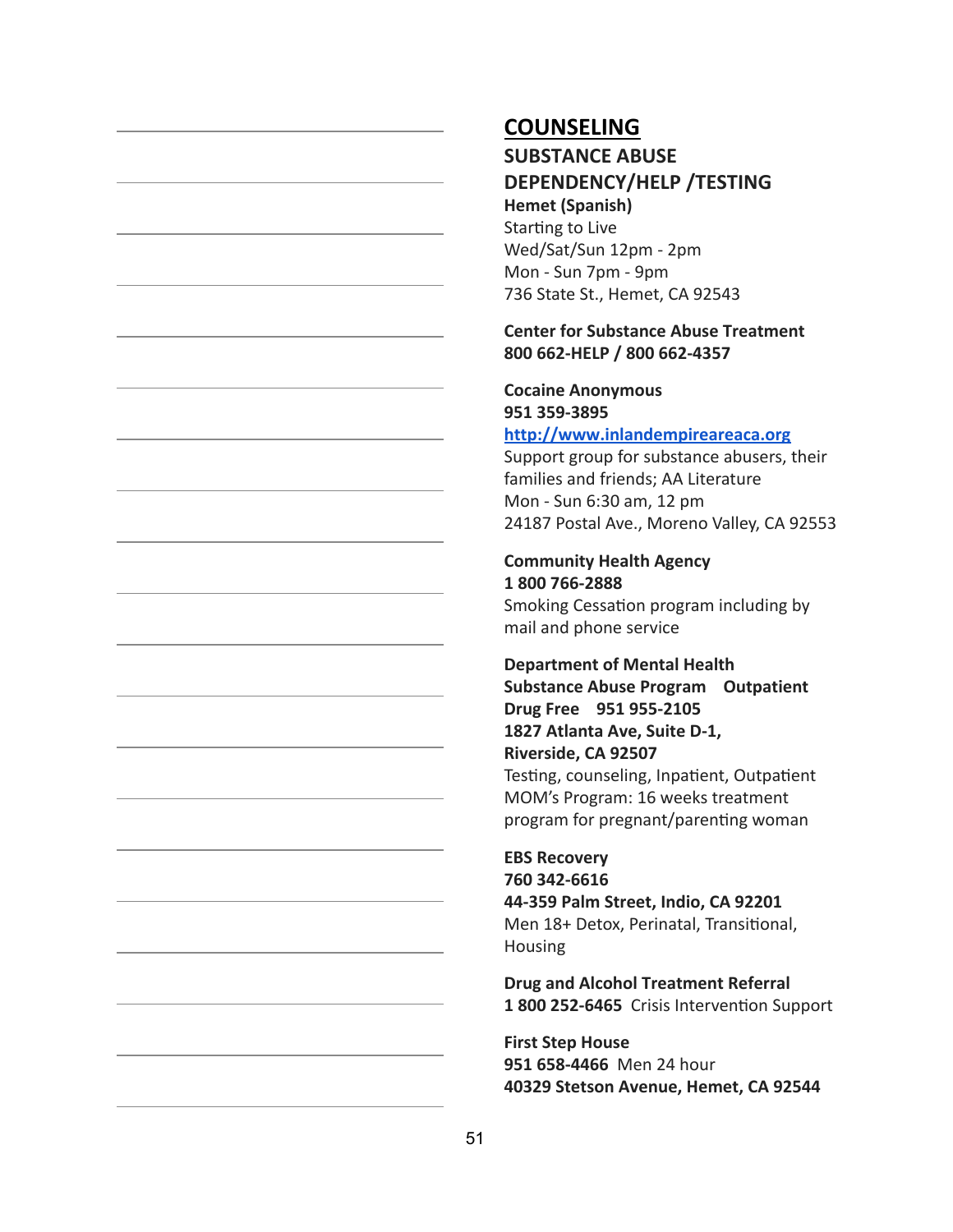# **CONSEJERÍA ABUSO DE SUSTANCIAS DEPENDENCIA/AYUDA/EVALUACIÓN**

#### **Hemet (español)** Empezando a Vivir

Miércoles/sábado/domingo 12pm - 2pm Lunes a domingo 7pm - 9pm 736 State St., Hemet, CA 92543

#### **Centro de tratamiento para abuso de sustancias 800 662-HELP / 800 662-4357**

### **Cocaína Anónimos 951 359-3895**

**[http://www.inlandempireareaca.org](http://www.inlandempireareaca.org/)**

Grupo de apoyo para personas que abusan de sustancias, sus familias y amigos; publicaciones de AA

Lunes a domingo 6:30 am, 12 pm 24187 Postal Ave., Moreno Valley, CA 92553

#### *Community Health Agency* **1 800 766-2888**

Programa para dejar de fumar que incluye servicio por correo y por teléfono

#### **Departamento de Salud Mental Programa de prevención del abuso drogas Ambulatorio libre de drogas 951 955-2105 1827 Atlanta Ave, Suite D-1, Riverside, CA 92507**

Evaluaciones, consejería, y tratamiento ambulatorio e internado MOM: programa de tratamiento de 16 semanas para mujeres embarazadas o con niños

#### **EBS Recovery 760 342-6616 44-359 Palm Street, Indio, CA 92201**

Desintoxicación para hombres mayores de 18 años, perinatal, vivienda transicional.

### **Remisión para tratamiento de drogas y alcohol 1 800 252-6465**

Apoyo de intervención en crisis

#### *First Step House* **951 658-4466 40329 Stetson Avenue, Hemet, CA 92544** Servicios de apoyo para hombres las 24 horas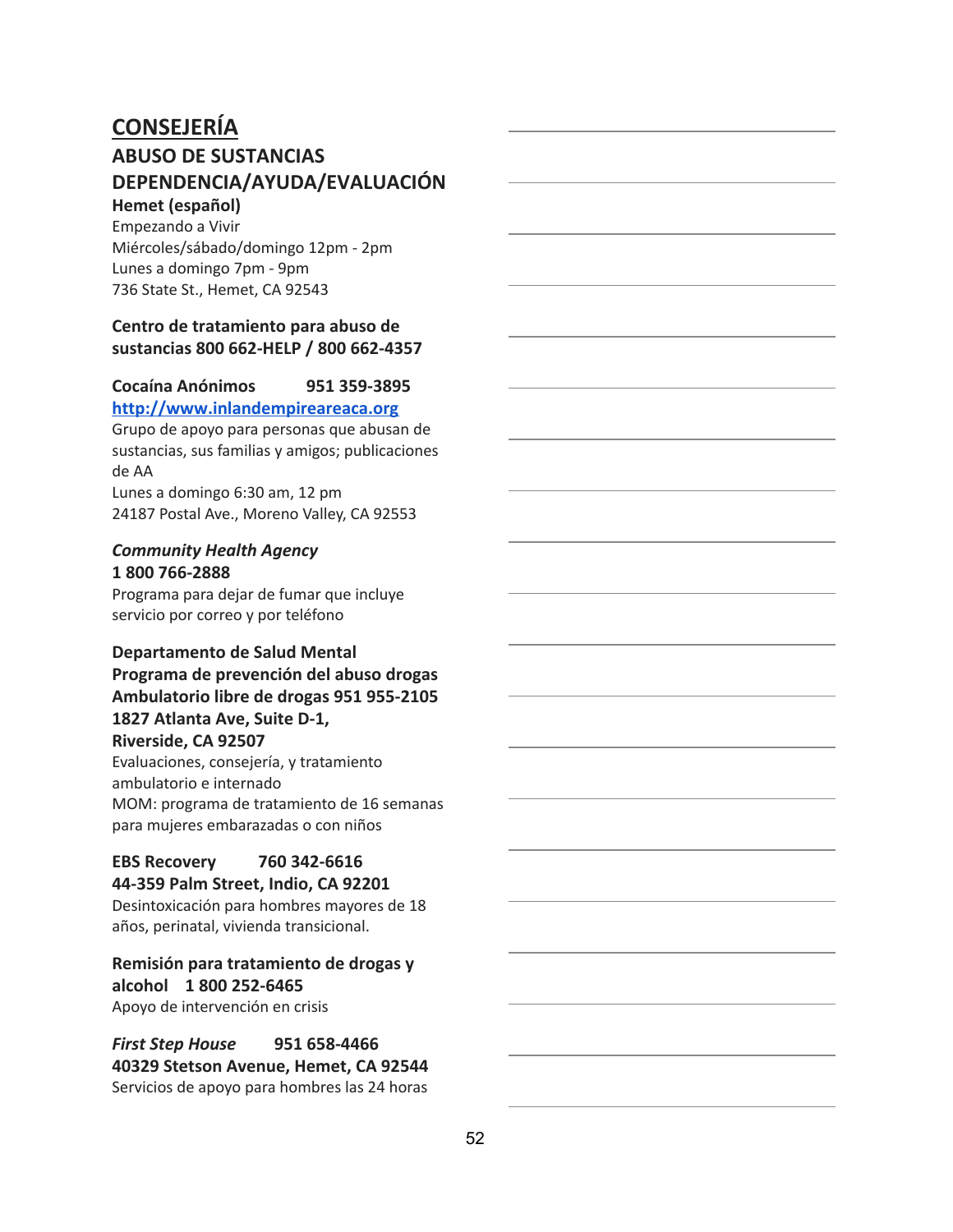**SUBSTANCE ABUSE DEPENDENCY/HELP /TESTING Hemet Valley Recovery Center 1 866 273-0868 / 951 765-4903 371 N. Weston Place, Hemet, CA 92543** Programs; Chemical dependency, chronic pain, older adult, young adult, Sage Retreat, family, recovery residency

#### **La Vista Alcoholism Center 1 866 218-4697 / 951 683-6596**

Teens, women, men, detox, residential, outpatient, intensive care, counseling, parenting classes, after care.

#### **Mental Health Systems Centers for Change Hemet Center for the Change 951 929-9838**

**950 North State Street, Hemet, ca 92543** Short term solutions focused therapy, 12 week nutrition, family parenting, gender responsive, relapse prevention, anger management, violence groups, life skills, 12 step education, early recovery, process, relationship, family support, planned parenthood, HIV AIDS testing,

**MFI Recovery Center Hemet/ Riverside 1 800 923-5634 / 951 683-6596** Men, Women, Family Preservation Court (AKA:Drug Court)

**NAMI Information Line Drug and Alcohol Treatment Referral** Suicide/Crisis Intervention & Support **1 800 252-6465**

**Perris Valley Recovery 951 657-2960 236 E. 3rd Street, Suit # B, Perris, CA 92570** Anger management, counseling, gambling, parenting classes, substance prevention/abuse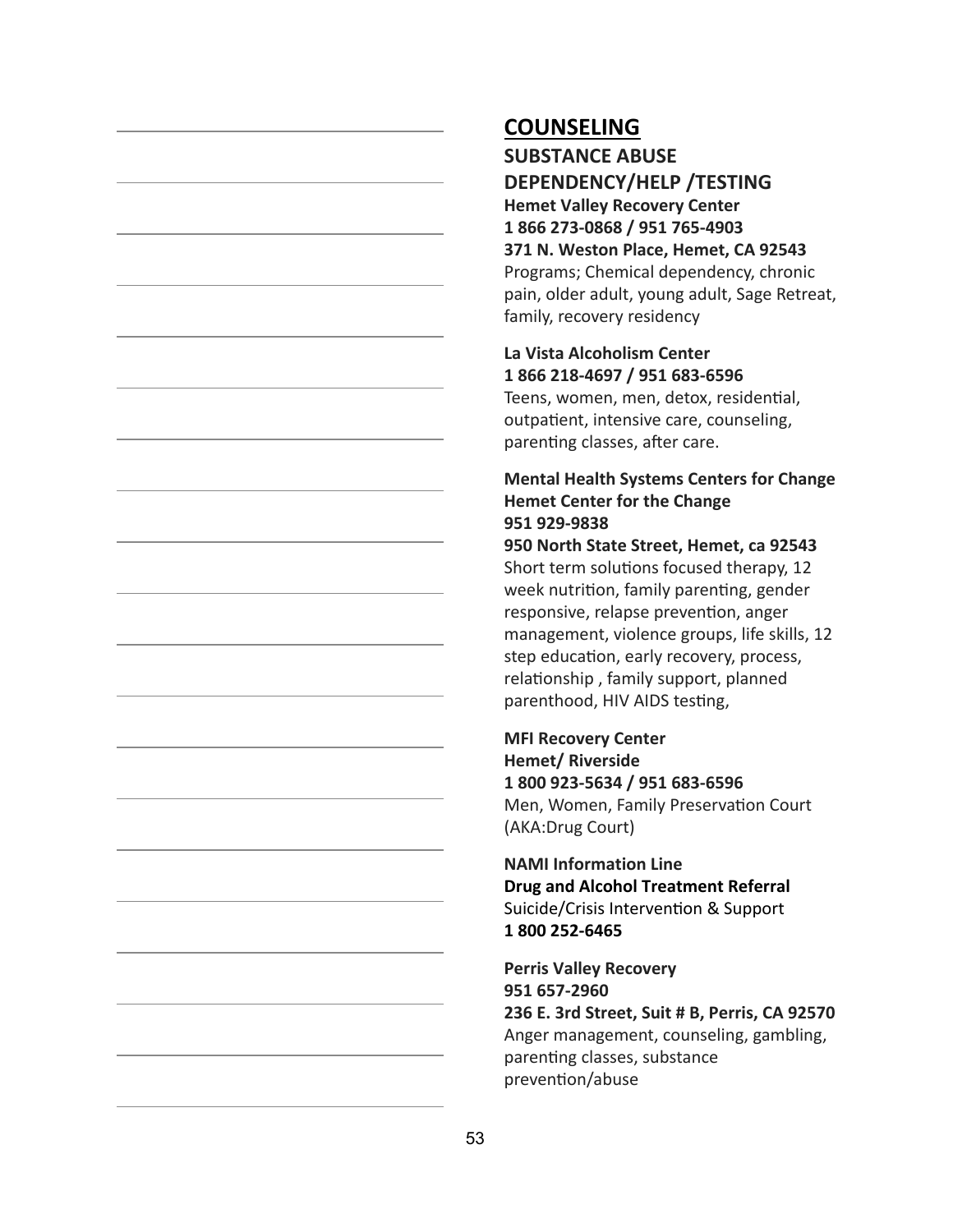### **ABUSO DE SUSTANCIAS DEPENDENCIA/AYUDA/EVALUACIÓN**

#### *Hemet Valley Recovery Center* **1 866 273-0868 / 951 765-4903**

**371 N. Weston Place, Hemet, CA 92543**

Programas: dependencia química, dolor crónico, adulto mayor, adulto joven, retiro Sage, familia, residencia de recuperación

#### **Centro para alcoholismo La Vista 1 866 218-4697 / 951 683-6596**

Jóvenes, mujeres, hombres, desintoxicación, residencial, ambulatorio, cuidados intensivos, consejería, clases para padres, cuidado posterior.

#### *Mental Health Systems Centers for Change Hemet Center for the Change* **951 929-9838**

#### **950 North State Street, Hemet, Ca 92543**

Terapia centrada en soluciones a corto plazo, nutrición de 12 semanas, crianza familiar, respuesta al género, prevención de recaídas, manejo de la ira, grupos de violencia, habilidades para la vida, educación de 12 pasos, recuperación temprana, proceso, relación, apoyo familiar, planificación de la paternidad, pruebas de VIH y SIDA

#### *MFI Recovery Center* **Hemet/Riverside 1 800 923-5634 / 951 683-6596**

Hombres, Mujeres, Corte de Preservación Familiar (AKA: Tribunal de Drogas)

#### **Línea de información NAMI Remisión para tratamiento de drogas y alcohol** Apoyo e intervención de crisis/suicidio

**1 800 252-6465**

#### *Perris Valley Recovery* **951 657-2960 236 E. 3rd Street, Suit # B, Perris, CA 92570** Manejo de ira, asesoramiento, juegos de apuestas, clases para padres,

prevención/tratamiento de abuso de sustancias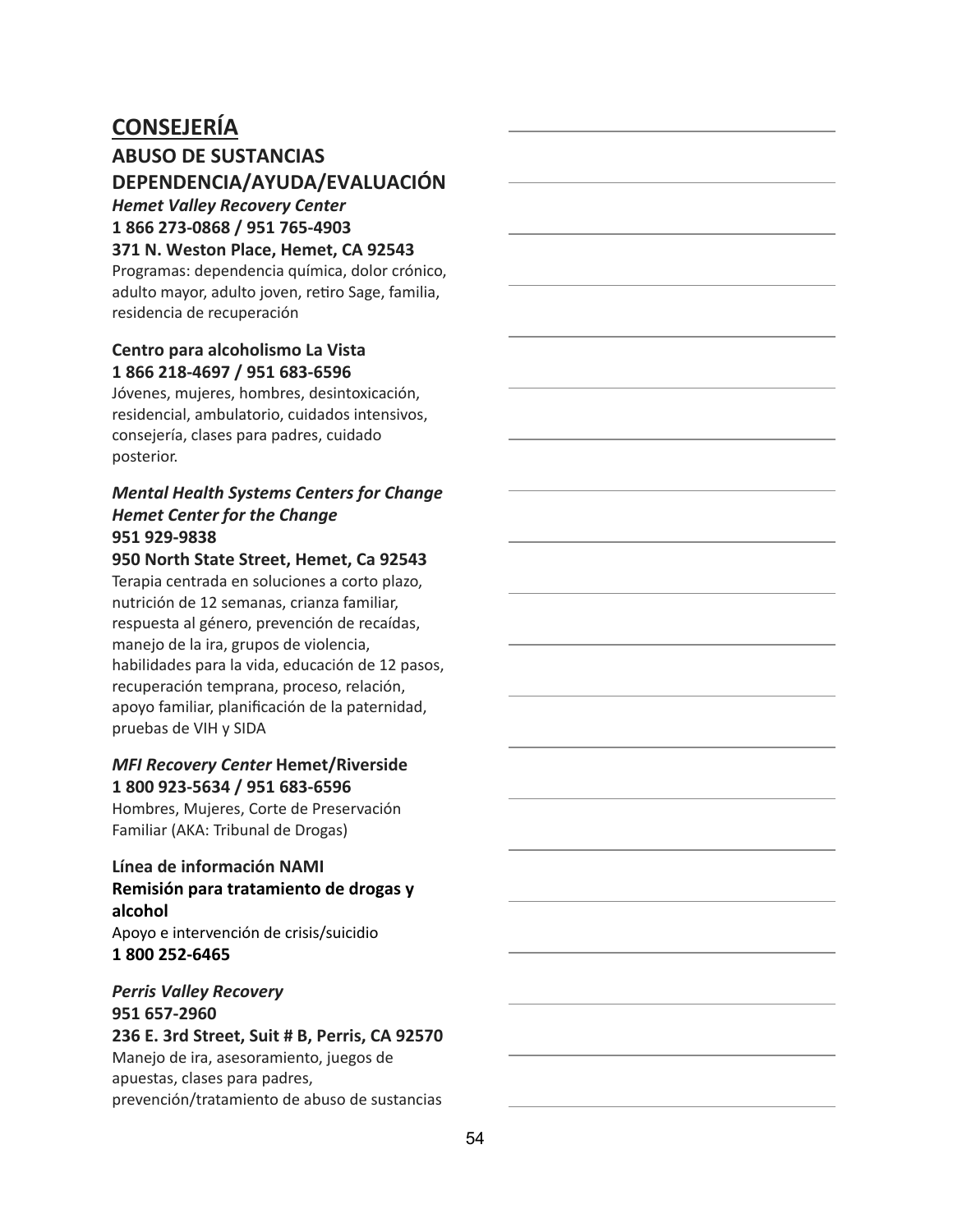**SUBSTANCE ABUSE DEPENDENCY/HELP /TESTING**

**Riverside County Latino Commission Counseling Center Alcohol & Drug Abuse Services, Inc. 760 398-9000**

**1612 1st Street, Coachella, CA 92236** Outpatient substance abuse for adolescents and adults; rehabilitation homes for men and women, children services, family counseling/parenting programs.

**Riverside Methadone Clinic 951 784-8010 1021 W La Cadena Drive, Riverside, CA 92501** Methadone Detox

#### **Salvation Army 626 795-8075**

Men, Women, \*18-62 Must provide SS card, valid ID, will be drug tested /breathalyzer and urine

#### **West Coast Treatment Centers 1 855 894-6399 950 N. State Rd., Hemet, CA 92543** Detox, dual diagnosis, relapse, prevention, therapy-individual, group, mediation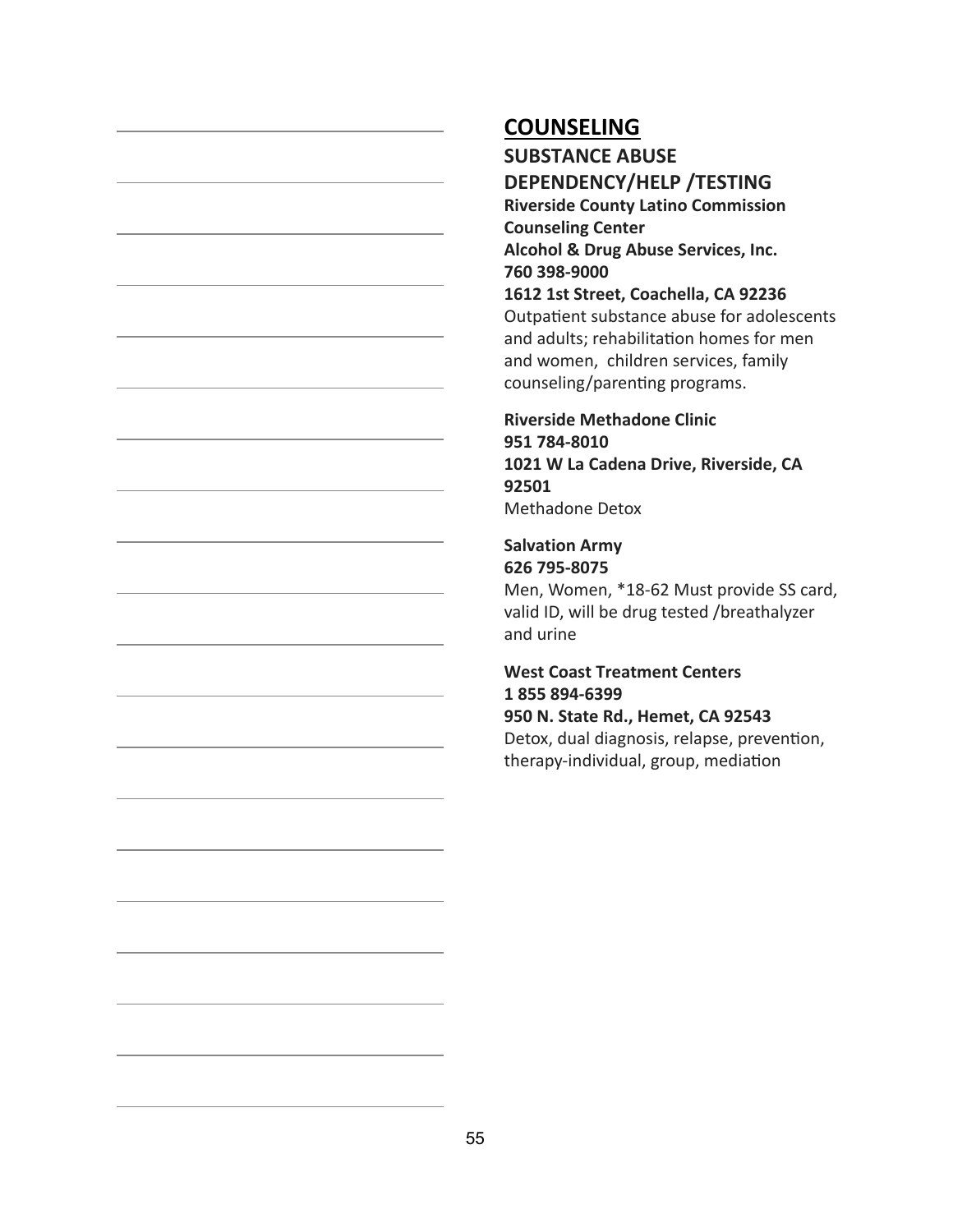### **ABUSO DE SUSTANCIAS DEPENDENCIA/AYUDA/EVALUACIÓN**

*Riverside County Latino Commission* **Centro de Consejería** *Alcohol & Drug Abuse Services, Inc.* **760 398-9000**

#### **1612 1st Street, Coachella, CA 92236**

Apoyo ambulatorio sobre abuso de sustancias para adolescentes y adultos; hogares de rehabilitación para hombres y mujeres, servicios para niños, programas de consejería familiar / para padres.

### *Riverside Methadone Clinic* **951 784-8010 1021 W La Cadena Drive, Riverside, CA 92501**

Desintoxicación con metadona

#### *Salvation Army* **626 795-8075**

Hombres, mujeres, \*18-62 deben presentar una tarjeta de seguro social, idenficación válida, se hará la prueba de drogas/ alcoholemia y orina

#### *West Coast Treatment Centers* **1 855 894-6399**

#### **950 N. State Rd., Hemet, CA 92543**

Desintoxicación, diagnóstico dual, recaída, prevención, terapia individual y en grupo, mediación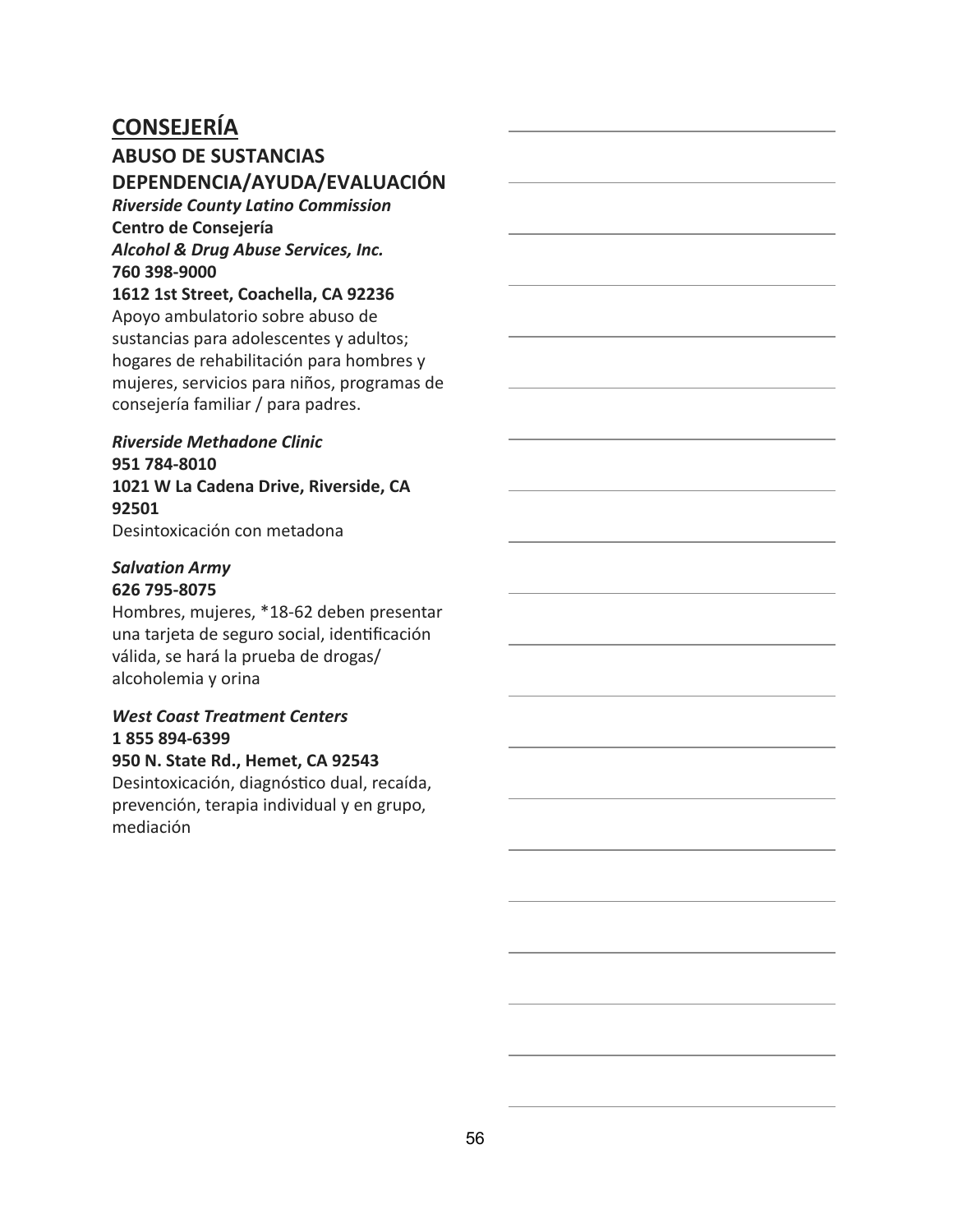#### **AGENCIES AIDS Hotline 1 800 367-2437**

**[hab.hrsa.gov](https://hab.hrsa.gov/)** Information available in English and Spanish

**American Cancer Society 24 hrs. 1 800 227-2345 951 683-6415 1240 Palmyrita Avenue, Ste E, Riverside, CA 92507**

#### **[www.cancer.org](http://www.cancer.org/)**

At the American Cancer Society, we're on a mission to free the world from cancer. Until we do, we'll be funding and conducting research, sharing expert information, supporting patients, and spreading the word about prevention. All so you can live  $longer$  — and better.

#### **American Heart Association 909 424-1670 [http://www.heart.org](http://www.heart.org/) 1003 East Cooley Ste. 102, Colton, CA 92324**

Some heart attacks are sudden and intense  $-$  the "movie heart attack," where no one doubts what's happening. But most heart attacks start slowly, with mild pain or discomfort. Often people affected aren't sure what's wrong and wait too long before getting help.

### **American Lung Association 909 884-5864**

#### **411 Mackay Dr., San Bernardino, CA 92408 <http://www.lung.org/>**

The **American Lung Association** is the leading organization working to save lives by improving lung health and preventing lung disease.

#### **American Red Cross 951 656-4218 [Redcross.org](http://www.redcross.org/)**

We roll up our sleeves and donate time. money and blood. We learn or teach life-saving skills so our communities can be better prepared when the need arises.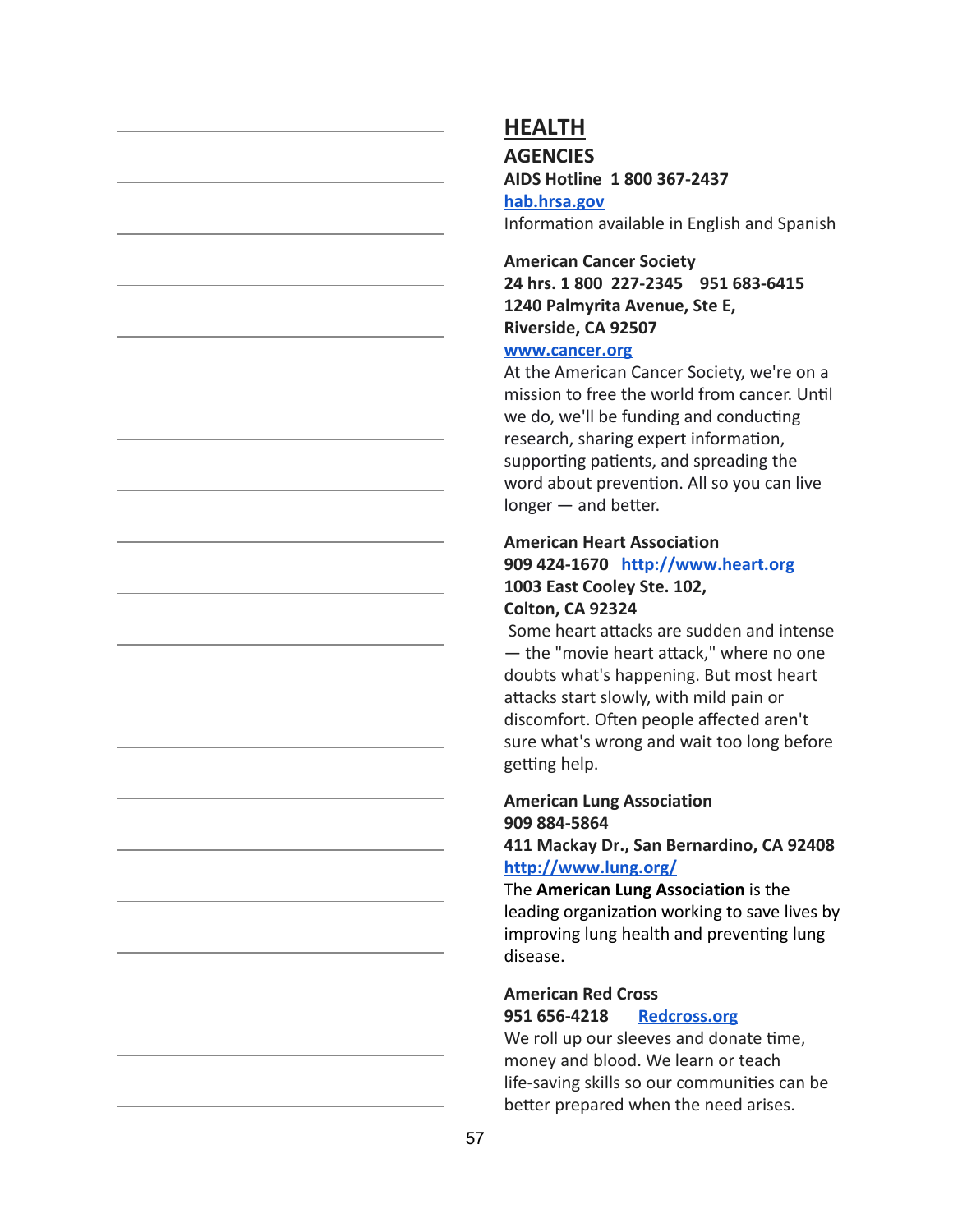### **SALUD**

**AGENCIAS Línea de ayuda para el SIDA 1 800 367-2437 [hab.hrsa.gov](https://hab.hrsa.gov/)** Información disponible en inglés y español

### **Sociedad Americana del Cáncer 24 hrs. 1 800 227-2345 951 683-6415 1240 Palmyrita Avenue, Ste E, Riverside, CA 92507**

#### **[www.cancer.org](http://www.cancer.org/)**

En la Sociedad Americana del Cáncer, tenemos la misión de liberar al mundo del cáncer. Hasta que lo hagamos, financiaremos, investigaremos, y compartiremos información experta, apoyaremos a pacientes y difundiremos información sobre prevención. Todo para que puedas vivir más tiempo, y mejor.

### **Asociación Americana del Corazón 909 424-1670 [http://www.heart.org](http://www.heart.org/) 1003 East Cooley Ste. 102, Colton, CA 92324**

Algunos ataques cardíacos son repentinos e intensos, el "ataque al corazón como en las películas", en el que nadie duda de lo que está sucediendo. Pero la mayoría de los ataques al corazón comienzan lentamente, con dolor leve o incomodidad. A menudo, las personas afectadas no están seguras de cuál es el problema y esperan demasiado antes de recibir ayuda.

#### **Asociación Americana del Pulmón 909 884-5864 <http://www.lung.org/> 411 Mackay Dr., San Bernardino, CA 92408**

La **Asociación Americana del Pulmón** es la organización líder que trabaja para salvar vidas al mejorar la salud pulmonar y prevenir la enfermedad pulmonar.

#### **Cruz Roja Americana 951 656-4218 [Redcross.org](http://www.redcross.org/)**

Nos arremangamos las mangas y donamos tiempo, dinero y sangre. Brindamos asistencia y enseñamos habilidades para salvar vidas para que nuestras comunidades puedan estar mejor preparadas cuando surja la necesidad.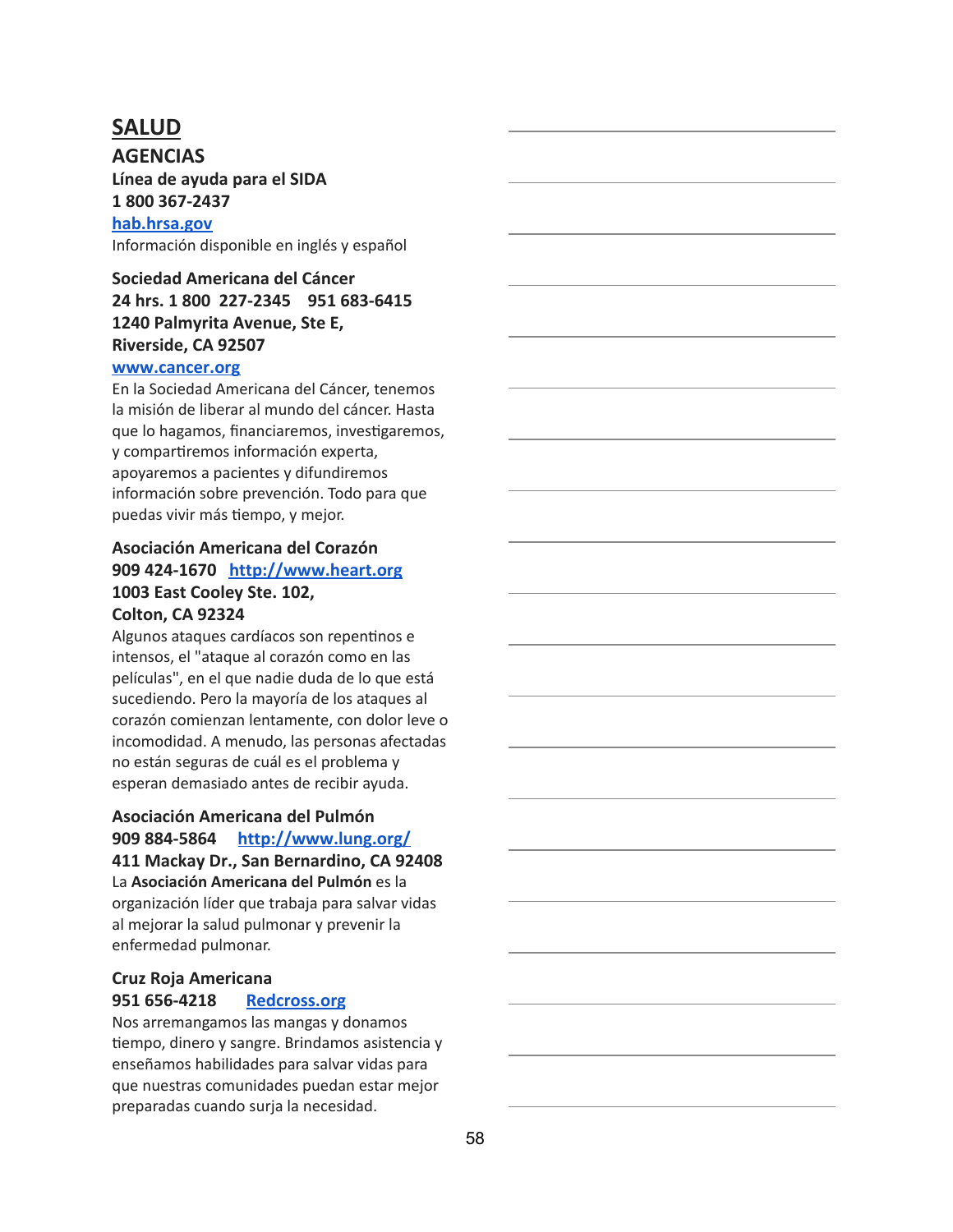```
AGENCIES
```
**Blind Children's Center 323 664-2153 4120 Marathon Street, Los Angeles, CA 90029-3584 [info@blindchildrenscenter.org](mailto:info@blindchildrenscenter.org) [http://www.blindchildrenscenter.org](http://www.blindchildrenscenter.org/)**

Programs; infants, preschool, elementary k-2, family support.

#### **Borrego Health**

**951 487-8506 [www.borregohealth.org/](http://www.borregohealth.org/) 651 N State St., San Jacinto, CA 92583** We can help you apply for: Family PACT, CHDP, CDP and Sliding Fee. Walk-In welcomed, we accept Medicare, Medi-Cal, Molina, Blue Cross, PPO, IEHP, Private Insurance

### **Child Health Disability & Prevention Program (CHDP) 951 358-5481 / 1 800 346-6520**

#### **[dhcs.ca.gov](http://www.dhcs.ca.gov/)**

(CHDP) is a preventive program that delivers periodic health assessments and services to low income children and youth in California. Assist families with medical appointment scheduling, transportation, and access to diagnostic and treatment services. Health assessments are provided by enrolled private physicians, local health departments, community clinics, managed care plans, and some local school districts.

### **Child Protective Services 1 800 442-4918 / 951 791-3200**

**547 N. San Jacinto Street, Hemet, CA 92543** CPS is the major system of intervention of child abuse and neglect in California. Existing law provides for services to abused and neglected children and their families. CPS' goal is to keep the child in his/her own home when it is safe, and when the child is at risk, to develop an alternate plan as quickly as possible.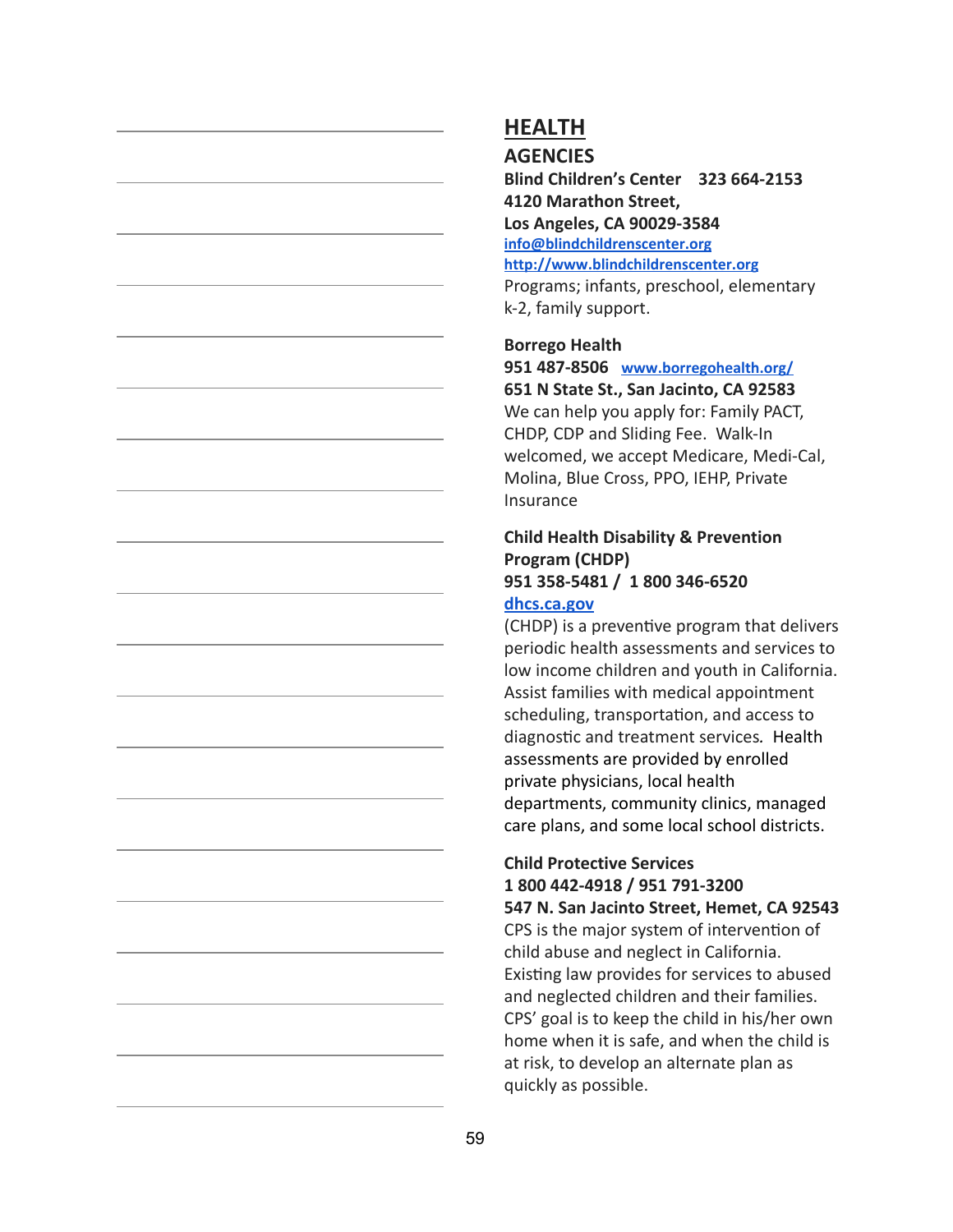### **SALUD**

**AGENCIAS Centro para niños ciegos 323 664-2153 4120 Marathon Street, Los Angeles, CA 90029-3584 [info@blindchildrenscenter.org](mailto:info@blindchildrenscenter.org) [http://www.blindchildrenscenter.org](http://www.blindchildrenscenter.org/)** Programas de apoyo familiar, bebés, preescolar, primaria k-2.

#### **Borrego Health**

**951 487-8506 [www.borregohealth.org/](http://www.borregohealth.org/) 651 N State St., San Jacinto, CA 92583**

Podemos ayudar a solicitar: Family PACT, CHDP, CDP y costo según los ingresos. Son bienvenidos sin cita, aceptamos Medicare, Medi-Cal, Molina, Blue Cross, PPO, IEHP, y seguro particular.

#### **Programa de Salud y Prevención de Discapacidades Niños(CHDP) 951 358-5481 / 1 800 346-6520 [dhcs.ca.gov](http://www.dhcs.ca.gov/)**

CHDP es un programa preventivo que ofrece evaluaciones periódicas de salud y servicios a niños y jóvenes de bajos ingresos en California. Ayudar a las familias a agendar citas médicas, transporte y acceso a servicios de diagnóstico y tratamiento. Las evaluaciones de salud se proporcionan por médicos particulares, departamentos de salud locales, clínicas comunitarias, plan de atención médica administrada y algunos distritos escolares locales.

### **Servicios de Protección de Menores 1 800 442-4918 / 951 791-3200**

**547 N. San Jacinto Street, Hemet, CA 92543** CPS es el sistema principal de intervención de abuso y negligencia de menores en California. La ley existente provee servicios a niños abusados y descuidados y a sus familias. El objetivo de CPS es mantener al niño en su propio hogar cuando sea seguro; y cuando el niño esté en riesgo, desarrollar un plan alternativo lo más rápido posible.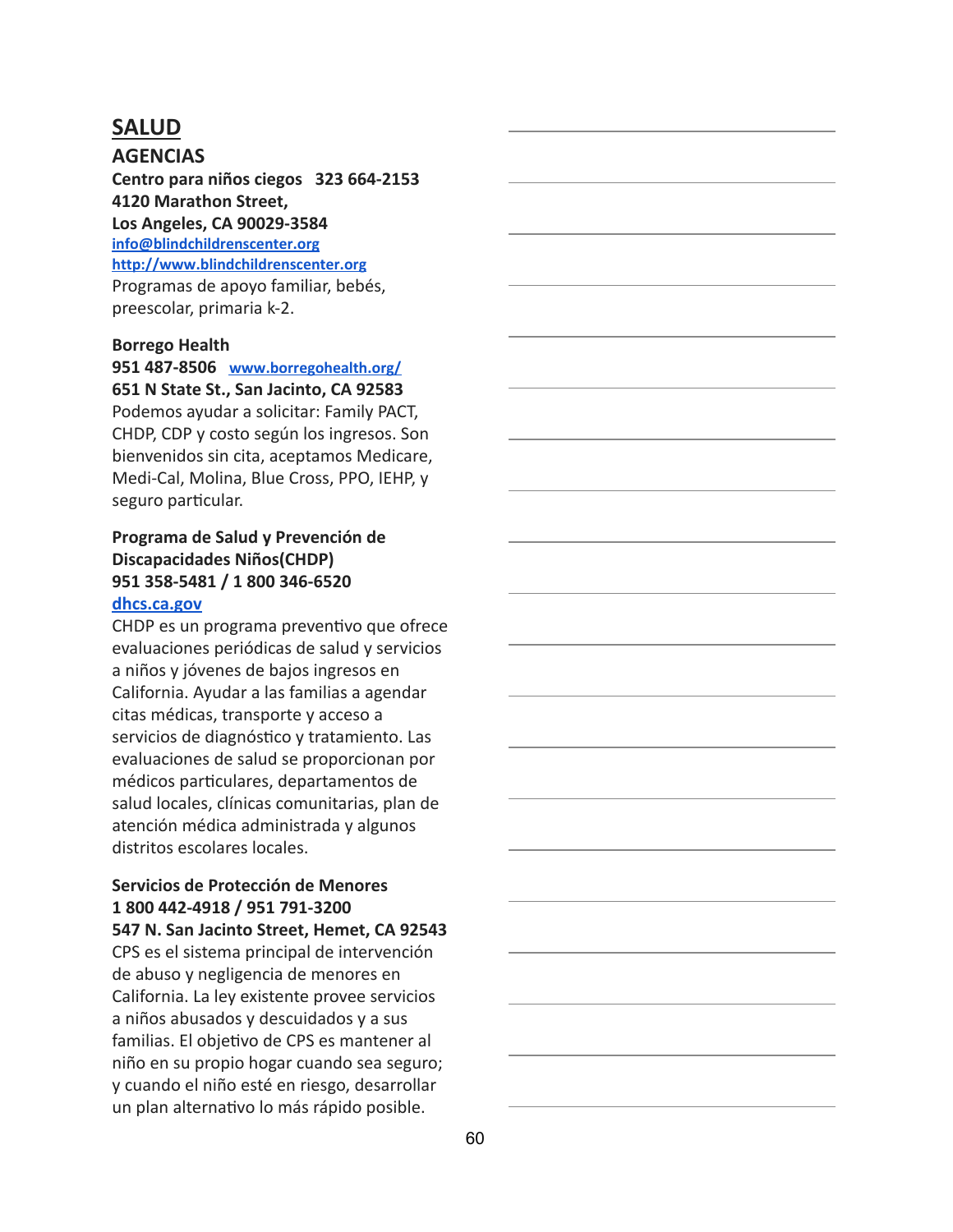#### **AGENCIES**

**Covered California Certified Agent 951 200-3500 [www.coveredca.com](http://www.coveredca.com/)**

**140 E Stetson Ave #326, Hemet, CA 92543** *Covered California* is California's health insurance exchange, where individuals, families and small businesses can find affordable, quality health insurance.

**Early Start Program Riverside County 909 890-3370 English 909 890-3053 Spanish 909 890-4763** Age 0-3 Early Start Program & services for developmentally delayed children.

### **Family Services Association 951 925-2160 41931 CA-74, Hemet, CA 92544 951 654-2054 625 S Pico Ave., San Jacinto, CA 92583 [www.fsaca.org](http://www.fsaca.org/)** Hemet Services:

Senior Center, Child Development Center San Jacinto Services: Senior Center, Mental health

#### **IEHP Inland Empire Health Plan 1 866 294-IEHP (4347 1 800 720-4347 TTY [ww3.iehp.org](https://ww3.iehp.org/en/)**

Our goal is to give you the care you need when you need it, with courtesy and respect.

### **The Inland Empire Lighthouse for the Blind 909 884-3121**

#### **359 E Parkcenter Circle South San Bernardino, CA 92408**

#### http://www.ielighthousefortheblind.org/

A place where adults and children who are visually impaired can receive training to overcome the disabling effects of blindness or visual impairment. It is a place where they can prepare themselves to resume a full and normal life.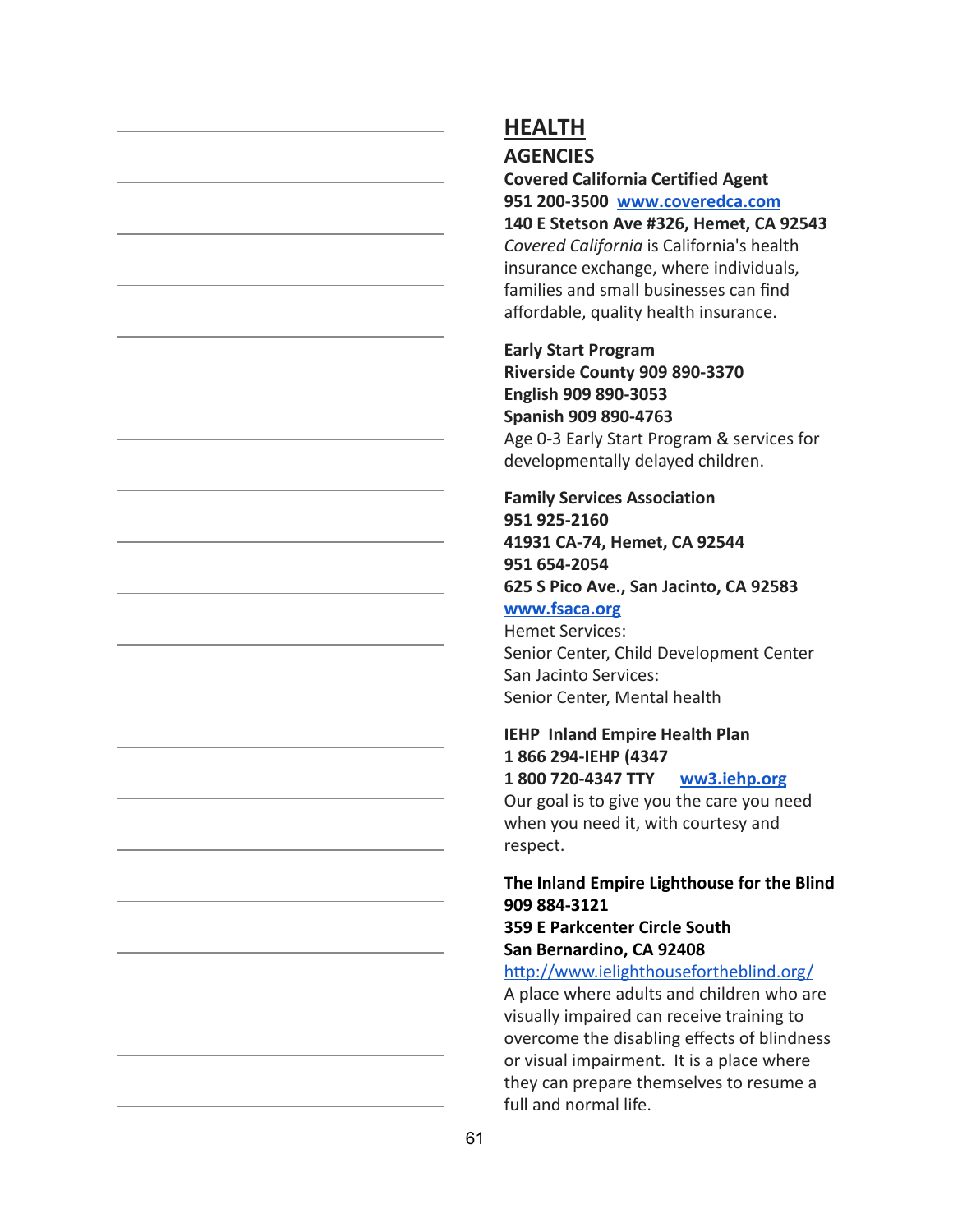# **SALUD**

### **AGENCIAS**

**Agente certificado de** *Covered California* **951 200-3500 [www.coveredca.com](http://www.coveredca.com/)**

**140 E Stetson Ave #326, Hemet, CA 92543** *Covered California* es el intercambio de seguro de salud de California, donde las personas, las familias y las pequeñas empresas pueden encontrar un seguro de salud asequible y de calidad.

### **Programa de Intervención Temprana del Condado de Riverside 909 890-3370 Inglés 909 890-3053 Español 909 890-4763**

Programa de intervención temprana para niños de 0 a 3 años de edad y servicios para niños con retrasos en su desarrollo.

#### **Asociación de Servicios Familiares**

### **951 925-2160 [www.fsaca.org](http://www.fsaca.org/)**

#### **41931 CA-74, Hemet, CA 92544 951 654-2054**

**625 S Pico Ave., San Jacinto, CA 92583**

Servicios en Hemet: Centro para personas mayores, Centro de desarrollo infantil. Servicios en San Jacinto: Centro para personas mayores, salud mental

### *IEHP Inland Empire Health Plan* **1 866 294-IEHP (4347**

### **1 800 720-4347 TTY [ww3.iehp.org](https://ww3.iehp.org/en/)**

Nuestro objetivo es brindarle la atención que necesita cuando la necesita, con cortesía y respeto.

### *Inland Empire Lighthouse for the Blind* **909 884-3121**

#### **359 E Parkcenter Circle South San Bernardino, CA 92408**

#### http://www.ielighthousefortheblind.org/

Un lugar donde adultos y niños con discapacidad visual pueden recibir capacitación para superar los efectos de ceguera o impedimento visual. Es un lugar donde pueden prepararse para retomar una vida plena y normal.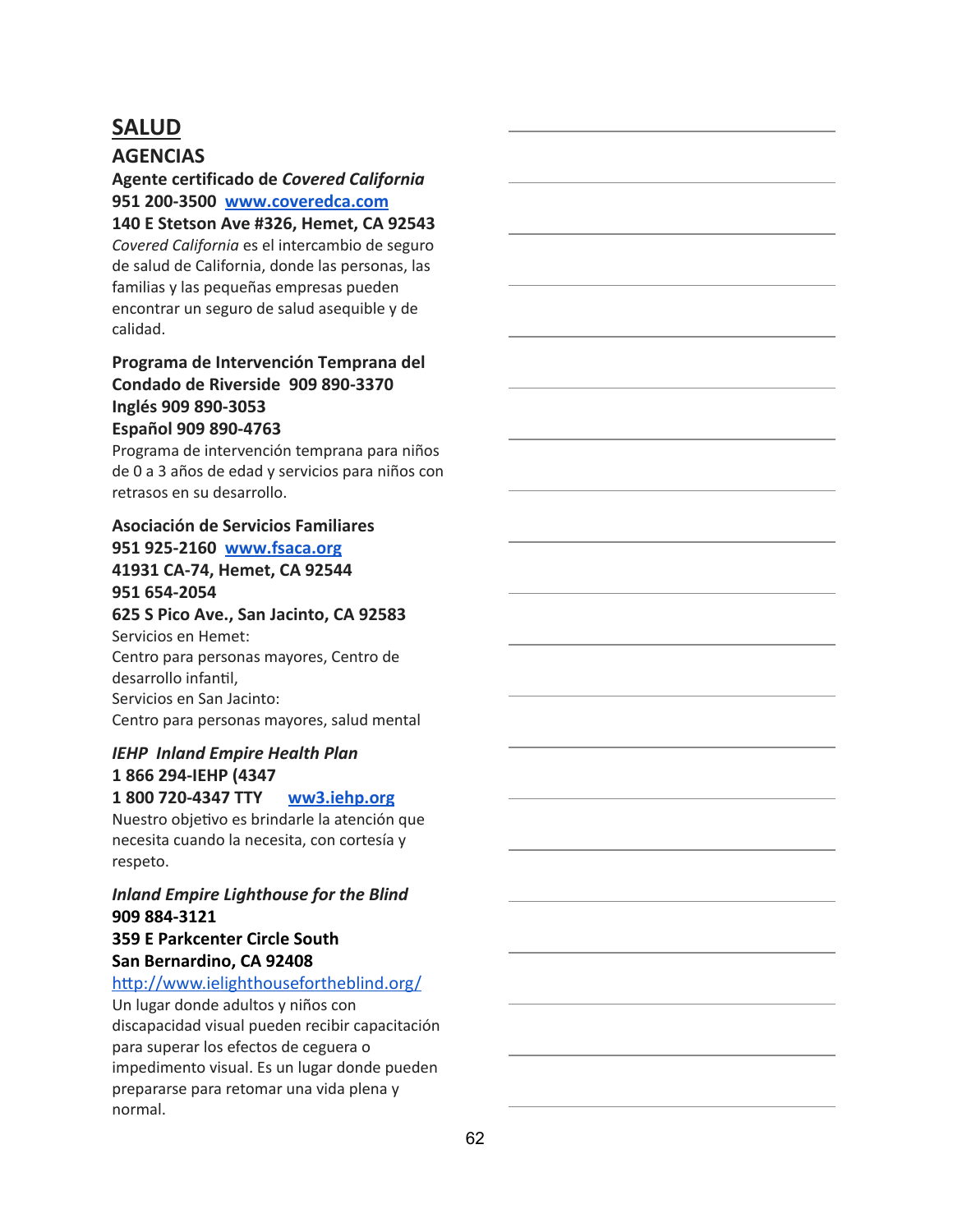**AGENCIES**

**Inland Regional Center 909 890-3000 [www.inlandrc.org/](http://www.inlandrc.org/) 1365 S. Waterman Avenue, San Bernardino, CA 92408** Provides advocacy and assistance to the developmentally disabled.

**Maternal, Child & Adolescent Health Division 1 800 794-4814 [www.cdph.ca.gov/](http://www.cdph.ca.gov/)** For relay services for the hearing impaired or speech impaired, please call: **MCI from TDD 1-800-735-2929 or MCI from voice telephone 1-800-735-2922 Sprint from TDD 1-888-877-5378 or Sprint from voice telephone 1-888-877-5379** Teen 19 years and younger, birth control methods, date rape, STD's, peer relationships

#### **Medi-Cal Access Program (MCAP)**

Health Programs Access for Infants and Mothers **[mcap.dhcs.ca.gov/](http://mcap.dhcs.ca.gov/MCAP_Program/)**

#### **Medi-Cal Assistance 1 800 433-2611 Denti-Cal 1 800 322-6384**

Medicaid for diagnostic and prevention dental hygiene

#### **Denti-Cal Healthy Families 1 800 880-5305**

Provides low-cost medical, dental, and vision coverage for children without health insurance, up to age 19, in working families

**Nurse Family Partnership 951 358-5438** Help new mothers who are 27 weeks or younger pregnant.

#### **Medi-Cal 1 800 541-5555**

Telephone support, free of charge for health, dental and vision coverage for children without insurance.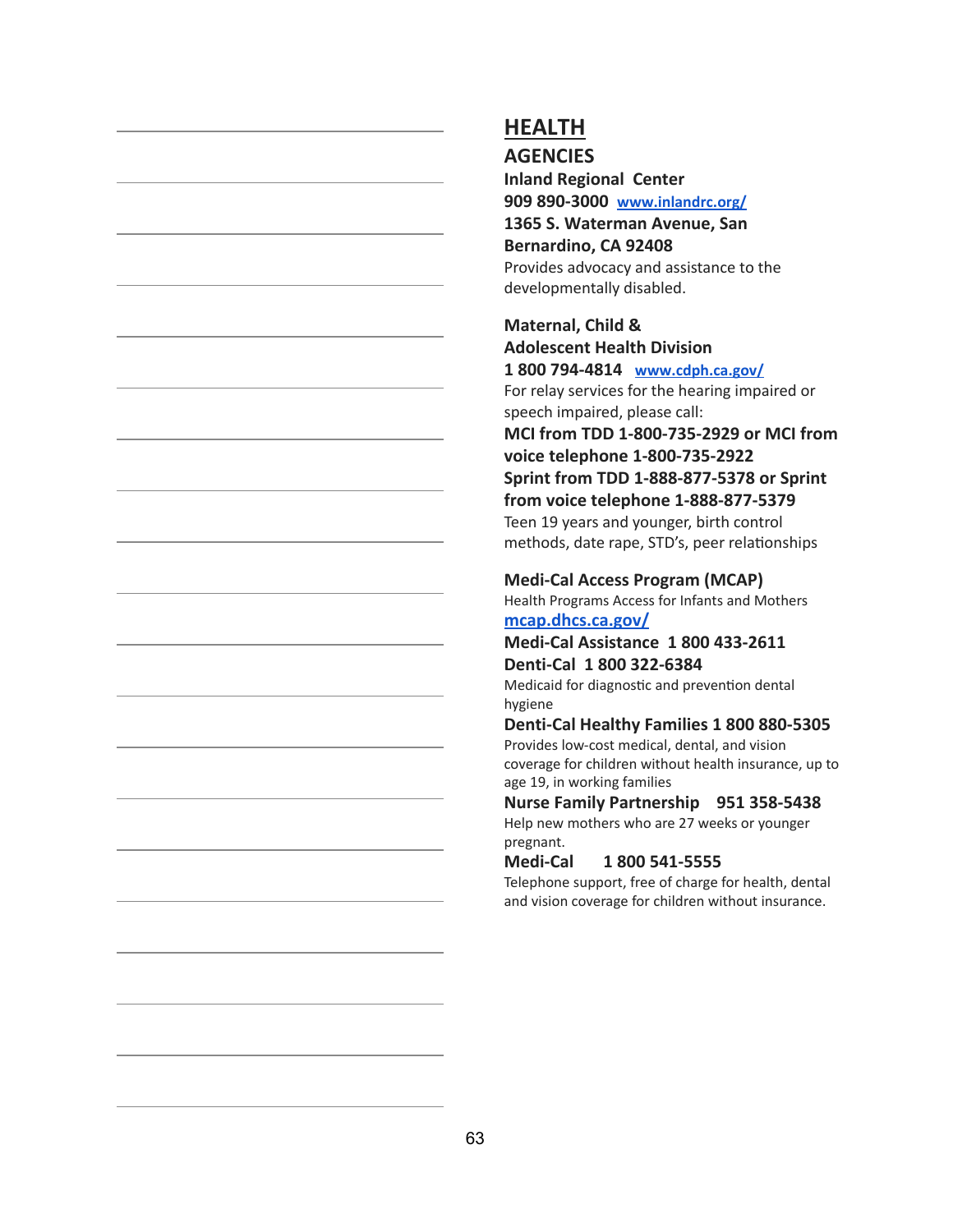### **SALUD**

**AGENCIAS**

**Centro Regional Inland 909 890-3000 [www.inlandrc.org/](http://www.inlandrc.org/)**

**1365 S. Waterman Avenue,**

**San Bernardino, CA 92408** Brinda asesoría y apoyo a las personas con discapacidades del desarrollo.

#### **División de Salud Materna, Infantil y Adolescentes**

#### **1 800 794-4814 [www.cdph.ca.gov/](http://www.cdph.ca.gov/)**

Para servicios de retransmisión para personas con discapacidad auditiva o del habla, llame a:

**MCI de TDD 1-800-735-2929 o MCI de voz 1-800-735-2922 Sprint de TDD 1-888-877-5378 o**

#### **Sprint de voz 1-888-877-5379**

Apoyo para adolescentes de 19 años o menos, métodos anticonceptivos, violación perpetrada por un conocido, enfermedades de transmisión sexual, relaciones entre pares

#### *Medi-Cal Access Program* **(MCAP)**

Acceso a programas de salud para

bebés y madres **[mcap.dhcs.ca.gov/](http://mcap.dhcs.ca.gov/MCAP_Program/)**

#### *Medi-Cal* **ayuda 1 800 433-2611**

#### **Denti-Cal 1 800 322-6384**

*Medicaid* para diagnóstico y prevención de higiene dental

#### *Denti-Ca* **l** *Healthy Families* **1 800 880-5305**

Cobertura médica, dental y vista de bajo costo para niños sin seguro médico, hasta los 19 años, familias que trabajan

#### *Nurse Family Partnership* **951 358-5438**

Ayuda para las madres primerizas que tienen 27 semanas o menos de embarazo.

#### *Medi-Cal* **1 800 541-5555**

Apoyo por teléfono, sin costo para cobertura de seguro médico, dental y de visión para niños sin seguro.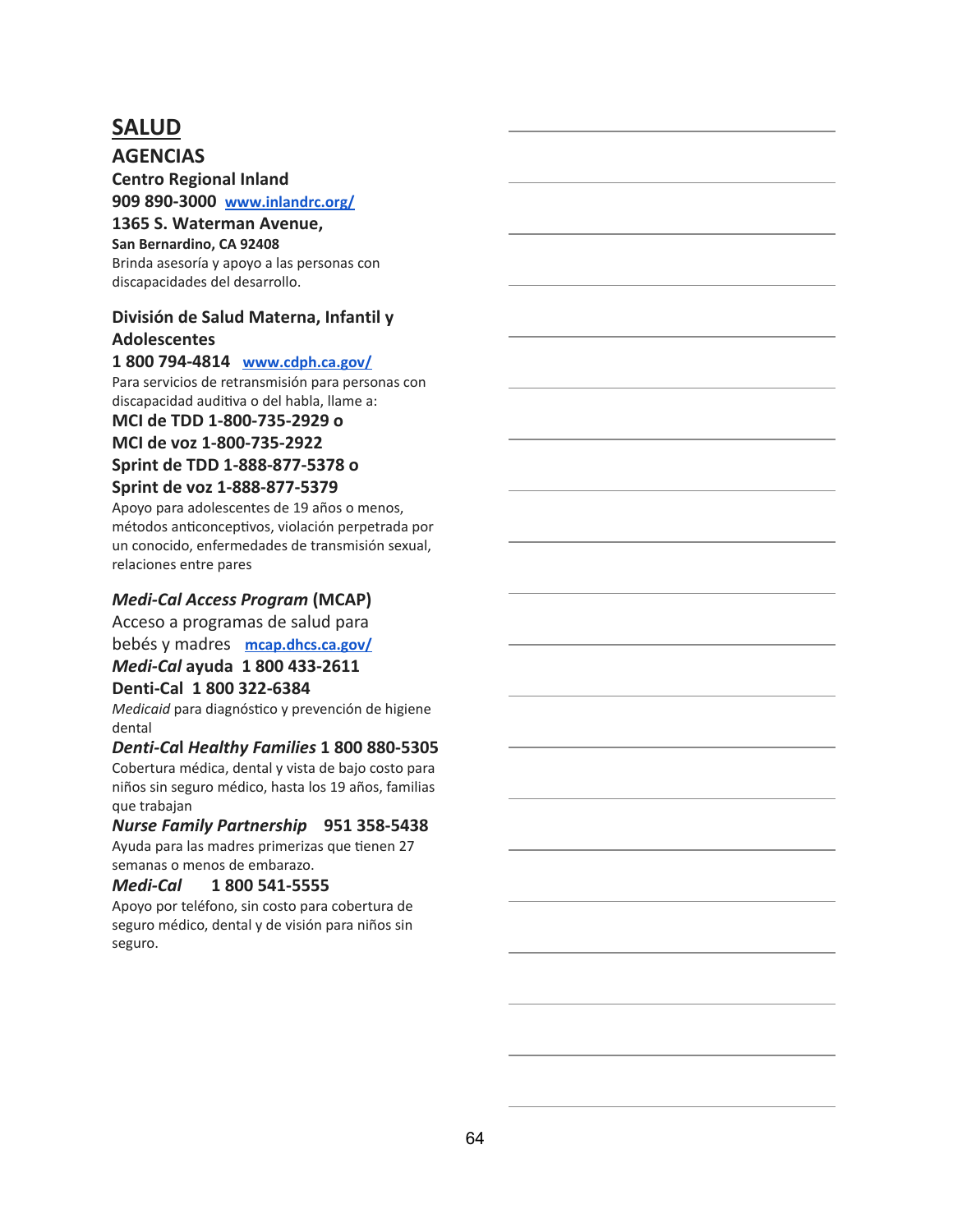**AGENCIES**

**Molina Healthcare Enrollment 1 866 472-9483 (TTY/TDD 711) 1 800 665-4321**

[www.molinahealthcare.com/](http://www.molinahealthcare.com/)

Molina Healthcare is a managed care company. The company provides health insurance to individuals through government programs such as Medicaid and Medicare.

#### **Neighborhood Healthcare 951 216-6100 [www.nhcare.org/](http://www.nhcare.org/)**

**903 E Devonshire Ave., Suite D Hemet, CA 92543 Mon - Fri 8am - 5pm** Neighborhood Healthcare is an award-winning organization that provides quality health care and promotes wellness to our Southern California communities.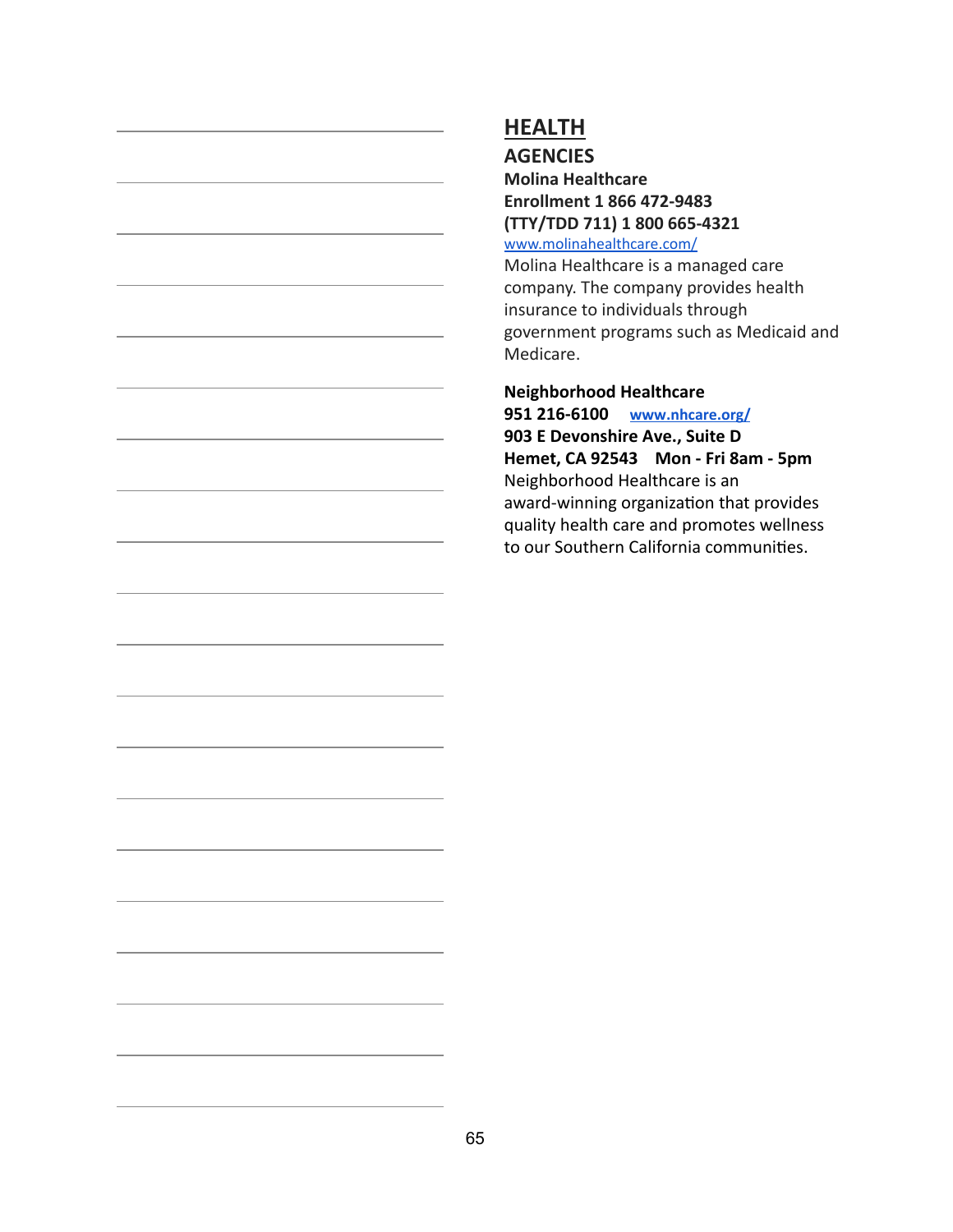## **SALUD**

**AGENCIAS** *Molina Healthcare* **Inscripción 1 866 472-9483 (TTY/TDD 711) 1 800 665-4321**

#### [www.molinahealthcare.com/](http://www.molinahealthcare.com/)

*Molina Healthcare* es una compañía de atención médica administrada. La compañía proporciona seguro de salud a individuos a través de programas gubernamentales como *Medicaid* y *Medicare* .

#### *Neighborhood Healthcare*

**951 216-6100 [www.nhcare.org/](http://www.nhcare.org/) 903 E Devonshire Ave., Suite D Hemet, CA 92543 lun. a vier. 8am - 5pm** *Neighborhood Healthcare* es una organización galardonada que brinda atención médica de calidad y promueve el bienestar en nuestras comunidades del sur de California.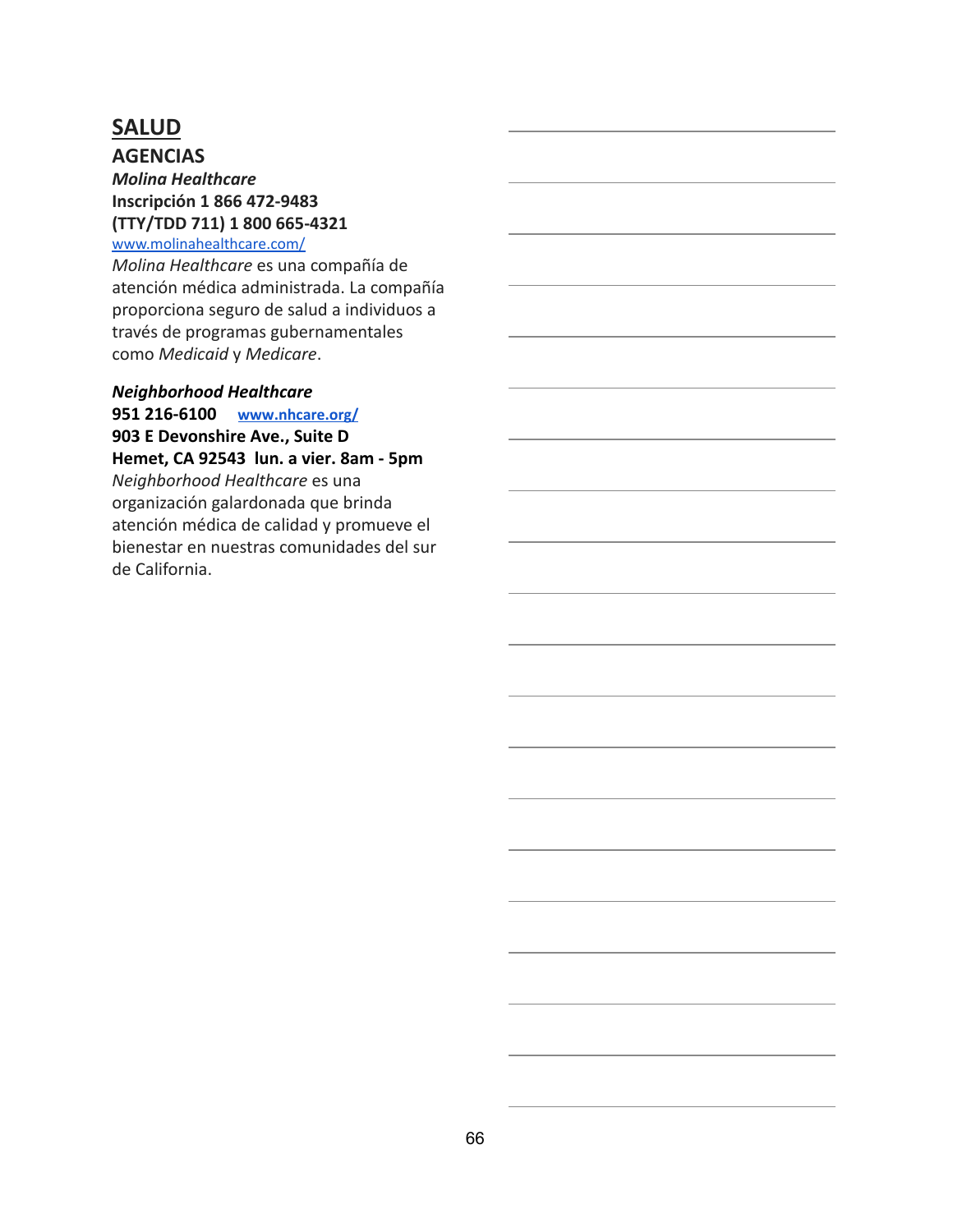**MEDICAL CLINICS**

**Ace Pediatrics-Swati Panes M.D. 951 654-4044 621 N. State Street, San Jacinto, CA 92583** Payment plan available

**Banning Family Care Center 800 720-9553 Mon - Fri 7:30am - 5pm <http://www.rivco-familycarecenters.org/> 3055 W Ramsey St., Banning CA 92220** To provide and support the delivery of comprehensive, culturally competent, quality primary health care services to the low-income and underserved population.

### **Banning Family Community Health Centers 951 846-2560**

#### **<https://ibhealth.org/>**

**1070 E Ramsey St. Banning, CA 92220** Inland Behavioral & Health Services is a community based non-profit Federally Qualified Healthcare Provider. We offer many different health services including Medical, Dental, and Mental healthcare.

#### **Borrego Health Clinic**

**951 487-8506 Mon - Thur 8am - 5pm [http://www.borregohealth.org/borrego-h](http://www.borregohealth.org/) [ealth-san-jacinto-health-center](http://www.borregohealth.org/)**

#### **651 N. State Street Suit #5, San Jacinto, Ca 92583**

Free and low cost health care for men, women, children and elderly. General, Family, Internal, Pediatrics, Mental Health, Cancer Screening, Well Child Exams, Dental, Immunizations, Family Planning,

#### **Borrego Health**

**951 763-4759 Mon - Fri 8am - 5pm Anza Community Health Center 58-581 Highway 371, Anza, CA 92539 [http://www.borregohealth.org/borrego-h](http://www.borregohealth.org/borrego-health-anza-community-health-) [ealth-anza-community-health-](http://www.borregohealth.org/borrego-health-anza-community-health-)**General, Family, Behavioral Health, and Women's Health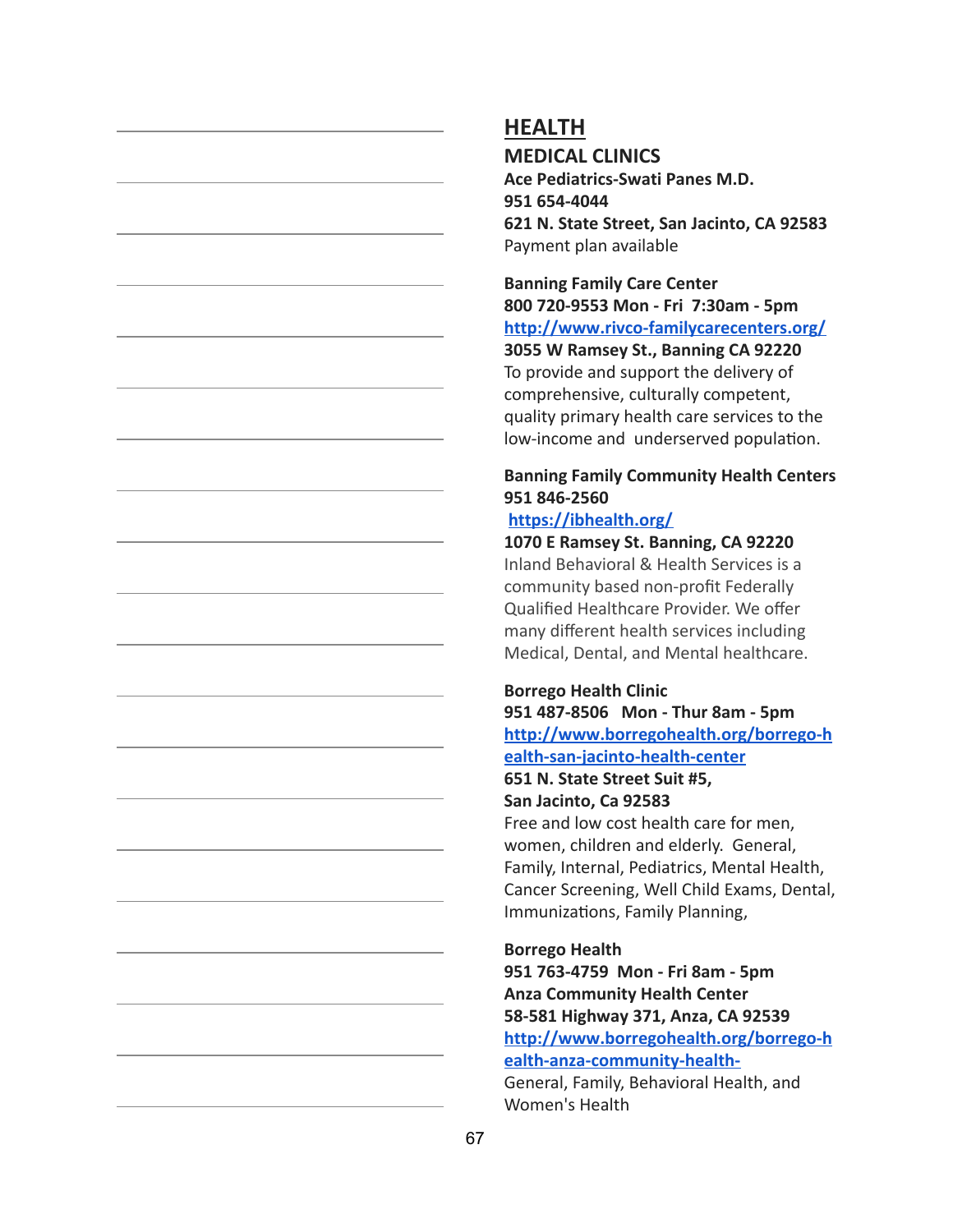### **SALUD CLÍNICAS MÉDICAS**

*Ace Pediatrics-Swati Panes M.D.* **951 654-4044 621 N. State Street, San Jacinto, CA 92583** Plan de pago disponible

#### *Banning Family Care Center* **800 720-9553 lun. a vier. 7:30am - 5pm**

**<http://www.rivco-familycarecenters.org/> 3055 W Ramsey St., Banning CA 92220**

Brindar apoyo y servicios de atención médica de salud integral de calidad y culturalmente competente a la población de bajos ingresos y marginada.

### *Banning Family Community Health Centers* **951 846-2560**

### **<https://ibhealth.org/>**

#### **1070 E Ramsey St. Banning, CA 92220**

*Inland Behavioral & Health Services* es un proveedor de atención médica federalmente calificado sin fines de lucro con base en la comunidad. Ofrecemos muchos servicios de salud, incluyendo atención médica, dental y mental.

#### *Borrego Health Clinic*

**951 487-8506 lunes a jueves 8am - 5pm [http://www.borregohealth.org/borrego-h](http://www.borregohealth.org/) [ealth-san-jacinto-health-center](http://www.borregohealth.org/)**

#### **651 N. State Street Suit #5, San Jacinto, Ca 92583**

Atención médica gratuita y de bajo costo para hombres, mujeres, niños y ancianos. Medicina general, familiar, interna, pediatría, salud mental, detección del cáncer, exámenes de niños sanos, dental, inmunizaciones, planificación familiar.

#### *Borrego Health*

**951 763-4759 lunes a viernes 8am - 5pm** *Anza Community Health Center* **58-581 Highway 371, Anza, CA 92539 [http://www.borregohealth.org/borrego-h](http://www.borregohealth.org/borrego-health-anza-community-health-) [ealth-anza-community-health-](http://www.borregohealth.org/borrego-health-anza-community-health-)**

Servicios generales, para la familia, salud conductual, salud de la mujer.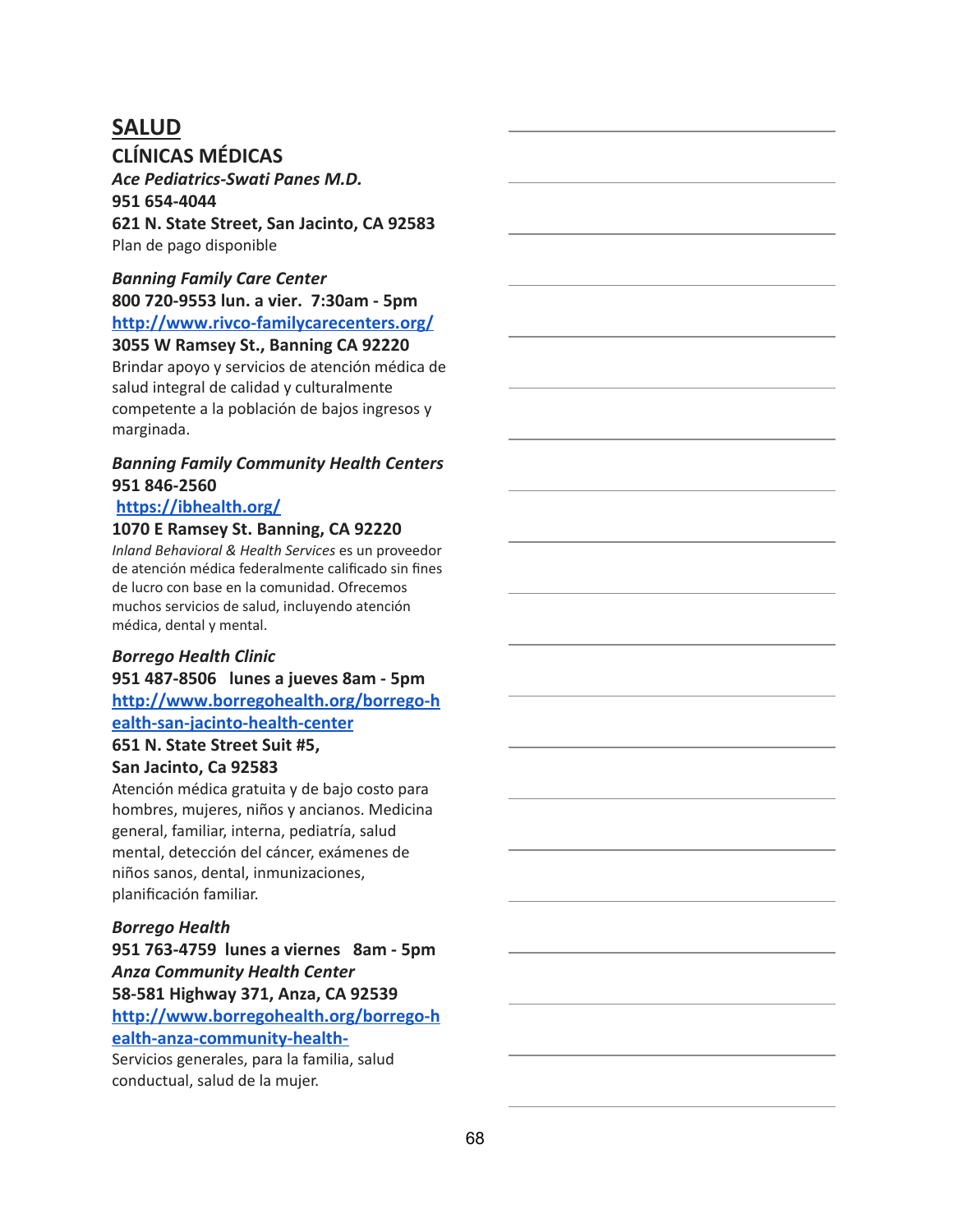### **MEDICAL CLINICS**

**Hemet Family Care Center 951 766—2450**

#### **<http://www.rivco-familycarecenters.org/>**

**appointments 1 800 720-9553 880 N. State Street, Hemet, CA 92543**

Primary care, family planning, pregnancy testing and counseling, perinatal care, cancer screening, sexually transmitted diseases, adult and pediatric immunization, tuberculosis skin testing, well child care and nutrition (County Health Department)

#### **Hemet Health & Dental Center (Clínicas de Salud del Pueblo) <http://www.cdsdp.org/>**

**951 599-8403 M-F 8am to 5:00 pm 1023 E. Florida Avenue, Hemet, CA 92543** Medical, dental, free immunizations, low cost services, transportation, in-house lab, pharmacy

**Neighborhood Healthcare - Hemet 951 216-6100 Mon - Fri 8am - 5pm <https://www.nhcare.org/>**

**903 E Devonshire Ave., Suite D, Hemet,CA 92543**

**Neighborhood Healthcare** is an award-winning organization that provides quality health care and promotes wellness in our Southern California communities

#### **Pediatric Partners 951 765-1777**

**<http://www.pediatricpartners.net/>**

**1285 S. State Street, Hemet, CA 92543** Pediatric Partners is a team of pediatricians who provide quality health care to children in our community.

### **SJ Medical Clinic Vidhya Koka, MD 951 665-1100 Mon - Fri 9am - 5pm <http://sjmedicalgroup.com/>**

**1695 S San Jacinto Ave #A,** San Jacinto, CA 92583 Family practice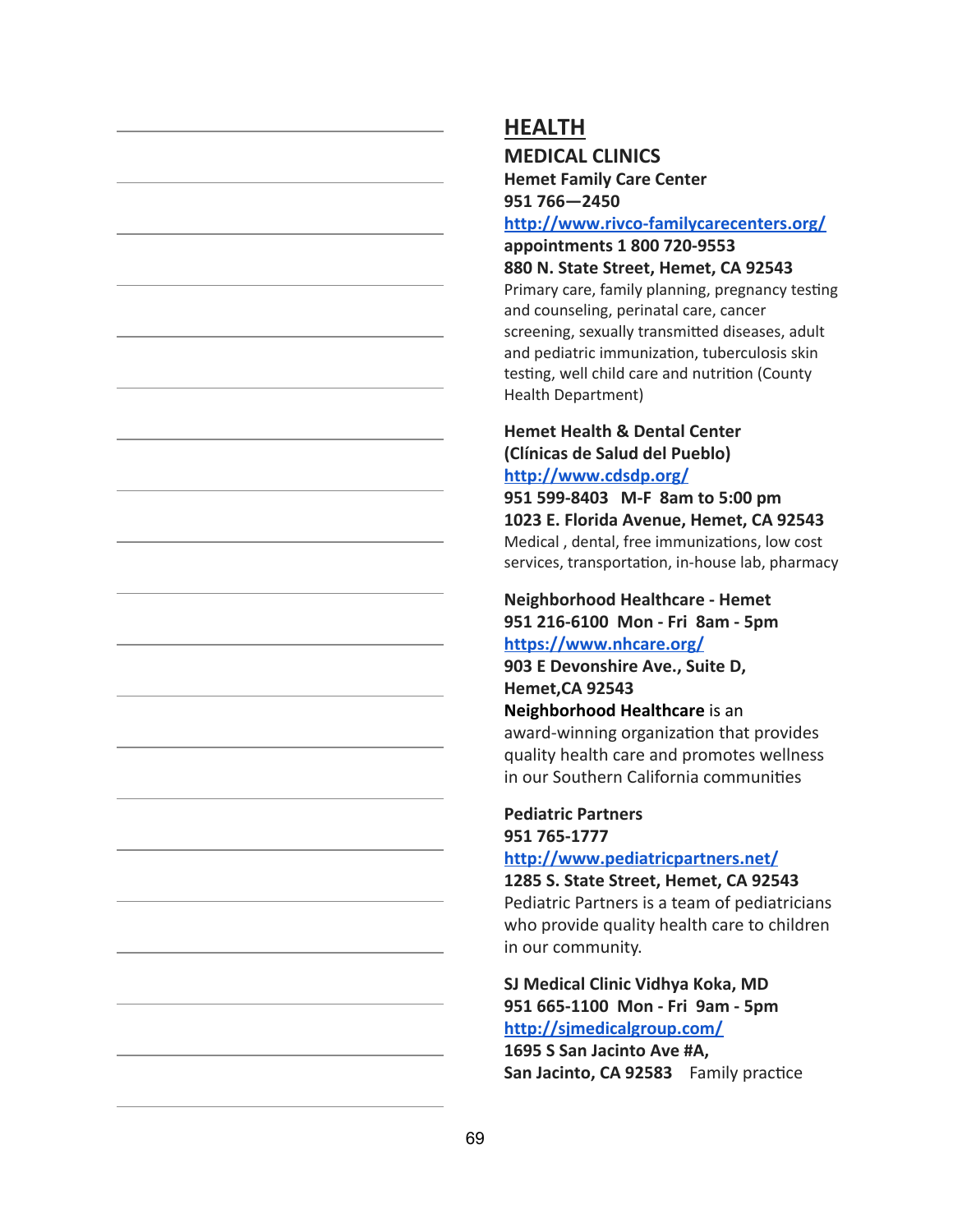# **SALUD**

# **CLÍNICAS MÉDICAS**

**Hemet Family Care Center 951 766—2450**

#### **<http://www.rivco-familycarecenters.org/>**

**citas 1 800 720-9553**

#### **880 N. State Street, Hemet, CA 92543**

Atención primaria, planificación familiar, pruebas y asesoramiento de embarazo, atención perinatal, detección de cáncer, enfermedades de transmisión sexual, inmunización pediátrica y para adultos, pruebas cutáneas para tuberculosis, cuidado infantil y nutrición (Departamento de Salud del Condado)

#### **Hemet Health & Dental Center (Clínicas de Salud del Pueblo) <http://www.cdsdp.org/>**

**951 599-8403 M-F 8am to 5:00 pm 1023 E. Florida Avenue, Hemet, CA 92543** Vacunas médicas, dentales, gratuitas, servicios de bajo costo, transporte, laboratorio interno, farmacia

#### **Neighborhood Healthcare - Hemet 951 216-6100 lun. a vier. 8am - 5pm <https://www.nhcare.org/>**

**903 E Devonshire Ave., Suite D, Hemet,CA 92543 Neighborhood Healthcare** es una organización galardonada que brinda atención médica de calidad y promueve el bienestar en nuestras comunidades del sur de California

#### **Pediatric Partners 951 765-1777 [http://www.pediatricpartners.net](http://www.pediatricpartners.net/)**

**1285 S. State Street, Hemet, CA 92543**

*Pediatric Partners* es un equipo de pediatras que brindan atención médica de calidad a los niños de nuestra comunidad.

### **SJ Medical Clinic Vidhya Koka, MD 951 665-1100 lun. a vier. 9am - 5pm <http://sjmedicalgroup.com/>**

**1695 S San Jacinto Ave #A, San Jacinto, CA 92583** F Consultorio médico familiar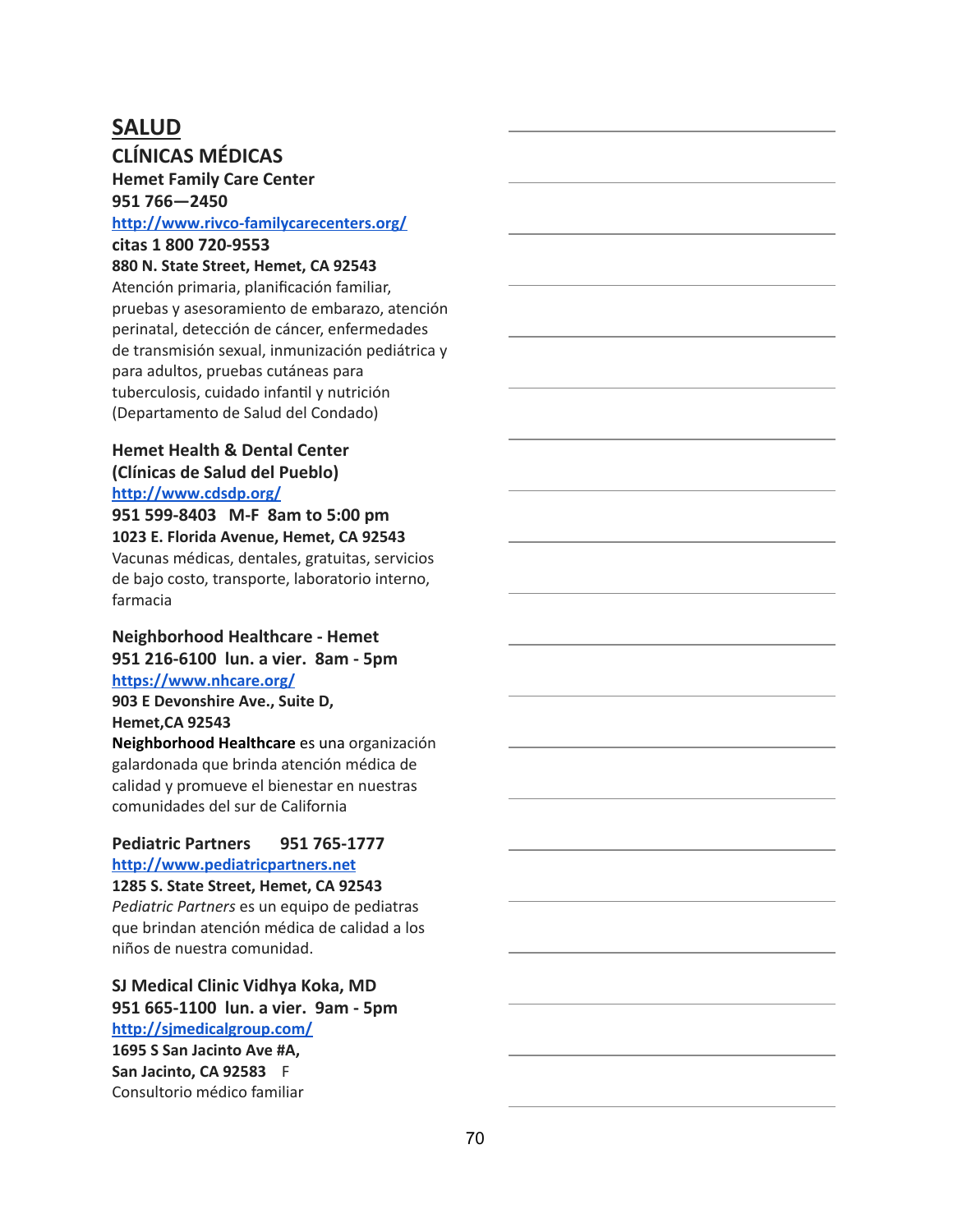**HOSPITALS Desert Regional Medical Center 760 323-6511 <https://www.desertcarenetwork.com/> 1150 North Indian Cayon Drive Palm Springs, CA 92262-4872**

**Hemet Valley Medical Center 951 652-2811 [http://www.hemetvalleymedicalcenter.co](http://www.hemetvalleymedicalcenter.com/getpage.php?name=index) [m/getpage.php?name=index](http://www.hemetvalleymedicalcenter.com/getpage.php?name=index) 1117 E Devonshire Avenue, Hemet CA 92543**

**Inland Valley Medical Center 951 677-1111 [www.inlandvalleymedcenter.com/](http://www.inlandvalleymedcenter.com/) 36485 Inland Valley Drive, Wildomar, CA 92595-9700**

**Jerry L Pettis Memorial Veterans Hospital [www.lomalinda.va.gov/](http://www.lomalinda.va.gov/) 11201 Benton St., Loma Linda, CA 92357**

**Loma Linda University Behavioral Center 909 558-9275 [lluh.org/behavioral-health](https://lluh.org/behavioral-health) 1710 Barton Road, Redlands, CA 92373**

**Loma Linda University Medical Center 909 558-4000 <https://lluh.org/> 11234 Anderson Street, Loma Linda, CA 92354-2870**

**Menifee Valley Medical Center 951 679-8888 [www.menifeevalleymedicalcenter.com/](http://www.menifeevalleymedicalcenter.com/) 28400 McCall Boulevard,**

**Sun City, CA 92585-9537**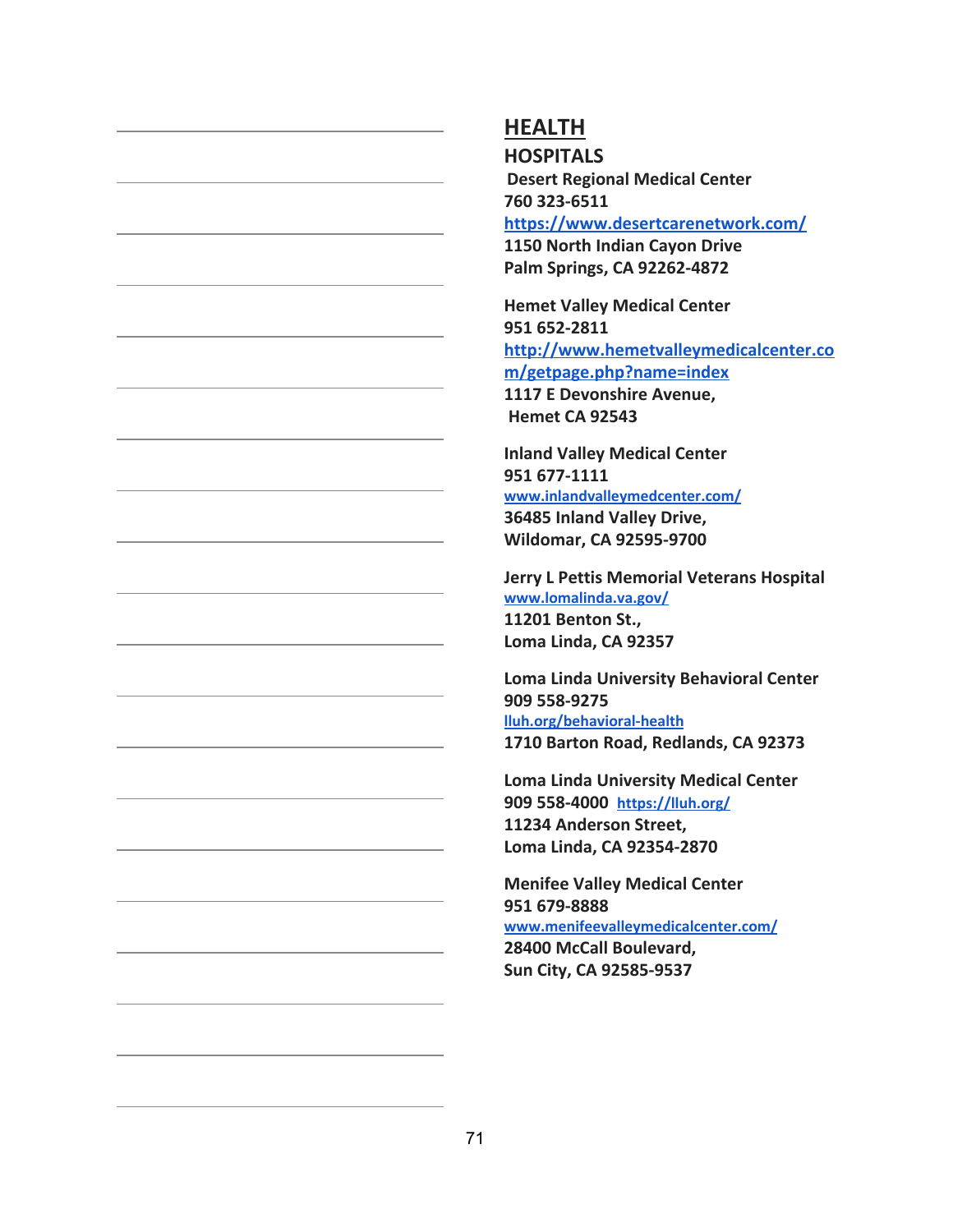### **SALUD**

**HOSPITALES Centro Medico** *Desert Regional* **760 323-6511 <https://www.desertcarenetwork.com/> 1150 North Indian Cayon Drive Palm Springs, CA 92262-4872**

**Centro Medico** *Hemet Valley* **951 652-2811 [http://www.hemetvalleymedicalcenter.co](http://www.hemetvalleymedicalcenter.com/getpage.php?name=index) [m/getpage.php?name=index](http://www.hemetvalleymedicalcenter.com/getpage.php?name=index) 1117 E Devonshire Avenue, Hemet CA 92543**

**Centro Medico** *Inland Valley* **951 677-1111 [www.inlandvalleymedcenter.com/](http://www.inlandvalleymedcenter.com/) 36485 Inland Valley Drive, Wildomar, CA 92595-9700**

*Jerry L Pettis Memorial Veterans Hospital* **[www.lomalinda.va.gov/](http://www.lomalinda.va.gov/) 11201 Benton St., Loma Linda, CA 92357**

**Centro del Comportamiento de** *Loma Linda University* **909 558-9275 [lluh.org/behavioral-health](https://lluh.org/behavioral-health) 1710 Barton Road, Redlands, CA 92373**

**Centro Médico de** *Loma Linda University* **909 558-4000 <https://lluh.org/> 11234 Anderson Street, Loma Linda, CA 92354-2870**

**Centro Medico** *Menifee Valley* **951 679-8888 [www.menifeevalleymedicalcenter.com/](http://www.menifeevalleymedicalcenter.com/) 28400 McCall Boulevard, Sun City, CA 92585-9537**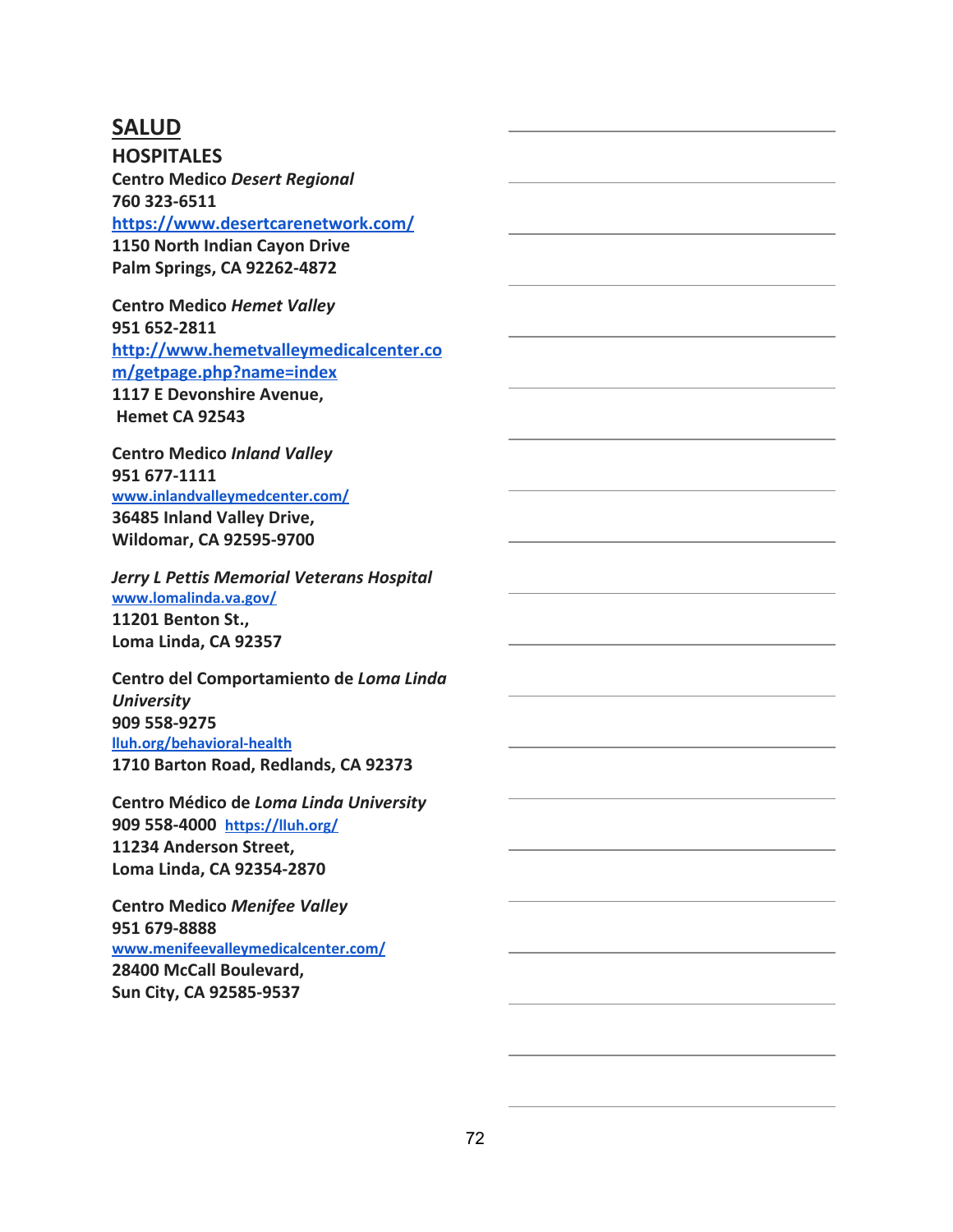### **HEALTH**

**HOSPITALS**

**Kaiser Permanente Moreno Valley Medical Center Medical Office Building 951 243-0811**

**[https://healthy.kaiserpermanente.org/sou](https://healthy.kaiserpermanente.org/southern-california/facilities/Moreno-Valley-Medical-Center-Medical-Office-Building-2-301783) [thern-california/facilities/Moreno-Valley-](https://healthy.kaiserpermanente.org/southern-california/facilities/Moreno-Valley-Medical-Center-Medical-Office-Building-2-301783)[Medical-Center-Medical-Office-Building-2-](https://healthy.kaiserpermanente.org/southern-california/facilities/Moreno-Valley-Medical-Center-Medical-Office-Building-2-301783) [301783](https://healthy.kaiserpermanente.org/southern-california/facilities/Moreno-Valley-Medical-Center-Medical-Office-Building-2-301783)**

**27300 Iris Avenue, Moreno Valley, 92555-4800**

**Rancho Springs Medical Center 951 696-6000 <https://www.ranchospringsmedcenter.com/> 25500 Medical Center Drive, Murrieta, CA 92562-5965**

**Redlands Community Hospital 909 335-5500 [www.redlandshospital.org/](http://www.redlandshospital.org/) 350 Terracina Boulevard, Redlands, CA 92373-4897**

**Riverside Community Hospital 951 788-3000 <https://riversidecommunityhospital.com/> 4445 Magnolia Avenue, Riverside, CA 92501-4199**

**Riverside County Regional Medical Center 951 486-4000 [www.ruhealth.org/en-us](http://www.ruhealth.org/en-us)** 26520 Cactus Avenue, Moreno Valley, CA **92555-3911**

 **San Gorgonio Memorial Hospital 951 845-1121 <https://sgmh.org/> 600 North Highland Springs Avenue, Banning, CA 92220-3046**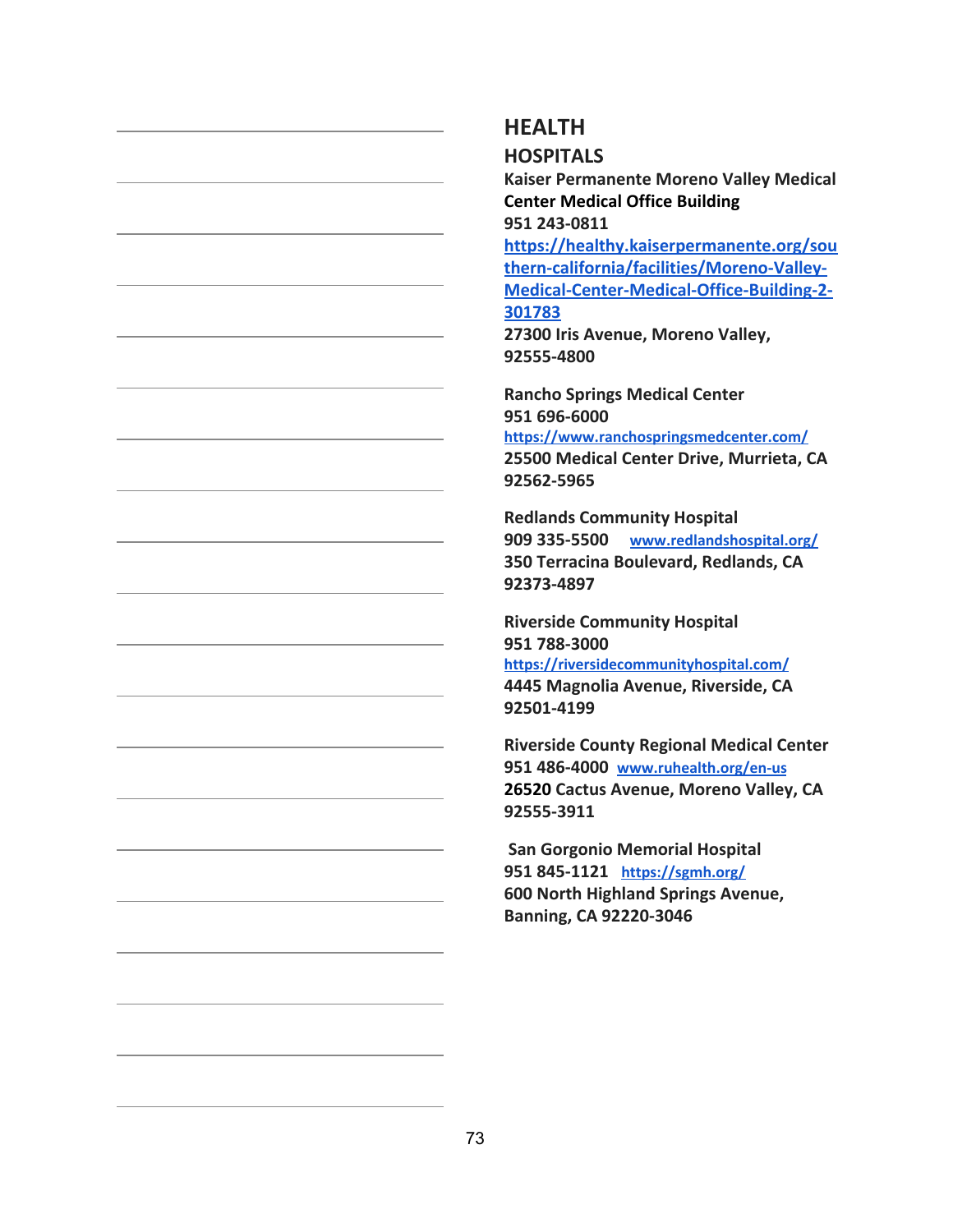### **SALUD**

**HOSPITALES**

**Centro Medico Kaiser Permanente Moreno Valley**

**951 243-0811**

**[https://healthy.kaiserpermanente.org/sou](https://healthy.kaiserpermanente.org/southern-california/facilities/Moreno-Valley-Medical-Center-Medical-Office-Building-2-301783) [thern-california/facilities/Moreno-Valley-](https://healthy.kaiserpermanente.org/southern-california/facilities/Moreno-Valley-Medical-Center-Medical-Office-Building-2-301783)[Medical-Center-Medical-Office-Building-2-](https://healthy.kaiserpermanente.org/southern-california/facilities/Moreno-Valley-Medical-Center-Medical-Office-Building-2-301783) [301783](https://healthy.kaiserpermanente.org/southern-california/facilities/Moreno-Valley-Medical-Center-Medical-Office-Building-2-301783)**

**27300 Iris Avenue, Moreno Valley, 92555-4800**

**Centro Medico** *Rancho Springs* **951 696-6000 <https://www.ranchospringsmedcenter.com/> 25500 Medical Center Drive, Murrieta, CA 92562-5965**

*Redlands Community Hospital* **909 335-5500 [www.redlandshospital.org/](http://www.redlandshospital.org/) 350 Terracina Boulevard, Redlands, CA 92373-4897**

*Riverside Community Hospital* **951 788-3000 <https://riversidecommunityhospital.com/> 4445 Magnolia Avenue, Riverside, CA 92501-4199**

**Centro Regional Medico del Condado de Riverside 951 486-4000 [www.ruhealth.org/en-us](http://www.ruhealth.org/en-us) 26520Cactus Avenue, Moreno Valley, CA 92555-3911**

*San Gregorio Memorial Hospital* **951 845-1121 <https://sgmh.org/> 600 North Highland Springs Avenue, Banning, CA 92220-3046**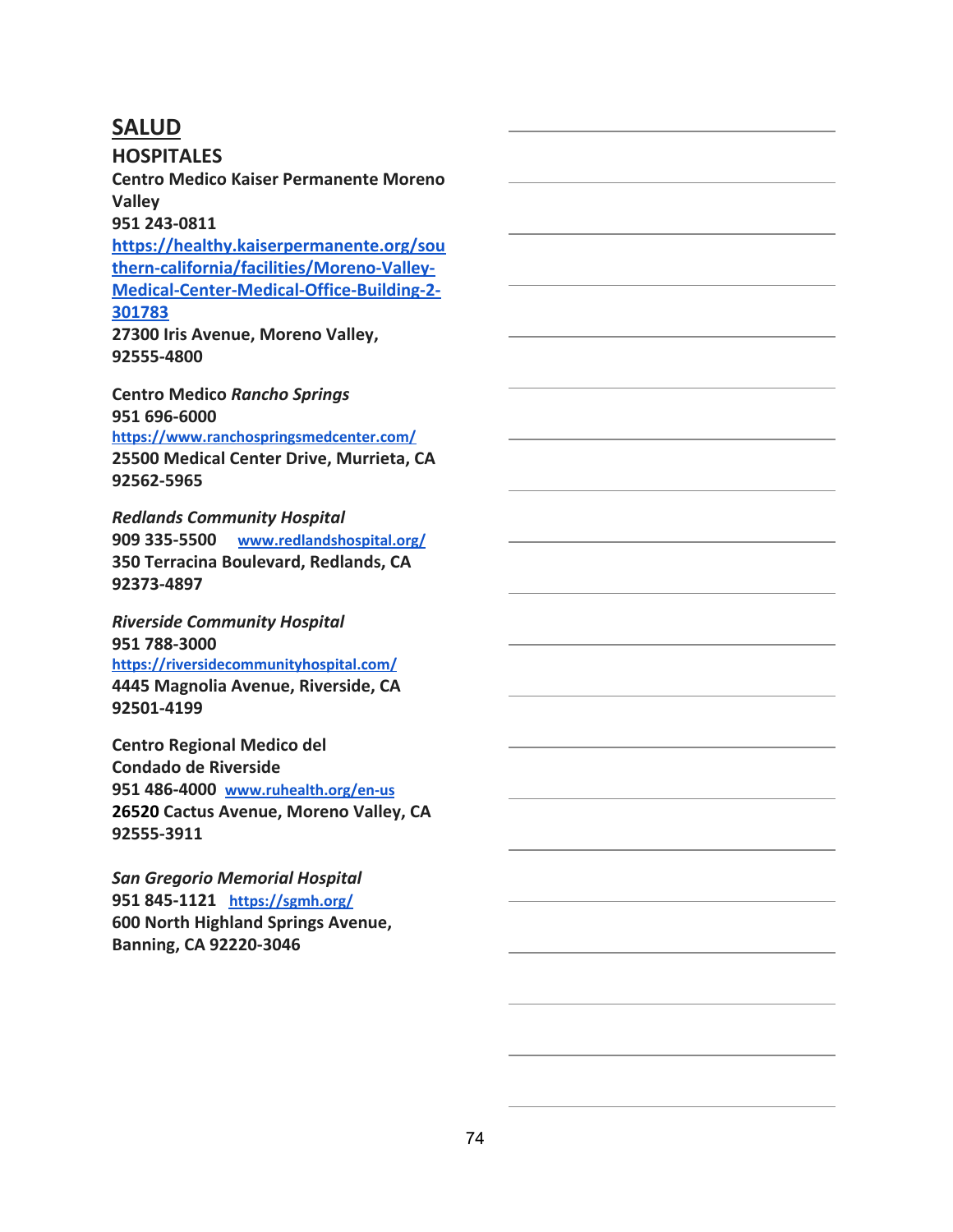### **HEALTH IMMUNIZATIONS**

**Borrego Health Centers 951 487-8506 Mon - Fri 8am - 5pm [www.borregomedical.org/](http://www.borregomedical.org/) 651 N State Street, Suite 5 San Jacinto, CA 92583**

**Hemet Unified School District 951 765-5100 ext. 4180 [https://www.hemetusd.org/apps/pages/i](https://www.hemetusd.org/apps/pages/index.jsp?uREC_ID=255241&type=d&pREC_ID=582594) [ndex.jsp?uREC\\_ID=255241&type=d&pREC\\_](https://www.hemetusd.org/apps/pages/index.jsp?uREC_ID=255241&type=d&pREC_ID=582594) [ID=582594](https://www.hemetusd.org/apps/pages/index.jsp?uREC_ID=255241&type=d&pREC_ID=582594)**

**2085 W Acacia Ave., Hemet, CA 92545** Immunization clinics are offered to HUSD students at the District Health Office, for students with no health insurance or with Medi-Cal. The Clinic is open the same calendar as the school year (Bring immunization record)

**Immunization Hotline 1 888 246-1215 [Rivco-familycarecenters.org](https://www.rivco-familycarecenters.org/)** Call for clinic times and locations.

**Riverside County Health Clinics Appointments 1 800 720-9553 <http://www.rivco-familycarecenters.org/>**

**Hemet Family Care Center Clinic 951 766-2450 <http://www.rivco-familycarecenters.org/> 880 N. State Street, Hemet, CA 92543** 7:30 a.m. to 5:00 p.m.

**Neighborhood Healthcare - Hemet 951 216-6100 <https://www.nhcare.org/> 903 E Devonshire Ave., Hemet, CA 92543**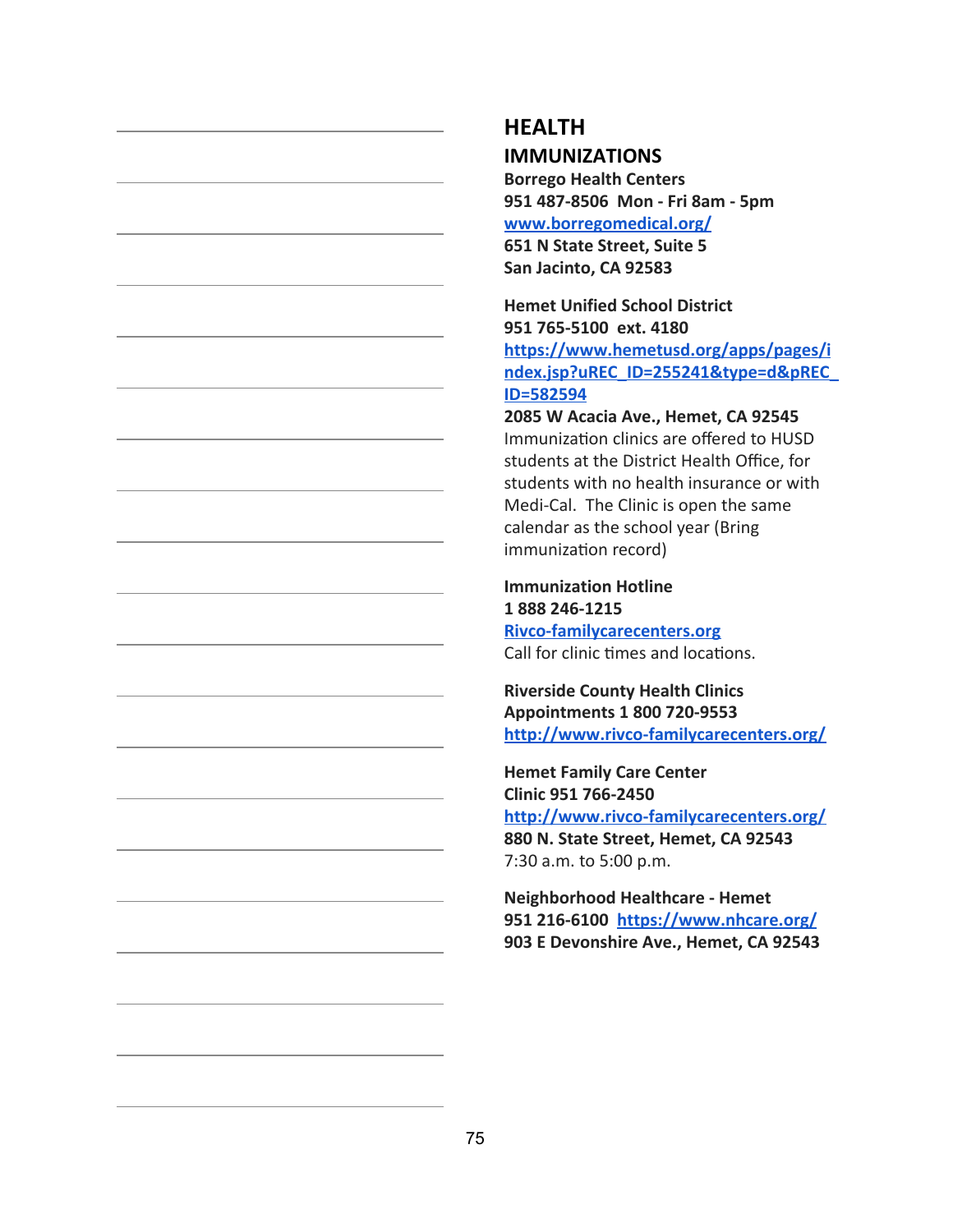## **SALUD**

### **VACUNAS**

**Centros de Salud Borrego 951 487-8506 Mon - Fri 8am - 5pm [www.borregomedical.org/](http://www.borregomedical.org/) 651 N State Street, Suite 5 San Jacinto, CA 92583**

#### **Distrito Escolar Unificado de Hemet 951 765-5100 ext. 4180**

**[https://www.hemetusd.org/apps/pages/i](https://www.hemetusd.org/apps/pages/index.jsp?uREC_ID=255241&type=d&pREC_ID=582594) [ndex.jsp?uREC\\_ID=255241&type=d&pREC\\_](https://www.hemetusd.org/apps/pages/index.jsp?uREC_ID=255241&type=d&pREC_ID=582594) [ID=582594](https://www.hemetusd.org/apps/pages/index.jsp?uREC_ID=255241&type=d&pREC_ID=582594)**

### **2085 W Acacia Ave., Hemet, CA 92545**

Las clínicas de vacunación se ofrecen a los estudiantes del Distrito Escolar Unificado de Hemet en la Oficina de Salud del Distrito, para estudiantes sin seguro de salud o con Medi-Cal. La clínica está abierta durante el mismo calendario del ciclo escolar (traiga el registro de vacunación).

#### **Línea de Ayuda para Vacunas 1 888 246-1215**

**[Rivco-familycarecenters.org](https://www.rivco-familycarecenters.org/)** Llame para horarios y lugares de la clínica.

#### **Clínicas de Salud de Riverside Citas 1 800 720-9553 <http://www.rivco-familycarecenters.org/>**

#### *Hemet Family Care Center Clinic* **951 766-2450**

**<http://www.rivco-familycarecenters.org/> 880 N. State Street, Hemet, CA 92543** 7:30 a.m. to 5:00 p.m.

*Neighborhood Healthcare* **- Hemet 951 216-6100 <https://www.nhcare.org/> 903 E Devonshire Ave., Hemet, CA 92543**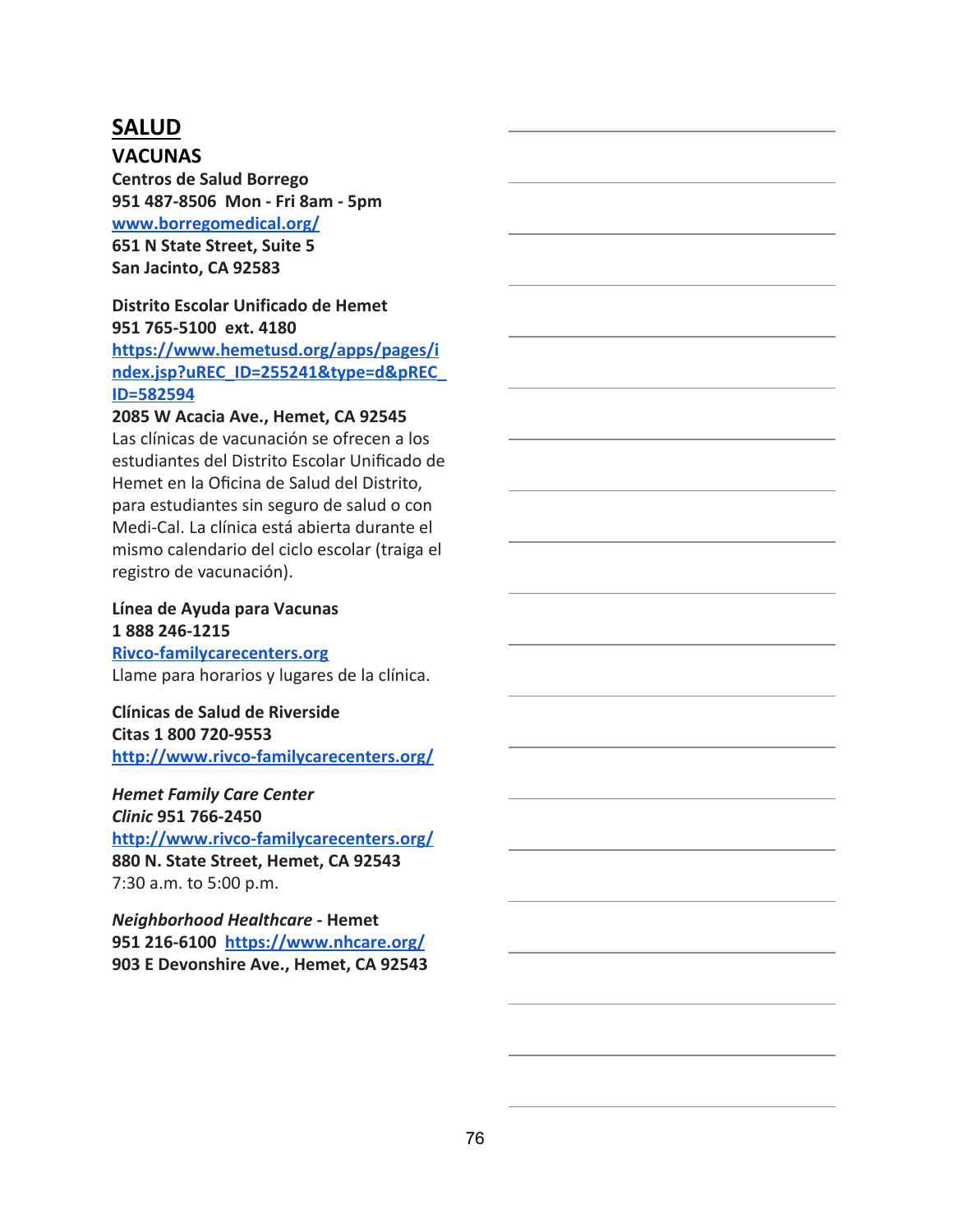## **HEALTH**

### **PREGNANT/TEEN MOTHERS**

**Black Infant Health Program**

**[https://www.cdph.ca.gov/Programs/CFH/](https://www.cdph.ca.gov/Programs/CFH/DMCAH/BIH/Pages/default.aspx) [DMCAH/BIH/Pages/default.aspx](https://www.cdph.ca.gov/Programs/CFH/DMCAH/BIH/Pages/default.aspx)**

**Cal-SAFE - Hemet**

**26868 San Jacinto Street, Hemet, CA 92543 Phone: 951-826-4980**

**[http://www.rcoe.us/student-program-servic](http://www.rcoe.us/student-program-services/alternative-education/cal-safe-program/) [es/alternative-education/cal-safe-program/](http://www.rcoe.us/student-program-services/alternative-education/cal-safe-program/)**

The program assists teen parents in the development of self-esteem and confidence while they work toward securing a high school diploma, or passing the High School Equivalency Test (GED or HiSET) or California High School Proficiency Exam. Infant and childcare are provided by the [Children and Family Services Department](http://www.rcoe.us/children-family-services/).

## **Department of Mental Health**

**Substance Abuse Program Outpatient Drug Free 951 955-2105 1827 Atlanta Ave, Suite D-1, Riverside, CA 92507**

Testing, counseling, Inpatient, Outpatient MOM's Program: 16 weeks treatment program for pregnant/parenting woman

### **Hemet Family Care Center 951 766—2450 / appointments 1 800 720-9553**

#### **880 N. State Street, Hemet, CA 92543**

Primary care, family planning, pregnancy testing and counseling, perinatal care, cancer screening, sexually transmitted diseases, adult and pediatric immunization, tuberculosis skin testing, well child care and nutrition (County Health Department)

**Medi-Cal Access Program (MCAP) Health Programs Access for Infants and Mothers 1 800 433-2611 [mcap.dhcs.ca.gov/](http://mcap.dhcs.ca.gov/MCAP_Program/)**

**Nurse Family Partnership 951 358-5438** Assist first time mothers who are 27 weeks or less pregnant.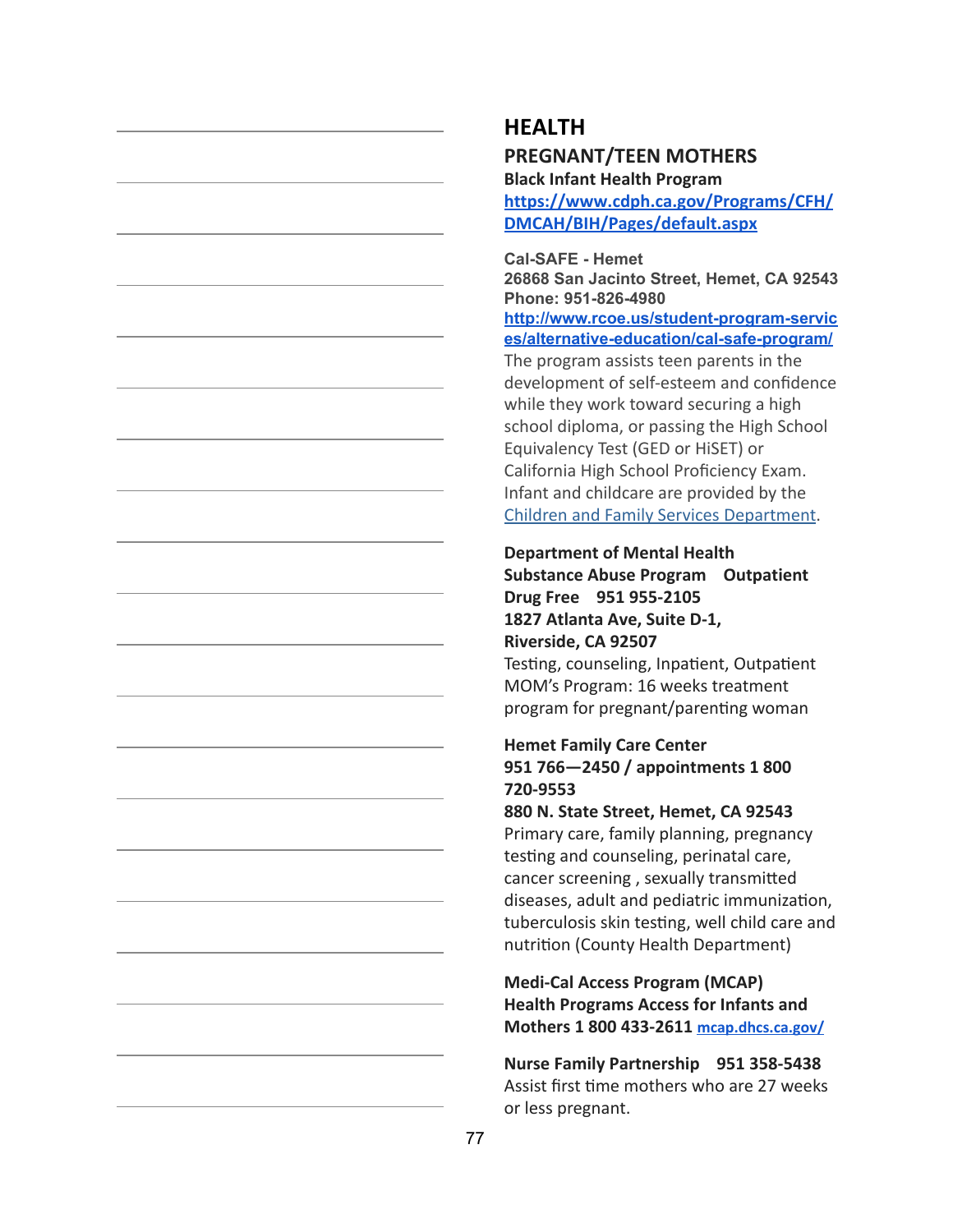## **SALUD**

### **EMBARAZOS/ MADRES JÓVENES**

*Black Infant Health Program*

**[https://www.cdph.ca.gov/Programs/CFH/](https://www.cdph.ca.gov/Programs/CFH/DMCAH/BIH/Pages/default.aspx) [DMCAH/BIH/Pages/default.aspx](https://www.cdph.ca.gov/Programs/CFH/DMCAH/BIH/Pages/default.aspx)**

**Cal-SAFE - Hemet**

**26868 San Jacinto Street, Hemet, CA 92543 Phone: 951-826-4980**

**[http://www.rcoe.us/student-program-servic](http://www.rcoe.us/student-program-services/alternative-education/cal-safe-program/) [es/alternative-education/cal-safe-program/](http://www.rcoe.us/student-program-services/alternative-education/cal-safe-program/)**

El programa ayuda a los padres adolescentes en el desarrollo de la autoestima y la confianza en si mismos mientras trabajan para obtener un diploma de escuela preparatoria o aprobar el examen de equivalencia a la preparatoria (GED o HiSET) o el examen competente de preparatoria de California. El Departamento de Servicios para Niños y Familias proporciona cuidado de bebés y niños.

### **Departmento de Salud Mental Programa de Abuso de Sustancias para Pacientes Externos Libre de Drogas 951 955-2105 1827 Atlanta Ave, Suite D-1, Riverside, CA 92507**

Evaluaciones, consejería y tratamiento para pacientes externos o para pacientes internos Programa *MOM*:programa de tratamiento de 16 semanas para mujeres embarazadas /con niños

#### *Hemet Family Care Center* **951 766—2450 / citas 1 800 720-9553 880 N. State Street, Hemet, CA 92543**

Atención primaria, planificación familiar, pruebas de embarazo y consejería, atención perinatal, detección de cáncer, enfermedades de transmisión sexual, inmunización pediátrica y para adultos, pruebas cutáneas para tuberculosis, cuidado infantil y nutrición (Departamento de Salud del Condado)

### **Programa de acceso de Medi-Cal (MCAP) Acceso a los Programas de Salud para Bebés y Madres 1 800 433-2611 [mcap.dhcs.ca.gov/](http://mcap.dhcs.ca.gov/MCAP_Program/)**

#### **Asociación de Enfermeras en la Familiar 951 358-5438**

Ayuda para madres primerizas que tienen 27 semanas o menos de embarazo..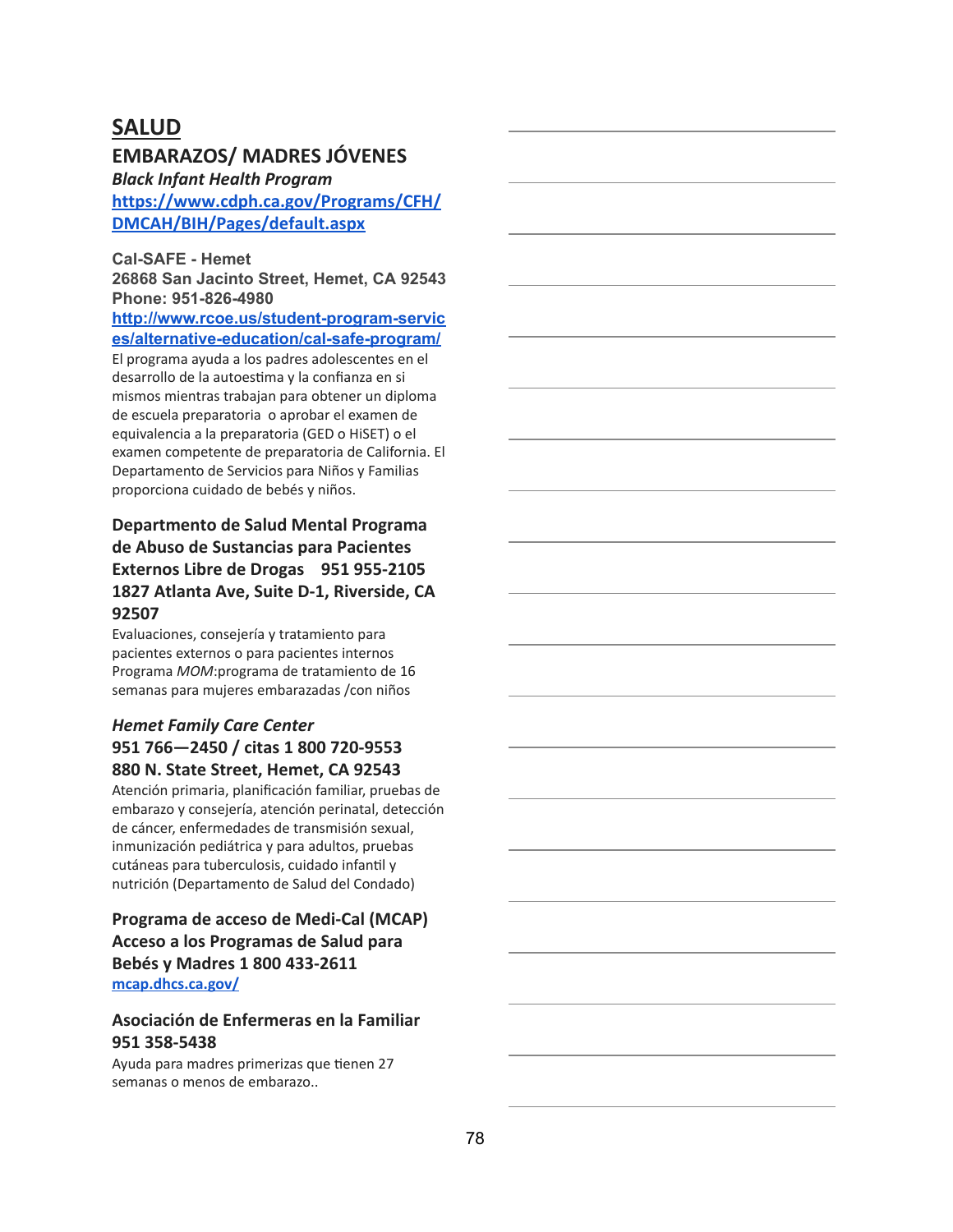### **HEALTH**

### **PREGNANT/TEEN MOTHERS**

**Medical Assistance MediCal 1 800 541-5555** Phone support, for no cost health, dental, and vision coverage to uninsured children.

### **Perris Valley Family Center 951 443-1158 371 Wilkerson Avenue, Suit L, Perris CA 92570**

Parenting/Teen Classes, various workshops, budgeting, resume writing etc.

### **Riverside-San Bernardino County Indian Health Inc. Healthy Informed Parents 951 849-4761 ext 1132 11555 1/2 Potrero Road Banning, CA 92220**

Support pregnant and parenting teens to stay in school by providing support, incentives, workshops, skills

### **Riverside Life Services 951 784-2422**

**3727 McCray Street, riverside, CA 92506**

Free pregnancy testing, baby supplies, crisis pregnancy counseling, STI testing, well woman appointments, prenatal care, ultrasound, and other services

#### **WIC (Woman, Infant and Children) 1 800 455-4942**

1005 N. State St., Hemet, CA Supplemental food program for pregnant women, new mothers, and young children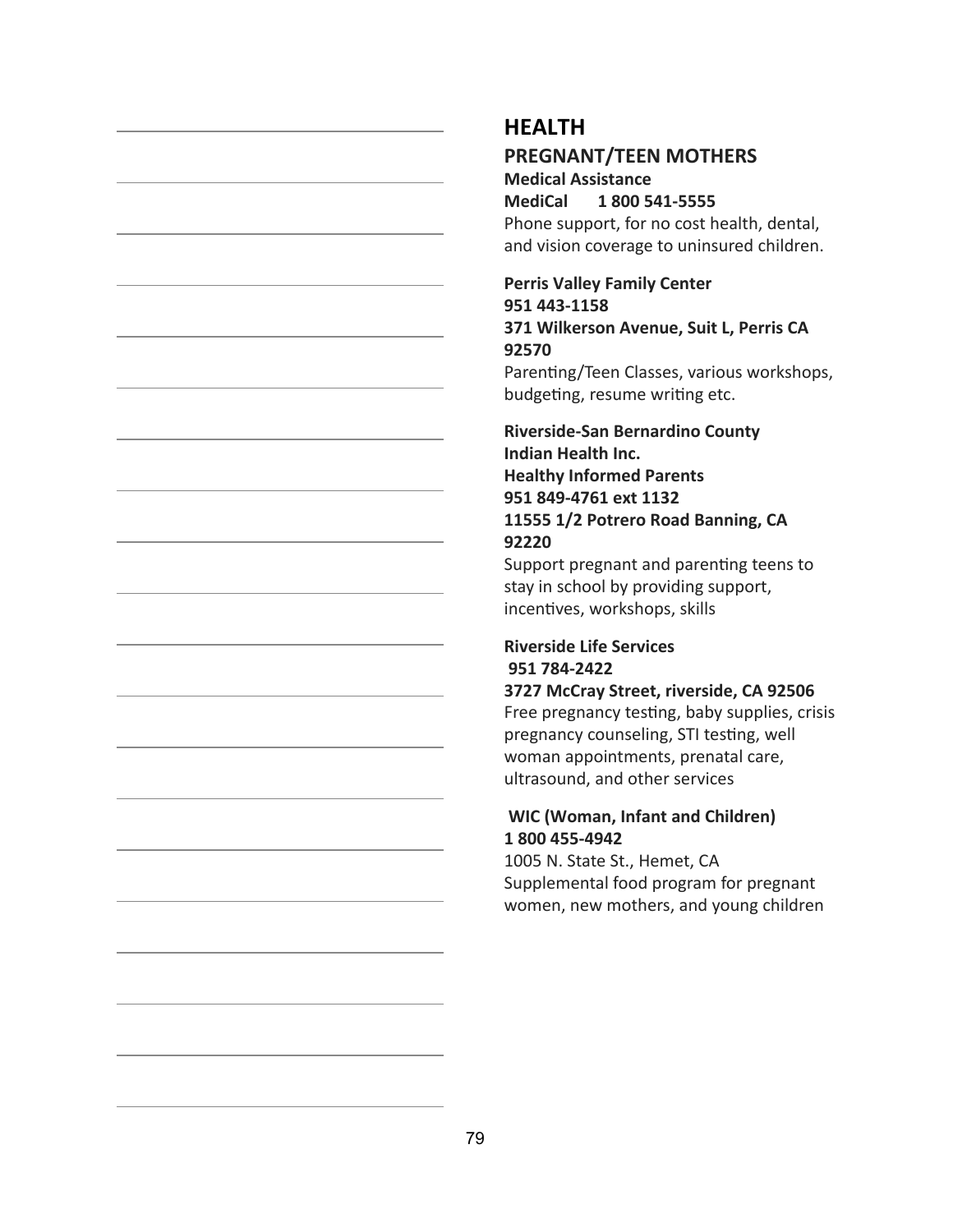## **SALUD**

### **EMBARAZOS/ MADRES JÓVENES**

#### **Medical Assistance**

**MediCal 1 800 541-5555** Soporte telefónico, sin costo para la cobertura de salud, dental y de la vista para niños sin seguro.

#### **Perris Valley Family Center 951 443-1158 371 Wilkerson Avenue, Suit L, Perris CA 92570**

Clases para padres / adolescentes, varios talleres, presupuestos, currículums, etc.

**Riverside-San Bernardino County Indian Health Inc. Healthy Informed Parents 951 849-4761 ext 1132 11555 1/2 Potrero Road Banning, CA 92220**

Apoyar a las adolescentes embarazadas y los padres para que permanezcan en la escuela brindándoles apoyo, incentivos, talleres y habilidades

### **Riverside Life Services 951 784-2422**

#### **3727 McCray Street, riverside, CA 92506**

Pruebas de embarazo gratuitas, suministros para bebés, consejería para embarazos en crisis, pruebas de ITS, citas para mujeres sanas, cuidado prenatal, ultrasonido y otros servicios

#### **WIC (Woman, Infant and Children) 1 800 455-4942**

1005 N. State St., Hemet, CA Programa de alimentos suplementarios para mujeres embarazadas, madres primerizas y niños pequeños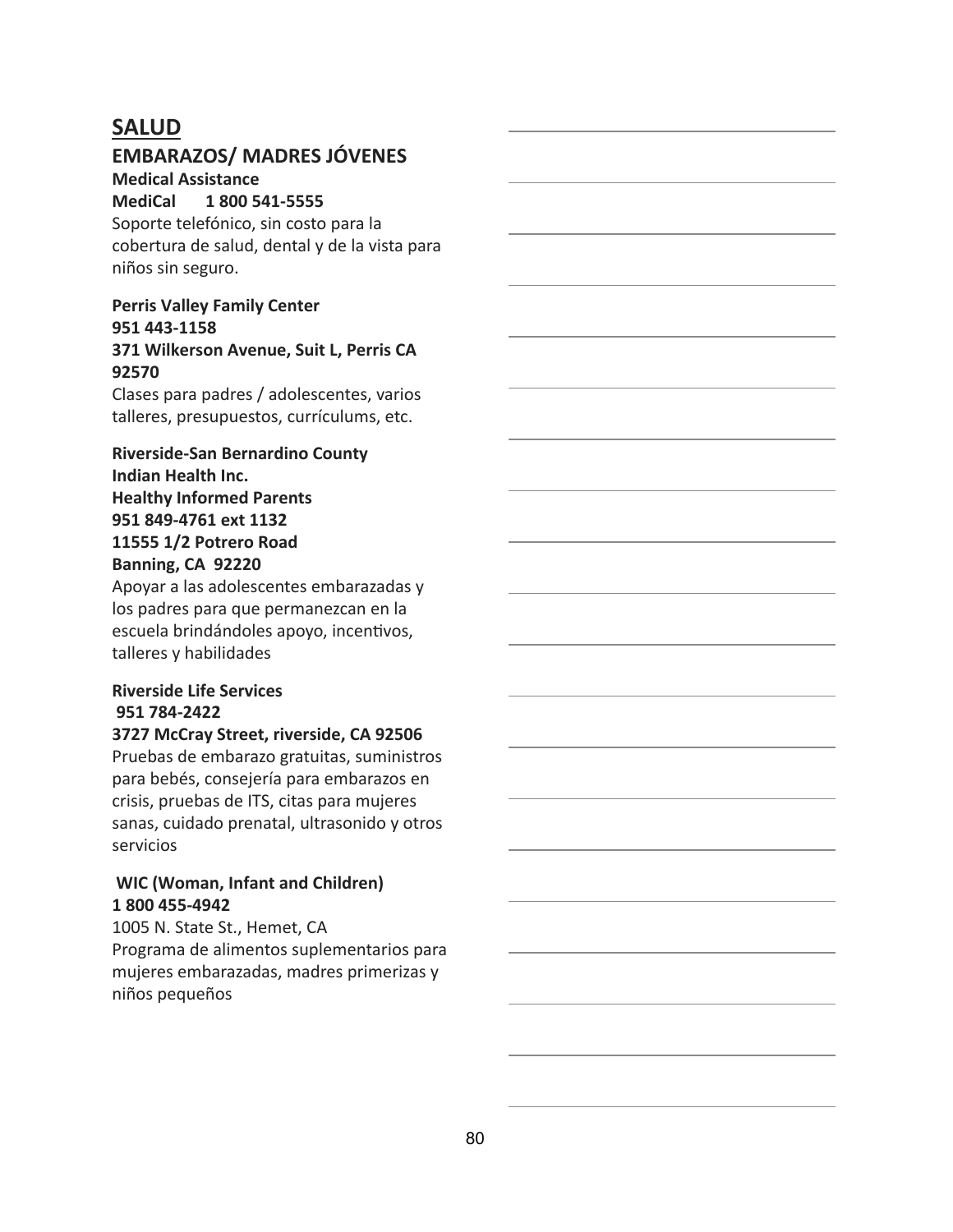## **FAMILY SUPPORT AFTERSCHOOL/HOMEWORK HELP**

**After School Transportation/Child Care [https://www.care.com/after-school-transp](https://www.care.com/after-school-transportation/hemet-ca) [ortation/hemet-ca](https://www.care.com/after-school-transportation/hemet-ca)**

#### **City of Hemet Public Library 951 765-2440**

**[http://hemet.ent.sirsi.net/client/en\\_US/default](http://hemet.ent.sirsi.net/client/en_US/default) 300 E Latham Ave., Hemet, CA 92543** Free Online Tutoring, All Ages from 1pm - 10pm All you need is your Hemet Library card and a pin number

#### **City of Perris Teen Center 951 657-7334 100 North D St., Perris CA**

Homework, computers, internet, hang out

### **Dr. Math**

#### **[http;//mathforrum.org/dr.math/](http://mathforum.org/dr.math/)**

Find answers to all your math questions, from elementary to high school leveles.in your area

#### **Helping Your Child with Homework [http://www2.edgov/parents/academic/he](http://www2.edgov/parents/academic/help/homework/index.html)**

## **[lp/homework/index.html](http://www2.edgov/parents/academic/help/homework/index.html)**

If you are a parent, find resources to help your child with homework

### **Hemet Unified School District 951 658-3538 [safe@hemetusd.org](mailto:safe@hemetusd.org) 2085 West Acacia Ave., Hemet, CA 92545**

#### Most schools provide individual or group homework help before or after school; call student's school for more information

Hemet Unified Elementary Schools

**Student Achieving Fun Environment (S.A.F.E.)** After School to 6 pm

Hemet Unified Middle Schools

**ZONE** After School to 6 pm

**After School Homework Help/Think Together** High School

Level homework help, tutoring, clubs Contact individual school for more information **Summer Jam**

Summer School fun for Elementary and Middle school students Breakfast and Lunch provided 8am - 3pm FREE 3pm - 5pm Low Fee per family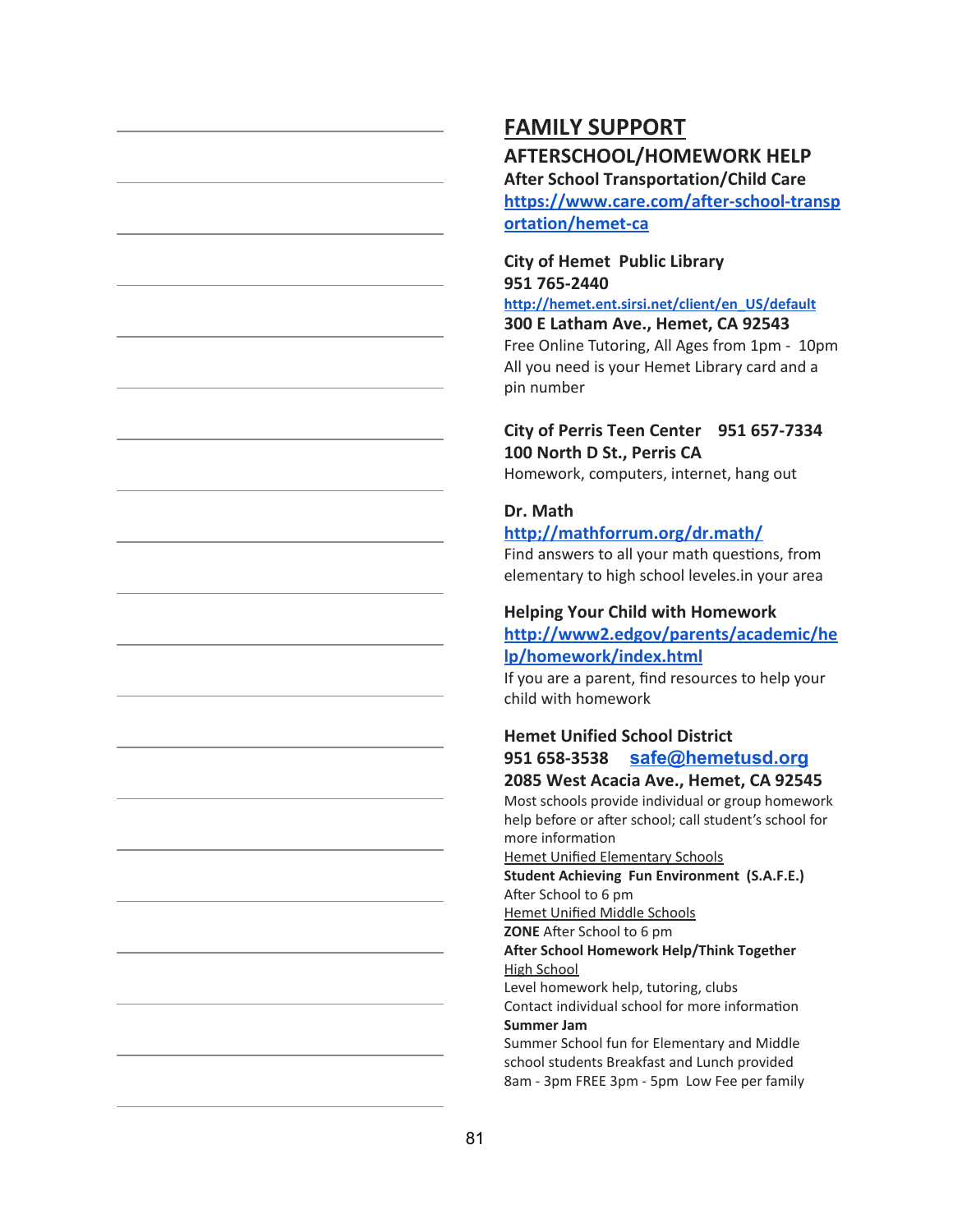## **AYUDA A LAS FAMILIAS CUIDADO DE NIÑOS Y AYUDA CON TAREA**

### **Transportación o Cuidado de Niños después de Clases**

**<https://www.care.com/after-school-transportation/hemet-ca>**

#### **Biblioteca Publica de Hemet 951 765-2440 [http://hemet.ent.sirsi.net/client/en\\_US/default](http://hemet.ent.sirsi.net/client/en_US/default)**

**300 E Latham Ave., Hemet, CA 92543**

Tutoría en línea gratuita, Todas edades de 1pm - 10pm, Todo lo que necesita es su tarjeta Hemet Library y una clave.

## **Ciudad de Perris Centro para Adolescentes**

**951 657-7334 100 North D St., Perris CA**

Tarea, computadoras, internet, y donde pasar el rato.

### **Dr. Math [http;//mathforrum.org/dr.math/](http://mathforum.org/dr.math/)**

Encuentre respuestas a todas sus preguntas de matemáticas, desde niveles elementales hasta niveles de la escuela secundaria. En su área

#### **Ayudando a su hijo/hija con su tarea**

#### http://www2.edgov/parents/academic/hel [p/homework/index.html](http://www2.edgov/parents/academic/help/homework/index.html)

Si es padre de familia ay necesita recursos para ayudar a su hijo/hija con su tarea.

## **Hemet Unified School District 951 658-3538 [safe@hemetusd.org](mailto:safe@hemetusd.org)**

**2085 West Acacia Ave., Hemet, CA 92545** La mayoría de las escuelas ofrecen ayuda individual o grupal O después de la escuela; Llame a la escuela del estudiante para más información **Escuelas Primarias del Distrito de Hemet Student Achieving Fun Environment (S.A.F.E.)** Estudiantes logrando en un ambiente divertido Después de la escuela hasta las to 6pm **Escuelas Secundarias del Distrito de Hemet** Ayuda con tarea/ deportes/ organizaciones **ZONE** Después de la escuela hasta las 6pm **Escuela Preparatoria del Distrito de Hemet** Ayuda con tarea/ Pensando juntos tutorial, organizaciones. **Para más información contacte la escuela. Summer Jam (programa de verano)** Escuela de Verano para estudiantes de Primaria y Secundaria,Se provee desayuno y almuerzo 8am - 3pm GRATIS 3pm - 5pm Por un pago bajo por familia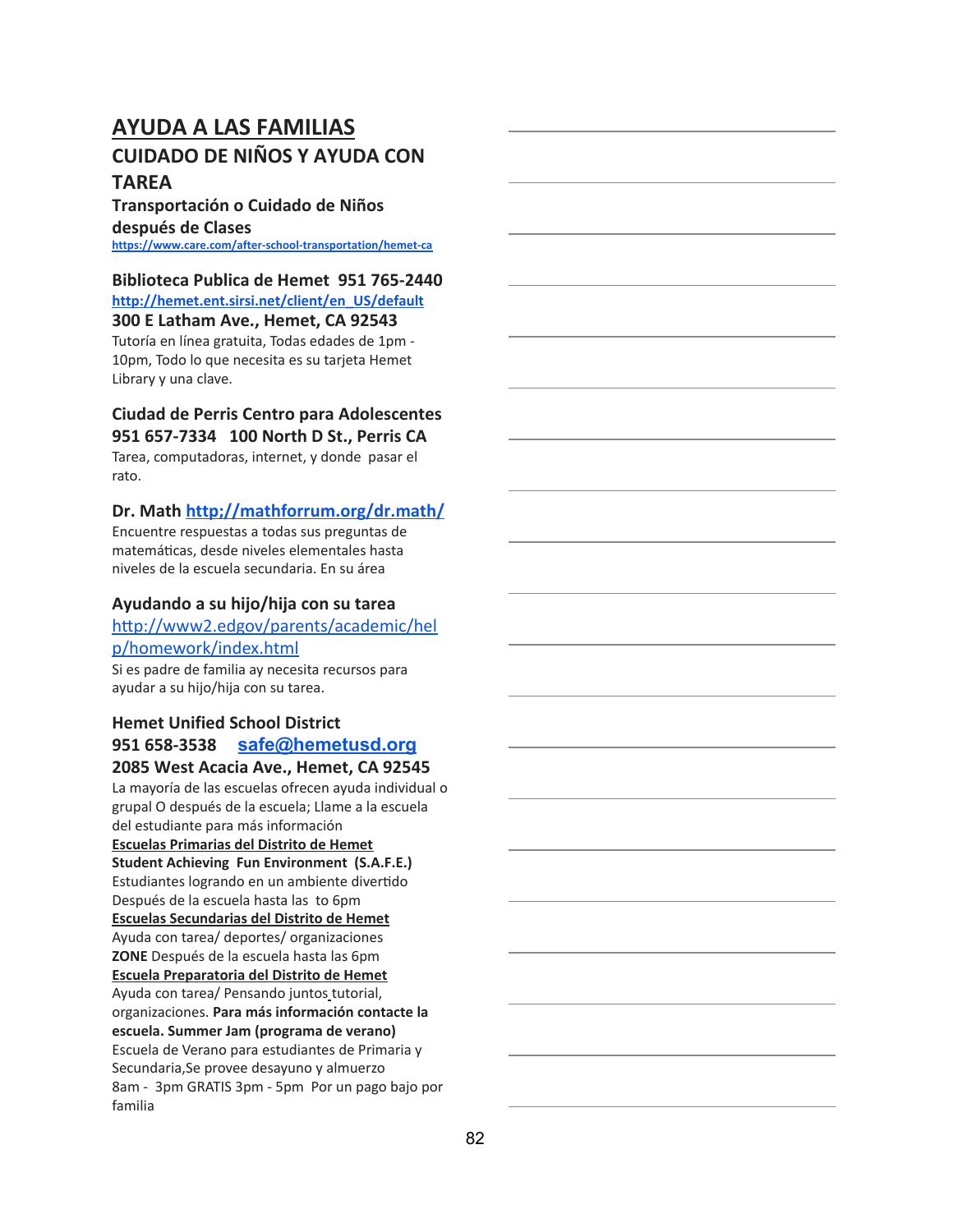### **FAMILY SUPPORT DAYCARE/HOMEWORK HELP Homework Hotline**

#### **1 877 827-5462**

Harvey Mudd College Students help with Math and Science; for 4th graders through 12 graders Sunday to Thursday 6pm - 9pm

### **KinderCare**

### **951 927-8194 [http://www.kindercare.com/our-centers/](http://www.kindercare.com/our-centers/hemet/ca/301369)**

#### **[hemet/ca/301369](http://www.kindercare.com/our-centers/hemet/ca/301369)**

### **42111 E Florida Ave., HEmet, CA 92544**

Ages 6 weeks to 12 yrs. Elementary Schools Busses to: Bautista, Little Lake, Valle Vista

### **Tiny Hippo's Daycare & Preschool 951 652-7472**

#### **<http://tinyhipposdaycare.net/>**

**26445 Chestnut Dr., Hemet, CA 92544** Tiny Hippos Daycare & Preschool is a large, licensed in-home daycare business. We are open year round, Mon through Fri from 6am to 6pm, Ages 18 months - 5 years old for our toddler and preschool program. We also provide before-and-after school care for school-age children up to 12 years old. Transportation to and from local schools is provided. Drop-in care is provided when space allows.

#### **United Way (Condado Central) 951 929-9691** Tutoría

#### **WyzAnt**

#### **www.wyzant.com**

Teachers offer their service for private tutoring via online, in-person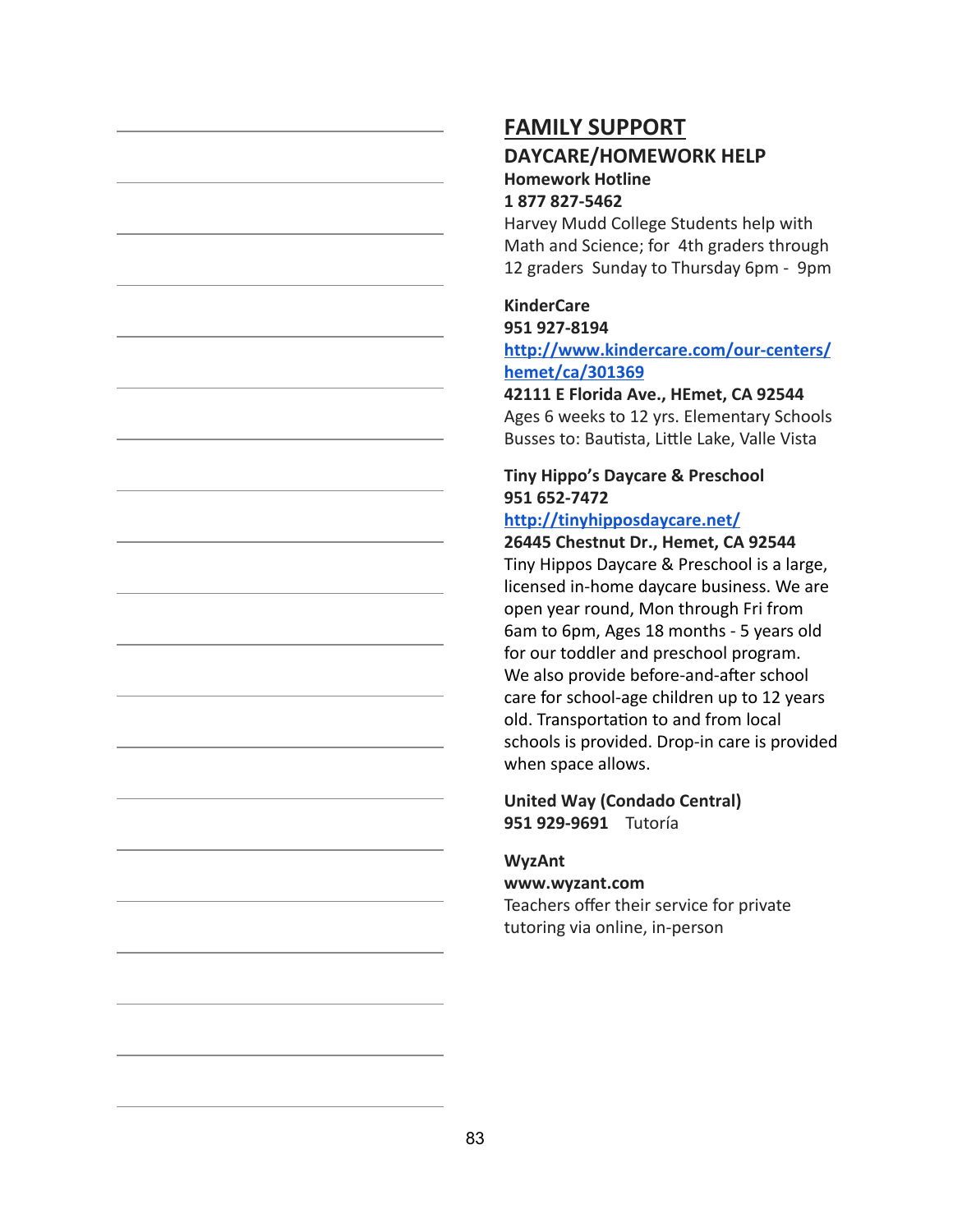### **AYUDA A LAS FAMILIAS CUIDADO DE NIÑOS Y AYUDA CON TAREA**

#### **Homework Hotline 1 877 827-5462**

Harvey Mudd College Students ayuda con Matemática y ciencia; para estudiantes de 4º a 12º grado de dom a jue de 6pm - 9pm

#### **KinderCare**

#### **951 927-8194**

**[http://www.kindercare.com/our-centers/](http://www.kindercare.com/our-centers/hemet/ca/301369) [hemet/ca/301369](http://www.kindercare.com/our-centers/hemet/ca/301369)**

#### **42111 E Florida Ave., HEmet, CA 92544**

De 6 semanas a 12 años. Escuelas primarias Autobuses a: Bautista, Little Lake, Valle Vista

### **Tiny Hippo's Daycare & Preschool 951 652-7472**

#### **<http://tinyhipposdaycare.net/>**

#### **26445 Chestnut Dr., Hemet, CA 92544**

Tiny Hippos Daycare & Preschool es una gran empresa de guardería con licencia en el hogar. Estamos abiertos todo el año, de lunes a viernes de 6am - 6pm, de 18 meses a 5 años para nuestro programa para niños pequeños y preescolares.

También proporcionamos cuidado antes y después de la escuela para niños en edad escolar de hasta 12 años. Se proporciona transporte hacia y desde las escuelas locales. Se proporciona cuidado inmediato cuando el espacio lo permite.

**United Way (Central County) 951 929-9691** Tutoring

#### **WyzAnt**

#### **[www.wyzant.com](http://www.wyzant.com/)**

Los maestros ofrecen su servicio de tutoría privada a través de Internet, en persona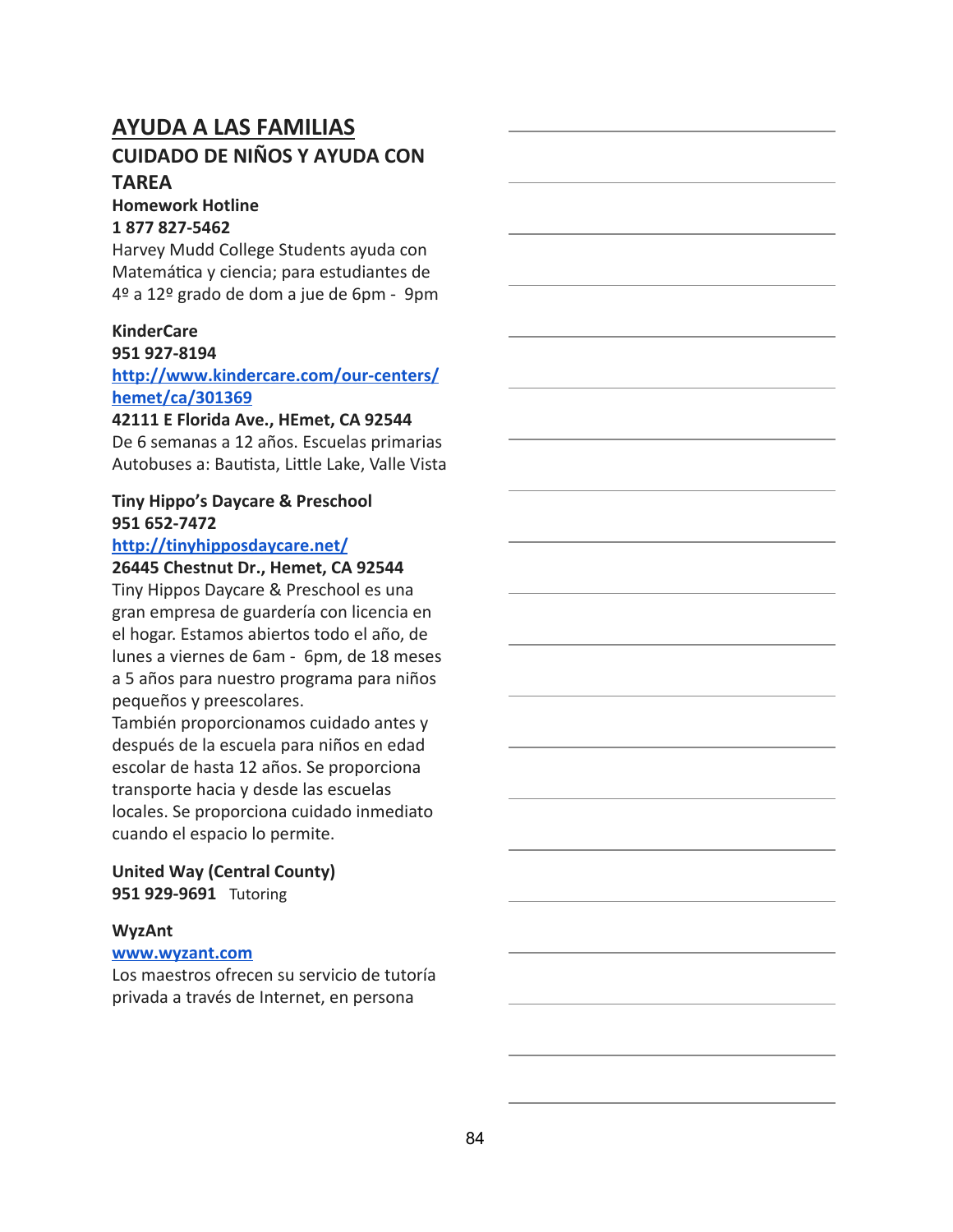**CHILDREN with SPECIAL NEEDS Blind Children's Center 1 323 664-2153 4120 Marathon Street, Los Angeles, CA 90029-3584 [info@blindchildrenscenter.org](mailto:info@blindchildrenscenter.org) [http://www.blindchildrenscenter.org](http://www.blindchildrenscenter.org/)** Programs; infants, preschool, elementary k-2, family support.

**Blindness Support Services 951 341-9244 3696 Beatty Dr# A, Riverside, CA 92506 <http://www.blindnesssupport.com/>**

#### **California School for the Deaf-Riverside 951 248-7700**

**3044 Horace Street, Riverside, CA 92506** The California School for the Deaf, Riverside is a school for deaf children located in Riverside, California. The school educates children from all over Southern California

#### **Carolyn Wylie Centers 951 683-5193 4164 Brockton Ave, Riverside, CA 92501**

is a large multi-service center now serving over 450 children, youth, and families each year through its programs and services. Serving the Inland Empire, we provide the highest quality educational programs and therapeutic services to meet the needs, goals and hopes of individuals with special learning, emotional and developmental needs.

#### **Child Health Disability & Prevention Program (CHDP) 951 358-5481 / 1 800 346-6520 [dhcs.ca.gov](http://www.dhcs.ca.gov/)**

(CHDP) is a preventive program that offers periodic health assessments and services to low-income children and youth in California. Help families with scheduling medical appointments, transportation and access to diagnostic and treatment services. Health assessments are provided by registered private physicians, local health departments, community clinics, managed care plans, and some local school districts.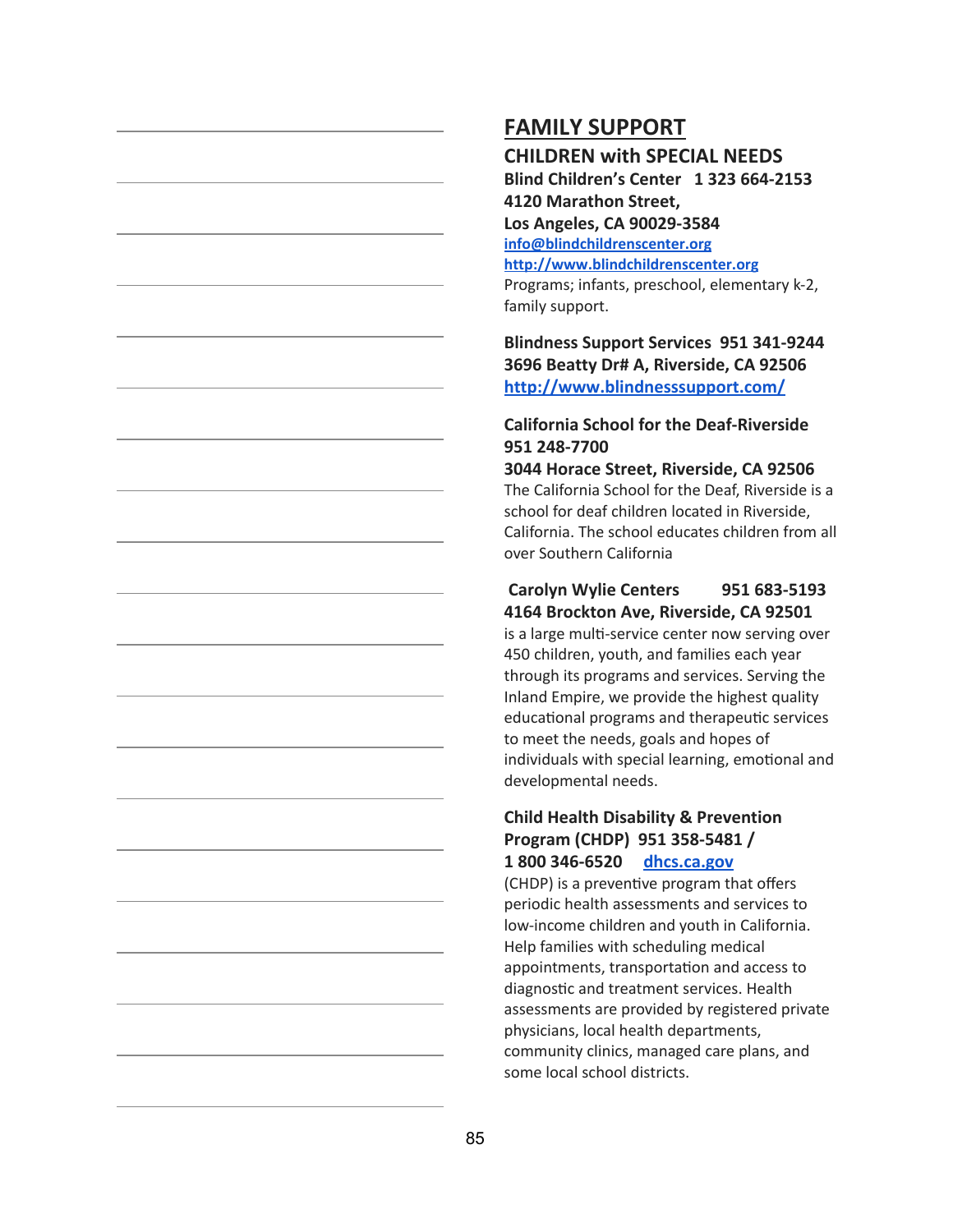## **AYUDA A LAS FAMILIAS**

#### **NIÑOS CON DISCAPACIDADES**

**Blind Children's Center 1 323 664-2153 4120 Marathon Street, Los Angeles, CA 90029-3584 [info@blindchildrenscenter.org](mailto:info@blindchildrenscenter.org) [http://www.blindchildrenscenter.org](http://www.blindchildrenscenter.org/)** Programas; bebés, preescolar, primaria k-2, apoyo familiar.

### **Blindness Support Services 951 341-9244 3696 Beatty Dr# A, Riverside, CA 92506 <http://www.blindnesssupport.com/> California School for the Deaf-Riverside 951 248-7700**

**3044 Horace Street, Riverside, CA 92506** La Escuela para Sordos de California, Riverside es una escuela para niños sordos ubicada en Riverside, California. La escuela educa a niños de todo el sur de California

#### **Carolyn Wylie Centers 951 683-5193 4164 Brockton Ave, Riverside, CA 92501**

Centro de multiservicio que atiende a más de 450 niños, jóvenes y familias cada año a través de sus programas y servicios. Al prestar servicios en Inland Empire, ofrecemos programas educativos y servicios terapéuticos de la más alta calidad para satisfacer las necesidades, los objetivos y las esperanzas de las personas con necesidades especiales de aprendizaje, emocionales y de desarrollo.

#### **Child Health Disability & Prevention Program (CHDP) 951 358-5481 / 1 800 346-6520 [dhcs.ca.gov](http://www.dhcs.ca.gov/)**

(CHDP) es un programa preventivo que ofrece evaluaciones de salud periódicas y servicios a niños y jóvenes de bajos ingresos en California. Ayudar a las familias con la programación de citas médicas, el transporte y el acceso a los servicios de diagnóstico y tratamiento. Las evaluaciones de salud son proporcionadas por médicos privados inscriptos, departamentos de salud locales, clínicas comunitarias, planes de atención administrada y algunos distritos escolares locales.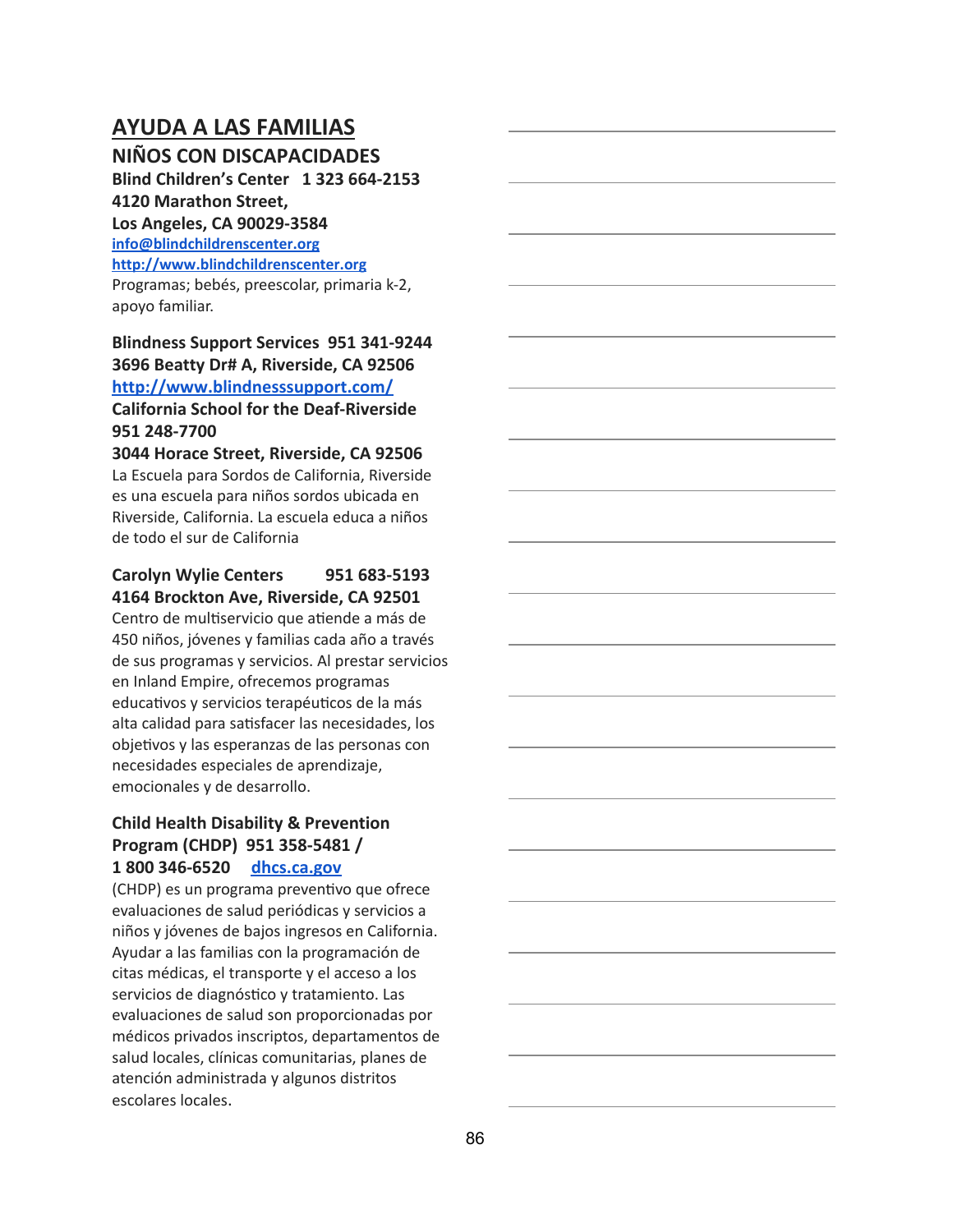## **CHILDREN with SPECIAL NEEDS**

**Child Protective Services 1 800 442-4918 / 951 791-3200 [dpss.co.riverside.ca.us/](http://dpss.co.riverside.ca.us/)**

#### **547 N. San Jacinto Street, Hemet, CA 92543**

CPS is the child abuse and neglect intervention system in California. The existing law provides services to abused and neglected children and their families. The goal of CPS is to keep the child in their own home when it is safe, and when the child is at risk, develop an alternative plan as quickly as possible.

### **Community Access Center 951 274-0358 / TTY 951 274-0834 [www.dor.ca.gov/ILS/ILC-CAC.html](http://www.dor.ca.gov/ILS/ILC-CAC.html)**

**6848 Magnolia Avenue #150, Riverside, CA 92506** Empowering People with Disabilies

#### **Children's Treatment Center**

**(Riverside County Department of Mental Health) 951 358-4840 <https://www.rcdmh.org/> 9990 County Farm Road, Ste. E, Riverside, CA 92503**

Program provides assessment and treatment services to children and adolescents in the Riverside area. The clinic provides a continuum of outpatient and day treatment service in the clinic and on selected school sites. The services include individual, family, and group treatment. Community consultation and information is also provided.

#### **Early Start Program 916 654-1690 / TTY 916 654-2054 <https://www.dds.ca.gov/EarlyStart/>**

Families whose infants or toddlers have a developmental delay or disability or an established risk condition with a high probability of resulting in a delay may be eligible to receive an "Early Start" in California. Teams of service coordinators, healthcare providers, early intervention specialists, therapists, and parent resource specialists evaluate and assess infants or toddlers and provide appropriate early intervention and family support services for young children from birth to three years of age.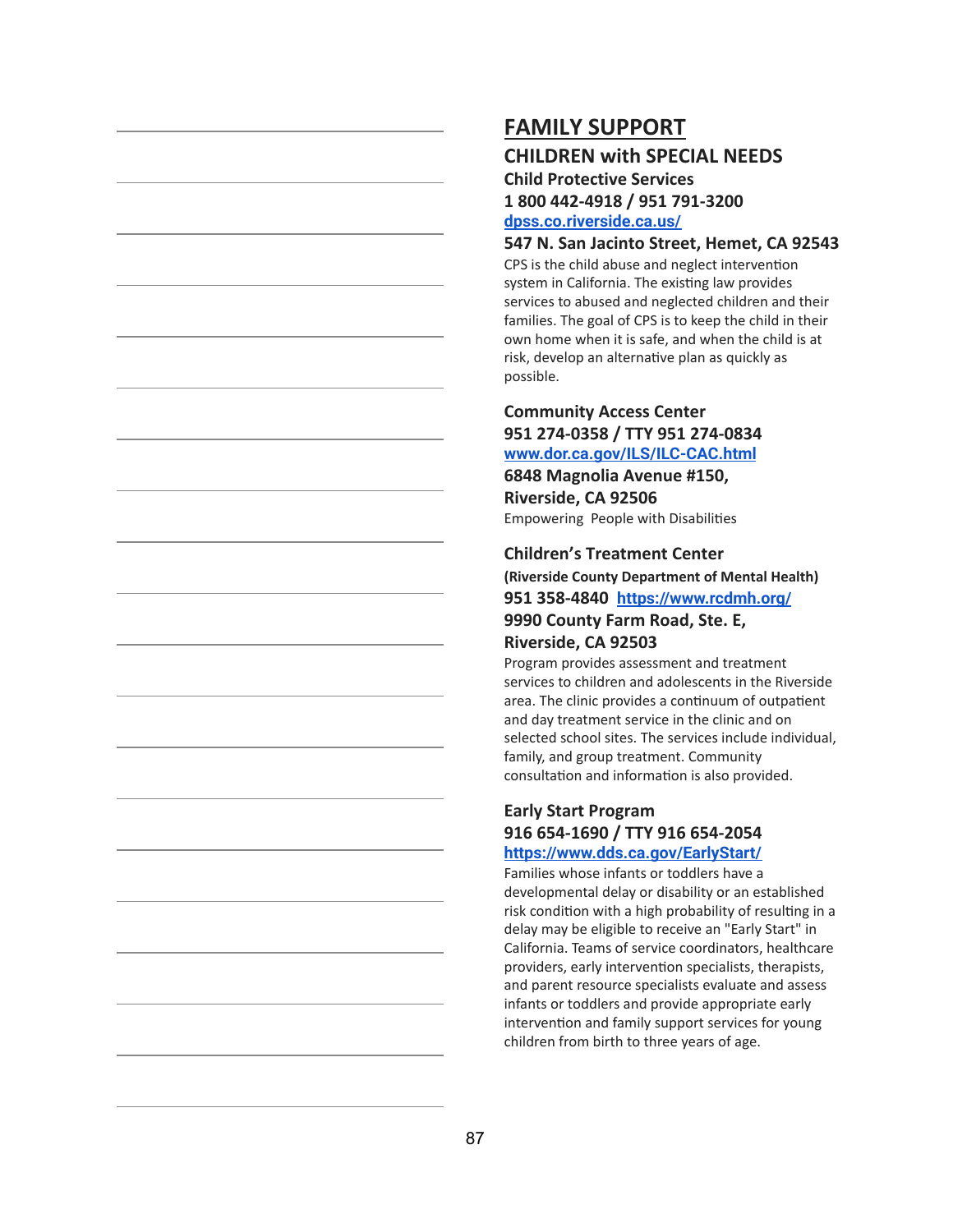## **AYUDA A LAS FAMILIAS NIÑOS CON DISCAPACIDADES**

#### **Child Protective Services 1 800 442-4918 / 951 791-3200 [dpss.co.riverside.ca.us/](http://dpss.co.riverside.ca.us/)**

#### **547 N. San Jacinto Street, Hemet, CA 92543**

CPS es el sistema de intervención de abuso y negligencia infantil en California. La ley existente provee servicios a niños abusados y descuidados y sus familias. El objetivo de CPS es mantener al niño en su propio hogar cuando sea seguro, y cuando el niño esté en riesgo, desarrollar un plan alternativo lo más rápido posible.

#### **Community Access Center 951 274-0358 / TTY 951 274-0834 [www.dor.ca.gov/ILS/ILC-CAC.html](http://www.dor.ca.gov/ILS/ILC-CAC.html)**

**6848 Magnolia Avenue #150, Riverside, CA 92506** Empoderando a las personas con discapacidades

#### **Children's Treatment Center**

**(Riverside County Department of Mental Health) 951 358-4840 <https://www.rcdmh.org/> 9990 County Farm Road, Ste. E, Riv,92503** El programa brinda servicios de evaluación y tratamiento a niños y adolescentes en el área de Riverside. La clínica proporciona un continuo de servicios ambulatorios y de tratamiento diurno en la clínica y en sitios escolares seleccionados. Los servicios incluyen tratamiento individual, familiar y grupal. También se brinda consulta e información a la comunidad.

#### **Early Start Program 916 654-1690 / TTY 916 654-2054 <https://www.dds.ca.gov/EarlyStart/>**

Las familias cuyos bebés o niños pequeños tienen un un atraso en su desarrollo o discapacidad o una condición de riesgo establecida con una alta probabilidad de resultar en un retraso. Pueden ser elegibles para recibir un "Comienzo Temprano" en California. Equipos de coordinadores de servicios, proveedores de atención médica, especialistas en intervención temprana, terapeutas y especialistas en recursos para padres evalúan y evalúan a bebés y niños pequeños y brindan servicios apropiados de intervención temprana y apoyo familiar para niños pequeños desde el nacimiento hasta los tres años de edad.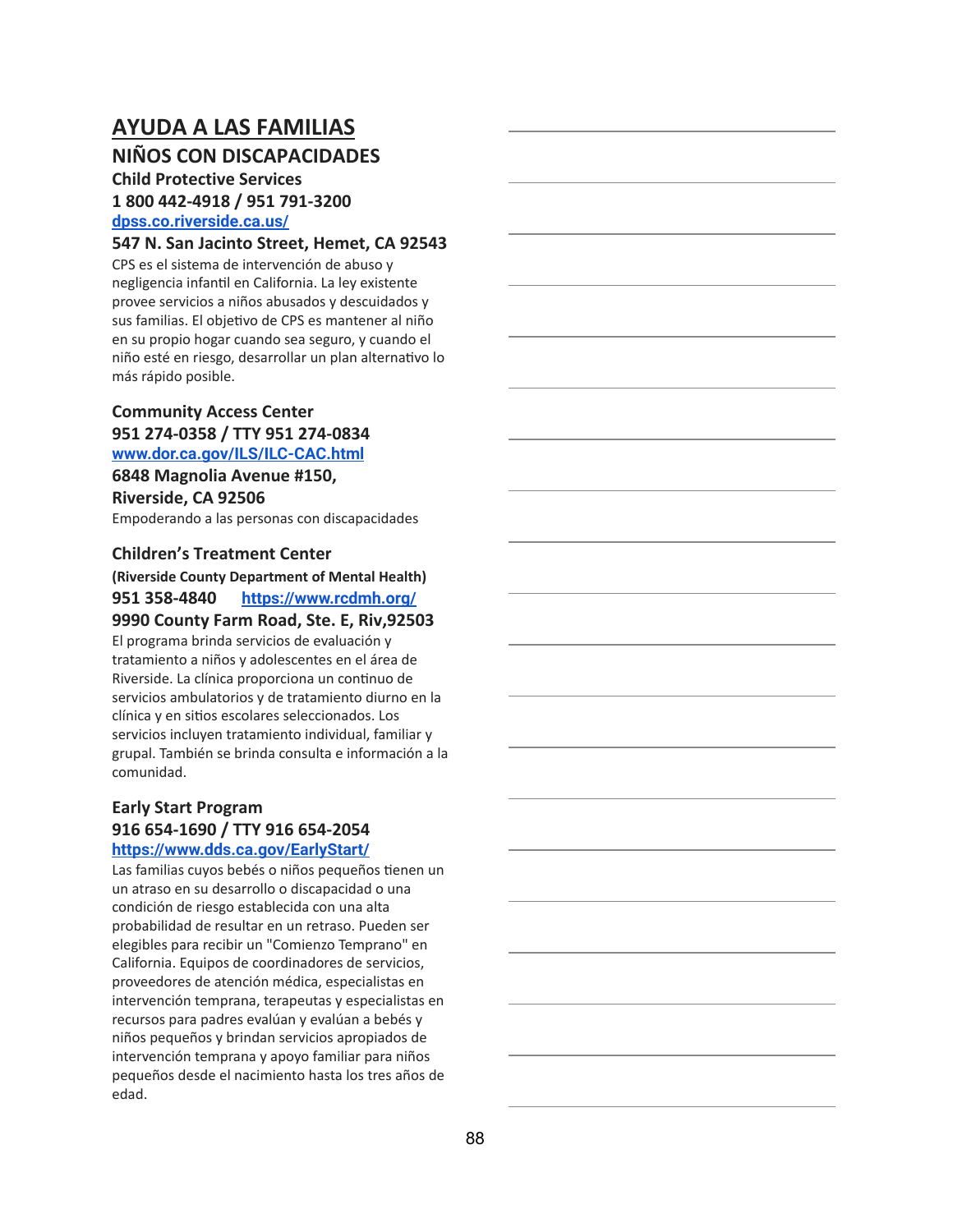**CHILDREN with SPECIAL NEEDS Family Services Association Mental Health 951 369-8036**

#### **<https://www.fsaca.org/what/mental-health/>**

**21250 Box Springs Rd #106, Moreno Valley, CA 92557 Mental Health Programs:** Child Abuse Prevention and Treatment, Mental Health for Children, Family Visitation Support Center, Kids 1st, Private Pay Counseling **Non-Mental Health Programs: After School** Program 8-12, Child Care 0-5

### **Inland Regional Center 909 890-3000 [www.inlandrc.org/](http://www.inlandrc.org/) 1365 S. Waterman Avenue, San Bernardino, CA 92408** Provides advocacy and assistance to the developmental disabled.

#### **[Mt. San Jacinto Children's Mental Health](https://www.google.com/maps/place/950+N+Ramona+Blvd,+San+Jacinto,+CA+92582/@33.7953471,-116.9734538,17z/data=!3m1!4b1!4m2!3m1!1s0x80db68889e03b9cb:0xab45c27cb3e9637b) Phone: (951) 487-267[4](https://www.google.com/maps/place/950+N+Ramona+Blvd,+San+Jacinto,+CA+92582/@33.7953471,-116.9734538,17z/data=!3m1!4b1!4m2!3m1!1s0x80db68889e03b9cb:0xab45c27cb3e9637b) 950 Ramona Boulevard, Suite 1 & 2 San Jacinto, CA 92582**

http://www.rcdmh.org/Children-Services

Children's Mental Health Clinics provide services to children with severe emotional and behavioral problems. Services include psychiatric evaluations, medication services, individual and family therapy, and case management services.

### **NAMI (National Alliance on Mental Illness) 951 765-1850 <https://www.nami.org/> P.O. Box 716, San Jacinto, CA 92581**

#### **[www.namimtsanjacinto.org](http://www.namimtsanjacinto.org/)**

Support groups for families and persons living the mental health experience, literature and education on Mental Health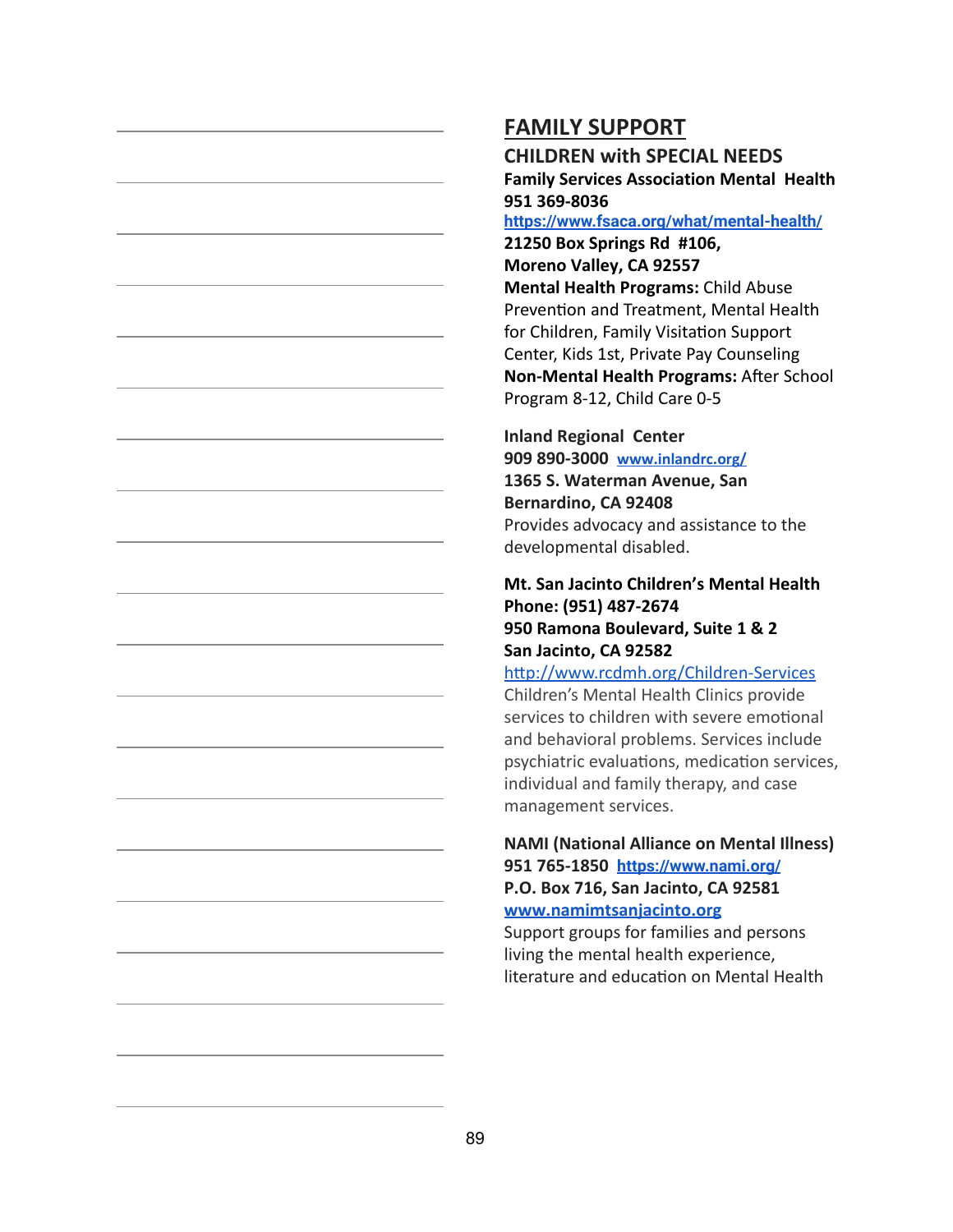## **AYUDA A LAS FAMILIAS**

### **NIÑOS CON DISCAPACIDADES**

### **Family Services Association Mental Health 951 369-8036**

#### **<https://www.fsaca.org/what/mental-health/>**

## **21250 Box Springs Rd #106,**

### **Moreno Valley, CA 92557**

Programas de Salud Mental: Prevención y Tratamiento del Abuso Infantil, Salud Mental para Niños, Centro de Apoyo para Visitas Familiares, Kids 1st, Consejería Privada de Paga Programas de Salud No Mental: Programa Después de la Escuela 8-12, Cuidado Infantil 0-5

#### **Inland Regional Center 909 890-3000 [www.inlandrc.org/](http://www.inlandrc.org/)**

**1365 S. Waterman Avenue, San**

## **Bernardino, CA 92408**

Brinda apoyo y asistencia a las personas con discapacidades del desarrollo **.**

#### **[Mt. San Jacinto Children's Mental Health](https://www.google.com/maps/place/950+N+Ramona+Blvd,+San+Jacinto,+CA+92582/@33.7953471,-116.9734538,17z/data=!3m1!4b1!4m2!3m1!1s0x80db68889e03b9cb:0xab45c27cb3e9637b) Phone: (951) 487-267[4](https://www.google.com/maps/place/950+N+Ramona+Blvd,+San+Jacinto,+CA+92582/@33.7953471,-116.9734538,17z/data=!3m1!4b1!4m2!3m1!1s0x80db68889e03b9cb:0xab45c27cb3e9637b) 950 Ramona Boulevard, Suite 1 & 2 San Jacinto, CA 92582**

#### http://www.rcdmh.org/Children-Services

Las clínicas de salud mental para niños brindan servicios a niños con graves problemas emocionales y de conducta. Los servicios incluyen evaluaciones psiquiátricas, servicios de medicamentos, terapia individual y familiar y servicios de administración de casos.

### **NAMI (National Alliance on Mental Illness) 951 765-1850 <https://www.nami.org/> P.O. Box 716, San Jacinto, CA 92581**

#### **[www.namimtsanjacinto.org](http://www.namimtsanjacinto.org/)**

Grupos de apoyo para familias y personas que viven la experiencia de salud mental, literatura y educación en salud mental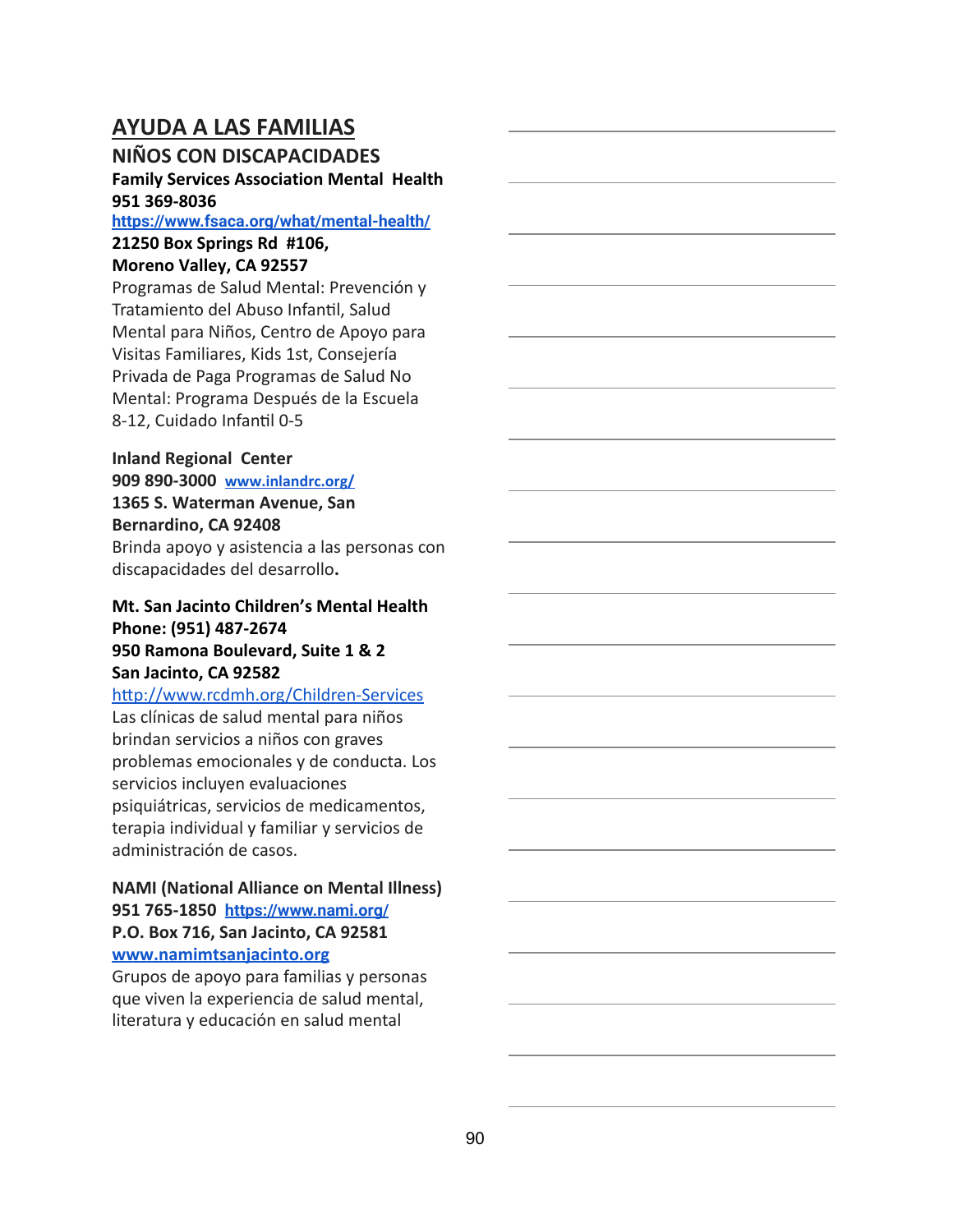**CHILDREN with SPECIAL NEEDS Riv County Department Mental Health Moreno Valley Interagency Program 951 413-5678 Mon - Fri 8am - 5pm <https://www.rcdmh.org/ChildrenServices> 23119 Cottonwood Ave., Bldg. A St.110, Moreno Valley, CA 92553** Servings children, teens, and their families

who may be experiencing significant emotional dysfunction and/or be at risk of hospitalization or out-of-home placement.

### **Parent Support Group & Training (TASK) 1 866 828-8275 <http://www.taskca.org/> 100 W. Cerritos Avenue, Anaheim, CA 92805**

Team of Advocates for Special Kids (TASK) is a parent training and information center that parents and professionals can turn to for assistance in seeking and obtaining needed early intervention, educational, medical or therapeutic support service for children.

#### **Victory Community Support Services 951 674-9243 265 San Jacinto River Road #107, Lake**

**Elsinore, CA 92530**

**[http://www.victor.org/victor-community-s](http://www.victor.org/victor-community-support-services) [upport-services](http://www.victor.org/victor-community-support-services)**

Delivers mental health and family support services in the homes, schools and communities in which people live.

#### **Victor**

**951 439-2939 1105 E. Florida Ave., Hemet, CA 92543 [www.Victor](http://www.victor/)**

Children's Mental Health Services

#### **Wylie Center 951 683-5193**

#### **[www.wyliecenter.org](http://www.wyliecenter.org/)**

Early Intervention, Autism Intervention, Mental Health Treatment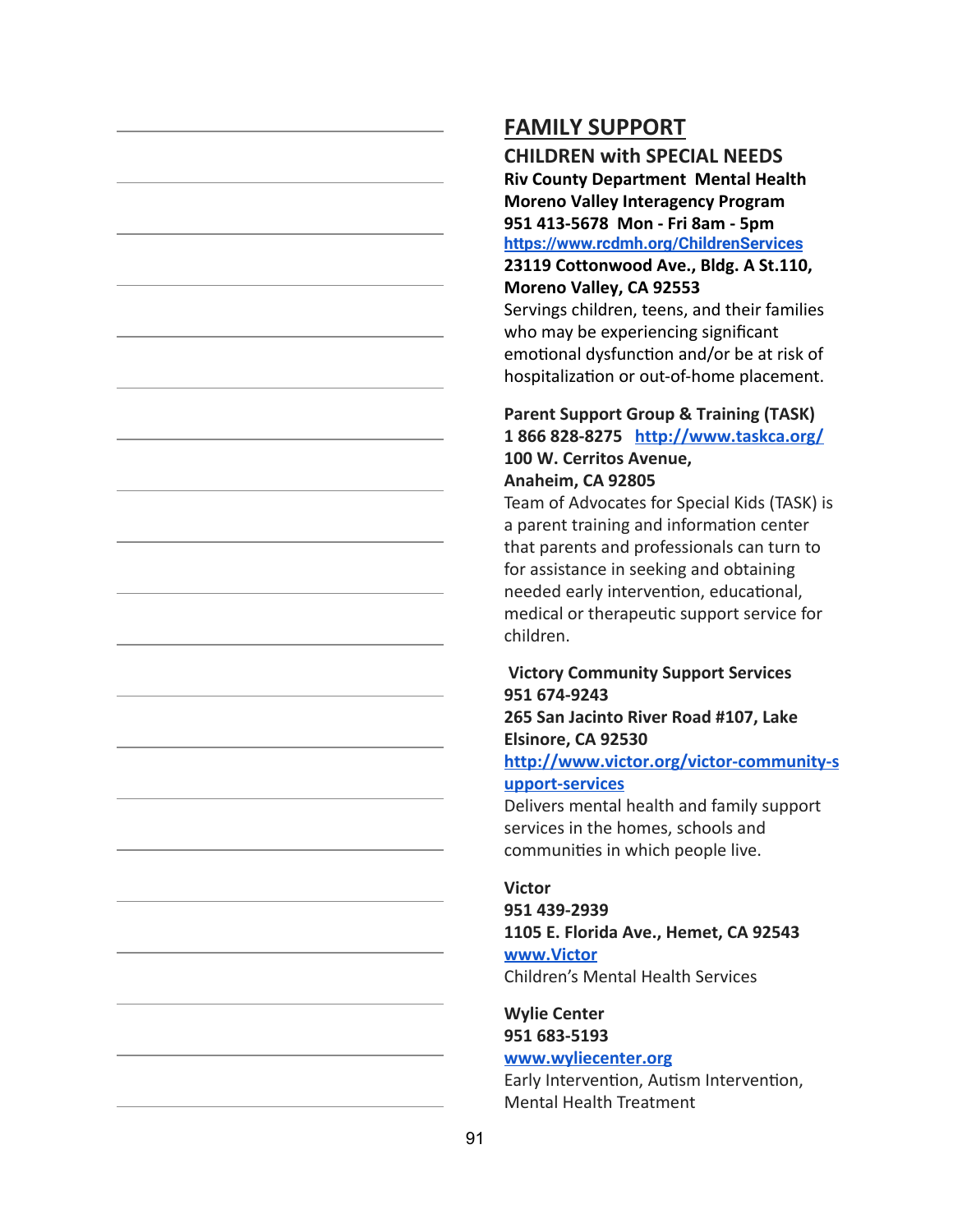## **AYUDA A LAS FAMILIAS**

**NIÑOS CON DISCAPACIDADES**

**Riv County Department Mental Health Moreno Valley Interagency Program 951 413-5678 Mon - Fri 8am - 5pm <https://www.rcdmh.org/ChildrenServices>**

### **23119 Cottonwood Ave., Bldg. A St.110, Moreno Valley, CA 92553**

Servir a niños, adolescentes y sus familias que puedan estar experimentando una disfunción emocional significativa y / o estar en riesgo de hospitalización o de ubicación fuera del hogar.

## **Parent Support Group & Training (TASK) 1 866 828-8275 <http://www.taskca.org/> 100 W. Cerritos Avenue,**

### **Anaheim, CA 92805**

El Equipo de Defensores de Niños Especiales (TASK) es un centro de capacitación e información para padres al que los padres y profesionales pueden acudir para obtener ayuda para buscar y obtener el servicio de apoyo de intervención temprana, educativo, médico o terapéutico necesario para los niños.

#### **Victory Community Support Services 951 674-9243**

### **265 San Jacinto River Road #107, Lake Elsinore, CA 92530 [http://www.victor.org/victor-community-s](http://www.victor.org/victor-community-support-services)**

#### **[upport-services](http://www.victor.org/victor-community-support-services)**

Brinda servicios de salud mental y apoyo familiar en los hogares, escuelas y comunidades en las que vive la gente.

#### **Victor**

**951 439-2939 1105 E. Florida Ave., Hemet, CA 92543 [www.Victor](http://www.victor/)** Servicios de salud mental para niños

#### **Wylie Center 951 683-5193 [www.wyliecenter.org](http://www.wyliecenter.org/)**

Intervención temprana, intervención de autismo, tratamiento de salud mental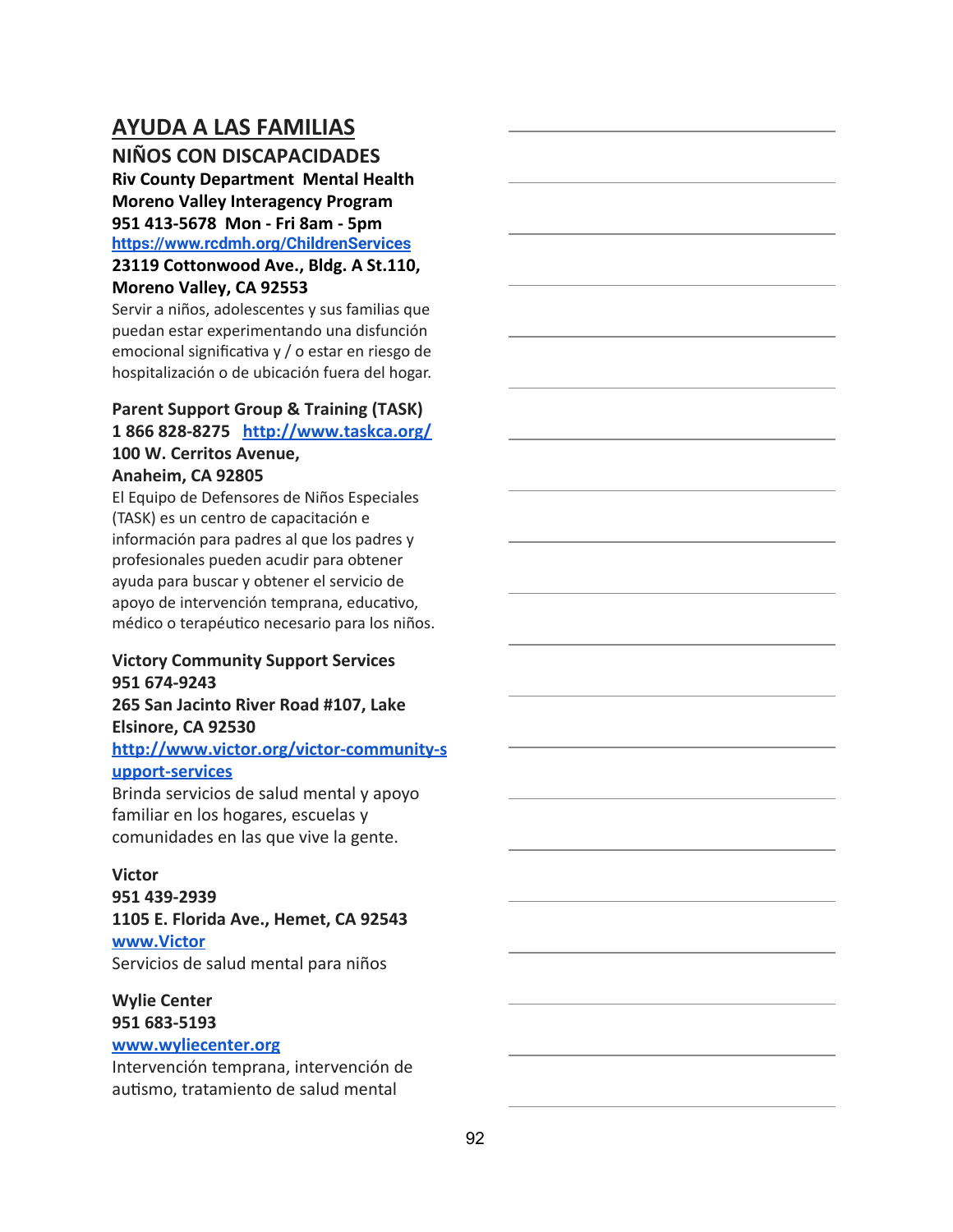#### **KINSHIP**

### **California Family Life Center-KinCare 951 791-3587**

#### **<https://www.cflckids.org/kin-care>**

**749 N. State Street, San Jacinto, CA 92583** Assistance in filling out guardianship papers, conflict resolution coaching, counseling for caregiver & children, relative caregiver support group, pre-school in a box, resource information

#### **Desert Hot Springs Family Resource Center 760 288-3313**

**[http://dpss.co.riverside.ca.us/childrens-services-division](http://dpss.co.riverside.ca.us/childrens-services-division/youth-and-community-resources/frc/locations) [/youth-and-community-resources/frc/locations](http://dpss.co.riverside.ca.us/childrens-services-division/youth-and-community-resources/frc/locations) 14201 Palm Dr# 108,**

#### **Desert Hot Springs, CA 92240**

Foster/Adoptive parent information, In-Home supportive services, IHSS public authority, cash assistance program for Immigrants, youth and young adult programs.

## **Riverside County Office On Aging: Grandparents Raising Grandchildren Program 951 867-3800**

### **<https://www.rcaging.org/>**

**6296 River Crest Dr. Suite K, Riverside, CA 92507**

The Grandparents Raising Grandchildren Program is a unique program that provides assessment, advocacy and service linkages for grandparents and their grandchildren. Gives referrals for childcare, links grandparents with services they need.

#### **Kinship & Youth Warm Line 1 800 303-0001 Mon - Fri 8am - 5pm <http://dpss.co.riverside.ca.us/>**

Program provides resources and referral for Grandparents raising grandchildren, former and current foster youth, legal guardianship referrals, and kinship family assistance.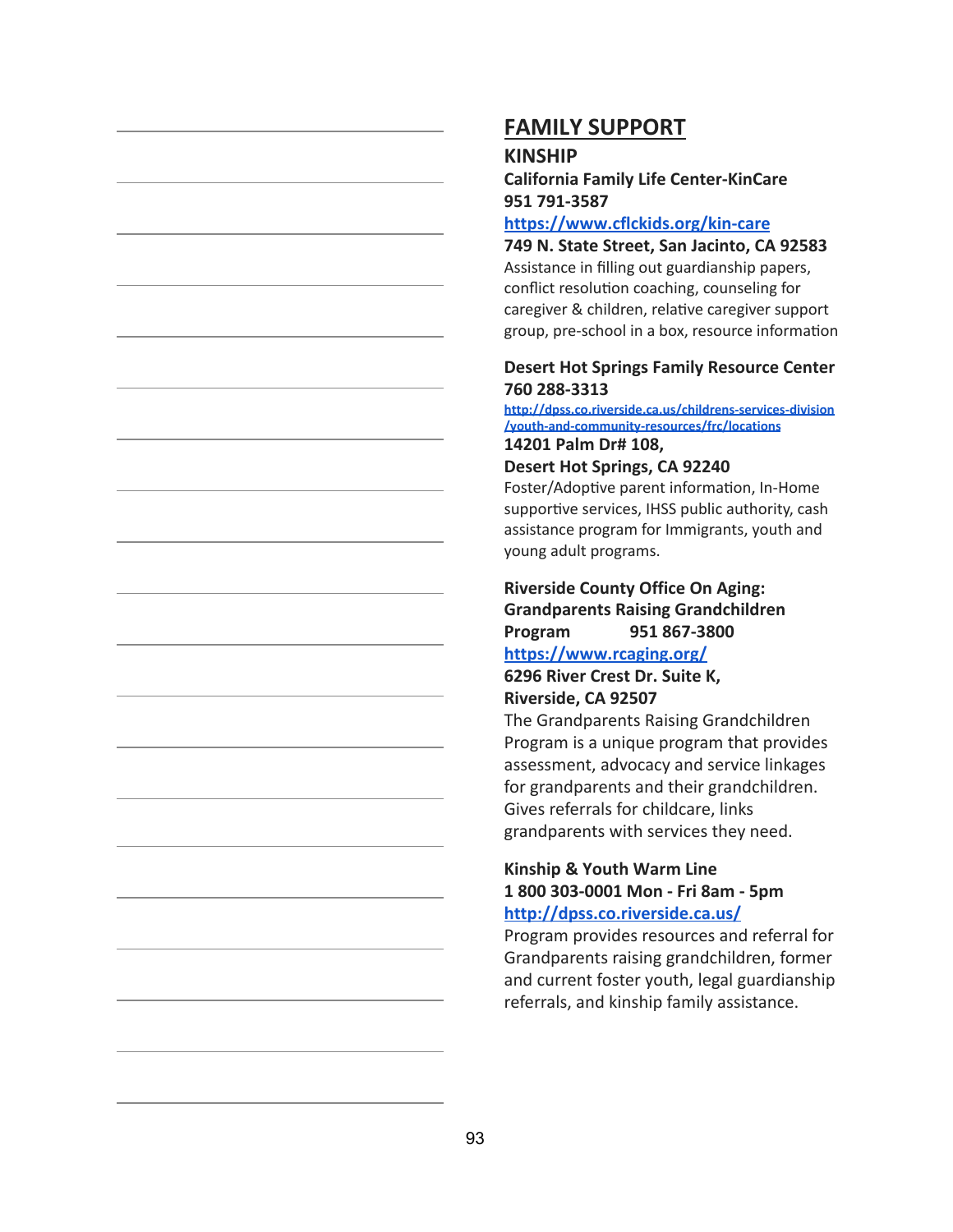## **AYUDA A LAS FAMILIAS**

### **PARENTESCO**

### **California Family Life Center-KinCare 951 791-3587**

#### **<https://www.cflckids.org/kin-care>**

**749 N. State Street, San Jacinto, CA 92583**

Asistencia para completar los documentos de tutela, asesoramiento sobre resolución de conflictos, asesoramiento para cuidadores y niños, grupo de apoyo para cuidadores, preescolar en un recuadro, información sobre recursos

#### **Desert Hot Springs Family Resource Center 760 288-3313**

### **[http://dpss.co.riverside.ca.us/childrens-services-division](http://dpss.co.riverside.ca.us/childrens-services-division/youth-and-community-resources/frc/locations) [/youth-and-community-resources/frc/locations](http://dpss.co.riverside.ca.us/childrens-services-division/youth-and-community-resources/frc/locations)**

#### **14201 Palm Dr# 108,**

### **Desert Hot Springs, CA 92240**

Información para padres adoptivos/crianza, servicios de apoyo en el hogar, autoridad pública de IHSS, programa de asistencia en efectivo para inmigrantes, programas para jóvenes y adultos jóvenes.

### **Riverside County Office On Aging: Grandparents Raising Grandchildren Program 951 867-3800 <https://www.rcaging.org/>**

# **6296 River Crest Dr. Suite K,**

## **Riverside, CA 92507**

El programa Grandparents Raising Grandchildren es un programa único que ofrece enlaces de evaluación, defensa y servicio para abuelos y sus nietos. Otorga referencias para el cuidado de niños, vincula a los abuelos con los servicios que necesitan.

#### **Kinship & Youth Warm Line 1 800 303-0001 Mon - Fri 8am - 5pm <http://dpss.co.riverside.ca.us/>**

El programa proporciona recursos y referencias para abuelos que crían nietos, jóvenes de crianza temporal anteriores y actuales, referencias de tutela legal y asistencia familiar de parentesco.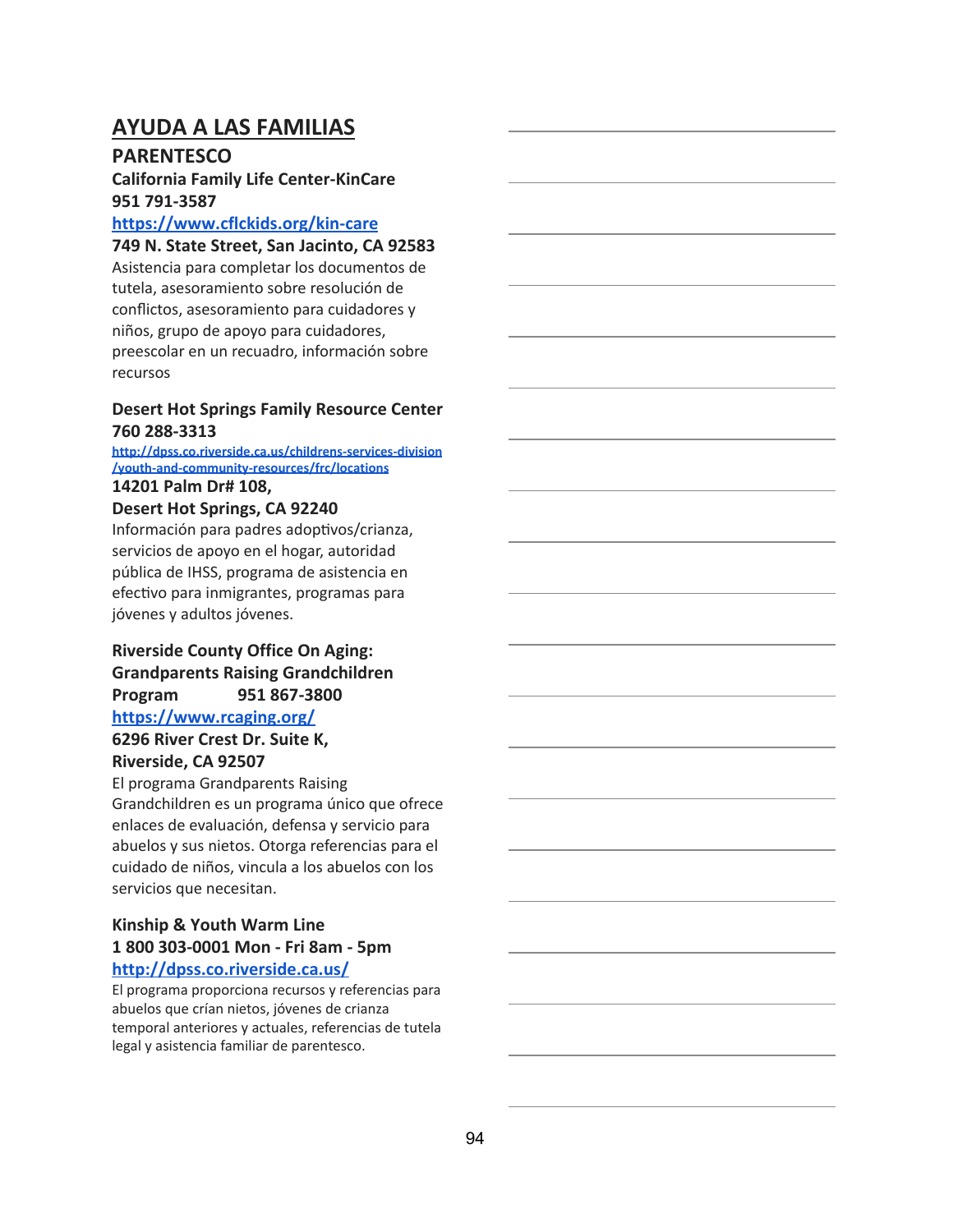#### **LEGAL ASSISTANCE**

**California Indian Legal Services- Escondido 760 746-8941 <http://calindian.org/> 609 S Escondido Blvd.,**

### **Escondido, CA 92025**

California Indian Legal Services provides representation on Federal Indian law issues, which may include child welfare, land issues, student rights, cultural resource protection, housing, and public benefits due to Native American Indian monies. However, even when representation is not provided, CILS will strive to assist individuals and tribal organizations through dissemination of self-help packets, trainings and other valuable resources.

#### **Catholic Charities of San Bernardino Refugee & Immigration Services <http://ccsbriv.org/>**

**Moreno Valley Office 909 388-1243** 23623 Sunnymead Blvd. Suite 3 Moreno Valley, CA 92553 **San Bernardino Office 909 388-1239** 1450 N D St., San Bernardino, CA 92405 Catholic Charities of San Bernardino provides affordable, accurate, and up-to-date information to immigrants who would not otherwise have access to these resources. We help immigrants understand the complexities of the immigration system.

#### **Disability Rights Legal Center-Disability Rights Advocacy Center 213 736-1031 <http://www.drlcenter.org/> 350 S Grand Ave., Suite 1520 Los Angeles, CA 90057**

DRLC provides resources, referrals or legal representation to low-income individuals. DRLC provides free legal representation to people with disabilities who encounter discrimination. DRLC also represent students with disabilities to ensure they receive the special education and related services to which they are entitled under federal and state law.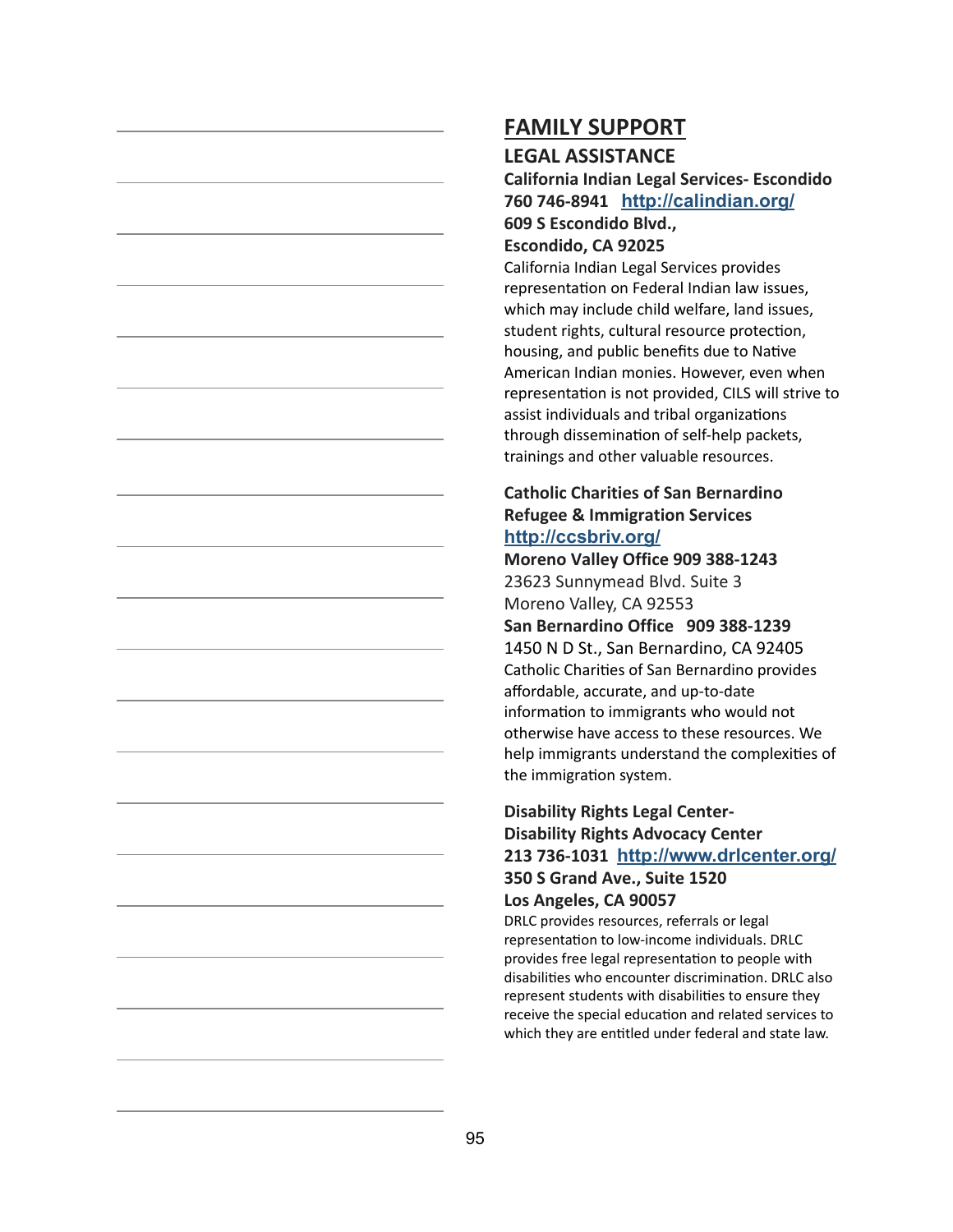## **AYUDA PARA LAS FAMILIAS**

### **SERVICIOS LEGALES**

#### **California Indian Legal Services- Escondido 760 746-8941 <http://calindian.org/> 609 S Escondido Blvd., Escondido, CA 92025**

Los Servicios Legales Indígenas de California brindan representación en asuntos de la legislación federal india, que pueden incluir el bienestar infantil, asuntos relacionados con la tierra, derechos estudiantiles, protección de recursos culturales, vivienda y beneficios públicos debido a los dineros de los indios nativos americanos. Sin embargo, incluso cuando no se brinde representación, CILS se esforzará por ayudar a individuos y organizaciones tribales a través de la diseminación de paquetes de autoayuda, capacitaciones y otros recursos valiosos.

### **Catholic Charities of San Bernardino Refugee & Immigration Services <http://ccsbriv.org/>**

**Moreno Valley Office 909 388-1243** 23623 Sunnymead Blvd. Suite 3 Moreno Valley, CA 92553 **San Bernardino Office 909 388-1239** 1450 N D St., San Bernardino, CA 92405 Caridades Católicas de San Bernardino brinda información asequible, precisa y actualizada a los inmigrantes que de otro modo no tendrían acceso a estos recursos. Ayudamos a los inmigrantes a comprender las complejidades del sistema de inmigración

### **Disability Rights Legal Center-Disability Rights Advocacy Center 213 736-1031 <http://www.drlcenter.org/> 350 S Grand Ave., Suite 1520 Los Angeles, CA 90057**

DRLC proporciona recursos, referencias o representación legal a personas de bajos ingresos. DRLC proporciona representación legal gratuita a las personas con discapacidades que sufren discriminación. El DRLC también representa a los estudiantes con discapacidades para garantizar que reciban la educación especial y los servicios relacionados a los que tienen derecho bajo las leyes federales y estatales.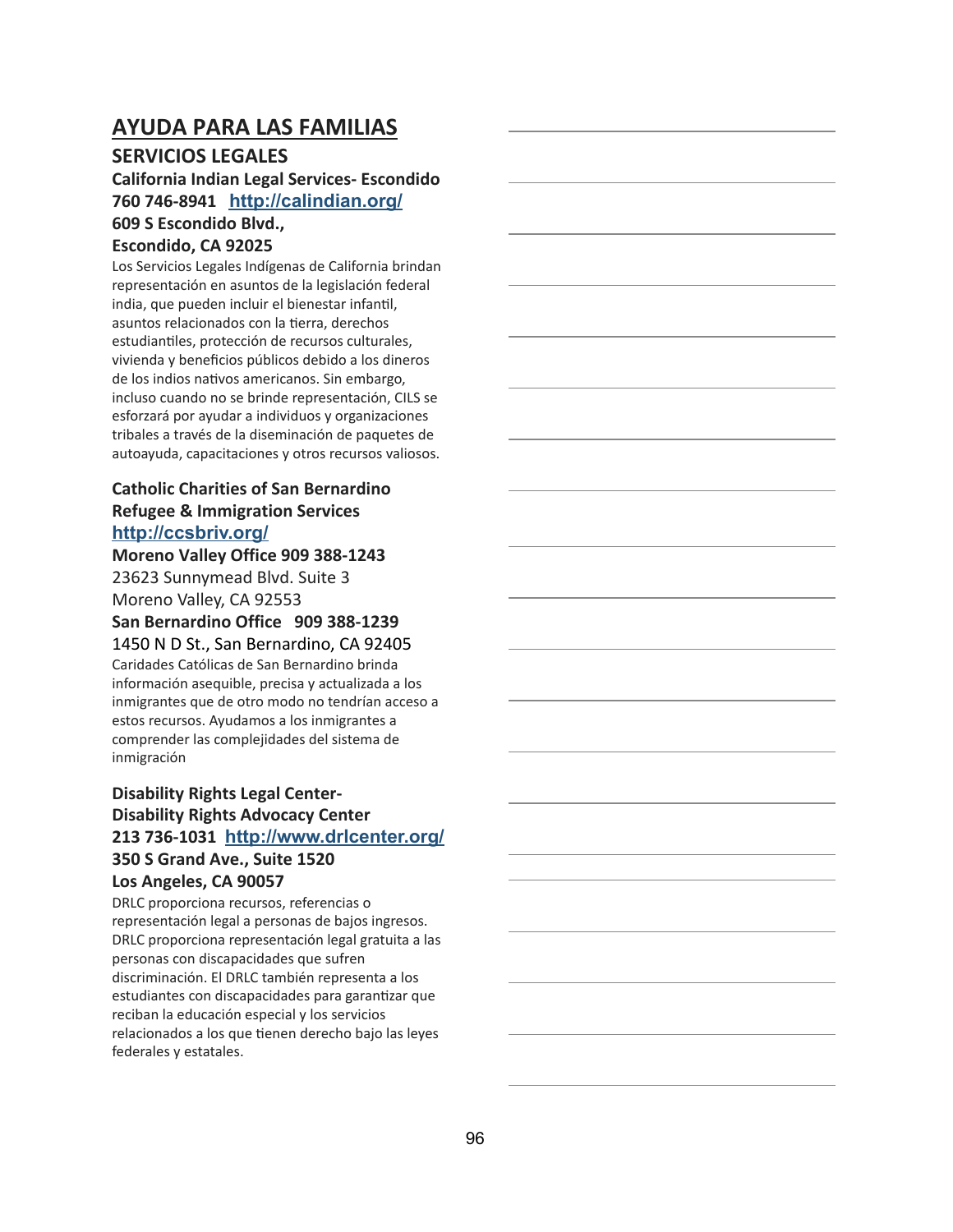### **LEGAL ASSISTANCE**

**Hemet Self-Help Information Center [http://www.riverside.courts.ca.gov/sel](http://www.riverside.courts.ca.gov/selfhelp/selfhelpcenters.shtml/) [fhelp/selfhelpcenters.shtml/](http://www.riverside.courts.ca.gov/selfhelp/selfhelpcenters.shtml/)**

**880 N State St., Hemet, CA 92543** Self-Help Information Centers provide general assistance to people who do not have attorneys. Assistance is provided in the areas of family law, evictions, small claims, name changes, guardianship, conservatorship, probate and restraining orders. You can also find information about upcoming workshops and other available assistance.

#### **Inland Counties Legal Services -Riverside 888 245-4257 [http://www.inlandlegal.org](http://www.inlandlegal.org/) 1040 Iowa Ave., Suite 109 Riverside, CA 92507**

ICLS provides legal assistance to low-income residents, seniors, and veterans in the following areas: housing, family, tax, bankruptcy, education, healthy/public benefits and consumer law. ICLS also specialize in helping victims of domestic violence obtain and/or maintain legal status and obtain US citizenship. It has five locations in Riverside (main office), San Bernardino, Indio, Victorville, and Rancho Cucamonga.

### **Inland Empire Latino Lawyer Association, 951 369-3009 <http://www.iella.org/> 2060 University Avenue #113, Riverside, CA 92507**

The Inland Empire Latino Lawyers Association, Inc. (IELLA), is a non-profit legal service provider. IELLA's mission has been to provide free legal services for the poor and underprivileged residents of the Inland Empire via its volunteer attorneys and staff. All of the services are rendered totally free of charge in an effort to ease the financial burden of the already disenfranchised individuals.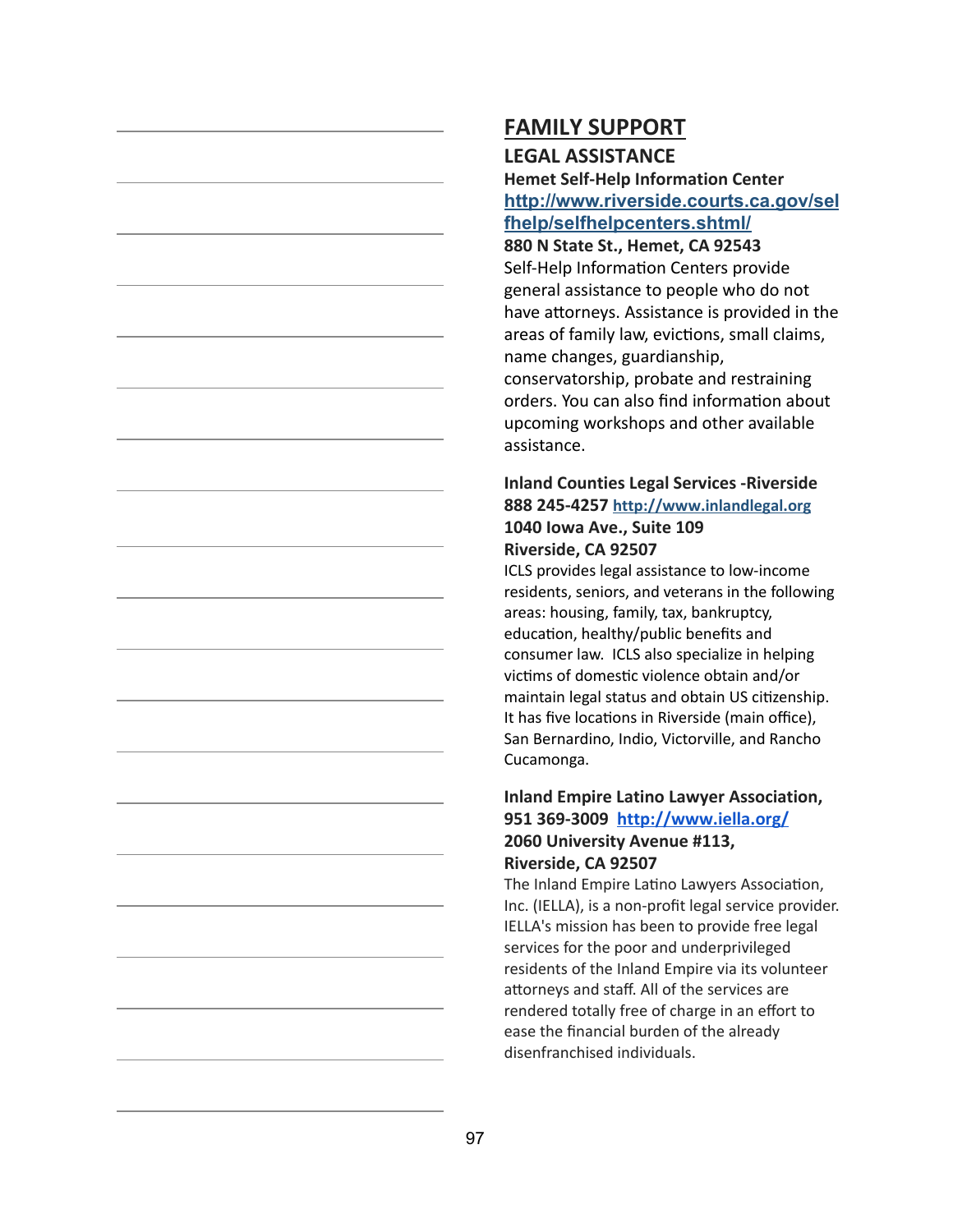## **AYUDA PARA LAS FAMILIAS**

### **SERVICIOS LEGALES**

### *Hemet Self-Help Information Center* **[http://www.riverside.courts.ca.gov/sel](http://www.riverside.courts.ca.gov/selfhelp/selfhelpcenters.shtml/) [fhelp/selfhelpcenters.shtml/](http://www.riverside.courts.ca.gov/selfhelp/selfhelpcenters.shtml/)**

#### **880 N State St., Hemet, CA 92543**

Los centros de información de autoayuda brindan asistencia general a las personas que no tienen abogados. Se brinda asistencia en las áreas de derecho familiar, desalojos, reclamos pequeños, cambio de nombres, tutor, tutela legal, sucesión y órdenes de restricción. También puede encontrar información sobre talleres de capacitación próximos y otra asistencia disponible.

#### *Inland Counties Legal Services* **- Riverside 888 245-4257 [http://www.inlandlegal.org](http://www.inlandlegal.org/) 1040 Iowa Ave., Suite 109 Riverside, CA 92507**

ICLS brinda asistencia legal para residentes de bajos ingresos, personas mayores y veteranos en las siguientes áreas: vivienda, familia, impuestos, bancarrota, educación, beneficios públicos de salud y derecho del consumidor. ICLS también se especializa en ayudar a las víctimas de violencia doméstica para obtener y/o mantener un estatus legal y obtener la ciudadanía estadounidense. Tiene cinco ubicaciones en Riverside (oficina principal), San Bernardino, Indio, Victorville y Rancho Cucamonga.

### *Inland Empire Latino Lawyer Association,* **951 369-3009 <http://www.iella.org/> 2060 University Avenue #113, Riverside, CA 92507**

La Asociación de Abogados Latinos de Inland Empire, Inc. (IELLA), es un proveedor de servicios legales sin fines de lucro. La misión de IELLA ha sido brindar servicios legales gratuitos a los residentes pobres y desfavorecidos de Inland Empire a través de sus abogados y empleados voluntarios. Todos los servicios se ofrecen de manera totalmente gratuita en un esfuerzo para aliviar la carga financiera de las personas ya privadas de sus derechos.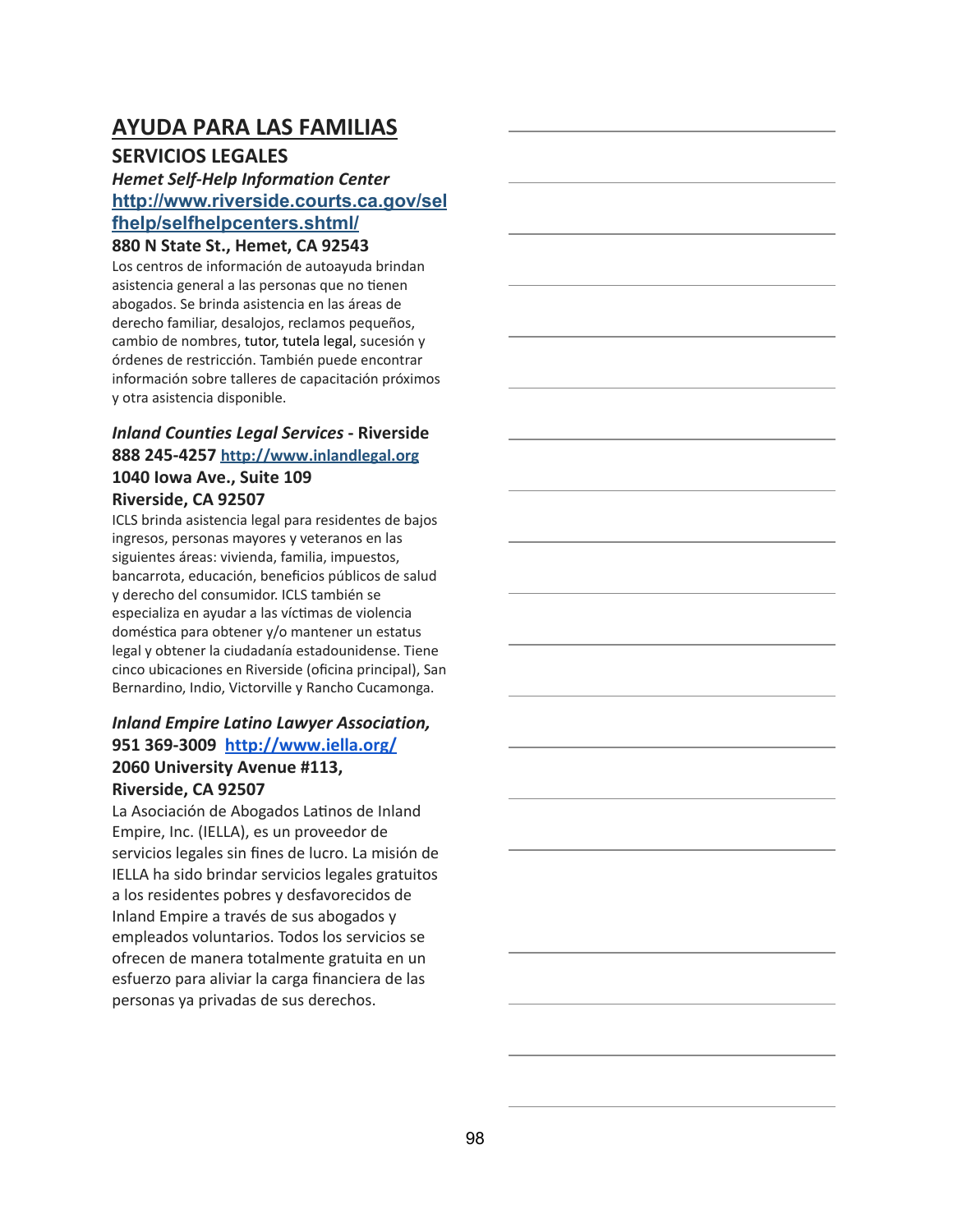#### **LEGAL ASSISTANCE**

**Riverside County Public Defender [http://publicdef.co.riverside.ca.us/openc](http://publicdef.co.riverside.ca.us/opencms/contact.html) [ms/contact.html](http://publicdef.co.riverside.ca.us/opencms/contact.html)**

**Banning Office 951 922-7230** 245 N Murray St., Banning, CA 92220

**Downtown Riverside Office 951 955-6000** 4200 Orange St., Riverside, CA 92501

**South West Justice Center 951 304-5600** 30755 Auld Rd., Murrieta, CA 92563

**Juvenile Division 951 358-4134** 9991 County Farm Rd., Room 118 Riverside, CA 92508

**Riverside Legal Aid 951 682-7968**

### **<http://www.riversidelegalaid.org/>**

Riverside Legal Aid (RLA) is a 501(c)(3) non-profit organization established in 1982 to provide free legal services to low-income residents of Riverside County who cannot afford an attorney.

#### **TODEC Legal Center (Immigration) 951 943-1955 <http://todec.org/> 234 South D St., PErris, CA 92570**

TODEC (Training Occupational Development Educating Communities) Legal Center serves migrant communities in Riverside, San Bernardino, and Imperial Counties. TODEC's mission is to ensure equitable access to information and services for limited and non-English speaking people.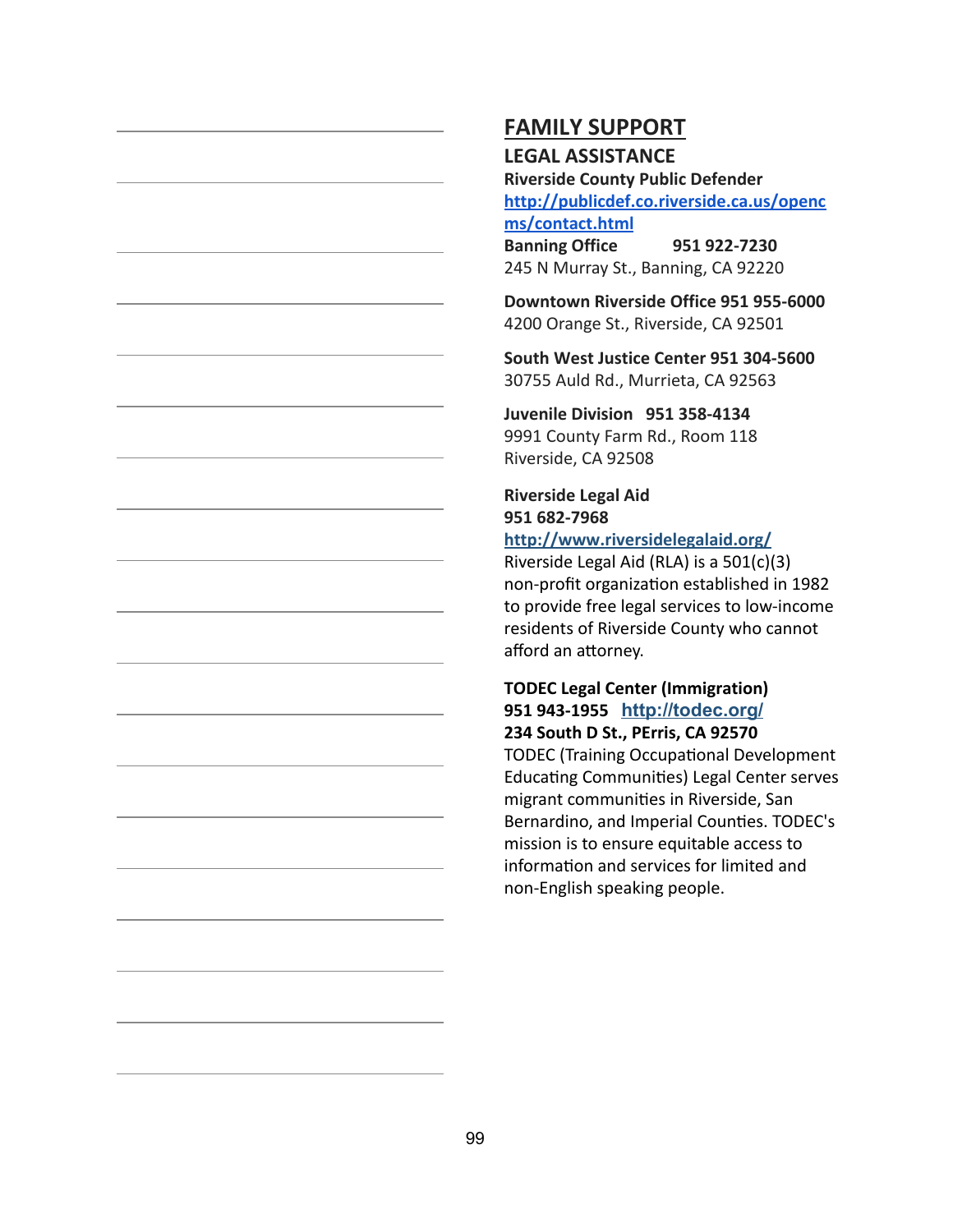## **AYUDA PARA LAS FAMILIAS**

### **SERVICIOS LEGALES**

**Defensor Público del Condado de Riverside [http://publicdef.co.riverside.ca.us/openc](http://publicdef.co.riverside.ca.us/opencms/contact.html) [ms/contact.html](http://publicdef.co.riverside.ca.us/opencms/contact.html)**

*Banning Office* **951 922-7230** 245 N Murray St., Banning, CA 92220 *Downtown Riverside Office* **951 955-6000** 4200 Orange St., Riverside, CA 92501 *South West Justice Center* **951 304-5600** 30755 Auld Rd., Murrieta, CA 92563 *Juvenile Division* **951 358-4134** 9991 County Farm Rd., Room 118 Riverside, CA 92508 *Riverside Legal Aid* **951 682-7968**

### **<http://www.riversidelegalaid.org/>**

Riverside Legal Aid (RLA) es un 501 (c) (3) Organización sin fines de lucro establecida en 1982 para proporcionar servicios legales gratuitos a residentes de bajos ingresos del Condado de Riverside que no pueden pagar un abogado.

#### **Centro Legal TODEC (inmigración) 951 943-1955 <http://todec.org/> 234 South D St., PErris, CA 92570**

TODEC (Training Occupational Development Educating Communities) el Centro Legal brinda servicios a las comunidades de migrantes en Riverside, San Bernardino, and Imperial Counties. La misión TODEC es asegurar acceso equitativo a la información y servicios para las personas que hablan inglés limitado o que no hablan inglés.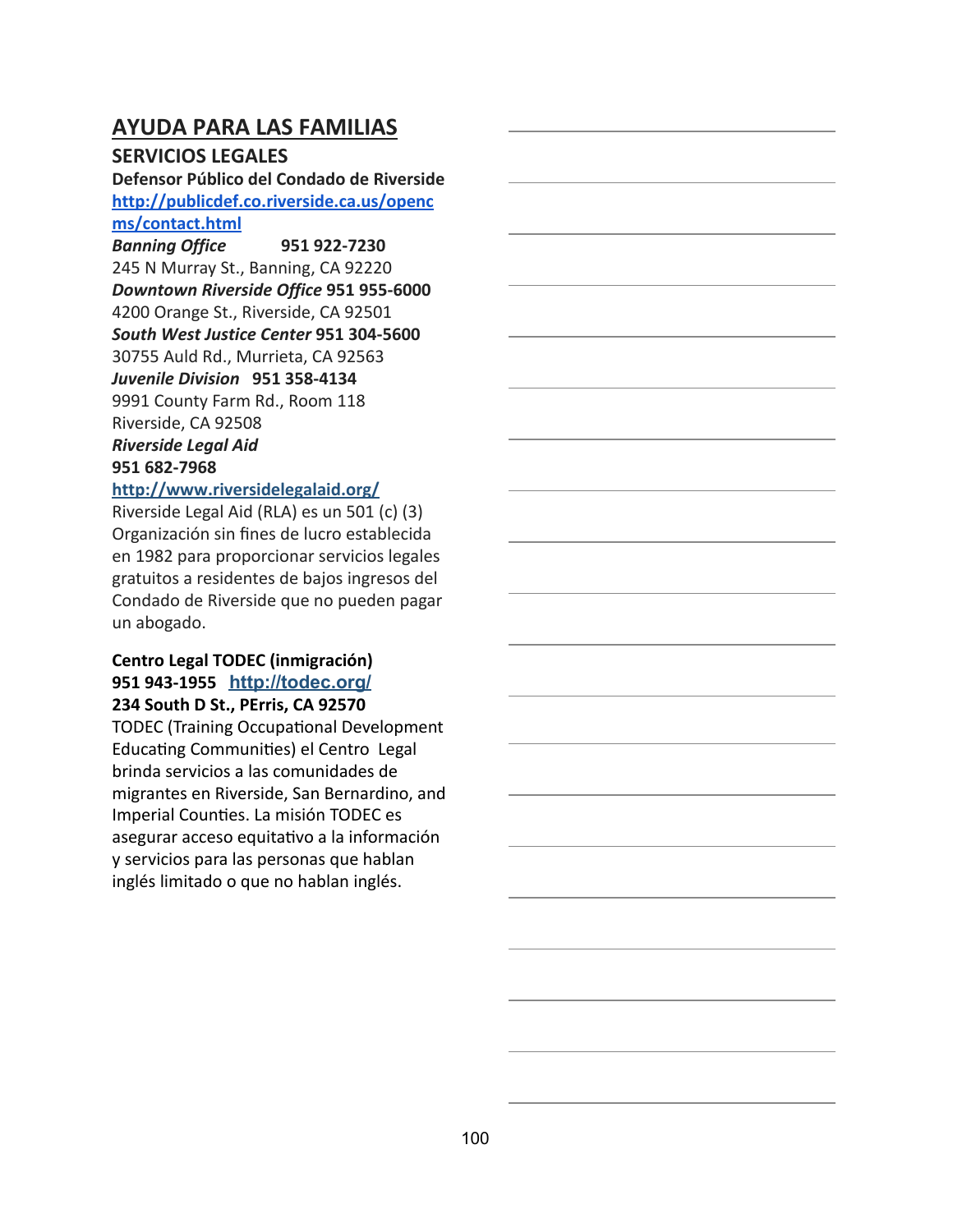## **FAMILY SUPPORT PARENT SUPPORT**

**Carolyn Wylie Centers 951 683-5193 <https://wyliecenter.org/>**

**4164 Brockton Avenue, Riverside, CA 92501**

Serving the Inland Empire, we provide the highest quality educational programs and therapeutic services to meet the needs, goals and hopes of individuals with special learning, emotional and developmental needs.

#### **Family Service Association 951 686-1096 [http://www.fsaca.org](http://www.fsaca.org/)**

**41931 CA-74, Hemet, CA 92544** [Anger Management](http://www.fsaca.org/mental-health) A 16 week anger management class for adults. Parenting Education: A 12 week parenting education class

**Hemet Unified School District Parent Resource Center 951 765-0004 <https://parentcenter.hemetusd.org/>**

**26866 San Jacinto St., Hemet, CA 92543** Empowering Parents with Educational Classes on Parenting, Nutrition, Finance, Immigration Issues and much more.

#### **MFI Recovery –Therapy/**

**Anger Management 951 654-2026 [http://www.mfirecovery.com/drug-addicti](http://www.mfirecovery.com/drug-addiction-treatment-centers/valley-wide-addiction-counseling/) [on-treatment-centers/valley-wide-addictio](http://www.mfirecovery.com/drug-addiction-treatment-centers/valley-wide-addiction-counseling/) [n-counseling/](http://www.mfirecovery.com/drug-addiction-treatment-centers/valley-wide-addiction-counseling/)**

**1604 S. Santa Fe Avenue #403, San Jacinto, CA 92583 Mon - Fri 8am - 8pm**

Detox, residential, outpatient, counseling, employee stabilization, parenting classes, after care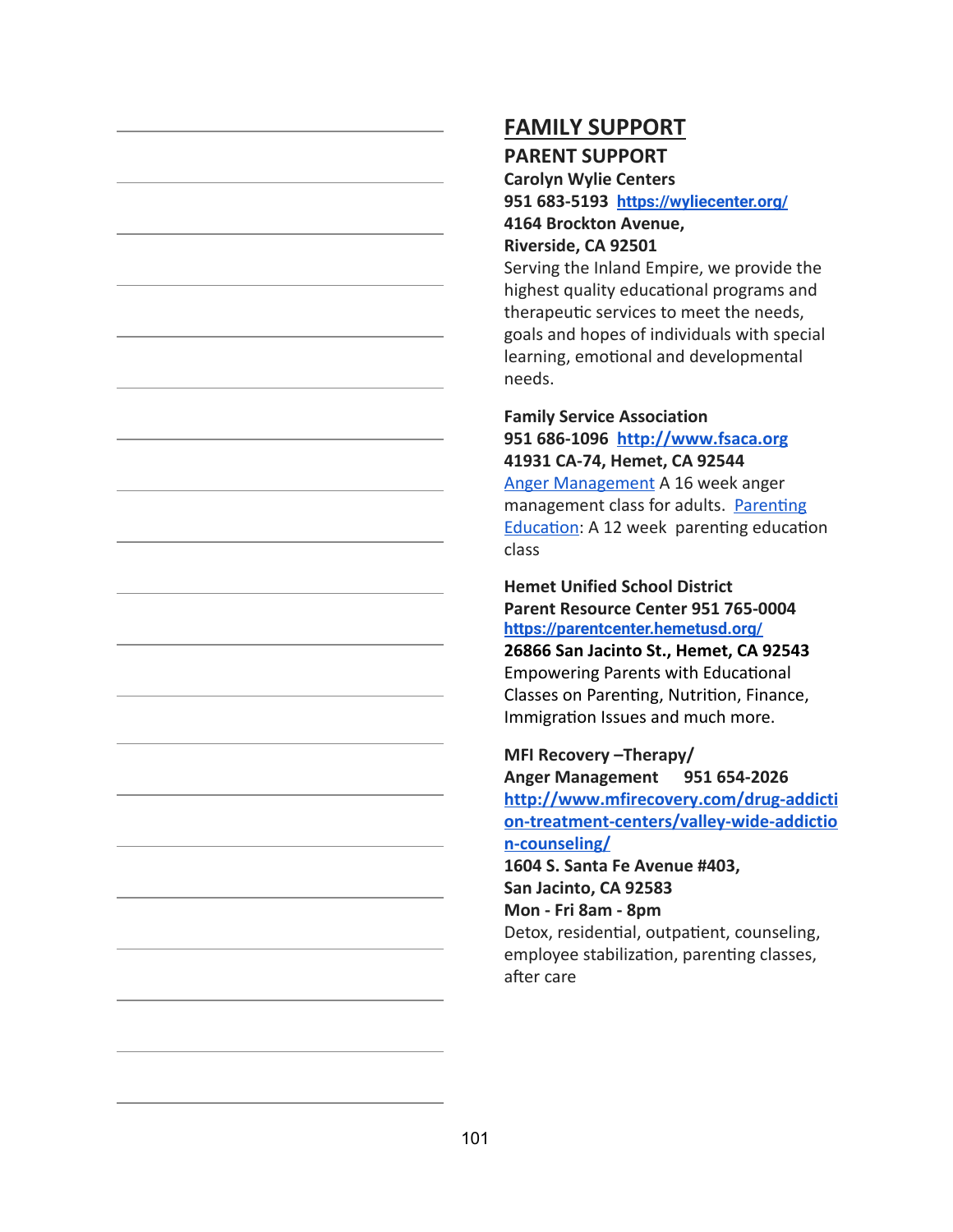## **AYUDA PARA LAS FAMILIAS**

### **APOYO PARA LOS PADRES**

*Carolyn Wylie Centers* **951 683-5193 <https://wyliecenter.org/> 4164 Brockton Avenue, Riverside, CA 92501**

Al prestar servicios en Inland Empire, ofrecemos programas educativos y servicios terapéuticos de la más alta calidad para satisfacer las necesidades, los objetivos y las esperanzas de las personas con necesidades especiales de aprendizaje, emocionales y del desarrollo.

#### *Family Service Association* **951 686-1096 [http://www.fsaca.org](http://www.fsaca.org/) 41931 CA-74, Hemet, CA 92544**

Manejo de ira Una clase de manejo de ira de 16 semanas para adultos. Educación para padres: Una clase de educación de crianza de 12 semanas

### **Distrito Escolar Unificado de Hemet Centro de Recursos para Padres 951 765-0004**

**<https://parentcenter.hemetusd.org/>**

#### **26866 San Jacinto St., Hemet, CA 92543**

Empoderar a los padres con clases educativas sobre crianza de los hijos, nutrición, finanzas, asuntos de inmigración y mucho más.

#### *MFI Recovery –Therapy/*

**Manejo de ira 951 654-2026**

**[http://www.mfirecovery.com/drug-addicti](http://www.mfirecovery.com/drug-addiction-treatment-centers/valley-wide-addiction-counseling/) [on-treatment-centers/valley-wide-addictio](http://www.mfirecovery.com/drug-addiction-treatment-centers/valley-wide-addiction-counseling/) [n-counseling/](http://www.mfirecovery.com/drug-addiction-treatment-centers/valley-wide-addiction-counseling/) 1604 S. Santa Fe Avenue #403, San Jacinto, CA 92583**

### **Lunes a viernes de 8am a 8pm**

Desintoxicación, residencial, ambulatorio, consejería, servicios para estabilizar al trabajador, clases para padres, cuidado posterior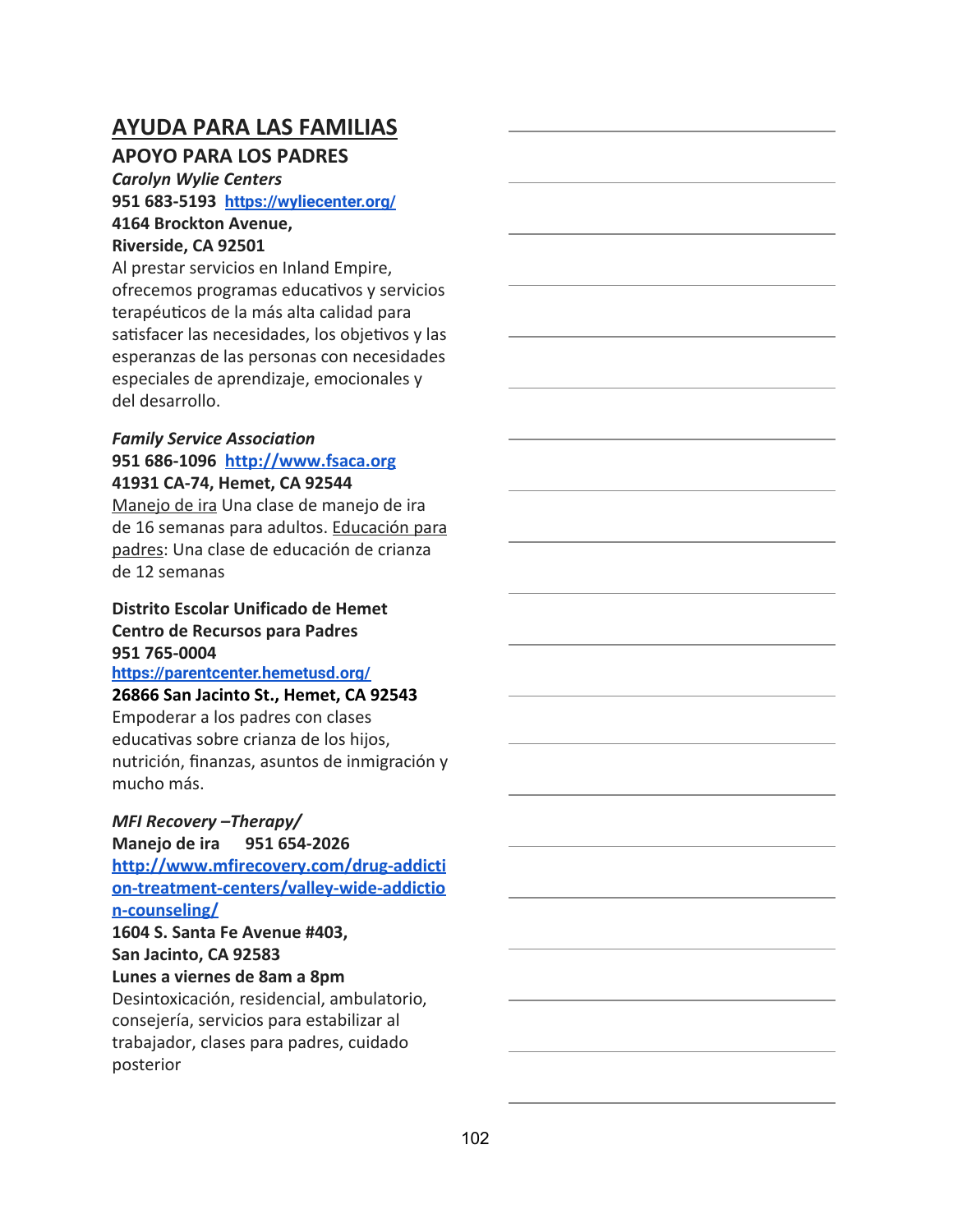## **FAMILY SUPPORT PARENT SUPPORT**

### **Parent Support & Training Program Parent-to-Parent Non-Crisis Telephone Support Line 951 358-3622 / 888 358-3622**

This telephone support line is for parents/caregivers raising a child with mental health/behavioral challenges who would like to talk to another parent employed by the Department of Mental Health, for support and information.

#### **Main Line (for information) 951 358-5862 [ttps://www.rcdmh.org/psp](https://www.rcdmh.org/psp)**

**3125 Myers Street , Riverside, CA 92503** Parent Partners are hired to work in clinics with families and professional staff to assist in the planning and provision of treatment for children and families. This program is countywide and provides support, education, training, and resources to parents and primary caregivers who are raising a child with mental health/behavioral challenges. Some services and supports are available to parents/caregivers whether or not their child is receiving services. They are offered in English and Spanish and are free of charge. Services include, but are not limited to, support and educational groups, trainings relating to mental health, a parent-to-parent telephone support line, social events, mentorship for youth, limited respite, and a parent resource library.

#### **Triple P (Positive, Parenting, Program) [www.triplep-parenting.net](http://www.triplep-parenting.net/)**

Triple P is delivered to parents of children up to 12 years, with Teen Triple P for parents of 12 to 16 year olds. There are also specialist programs – for parents of children with a disability (Stepping Stones), for parents going through separation or divorce (Family Transitions), for parents of children who are overweight (Lifestyle) and for Indigenous parents (Indigenous). Other specialist programs are being trialled or are in development.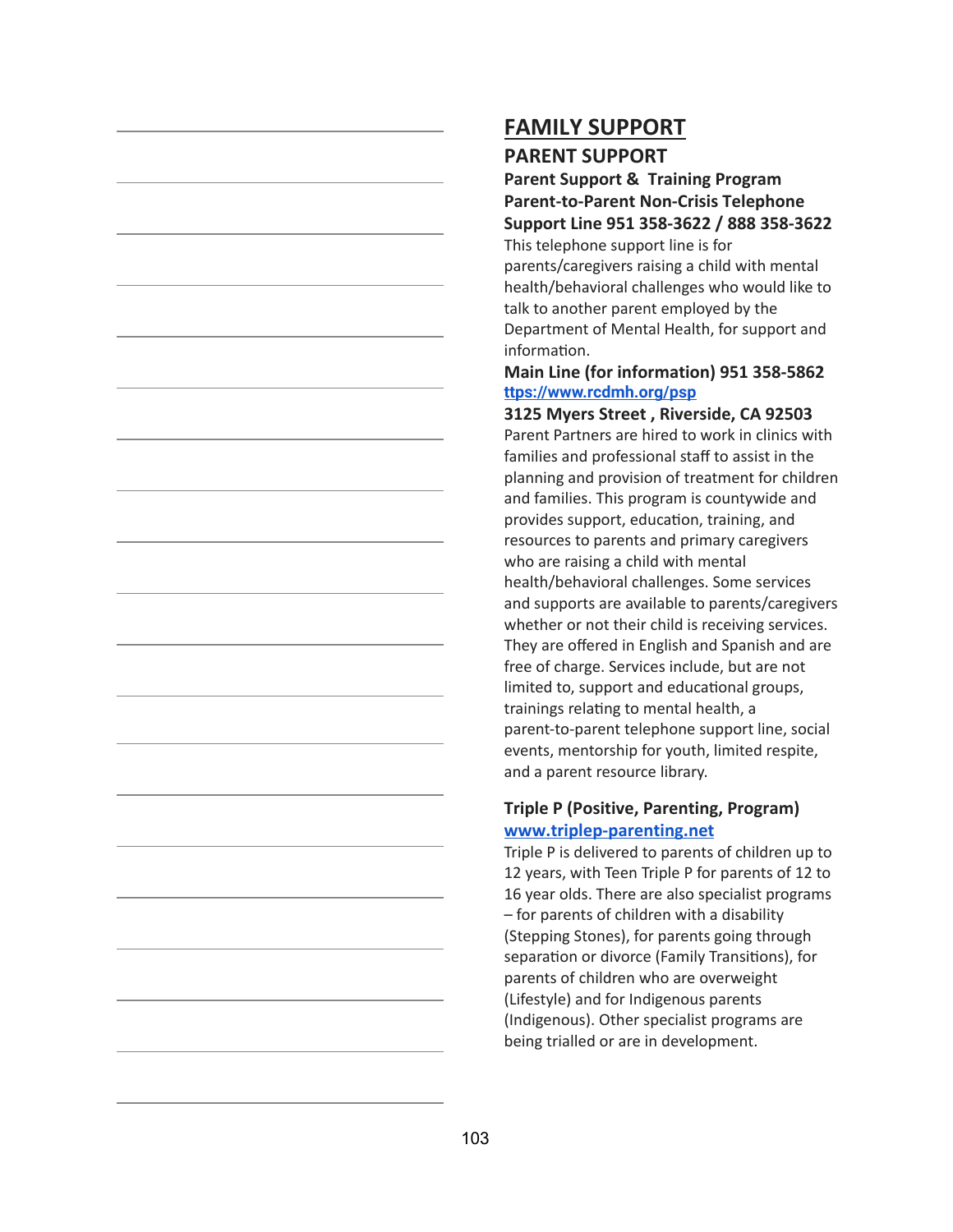## **AYUDA PARA LAS FAMILIAS**

### **APOYO PARA LOS PADRES**

### **Apoyo para padres y programas de capacitación**

#### *Parent-to-Parent Non-Crisis Telephone* **Línea de apoyo 951 358-3622 / 888 358-3622**

Esta línea telefónica de asistencia es para padres/personas que cuidan y están criando a un niño con problemas de salud mental/ trastornos de conducta quienes desean hablar con otro padre empleado por el Departamento de Salud Mental, para obtener apoyo e información.

#### **Línea principal (información) 951 358-5862 <https://www.rcdmh.org/psp>**

#### **3125 Myers Street , Riverside, CA 92503**

Los padres socios son contratados para trabajar en clínicas con familias y personal profesional para ayudar con la planificación y proveer tratamiento para niños y familias. Este programa abarca todo el condado y proporciona apoyo, educación, capacitación y recursos para los padres y personas principales que están criando a un niño con problemas de salud mental/trastornos de conducta. Algunos servicios y apoyos están disponibles para los padres/personas que cuidan niños ya sea que sus niños reciban servicios o no. Los servicios se ofrecen en inglés y español y son gratuitos. Los servicios incluyen, entre otros, grupos de apoyo y educativos, capacitaciones relacionadas con la salud mental, una línea de asistencia telefónica entre padres y madres, eventos sociales, tutoría para jóvenes, descanso limitado y una biblioteca de recursos para padres.

#### *Triple P (Positive, Parenting, Program)* **[www.triplep-parenting.net](http://www.triplep-parenting.net/)**

El programa *Triple P* se ofrece para padres que enen niños hasta de 12 años y *Teen Triple P* es para padres que tienen niños de 12 a 16 años. También hay programas especializados para padres que tienen niños con discapacidades *(Stepping Stones)*, para padres que se están separando o divorciando *(Family Transitions)*, para padres de niños con sobrepeso (Lifestyle) y para padres indígenas *(Indigenous)*. Otros programas especializados se están poniendo a prueba o se están desarrollando.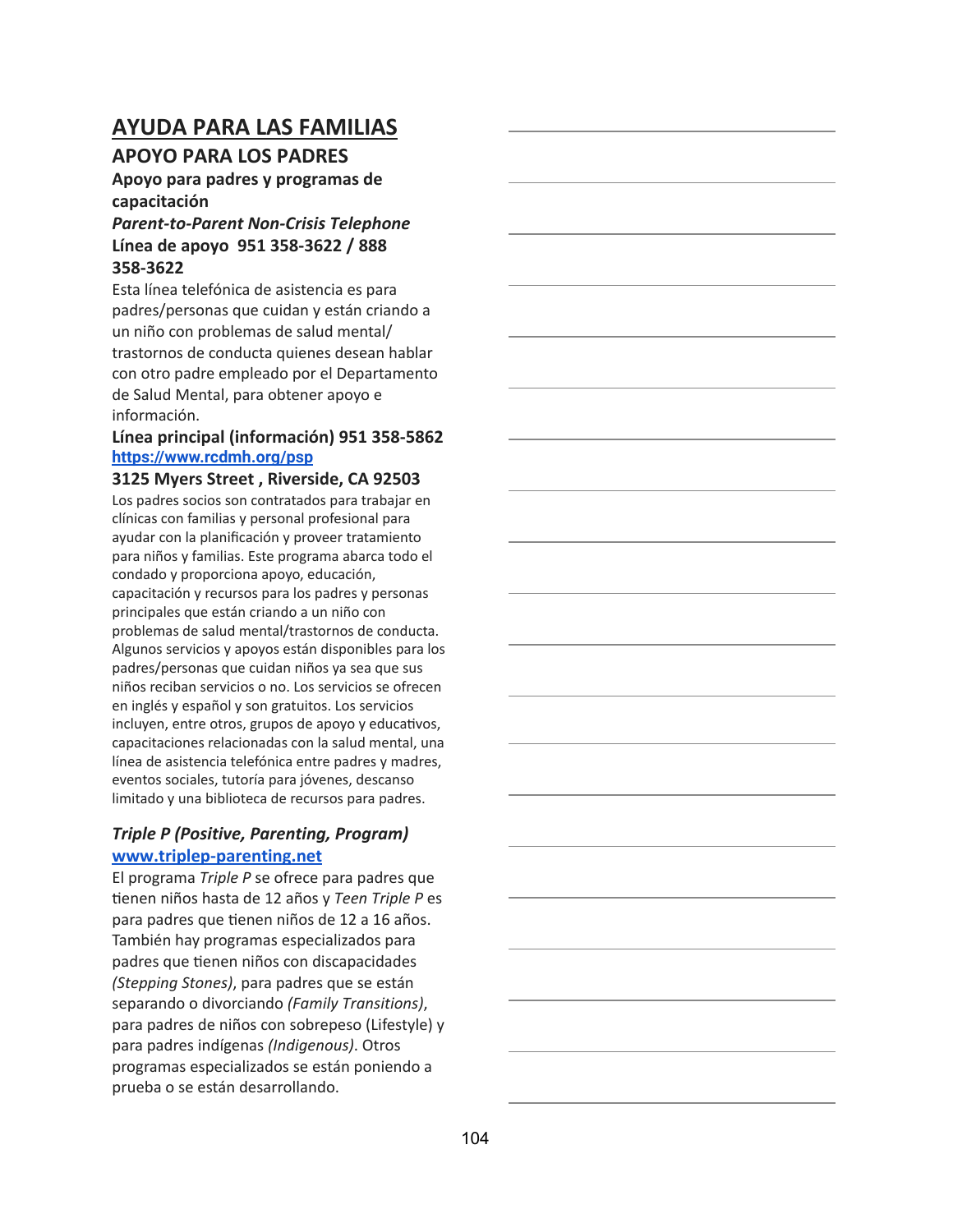## **FAMILY SUPPORT SENIOR SERVICES**

**ADDUS Health Care 951 652-1000 <http://www.addus.com/>**

**2627 W. Florida Ave., Hemet, CA 92543** Adult Day Services, In-home services

#### **Adult Protective Services (APS) (24 hour hotline) 1 800 491-7123 <http://www.napsa-now.org/>**

If you have any issues, concerns or questions, it is always confidential and safe to contact an APS office near you. To get help or make a report.

#### **Hemet Nutrition 951 652-3212 [www.riverside.networkofcare.org/](http://www.riverside.networkofcare.org/)**

**305 E Devonshire Ave., Hemet, CA 92543 San Jacinto Nutrition 951 654-2054 625 South Pico St., San Jacinto, CA 92583** The Senior Nutrition Program provides two separate services; "Group Meals" served at our Community Centers, and the Home Delivered Meals program.

### **Hemet Senior Home Repair 951 765-2380 (Hemet Residents) [https://homerepairtatsukire.blogspot.com](https://homerepairtatsukire.blogspot.com/2017/03/home-repair-programs.html) [/2017/03/home-repair-programs.html](https://homerepairtatsukire.blogspot.com/2017/03/home-repair-programs.html)**

If you own your home, reside within the City of Hemet limits and are low income, the City of Hemet has two programs that may be able to help you!

#### **James Simpson Community Center 951 929-5607**

**<https://www.gorecreation.org/simpson-center>**

**305 E. Devonshire Avenue, Hemet, CA 92543**

Senior game rooms, exercise, support groups and other activities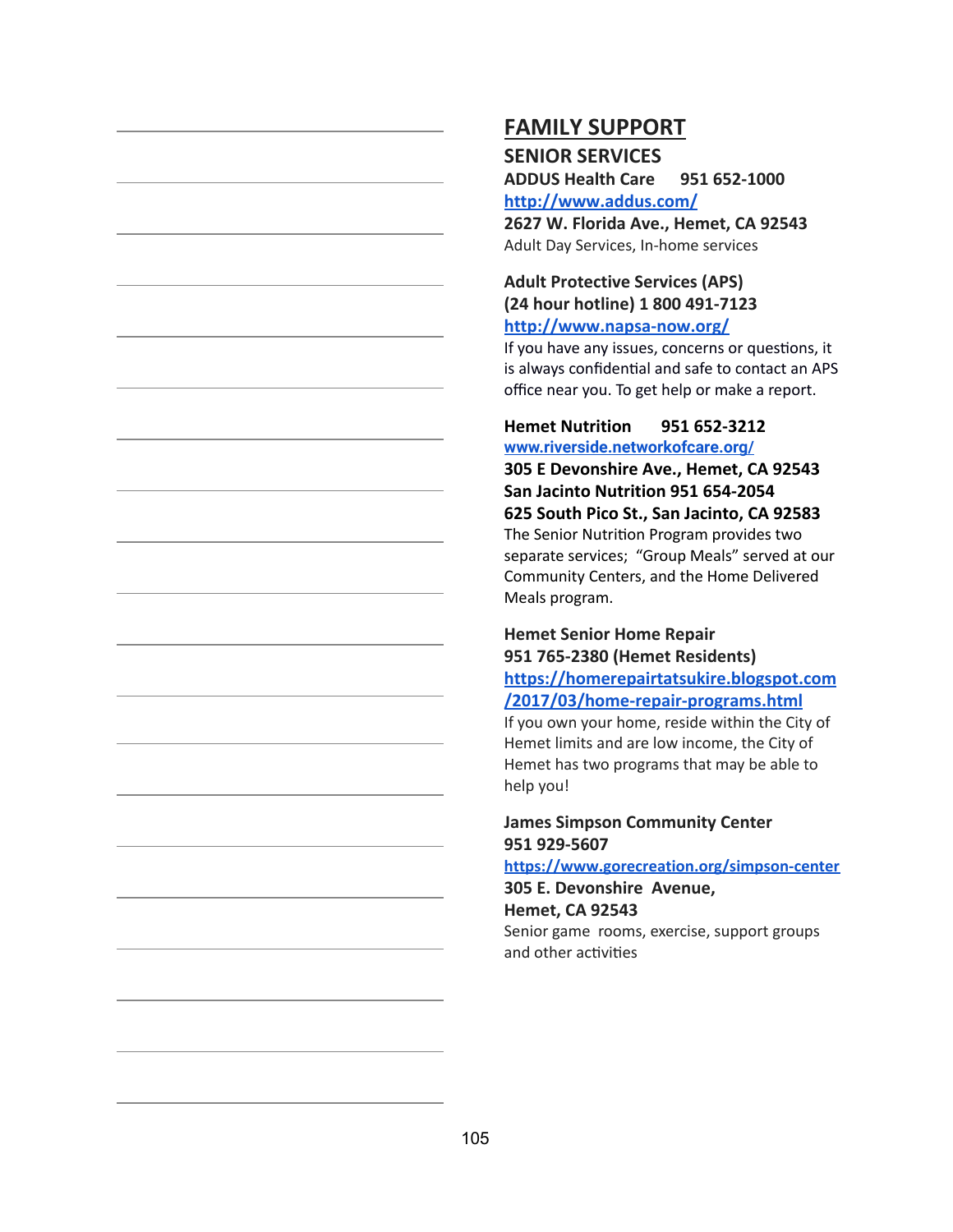## **AYUDA PARA LAS FAMILIAS**

**ADULTOS MAYORES DE 55 AÑOS**

*ADDUS Health Car* **e 951 652-1000 <http://www.addus.com/>**

**2627 W. Florida Ave., Hemet, CA 92543** Servicios para adultos de dia y en el Hogar.

### *Servicios de Protección para Adultos* **(APS) (línea directa las 24 horas) 1 800 491-7123 <http://www.napsa-now.org/>**

Si tiene algún problema, inquietud o pregunta, siempre es confidencial y seguro para ponerse en contacto con la oficina de APS más cercana a ud. Para obtener ayuda o hacer un informe.

#### *Hemet Nutrition* **951 652-3212 [www.riverside.networkofcare.org/](http://www.riverside.networkofcare.org/)**

**305 E Devonshire Ave., Hemet, CA 92543** *San Jacinto Nutrition* **951 654-2054 625 South Pico St., San Jacinto, CA 92583** El programa de nutrición para personas mayores de 55 años brinda dos servicios separados; "alimentos para grupos" en nuestros centros comunitarios y el programa

de alimentos a domicilio.

### *Hemet Senior Home Repair* **951 765-2380 (Residentes de Hemet) [https://homerepairtatsukire.blogspot.com](https://homerepairtatsukire.blogspot.com/2017/03/home-repair-programs.html)**

**[/2017/03/home-repair-programs.html](https://homerepairtatsukire.blogspot.com/2017/03/home-repair-programs.html)**

Si usted es dueño de su casa, reside dentro de los límites de la Ciudad de Hemet y es de bajos ingresos, ¡la ciudad de Hemet tiene dos programas que pueden ayudarlo!

#### *James Simpson Community Center* **951 929-5607**

**<https://www.gorecreation.org/simpson-center> 305 E. Devonshire Avenue, Hemet, CA 92543** Salas de juegos para personas mayores, ejercicios, grupos de apoyo y otras actividades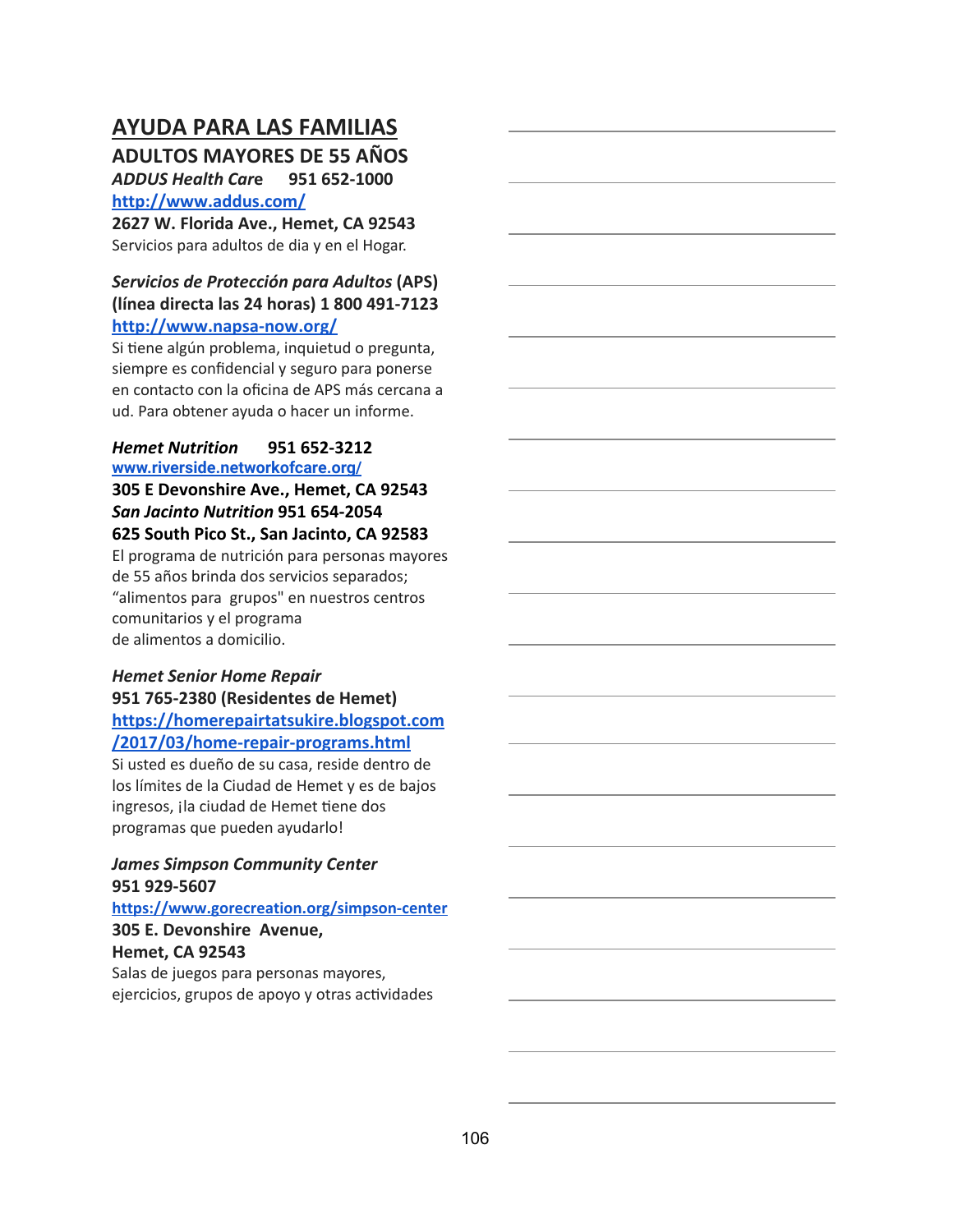### **SENIOR SERVICES**

**Riverside County Office of the Aging 951 867-3800 <https://www.rcaging.org/>** 6296 **River Crest Drive, Riverside, CA 92507**

The Riverside County Office on Aging serves to promote and support a life of dignity, well-being and independence for older adults and persons with disabilities.

### **Smiles for Seniors 909 790-6671**

**<http://www.smilesforseniorsfoundation.org/>**

**P.O.Box 1113, Yucaipa, CA 92399** Helping the lives of seniors through acts of kindness. One time assistance for utilities, repairs, medication, etc. (low income)

### **Valley Restart Shelter**

**951 766-7476 <http://valleyrestart.info/> 200 E. Menlo Avenue, Hemet, CA 92543** Homeless shelter, senior help center

### **Veteran Service Center 951 766-2566 [http://veteranservices.co.riverside.ca.us/o](http://veteranservices.co.riverside.ca.us/opencms/Contact/OfficeLocation.html) [pencms/Contact/OfficeLocation.html](http://veteranservices.co.riverside.ca.us/opencms/Contact/OfficeLocation.html)**

**800 N. State Street B-4, Hemet, CA 92543** We can assist you with: Compensation for service related disabilities. Pension for veterans with non-service connected disabilities. Education benefits and vocational rehabilitation (application and information). Medical treatment at VA Medical Centers (application and information). Home loan benefits (application for certificate of eligibility and program information). Government Life Insurance. Burial benefits. Pension for non-service related deaths. Proceeds of government life insurance. Military Survivor Benefit Plan (SBP). Medical benefits. Educational benefits. Including the California College Waiver Program.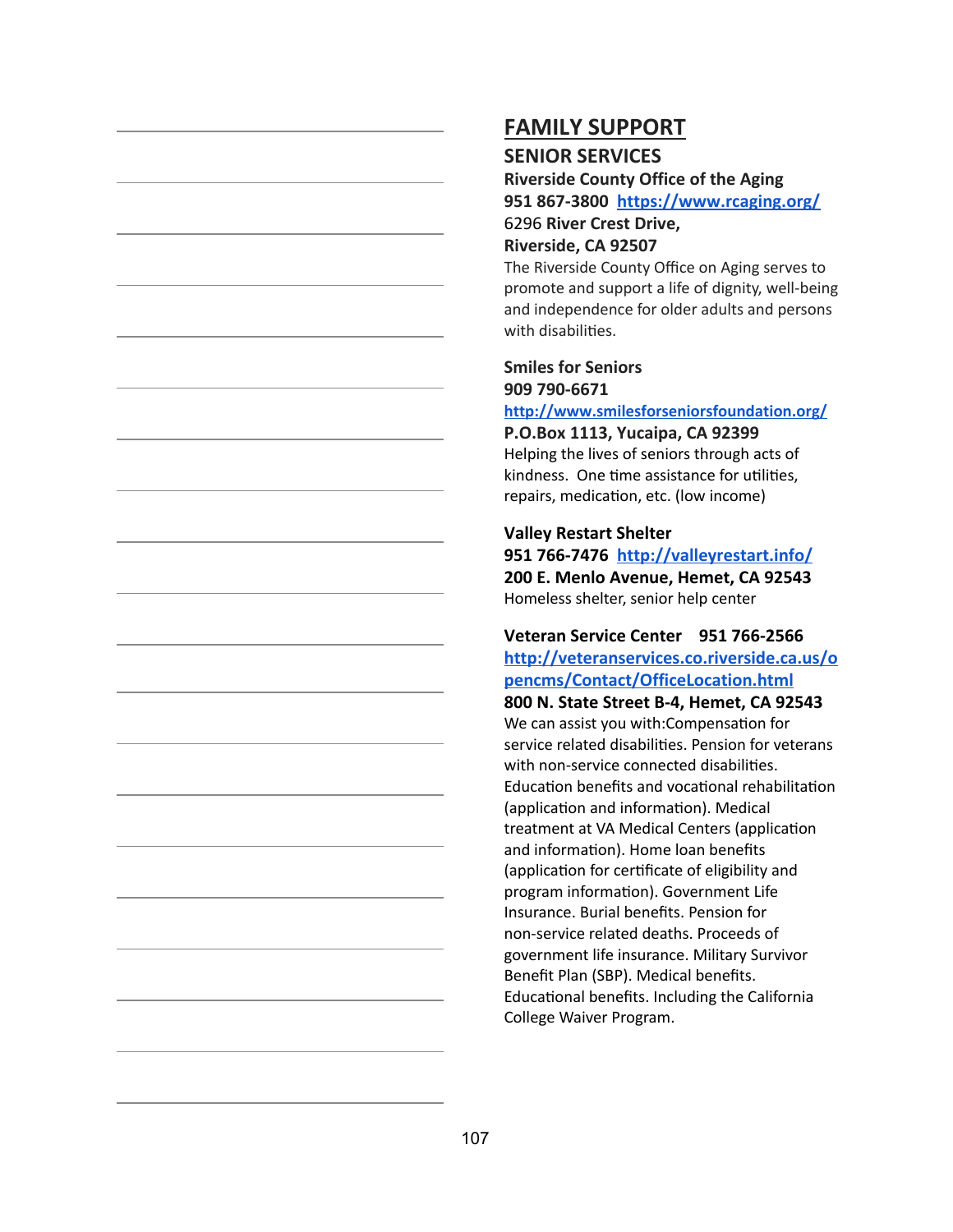# **ADULTOS MAYORES DE 55 AÑOS DE EDAD**

### *Riverside County Office of the Aging* **951 867-3800 <https://www.rcaging.org/> 6296 River Crest Drive,**

#### **Riverside, CA 92507**

La Oficina de Envejecimiento del Condado de Riverside cumple promover y apoyar una vida digna, de bienestar e independencia para adultos mayores de edad y personas con discapacidades.

### *Smiles for Seniors* **909 790-6671**

### **<http://www.smilesforseniorsfoundation.org/>**

### **P.O.Box 1113, Yucaipa, CA 92399**

Ayudando la vida de los adultos de 55 años de edad por medio de actos de generosidad. Ayuda con los servicios públicos (solo una vez), reparaciones y medicamentos, etc. (bajos ingresos)

# *Valley Restart Shelter* **951 766-7476 <http://valleyrestart.info/>**

**200 E. Menlo Avenue, Hemet, CA 92543** Albergues para personas sin hogar, centro de ayuda para personas adultas de 55 años de edad

### *Veteran Service Center* **951 766-2566 [http://veteranservices.co.riverside.ca.us/o](http://veteranservices.co.riverside.ca.us/opencms/Contact/OfficeLocation.html) [pencms/Contact/OfficeLocation.html](http://veteranservices.co.riverside.ca.us/opencms/Contact/OfficeLocation.html) 800 N. State Street B-4, Hemet, CA 92543**

Podemos ayudarlo con: Compensación por discapacidades relacionadas con el servicio militar. Pensión para veteranos con discapacidades no relacionadas con el servicio miitar. Beneficios educativos y rehabilitación vocacional (solicitud e información). Tratamiento médico en VA Medical Centers (solicitud e información). Beneficios de préstamos hipotecarios (solicitud para el cerficado de elegibilidad e información del programa). Seguro de vida del gobierno. Beneficios para entierro. Pensión por muertes no relacionadas con el servicio militar. Recibir los beneficios del seguro de vida del gobierno. Plan de Beneficio para Supervivientes Militares (SBP). Beneficios médicos. Beneficios educativos. Incluyendo el Programa de exención de los Colegios de California.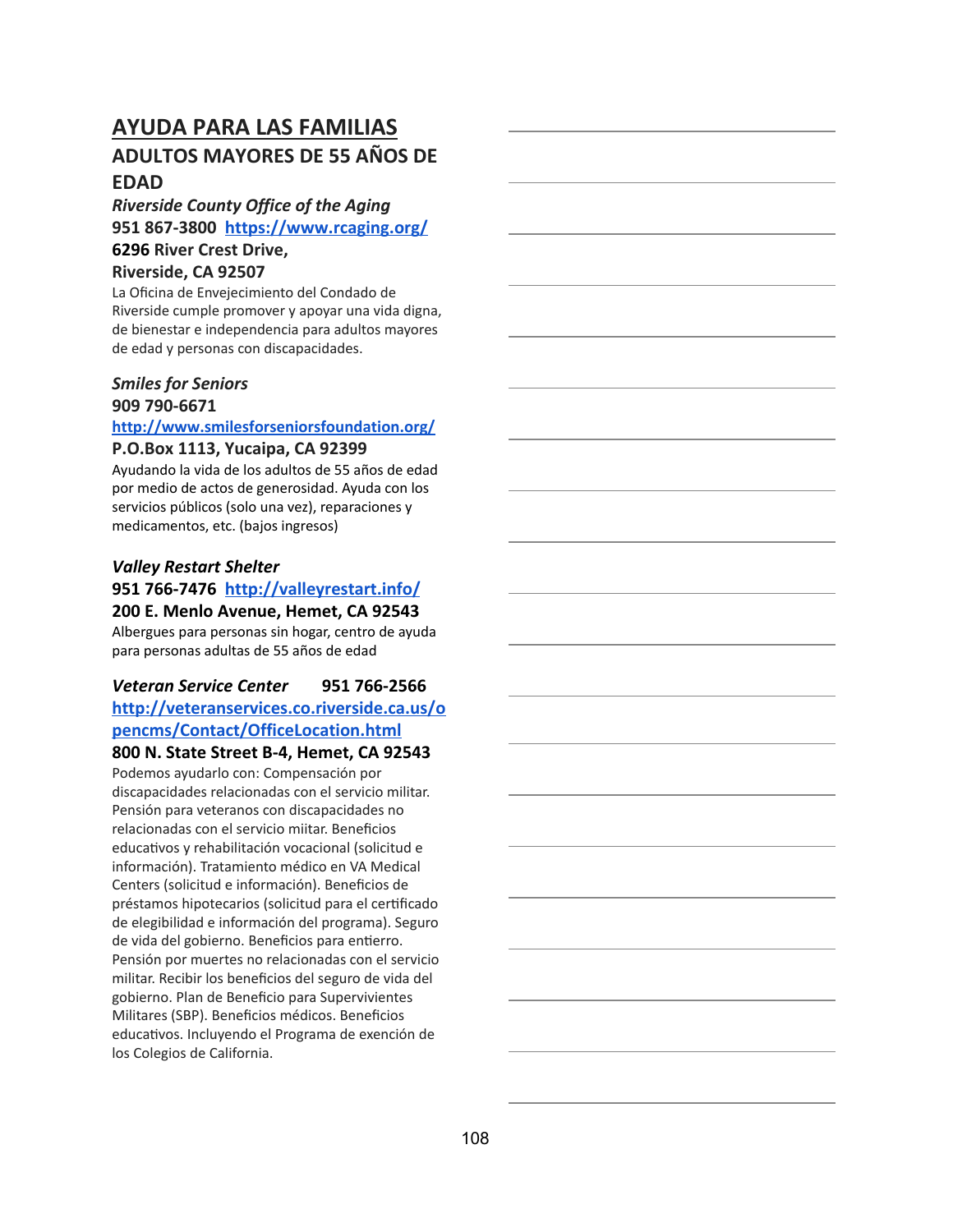## **FAMILY SUPPORT WORK SERVICE**

**American Labor Pool, Inc. 951 929-3500 Fax 951 929-9950 <http://www.americanlaborpool.com/>**

**704 W. Florida Avenue, Hemet, CA 92543** American Labor Pool knows where the jobs are in California. Build your skills. Get paid. [Get started today.](http://www.americanlaborpool.com/candidates/)

# **Workforce Development Center 951 791-3500**

#### **1025 N. State Street, Hemet, CA 92543** http://www.rivcoworkforce.com

Telephones, free Internet, resume writer, access computers are on the site. Representatives are available on the site with an appointment. A wide range of job search services and employers.

### **Job Corps**

## **1 800 733-JOBS / 1 800 733-5627 909 887-6305 [www.jobcorps.dol.gov](http://www.jobcorps.dol.gov/) 3173 Kerry Street,**

### **San Bernardino, CA 92407**

Job Corps is a free education and training program that helps young people learn a career, earn a high school diploma or GED, and find and keep a good job. For eligible young people at least 16 years of age that qualify as low income, Job Corps provides the all-around skills needed to succeed in a career and in life.

### **Manpower 951658-4645**

**[http://www.employmentintown.com/Ma](http://www.employmentintown.com/Manpower-2202/) [npower-2202/](http://www.employmentintown.com/Manpower-2202/)**

### **735 S. Sanderson Avenue, Hemet, CA 92545**

Manpower helps both job seekers and employers meet their employment needs by matching the right individual to the right job.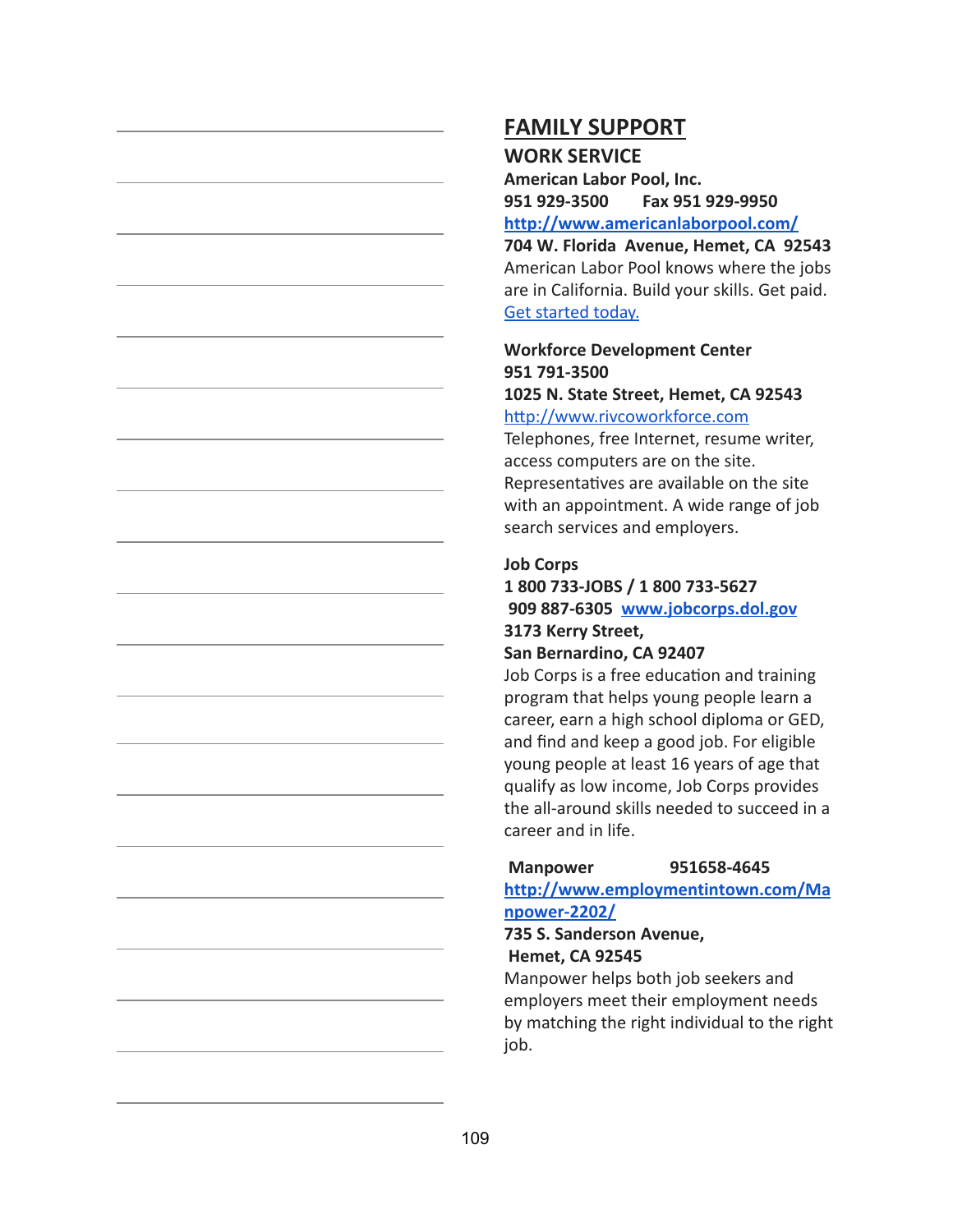# **AYUDA PARA LAS FAMILIAS SERVICIOS DE BÚSQUEDA DE TRABAJO**

*American Labor Pool, Inc.* **951 929-3500 Fax 951 929-9950 <http://www.americanlaborpool.com/>**

**704 W. Florida Avenue, Hemet, CA 92543** *American Labour Pool* conoce dónde hay empleos en California. Desarrolle sus habilidades. Reciba el pago. [Get started today.](http://www.americanlaborpool.com/candidates/) (Empiece hoy)

### *Workforce Development Center* **951 791-3500**

#### **1025 N. State Street, Hemet, CA 92543**

#### http://www.rivcoworkforce.com

Teléfonos, Internet gratuito, escritor de curriculum vitae, las computadoras de acceso están en el sitio. Los representantes están disponibles en el sitio programando cita. Una amplia gama de servicios de búsqueda de empleo y de empleadores.

#### *Job Corps*

# **1 800 733-JOBS / 1 800 733-5627 909 887-6305 [www.jobcorps.dol.gov](http://www.jobcorps.dol.gov/) 3173 Kerry Street,**

#### **San Bernardino, CA 92407**

Job Corps es un programa gratuito de educación y capacitación que ayuda a los jóvenes a aprender una profesión, obtener un diploma de la preparatoria o un cerficado equivalente al diploma de preparatoria (GED) y a encontrar y mantener un buen trabajo. Para jóvenes elegibles de por lo menos 16 años que califiquen como jóvenes de bajos ingresos, Job Corps brinda todas las habilidades necesarias para tener éxito en una profesión y en la vida.

#### *Manpower* **951658-4645**

#### **[http://www.employmentintown.com/Ma](http://www.employmentintown.com/Manpower-2202/) [npower-2202/](http://www.employmentintown.com/Manpower-2202/)**

#### **735 S. Sanderson Ave., Hemet, CA 92545**

*Manpower* ayuda tanto a los que buscan empleo como a los empleadores a satisfacer sus necesidades de empleo al unir a la persona adecuada con el trabajo adecuado.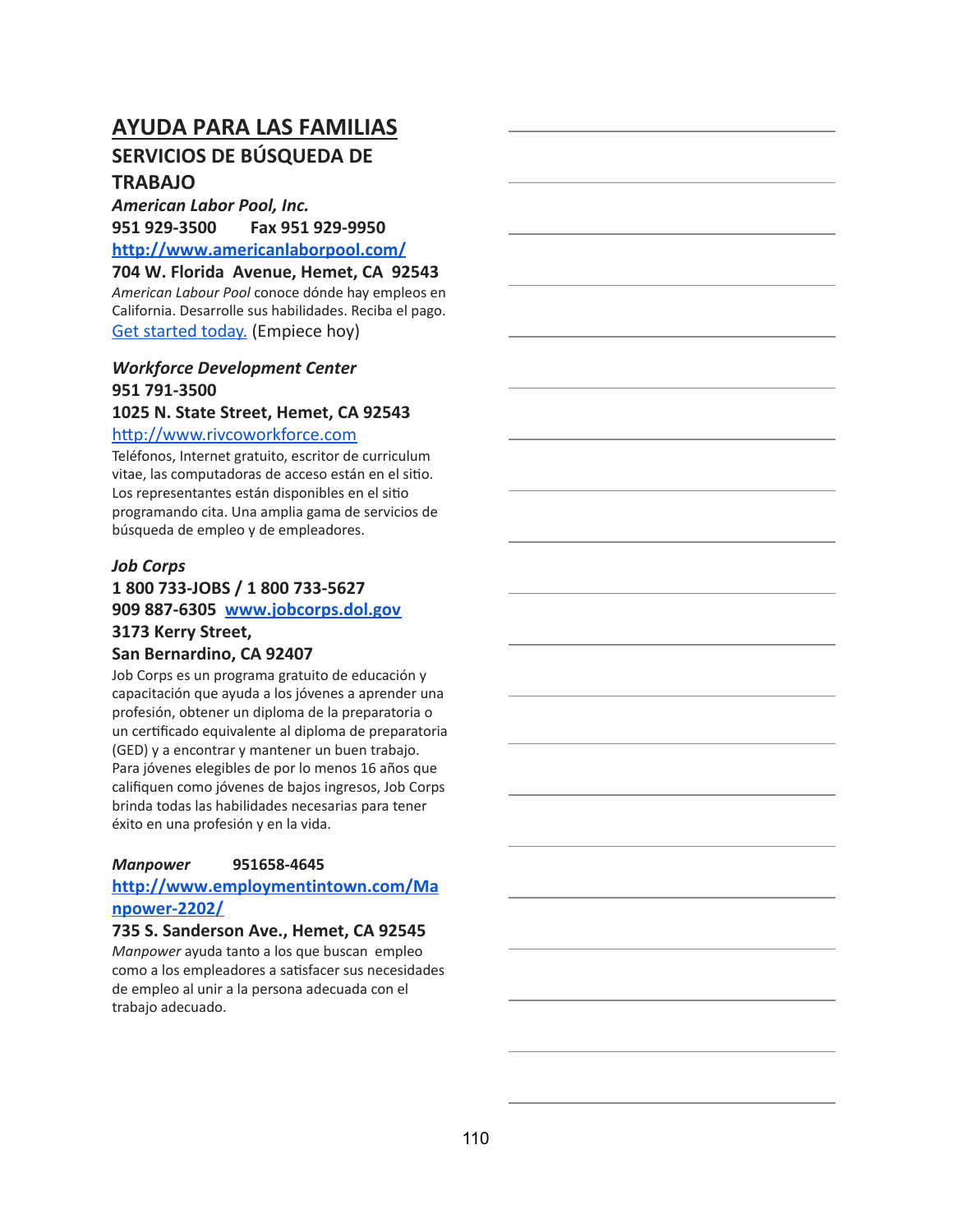# **FAMILY SUPPORT YOUTH SERVICES**

### **Boys Town National Hotline 1 800 488-3000**

#### **<http://www.boystown.org/hotline>**

The Boys Town National Hotline is open 24 hours a day, 365 days a year, and is staffed by specially trained Boys Town counselors. It is accredited by the American Association of Suicidology (AAS).

#### **California Family Life Center**

**<https://www.cflckids.org/job-training-education> Empower Youth Program 951 765-0917** 930 N. State Street, Hemet, CA 92543 **Planet Youth 951 471-8415** 400 W. Graham Ave., Lake Elsinore, 92530 **Rubidoux YOC 951 683-9622** 5856 Mission Blvd, Riverside, CA 92509 CFLC's Youth Opportunity Centers in Hemet, Lake Elsinore, and Rubidoux help identify career aptitudes for young job seekers ages 16-24, teach interview skills and customer service, arrange paid internships and employment in the business community and connect them to higher education. An experienced Career Navigator tracks each participant's progress, guiding, encouraging, coaching (and sometimes parenting) them for a full two years.

### **Job Corps**

### **1 800 733-JOBS / 1 800 733-5627 909 887-6305 [www.jobcorps.dol.gov](http://www.jobcorps.dol.gov/) 3173 Kerry Street,**

#### **San Bernardino, CA 92407**

Job Corps is a free education and training program that helps young people learn a career, earn a high school diploma or GED, and find and keep a good job. For eligible young people at least 16 years of age that qualify as low income, Job Corps provides the all-around skills needed to succeed in a career and in life.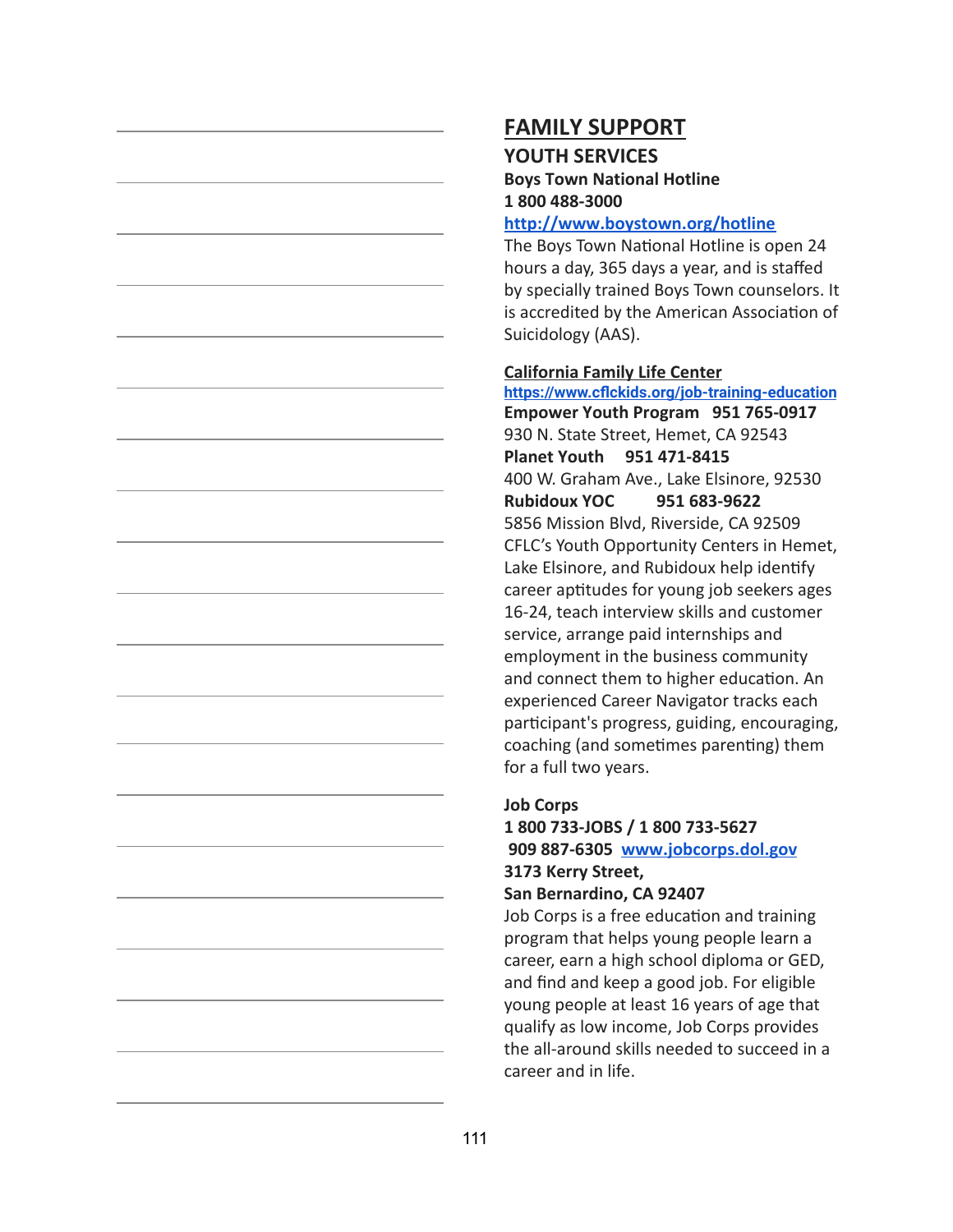### **SERVICIOS PARA LOS JÓVENES**

#### *Boys Town National Hotline* **1 800 488-3000**

#### **<http://www.boystown.org/hotline>**

La línea directa de *Boys Town Nationa*l está abierta las 24 horas del día, los 365 días del año, y cuenta con consejeros especialmente capacitados por Boys Town. Están acreditados por la Asociación Americana de Suicidiología (AAS).

#### **California Family Life Center**

**<https://www.cflckids.org/job-training-education>** *Empower Youth Program* **951 765-0917** 930 N. State Street, Hemet, CA 92543 *Planet Youth* **951 471-8415** 400 W. Graham Ave., Lake Elsinore, 92530 *Rubidoux* **YOC 951 683-9622** 5856 Mission Blvd, Riverside, CA 92509 Los Centros de Oportunidades Juveniles de CFLC en Hemet, Lake Elsinore y Rubidoux ayudan a identificar aptitudes profesionales para jóvenes de entre 16 y 24 años, les enseñan habilidades para entrevistar, atender al cliente, organizar pasantías remuneradas, empleo en la comunidad empresarial y los conecta a la educación superior. Un navegador de profesiones con experiencia sigue el progreso de cada participante, guiándolo, alentándolo, entrenándolo (y algunas veces cuidándolo) por dos años completos

#### *Job Corps*

### **1 800 733-JOBS / 1 800 733-5627 909 887-6305 [www.jobcorps.dol.gov](http://www.jobcorps.dol.gov/)**

**3173 Kerry St., San Bernardino, CA 92407** *Job Corps* es un programa gratuito de educación y capacitación que ayuda a los jóvenes a aprender una profesión, obtener un diploma de preparatoria o un cerficado equivalente al diploma de preparatoria (GED) y a encontrar y mantener un buen trabajo. Para jóvenes elegibles de por lo menos 16 años que califiquen como jóvenes de bajos ingresos, Job Corps brinda todas las habilidades necesarias para tener éxito en una profesión y en la vida.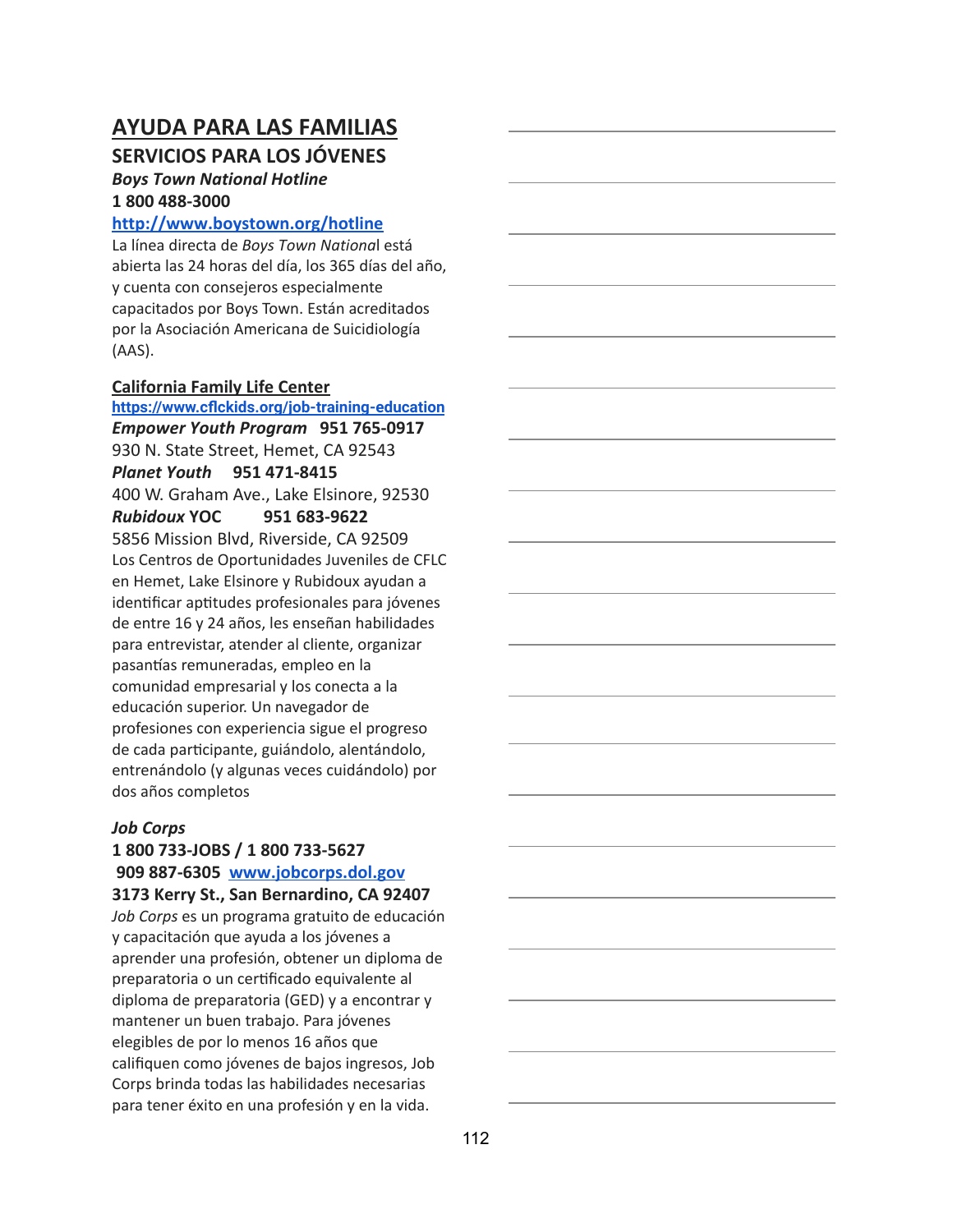### **FAMILY SUPPORT**

#### **YOUTH SERVICES**

**My City Youth Center 951 652-0647**

#### **[www.mycityyouthcenter.com/](http://www.mycityyouthcenter.com/) 145 N Tahquitz Ave., Hemet, CA**

My City Youth Center is a summer and after school program for kids ages 8-18. We provide classes in the arts, education, and sports. BoxPark, Teen Mommy Shoppe

#### **Our House Youth Shelter 909 335-2676 940 Stillman Ave. Redlands Ca 92374**

Runaway and Homeless youth shelter for males and females between the ages 11-17. We offer emergency shelter.

### **Riverside Gateway to College/RCC 951 222-8934**

### **<http://thinkbeyonddiploma.com/>**

**4800 Magnolia Ave., Riverside, CA 92506** Gateway College & Career Academy is a public charter school that helps youth, 16 through 21 years old, who are behind in high school credits

#### **The LGBT Sanctuary Palm Springs (Foster Care) Crisis Line 866 488-7386 760 766-3500 Mon - Thu 9am - 2pm <https://www.sanctuarypalmsprings.org/>**

Sanctuary Palm Springs, a transitional housing facility for LGBT youth leaving the foster care system, opened a new location in Palm Springs. Founders say the home is the only one of its kind in the nation. The facility, which caters to people between the ages of 18 and 21, aims to help at-risk youth develop independent living skills, like money management and job training. Sanctuary residents must be working toward their GED, in college, in a vocational school or working at least 80 hours per month to stay at the home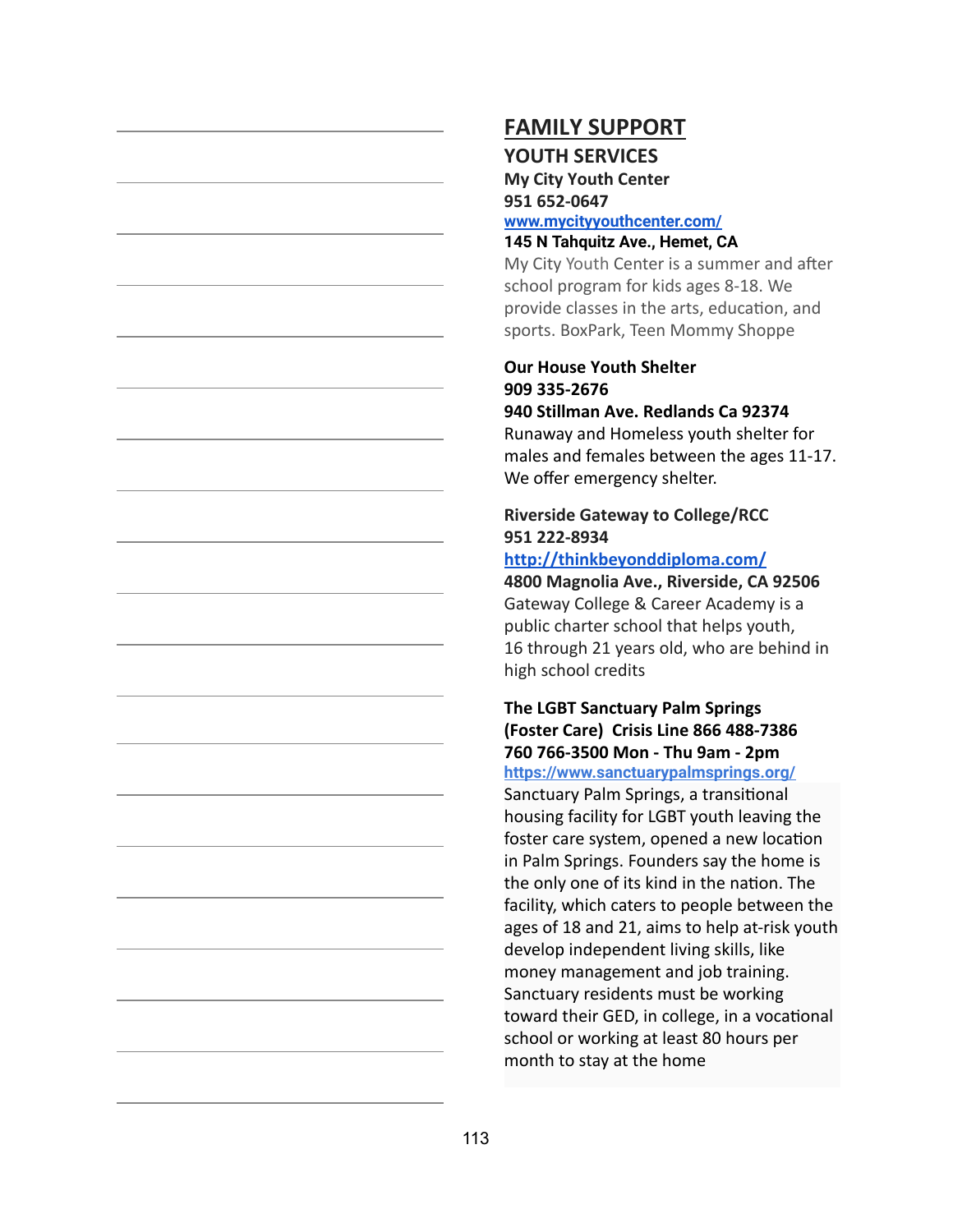### **SERVICIOS PARA LOS JÓVENES**

*My City Youth Center* **951 652-0647 [www.mycityyouthcenter.com/](http://www.mycityyouthcenter.com/)**

#### **145 N Tahquitz Ave., Hemet, CA**

El Centro Juvenil My City es un programa de verano y después del horario escolar para niños de 8 a 18 años. Ofrecemos clases de arte, educación y deportes. *BoxPark, Teen Mommy Shoppe*

#### *Riverside Gateway to College/RCC* **951 222-8934**

#### **<http://thinkbeyonddiploma.com/>**

**4800 Magnolia Ave., Riverside, CA 92506** *Gateway College & Career Academy* es una escuela pública charter que ayuda a los jóvenes, 16 a 21 años de edad, que están deficientes en créditos académicos en la escuela preparatoria

#### *The LGBT Sanctuary Palm Springs (Cuidado de Crianza)* **Línea de crisis 866 488-7386**

#### **760 766-3500 Mon - Thu 9am - 2pm <https://www.sanctuarypalmsprings.org/>**

*Sanctuary Palm Springs,* una instalación de vivienda de transición para jóvenes LGBT que abandonan el sistema del cuidado de crianza temporal, abrió una nueva ubicación en Palm Springs. Los fundadores dicen que el hogar es el único de ese tipo en la nación. La instalación, atiende a personas entre las edades de 18 y 21 años, tiene como objetivo ayudar a los jóvenes en riesgo a desarrollar habilidades para la vida independiente, como administrar el dinero y capacitación laboral. Los residentes de Sanctuary deben estar estudiando para obtener su certificado de preparatoria (GED), asistir al colegio, a una escuela vocacional o trabajar por lo menos 80 horas por mes para permanecer en el hogar.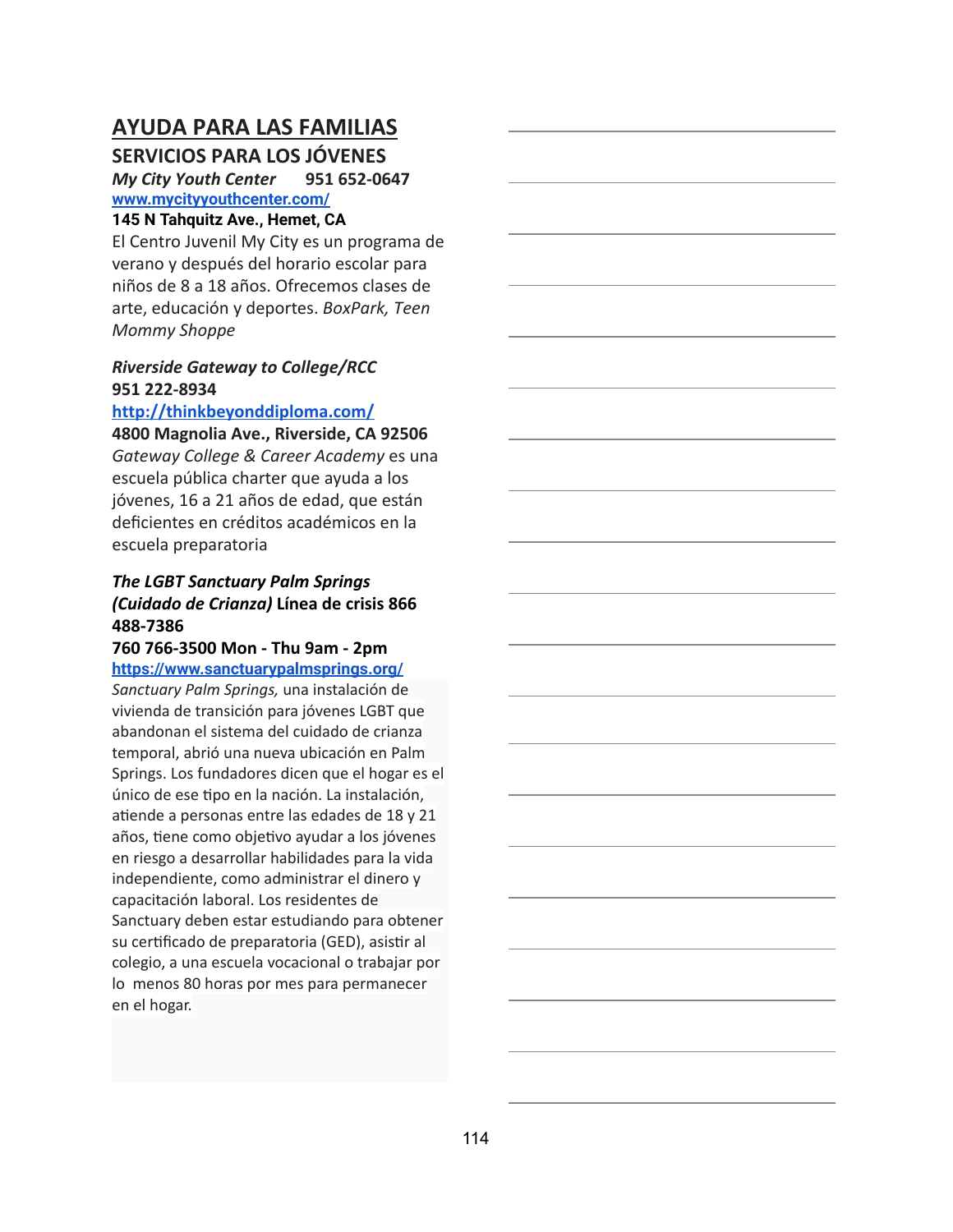# **FAMILY SUPPORT YOUTH SERVICES**

**Workforce (Empower Youth Hemet (YOC) 951 765-0917 TTY 951 652-0216 <http://www.rivcoworkforce.com/Youth.aspx> 930 N State St., Hemet, CA 92543** Helping today's youth prepare for tomorrow's success is a pivotal part of the Workforce Development Center's mission. The Workforce Development Center offers specialized services to young people between the ages of 16 and 24 through our Youth Opportunity Centers (YOCs) of Riverside County. By providing young people with access to core skills such as resume and interview preparation, the YOCs help Riverside County youth make their entry into the workplace and realize their full potential. These young people often become leaders in their schools and communities. Centers are located in Riverside, Perris, Hemet, Lake Elsinore, Moreno Valley and Indio.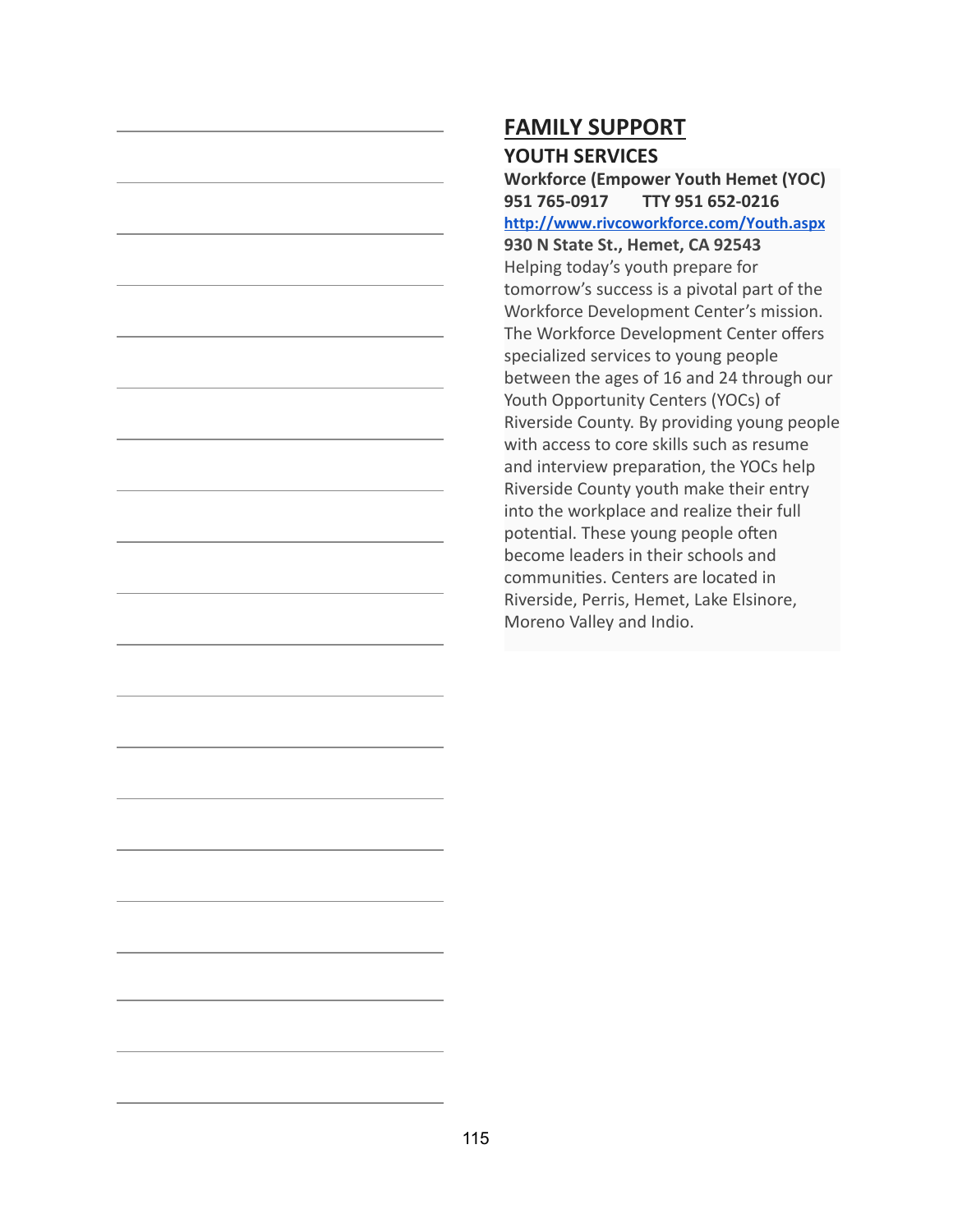## **AYUDA PARA LAS FAMILIAS SERVICIOS PARA LOS JÓVENES**

### *Workforce (Empower Youth Hemet (YOC)* **951 765-0917 TTY 951 652-0216 <http://www.rivcoworkforce.com/Youth.aspx>**

**930 N State St., Hemet, CA 92543**

Ayudando a los jóvenes de hoy a prepararse para el éxito del mañana es una parte fundamental de la misión del Centro de Desarrollo de la Fuerza Laboral. Workforce Development Center ofrece servicios especializados para jóvenes entre las edades de 16 y 24 años a través de nuestros Youth Opportunity Centers (YOCs) del Condado de Riverside. Al proporcionar a los jóvenes acceso a las habilidades básicas, tales como el currículum y la preparación de entrevistas, los YOC ayudan a los jóvenes de Riverside a ingresar en el lugar de trabajo y a desarrollar todo su potencial. Estos jóvenes a menudo se convierten en líderes en sus escuelas y comunidades. Los centros están ubicados en Riverside, Perris, Hemet, Lake Elsinore, Moreno Valley e Indio.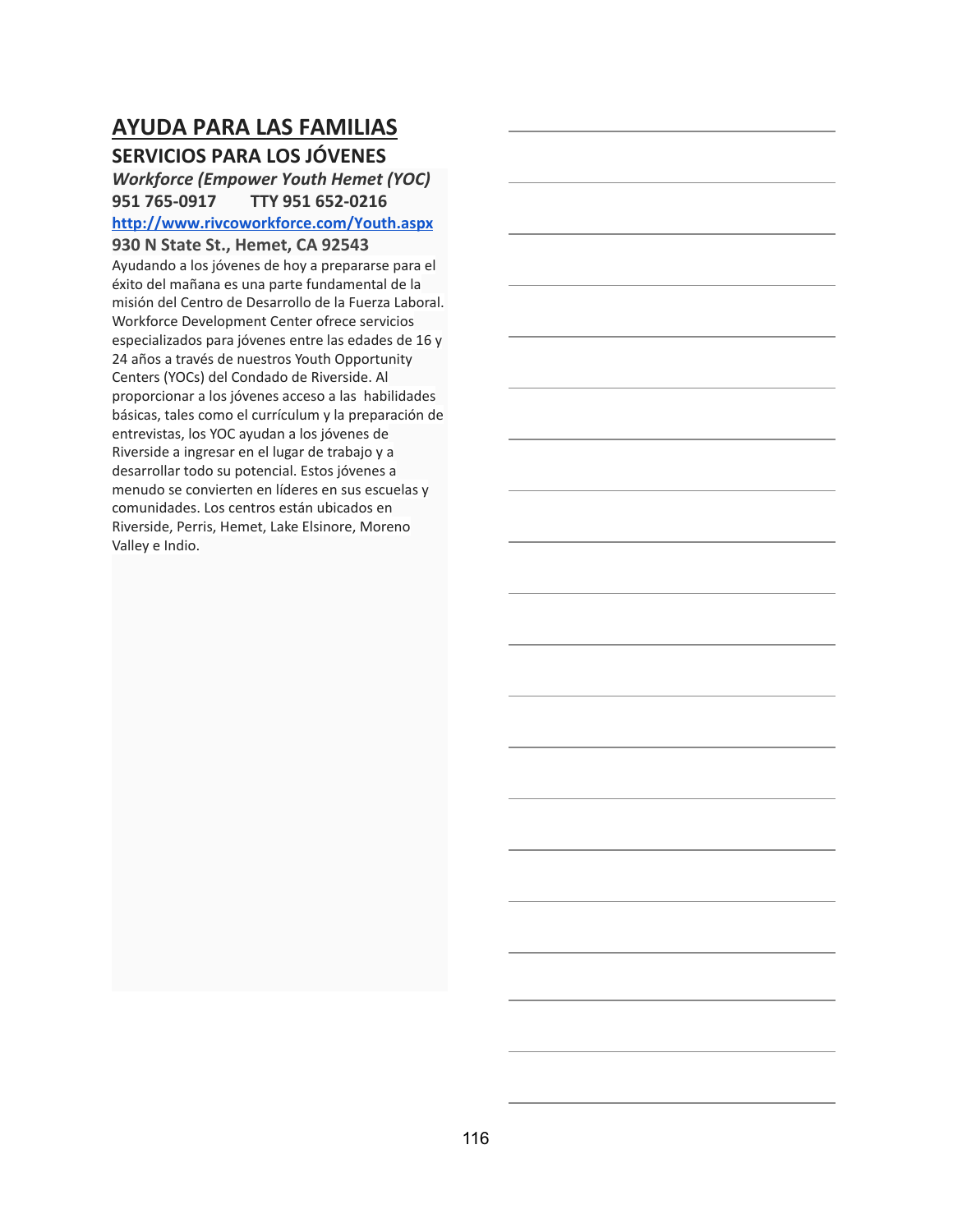# **FAMILY SUPPORT**

#### **CONSULATES SERVICES**

**Chinese Consulate General 231 807-8088 Emergency Hotline for Chinese Citizen Please call 213 807-8052**

**<http://losangeles.china-consulate.org/eng/>**

**443 Shatto Pl., Los Angeles, CA 90020** Passports, Visa, Overseas Affairs, Commerce, Education, Culture, Science and Technology

### **Guatemala Consulate (San Bernardino) 909 572-8800 Mon - Fri 8am -4pm 330 N D St., Suite 120 San Bernardino, CA 92401**

### **[conssanbernardino@minex.gob.gt](mailto:conssanbernardino@minex.gob.gt)**

#### **[www.conssanbernardino.minex.gob.gt](http://www.conssanbernardino.minex.gob.gt/)**

Personal Identification Paper, Passport, ID, Consular Registration, Survivors, Assistance, Consular Protection, Special Trip Pass, Minor Passport living in USA/ living in Guatemala, Document Legalization, Civil Registry, Foreigners Visa

## **Mexican Consulate (San Bernardino) 909 889-9836 8am - 2pm 293 N "D" St., San Bernardino, CA 92401**

#### **[consulmexsbd@sre.gob.mx](mailto:consulmexsbd@sre.gob.mx)**

#### **Labor Rights 877 552-9832/ 877 55 AYUDA** Passports, Consular Registration, Notary, Military

Service, Protection, Legal Rights, Location of Relatives, Help Taking Family / Friend Remnants to Mx, Free books, Education on; Health, Higher Education, Prepare Children Moving back to Mx,

# **Russian Universal Services 415 928-6878**

**Emergency Phone for Russian nationals only 415 218-6459**

**2790 Green St., San Francisco, CA 94123 [https://sanfrancisco.mid.ru/en\\_US/contact-us](https://sanfrancisco.mid.ru/en_US/contact-us)** Passport, Notary, Legal issues, Visa

**South African Consulate 323 651-0902 6300 Wilshire Blvd., Los Angeles, CA 90048 <http://www.dirco.gov.za/losangeles/index.html>** Visa, Passports, Civic Services, Registration, Voting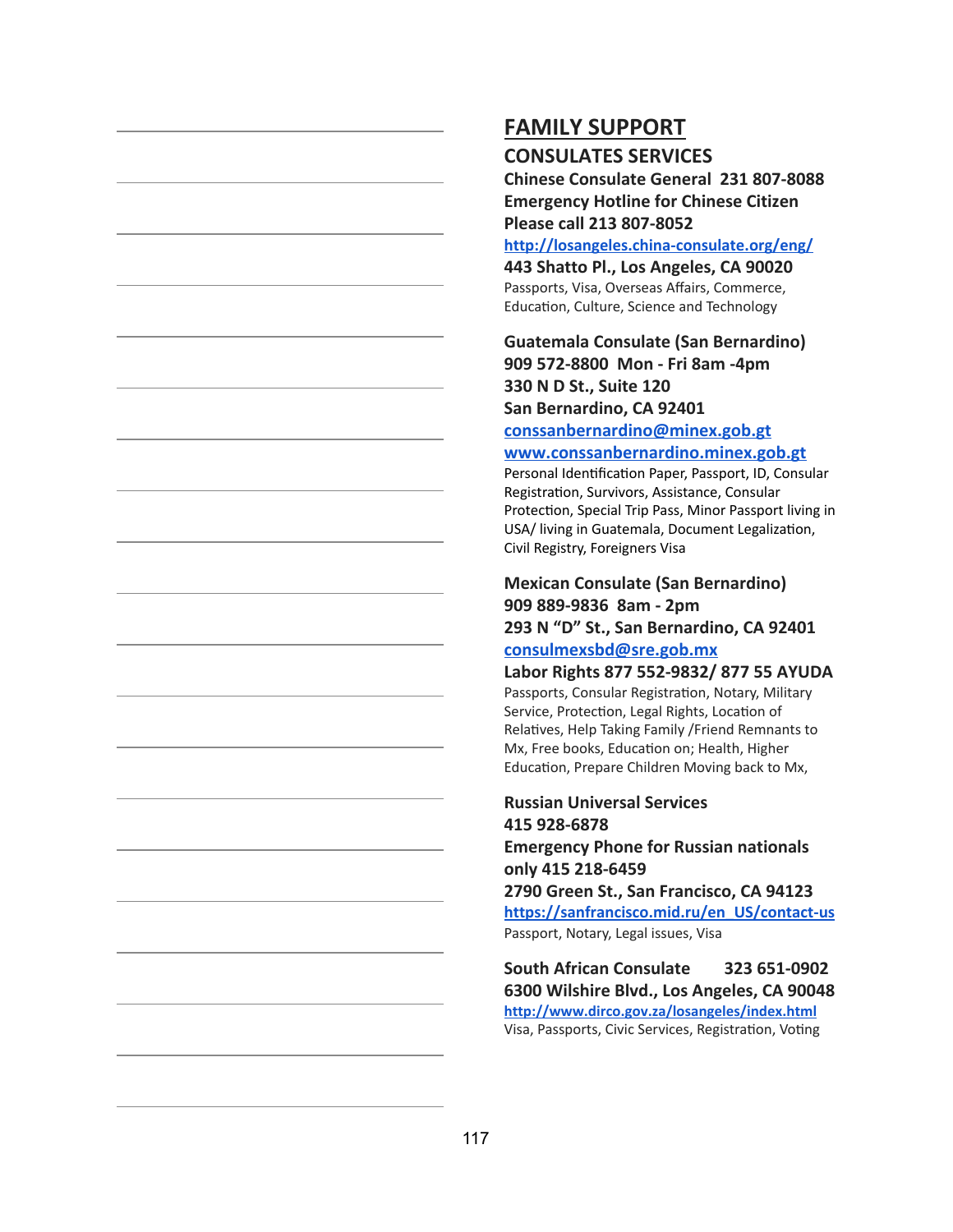### **SERVICIOS CONSULARES**

**Consulado general Chino 231 807-8088 Línea de ayuda de emergencia para ciudadanos Chinos Favor de llamar al 213 807-8052 [http://losangeles.china-consulate.org/](http://losangeles.china-consulate.org/eng/)**

**443 Shatto Pl., Los Angeles, CA 90020** Pasaportes, visa, asuntos a nivel internacional, comercio, educación, cultura, ciencia y tecnología

#### **Consulado de Guatemala (San Bernardino) 909 572-8800 Lunes a Viernes 8am a 4pm 330 N D St., Suite 120 San Bernardino, CA 92401**

## **[conssanbernardino@minex.gob.gt](mailto:conssanbernardino@minex.gob.gt) [www.conssanbernardino.minex.gob.gt](http://www.conssanbernardino.minex.gob.gt/)**

DPI Documento Personal de Idenficación, pasaporte, idenficación, matrícula consular, supervivientes, asistencia, protección consular, pase especial de viaje, pasaporte de menores viviendo en USA/Guatemala, legalización de documentos, registro civil, visa para extranjeros

### **Consulado Mexicano (San Bernardino) 909 889-9836 8am a 2pm 293 N "D" St., San Bernardino, CA 92401**

#### **[consulmexsbd@sre.gob.mx](mailto:consulmexsbd@sre.gob.mx)**

**Derechos laborales 877 552-9832 / 877 55 AYUDA** Pasaportes, registro consular, notario, servicio militar, protección, derechos legales, ubicación de familiares, ayuda para llevar a familiares / amigos a Mx, libros gratis, educación; salud, educación superior, preparar a los niños para regresar a Méx.

#### **Servicios Universales para Rusos 415 928-6878**

**Teléfono de emergencia para ciudadanos Rusos solamente 415 218-6459 2790 Green St., San Francisco, CA 94123 [https://sanfrancisco.mid.ru/en\\_US/contact-us](https://sanfrancisco.mid.ru/en_US/contact-us)** Pasaporte, notario, problemas legales, visa

#### **Consulado Sudafricano 323 651-0902**

**6300 Wilshire Blvd., Los Angeles, CA 90048 <http://www.dirco.gov.za/losangeles/index.html>** Visa, pasaportes, servicios civiles, inscripciones , votaciones para su país.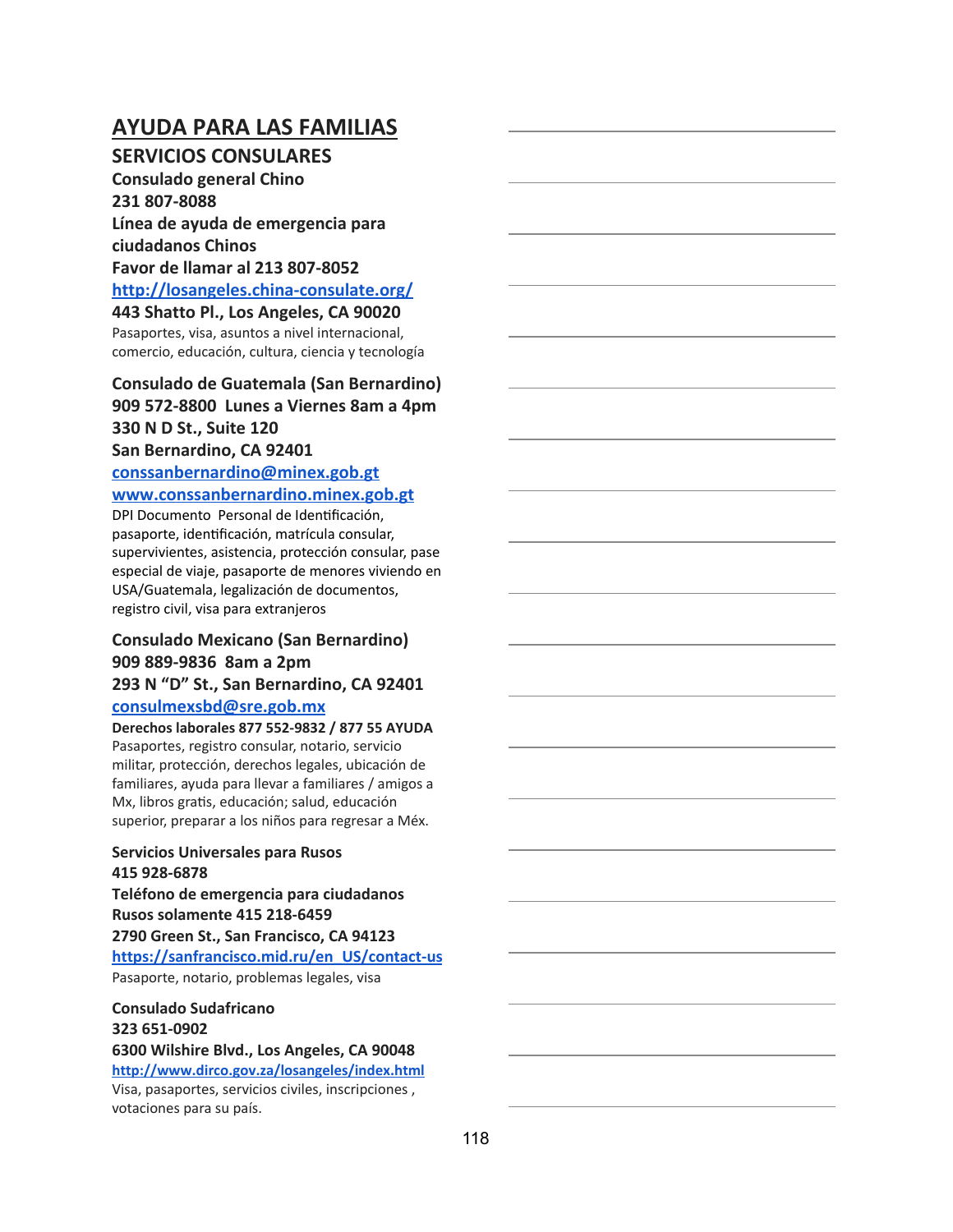# **FAMILY SUPPORT**

## **CULTURAL SERVICES**

**Catholic Charities 909 388-1243 [http://www.ccsbriv.org](http://www.ccsbriv.org/) 23623 Sunnymead Blvd. Suite 3 Moreno Valley, CA 92553** Citizenship workshops, Immigration informational workshops, status adjustments

**Soboba Indian Health 951 654-0803 <http://www.rsbcihi.org/> 607 Donna Way, San Jacinto, CA 92583** Full health clinic, pediatric, dental, eye, behavioral health, WIC, outreach program, nutritional counseling and prenatal for Native Americans from Soboba.

**Soboba Tribal TANF 951 654-5964 <http://sobobatanf.org/> 1425 Spruce St #A, Riverside, CA 92507** Emergency, diversion, supportive, transitional services